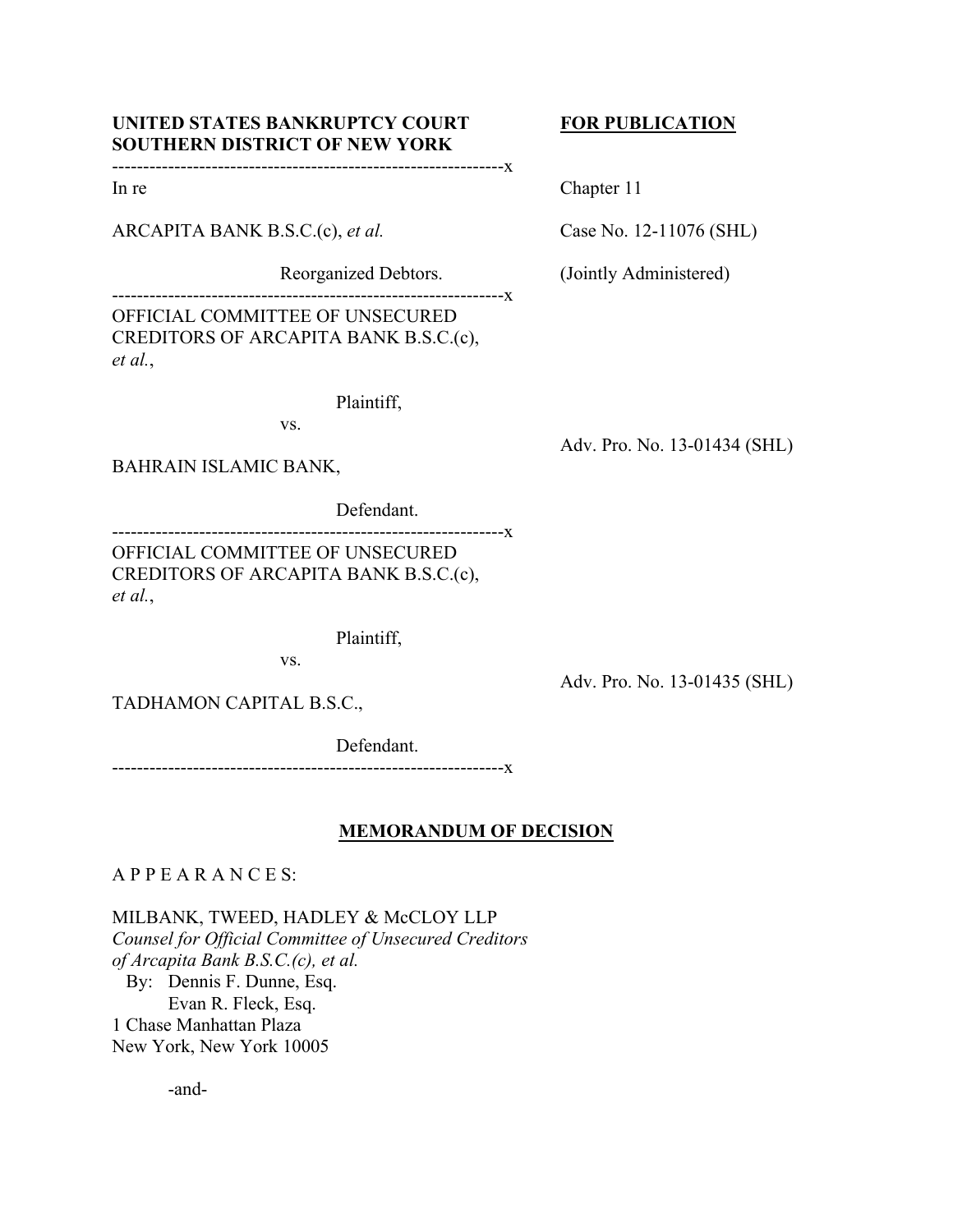By: Andrew M. Leblanc, Esq. 1850 K Street, NW, Suite 1100 Washington, D.C. 20006

K&L GATES LLP *Counsel for Bahrain Islamic Bank and Tadhamon Capital B.S.C.*  By: Robert T. Honeywell, Esq. John A. Bicks, Esq. Lani A. Adler, Esq. 599 Lexington Avenue New York, New York 10022

# **SEAN H. LANE UNITED STATES BANKRUPTCY JUDGE**

Before the Court are cross-motions for summary judgment (the "Motions") filed in the above-captioned adversary proceedings by Bahrain Islamic Bank ("BisB"), Tadhamon Capital B.S.C. ("Tadhamon" and, together with BisB, the "Defendants"), and the official committee of unsecured creditors (the "Committee" or the "Plaintiff") appointed in the bankruptcy cases of Arcapita Bank B.S.C.(c) ("Arcapita") and its affiliated debtors.<sup>1</sup> See Adv. Pro. No. 13-01434 [ECF Nos. 72, 79]; Adv. Pro. No. 13-01435 [ECF Nos. 69, 77]. The Committee seeks, among other things, the turnover of funds that Arcapita invested with the Defendants in the days prior to Arcapita's bankruptcy filing.<sup>2</sup> The Defendants assert that they have properly exercised their

 Decl. of Kavon M. Khani in Supp. of Comm. Mot. for Summ. J., dated April 20, 2018 [Adv. Pro. No. 13- 01434, ECF No. 73] (the "Khani BisB Decl."), attaching Exhibits A through V;

<sup>1</sup> Because the Motions filed in both adversary proceedings raise substantially similar issues, the Court has chosen to address them together in this decision.

<sup>2</sup> The parties submitted numerous declarations as part of the record, accompanied by hundreds of exhibits. These exhibits included numerous expert reports submitted in support of the parties' cases.

The declarations, exhibits and expert reports submitted by the Committee with respect to BisB include:

Decl. of Kavon M. Khani in Supp. of Official Comm. of Unsecured Creditors' Reply in Supp. of Mot. for Summ. J. and Opp. to Bahrain Islamic Bank's Cross-Mot. for Summ. J., dated July 20, 2018 [Adv. Pro. No. 13-01424, ECF No. 84] (the "Khani BisB Reply Decl."), attaching Appendix I and Exhibits A through B;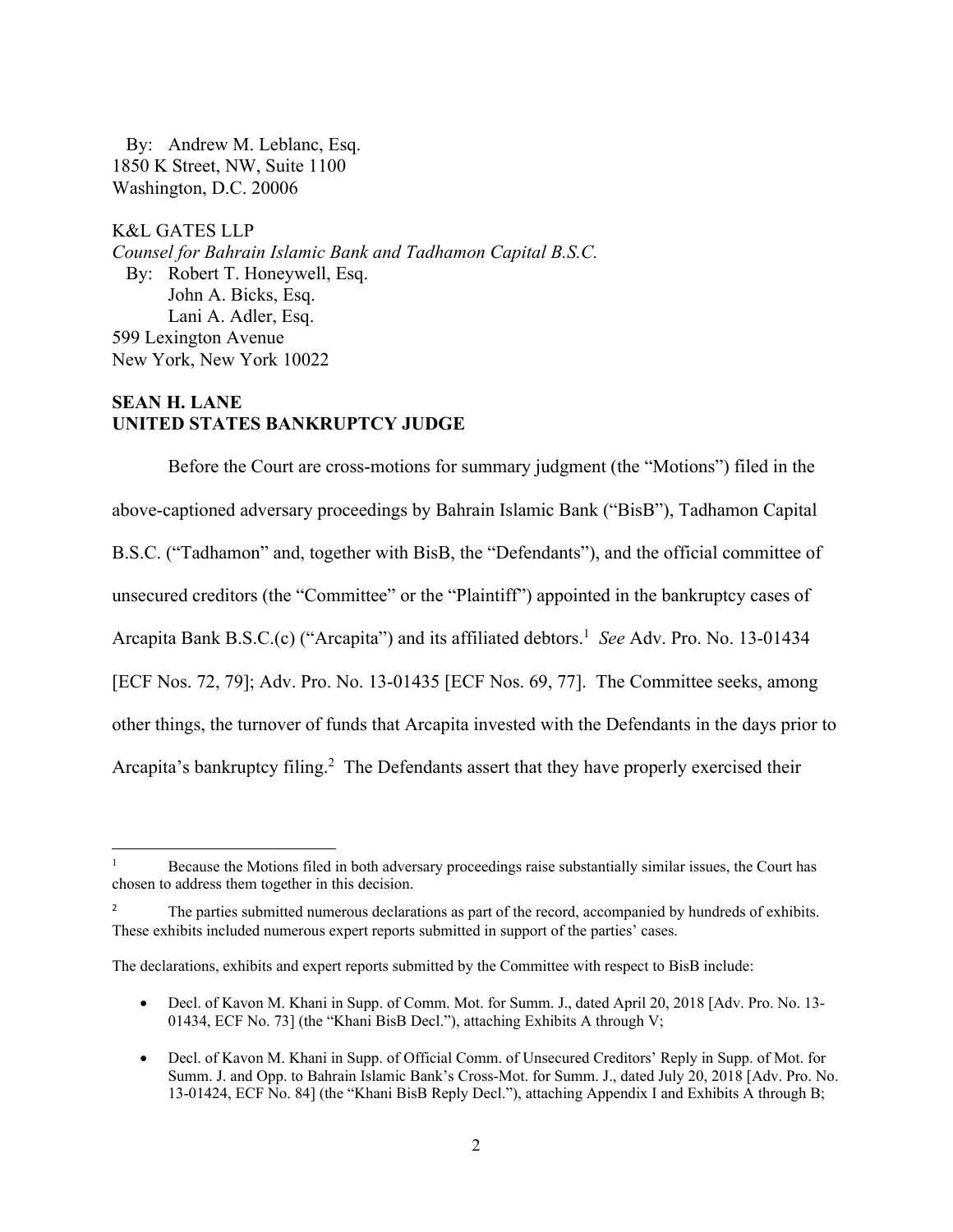rights under Bahraini law to setoff those funds against debts owed to them by Arcapita, and that that their actions in retaining the funds are further shielded by the safe harbor provisions of the Bankruptcy Code.<sup>3</sup> For the reasons set forth below, the Committee's Motion is granted and the Defendants' Motions are denied.

- Rebuttal Expert Report of Nezar Raees, dated July 20, 2018, attached as Ex. A to the Khani BisB Reply Decl. (the "Raees BisB Report");
- Rebuttal Expert Report of Harris Irfan, dated July 20, 2018, attached as Ex. B to the Khani BisB Reply Decl. (the "Irfan BisB Report").

The declarations, exhibits and expert reports submitted by the Committee with respect to Tadhamon include:

- Decl. of Kavon Khani in Supp. of Comm. Mot. for Summ. J., dated April 20, 2018 [Adv. Pro. No. 13- 01435, ECF No. 70] (the "Khani Tadhamon Decl."), attaching Exhibits A through Z;
- Decl. of Kavon M. Khani in Supp. of the Official Comm. of Unsecured Creditors' Reply in Supp. of its Mot. for Summ. J. and Opp. to Tadhamon's Cross-Mtn. for Summ. J., dated July 20, 2018 [Adv. Pro. No. 13-01435, ECF No. 82] (the "Khani Tadhamon Reply Decl."), attaching Appendix I and Exhibits A through B.
- Rebuttal Expert Report of Nezar Raees, dated July 20, 2018, attached as Ex. A to the Khani Tadhamon Reply Decl. (the "Raees Tadhamon Report");
- Rebuttal Expert Report of Harris Irfan, dated July 20, 2018, attached as Ex. B to the Khani Tadhamon Reply Decl. (the "Irfan Tadhamon Report").

3 The declarations, exhibits and expert reports submitted by BisB include:

- Decl. of Robert T. Honeywell in Supp. of Bahrain Islamic Bank's Cross-Mot. for Summ. J. and in Opp. to Creditors Comm. Mot. for Summ. J., dated May 18, 2018 [Adv. Pro. No. 13-01424, ECF No. 76] (the "Honeywell BisB Decl."), attaching Exhibits 1 through 61;
- Decl. of Robert T. Honeywell in Further Supp. of Bahrain Islamic Bank's Cross-Mtn. for Summ. J., dated September 7, 2018 [Adv. Pro. No. 13-01434, ECF No. 87] (the "Honeywell Supp. BisB Decl."), attaching Exhibits 1 through 11;
- Expert Report by Zeenat A. Al Mansoori, dated May 17, 2018, attached as Ex. 59 to the Honeywell BisB Decl. (the "Mansoori BisB Report");
- Expert Report of Abdulkader Thomas, dated May 17, 2018, attached as Ex. 60 to the Honeywell BisB Decl. (the "Thomas BisB Report").

The declarations, exhibits and expert reports submitted by Tadhamon include:

- Decl. of Robert T. Honeywell in Supp. of Tadhamon Capital B.S.C.'s Cross-Mtn. for Summ. J. and in Opp'n to Creditors Comm. Mot. for Summ. J., dated May 18, 2018 [Adv. Pro. No. 13-01435, ECF No. 73] (the "Honeywell Tadhamon Decl."), attaching Exhibits 1 through 94;
- Decl. of Robert T. Honeywell in Further Supp. of Tadhamon Capital B.S.C.'s Cross-Mtn. for Summ. J., dated September 7, 2018 [Adv. Pro. No. 13-01435, ECF No. 86] (the "Honeywell Tadhamon Supp. Decl."), attaching Exhibits 1 through 11;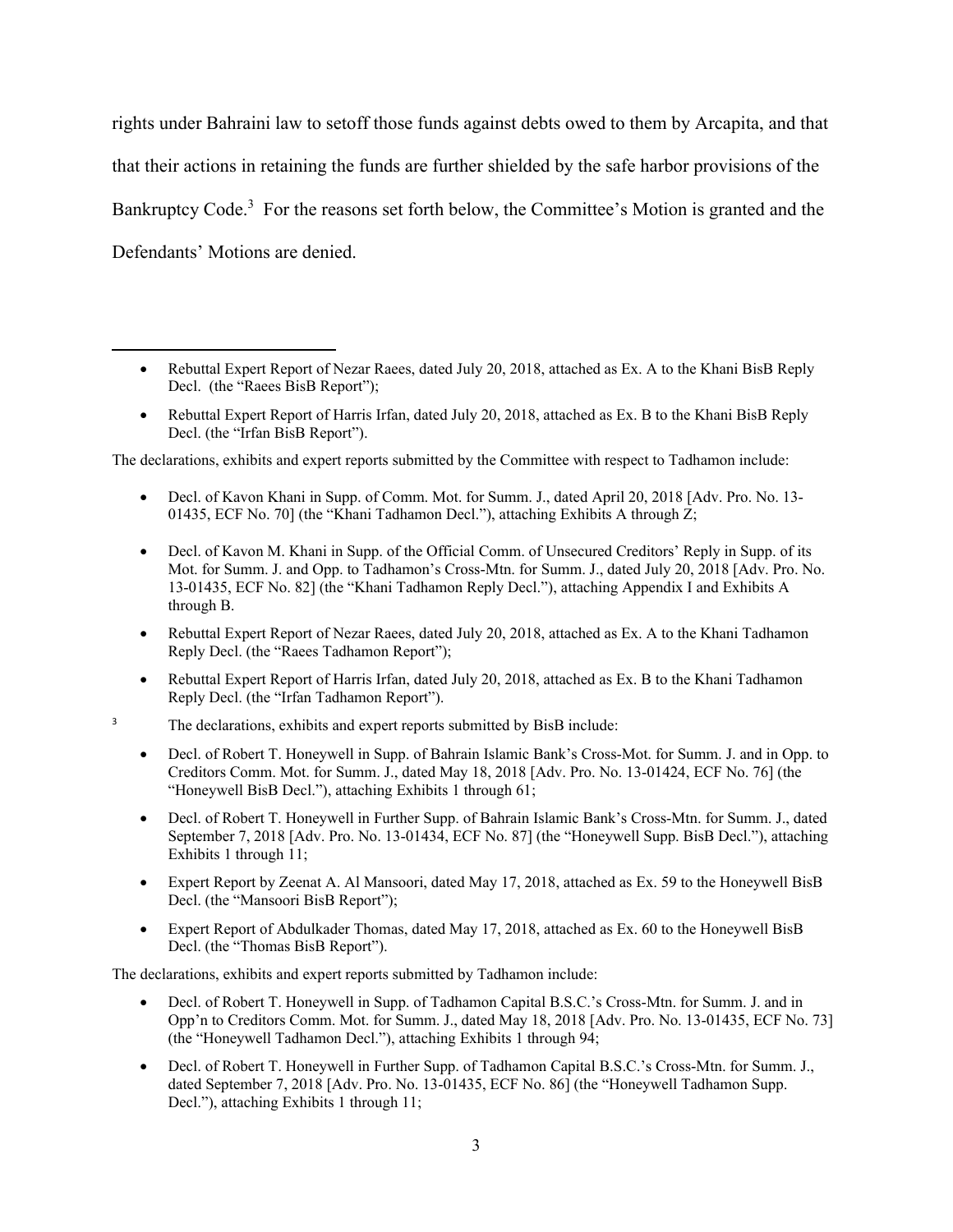#### **BACKGROUND**

On March 19, 2012 (the "Petition Date"), Arcapita filed a voluntary petition for relief under Chapter 11 of the Bankruptcy Code. Official Comm. of Unsecured Creditors' Stmt. of Undisputed Facts ¶ 67 [Adv. Pro. No. 13-01434, ECF No. 71] (the "Comm. BisB SMF"); Official Comm. of Unsecured Creditors' Stmt. Of Undisputed Facts ¶ 69 [Adv. Pro. No. 13- 01434, ECF No. 68] (the "Comm. Tadhamon SMF"). Prior to the bankruptcy filing, Arcapita was licensed as an Islamic wholesale bank by the Central Bank of Bahrain. Comm. BisB SMF ¶ 1; Comm. Tadhamon SMF ¶ 1. Arcapita employed 268 people and, together with the abovecaptioned debtors and their non-debtor subsidiaries, maintained offices in Bahrain, Atlanta, London, Hong Kong and Singapore. Comm. BisB SMF ¶ 1; Comm. Tadhamon SMF ¶ 1. Arcapita operated as an investment bank and was a global manager of Shari'a-compliant alternative investments. Comm. BisB SMF ¶ 1; Comm. Tadhamon SMF ¶ 1. "Islamic banking and finance is a revival of faith based rules governing how commercial and financial transactions are executed." Thomas Tadhamon Report at 6; Thomas BisB Report at 6. One of the religiously mandated rules of governance in Islamic banking and finance is a prohibition on interest, which in turn impacts the manner in which Islamic banks and investment funds manage liquidity, comply with applicable foreign and domestic regulations, and operate in the financial markets. *See* Thomas Tadhamon Report at 6; Thomas BisB Report at 6. This prohibition on interest means that such entities "neither borrow nor lend in the traditional sense." *Id*.

Decl. of Ahmed Hatam Sultan in Supp. of Tadhamon Capital's Cross-Mtn. for Summ. J. and Opp. to Creditors Committee's Mot. for Summ. J., dated May 17, 2018 [Adv. P. No. 13-01435, ECF No. 74], attaching Exhibits A and B;

Expert Report by Zeenat A. Al Mansoori, dated May 17, 2018, attached as Ex. 92 to the Honeywell Tadhamon Decl. (the "Mansoori Tadhamon Report");

Expert Report by Abdulkader Thomas, dated May 17, 2018, attached as Ex. 93 to the Honeywell Tadhamon Decl. 2018 (the "Thomas Tadhamon Report").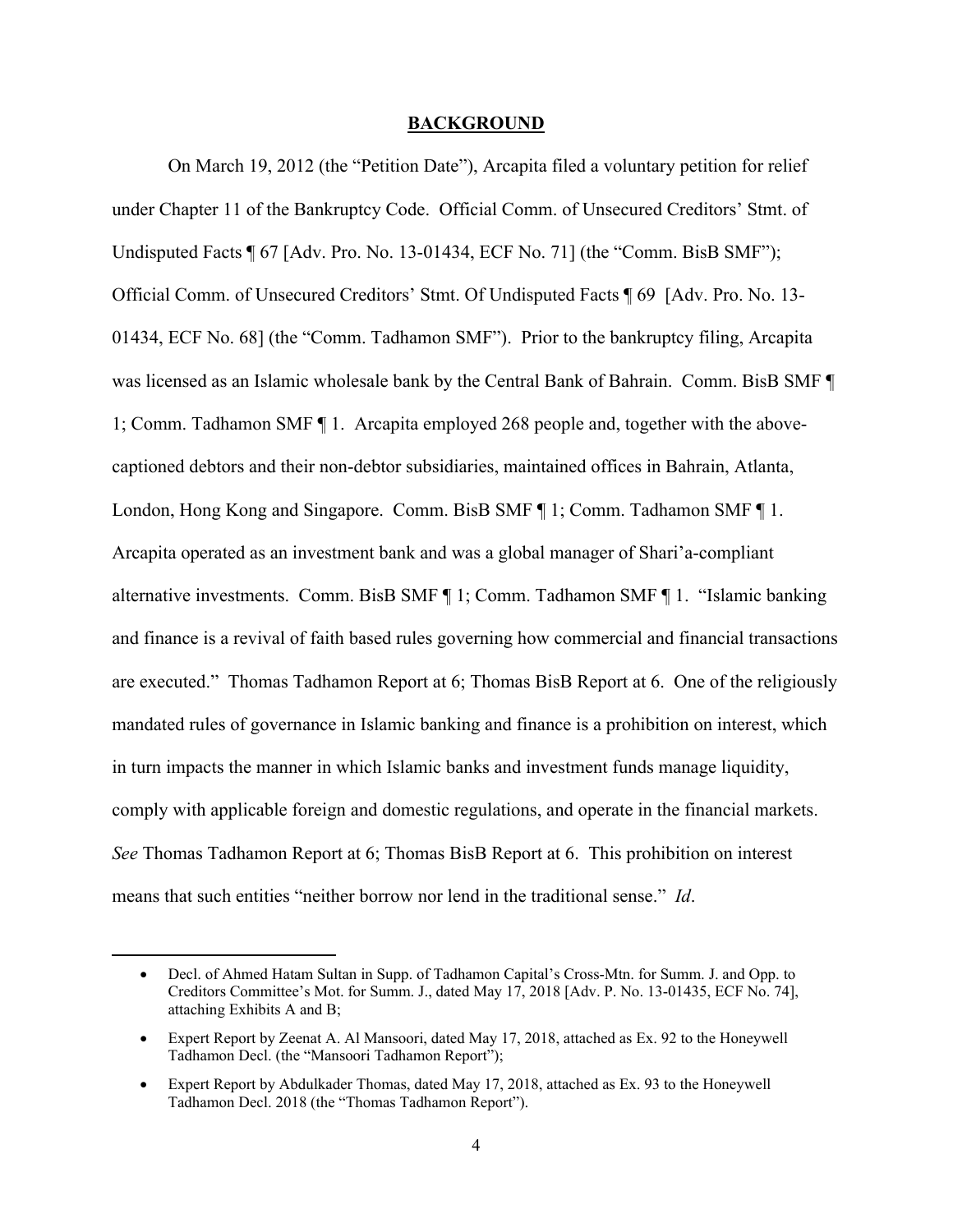Defendant BisB is a Bahraini corporation that operates as an Islamic commercial bank and is headquartered in Bahrain. Comm. BisB SMF ¶ 2. It is owned by, among other investors, the National Bank of Bahrain, the Islamic Development Bank and the Bahrain Social Insurance Organization. Comm. BisB SMF ¶ 2.Defendant Tadhamon is a Bahraini corporation and a subsidiary of Tadhamon International Islamic Bank ("TIIB"), a Yemeni bank that offers Shari'acompliant banking and investment services to customers in Yemen and abroad. Comm. Tadhamon SMF ¶ 2. Tadhamon serves as the investment arm of TIIB and offers Shari'acompliant financial services and alternative investments, manages various TIIB assets and creates new investments for TIIB and other investors. Comm. Tadhamon SMF ¶ 2.

#### **A. Investments Made by the Defendants Through Arcapita**

Well before the Petition Date, the Defendants began their business relationships with Arcapita by making certain short-term investments through Arcapita. The Defendants were each party to separate master investment agreements with Arcapita (the "Investment Agreements"), under which the Defendants entered into investment transactions with Arcapita. Comm. BisB SMF ¶ 3; Comm. Tadhamon SMF ¶ 5. In these transactions, Arcapita acted as agent for the investment of the Defendants' funds for the purchase of commodities from a third party in the Defendants' name, with Arcapita then purchasing those same commodities from the Defendants on a deferred payment basis. Comm. BisB SMF ¶ 3; Comm. Tadhamon SMF ¶ 5.

Under the structure of these investment transactions, the Defendant that was the investing party first deposited funds with Arcapita, which Arcapita then used to purchase specific Shari'acompliant commodity investments on behalf of the Defendant. Comm. BisB SMF ¶ 4; Comm. Tadhamon SMF ¶ 7. Arcapita then immediately repurchased those same commodities from the Defendant for the original investment amount plus an agreed upon return, to be paid to the

5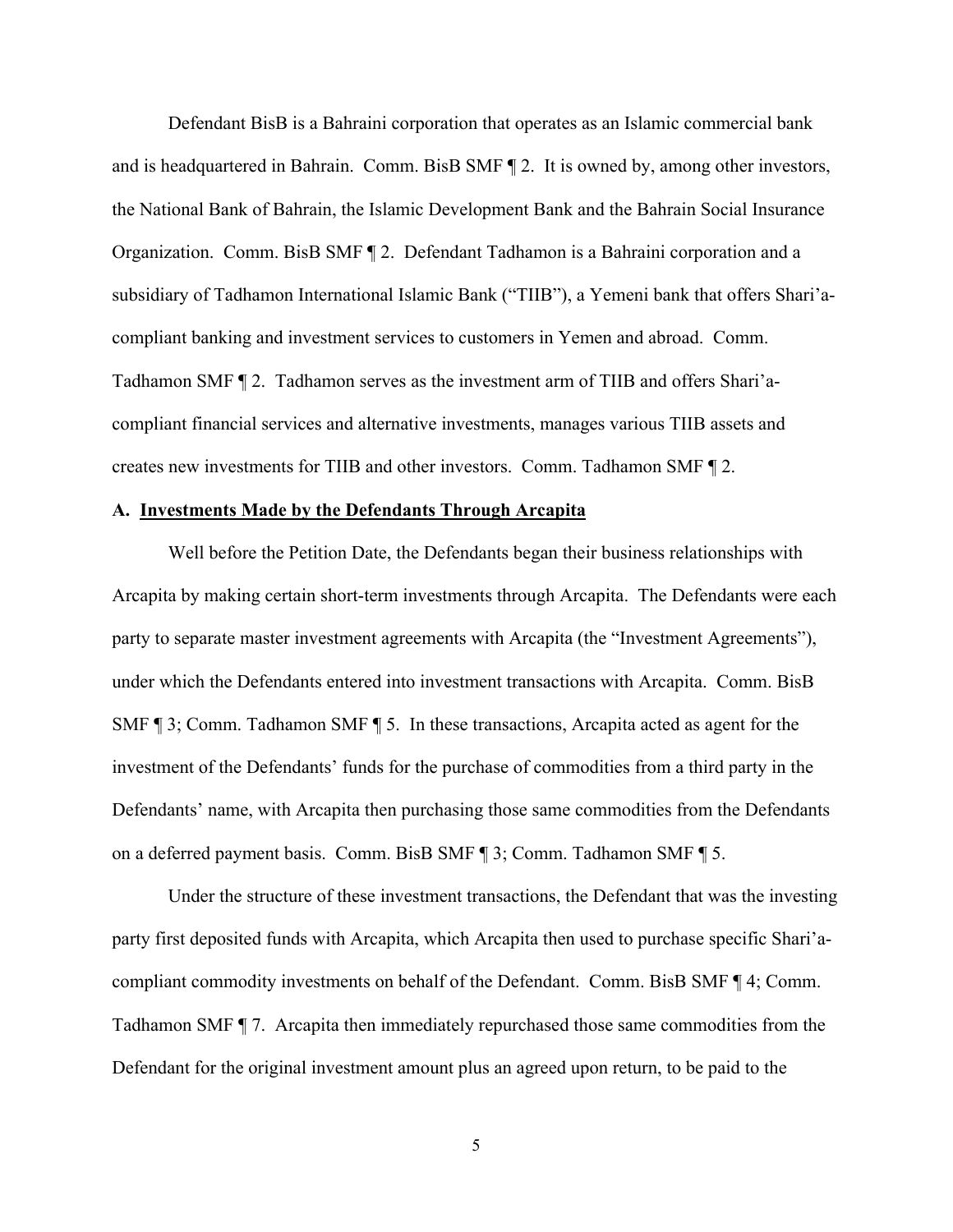Defendant on an agreed-upon maturity date. Comm. BisB SMF ¶ 4; Comm. Tadhamon SMF ¶ 7. The investment amounts were sometimes reinvested (or "rolled over") by agreement of the parties prior to or upon maturity of the investment. Comm. BisB SMF ¶ 6; Comm. Tadhamon SMF ¶ 9. These rollovers were executed pursuant to new and separate contractual arrangements, which continued to be governed by the Investment Agreements. Comm. BisB SMF ¶ 6; Bahrain Islamic Bank's Resp. to the Official Comm. of Unsecured Creditor's Statement of Undisputed Facts in Supp. of its Mot. for Summ. J. ¶ 6 [Adv. Pro. No. 13-01434, ECF No. 80] (the "BisB Resp. to Comm. SMF"); Comm. Tadhamon SMF ¶ 9. The amounts invested by the Defendants over time through Arcapita ultimately resulted in Arcapita owing to each Defendant a substantial sum. Comm. BisB SMF ¶¶ 23, 79; BisB Resp. to Comm. SMF ¶¶ 23, 79; Comm. Tadhamon SMF ¶ 16; Tadhamon Capital, B.S.C.'s Resp. to the Official Comm. of Unsecured Creditor's Statement of Undisputed Facts in Supp. of its Mot. for Summ. J. ¶ 16 [Adv. Pro. No. 13-01435, ECF No. 78] (the "Tadhamon Resp. to Comm. SMF").

#### 1. BisB Investments with Arcapita

In April 2002, BisB entered into one such Investment Agreement with Arcapita (the "BisB Agreement"), which resulted in BisB ultimately investing a total of approximately \$9.8 million with Arcapita. Comm. BisB SMF ¶¶ 3, 10. Under the BisB Agreement, BisB and Arcapita engaged in two investment transactions in December 2011, each of which were rolled over multiple times. Comm. BisB SMF ¶¶ 7-9, 13-22, 25-26. One of these investments was for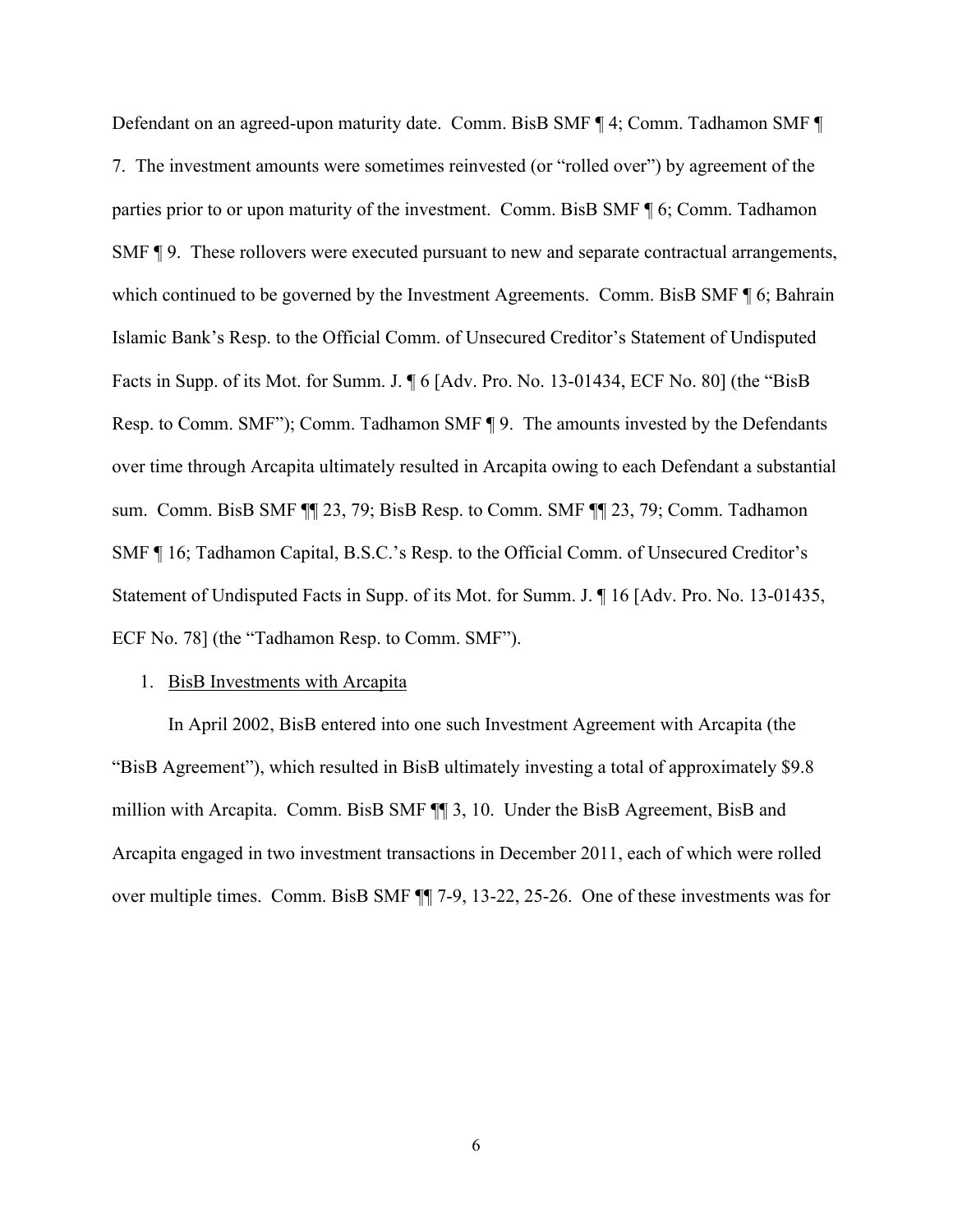BHD (Bahraini Dinars) 1.8 million<sup>4</sup> and the other for \$5 million.<sup>5</sup> Comm. BisB SMF  $\P$  7. The two investments were set to mature on March 15 and 16, 2012, respectively, less than a week prior to the Petition Date. Comm. BisB SMF ¶¶ 16, 21. On March 16, 2012, the \$5 million investment was rolled over for a fifth and final time, establishing a new maturity date of March 23, 2012. Comm. BisB SMF ¶ 22; Khani BisB Decl., Ex. E at BISB\_000115. On March 15, 2012, the other investment of BHD 1.8 million was rolled over for a fifth and final time, establishing a new maturity date of March 22, 2012. Comm. BisB SMF ¶¶ 17. The parties agree

5 Also on December 1, 2011, BisB and Arcapita entered into a separate \$5 million transaction with a maturity date of January 4, 2012, and an established return of \$7,555.56. Comm. BisB SMF ¶ 9. This investment was rolled over for the first time on January 4, 2012, establishing a new maturity date of February 6, 2012, and a new return of \$7,333.33. Comm. BisB SF ¶ 18; BisB Resp. to Comm. SMF ¶ 18. The investment was rolled over for a second time on February 6, 2012, establishing a new maturity date of February 29, 2012, and a new return of \$5,111.11. Comm. BisB SMF ¶ 19. The investment was rolled over for a third time on February 29, 2012, establishing a new maturity date of March 9, 2012, and a new return of \$1,250.00. Comm. BisB SMF ¶ 20. The investment was rolled over for a fourth time on March 9, 2012, establishing a new maturity date of March 16, 2012, and a new return of \$972.22. Comm. BisB SMF [21; Khani BisB Decl., Ex. E at BISB 000154. The investment was rolled over for a fifth and final time on March 16, 2012, just days before Arcapita's bankruptcy filing, establishing a new maturity date of March 23, 2012, and a new return of \$972.22. Comm. BisB SMF ¶ 22; Khani BisB Decl., Ex. E at BISB\_000115. Upon each of these rollovers, the agreed-upon return was paid to BisB, and only the principle amount of the investment was rolled over. Comm. BisB SMF ¶ 26.

 There is an inconsistency between the Committee's pleadings and its statement of material facts with respect to certain of the rollover dates for the \$5 million transaction. In its statement of material facts, the Committee asserts that the fourth rollover took place on March 8, 2012 and the fifth rollover took place on March 14, 2012. *See* Comm. BisB SMF ¶¶ 21, 22. But the Committee's briefs list these rollovers as taking place on March 9, 2012 and March 16, 2012, respectively. *See* Comm. BisB SJM at 6 (chart and text); Comm. BisB Resp. at 21. The applicable transaction documents list the purchase dates for these rollovers as March 9 and 16, 2012, but the documents themselves are dated March 8, 2012 and March 14, 2012. *See* Khani BisB Decl., Ex. E at BISB\_000154, BISB\_000115. But as these differences are not material to the outcome of this Decision, the Court will refer to these rollovers for purposes of consistency as occurring on March 9, 2012 and March 16, 2012, respectively.

<sup>4</sup> On December 1, 2011, BisB and Arcapita entered into a BHD 1.8 million investment transaction with a maturity date of January 4, 2012, and an established return of BHD 2,040.00. Comm. BisB SMF ¶ 8. The investment was rolled over for the first time on January 4, 2012, establishing a new maturity date of February 6, 2012 and a new return of BHD 1,980.00. Comm. BisB SMF ¶ 13; BisB Resp. to Comm. SMF ¶ 13. This investment was rolled over for the second time on February 6, 2012, establishing a new maturity date of February 29, 2012, and a new return of BHD 1,380. Comm. BisB SMF ¶ 14. The investment was rolled over for a third time on February 29, 2012, establishing a new maturity date of March 8, 2012, and a new return of BHD 400.307. Comm. BisB SMF ¶ 15. The investment was rolled over for a fourth time on March 8, 2012, establishing a new maturity date of March 15, 2012, and a new return of BHD 350.346. Comm. BisB SMF ¶ 16. The investment was rolled over for the fifth and final time on March 15, 2012, four days before Arcapita filed for bankruptcy. Comm. BisB SMF ¶ 17. This final rollover established a new maturity date of March 22, 2012, and a new return of BHD 350.00. BisB SMF ¶ 17.Upon three of the rollovers, the agreed-upon return was paid to BisB, and only the principle investment amount was rolled over. Comm. BisB SMF ¶ 25. For the other two rollovers, the agreed-upon return was rolled over along with the principle investment amount. Comm. BisB SMF ¶ 25.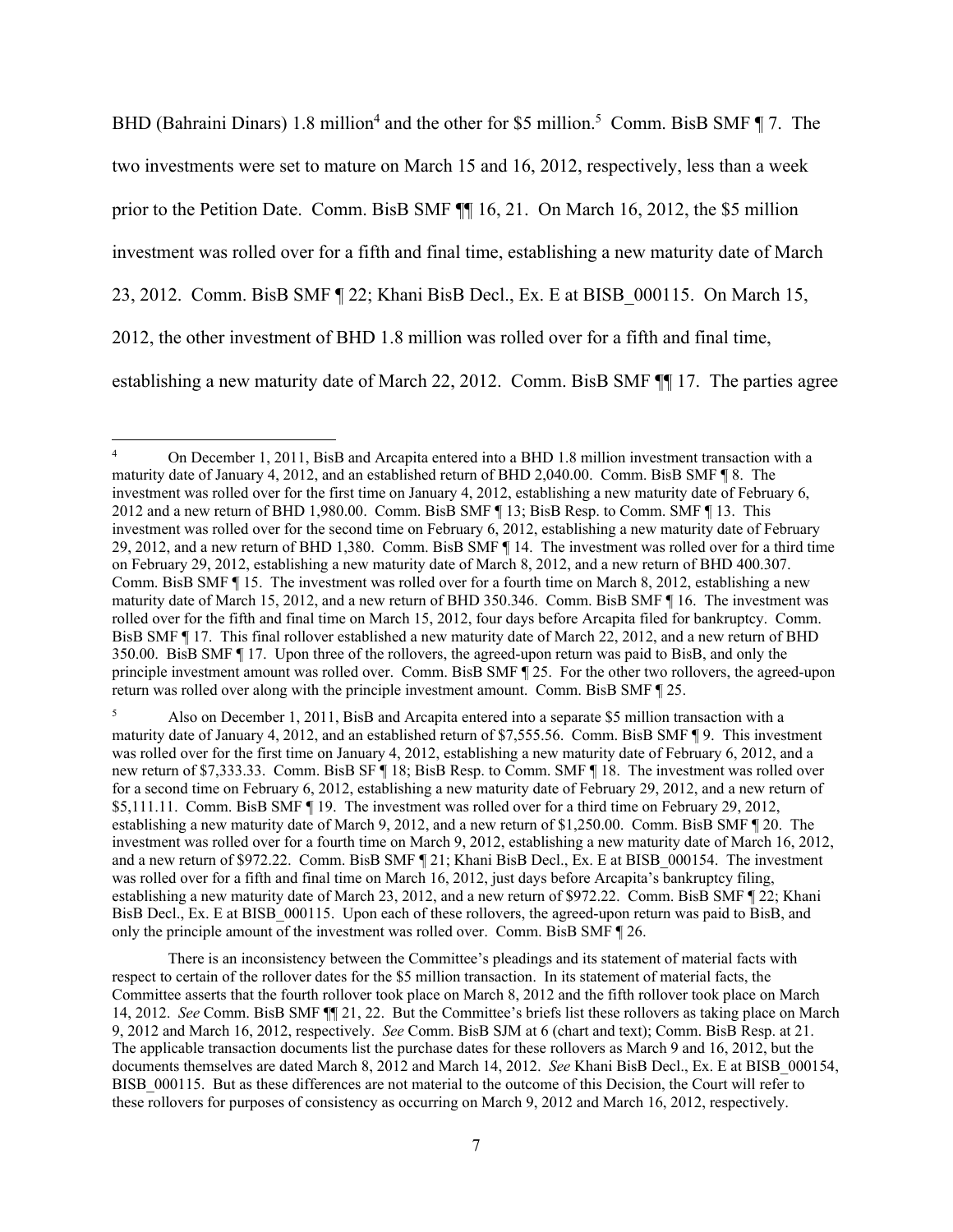that the total of the two investments is approximately \$9.8 million. Comm. BisB SMF  $\P$  10.<sup>6</sup> In summary, BisB had the following investments on deposit with Arcapita:

| <b>INITIAL</b><br><b>TRANSACTION</b><br>DATE: | <b>MATURITY DATE:</b> | <b>AMOUNT INVESTED:</b>            | <b>TRANSACTION ROLL</b><br><b>OVER DATES:</b>                                                              |
|-----------------------------------------------|-----------------------|------------------------------------|------------------------------------------------------------------------------------------------------------|
| December 1, 2011                              | January 4, 2012       | BHD 1,800,000<br>(Bahraini Dinars) | $1/4/12 - 2/6/12$<br>$2/6/12 - 2/29/12$<br>$2/29/12 - 3/8/12$<br>$3/8/12 - 3/15/12$<br>$3/15/12 - 3/22/12$ |
| December 1, 2011                              | January 4, 2012       | \$5,000,000                        | $1/4/12 - 2/6/12$<br>$2/6/12 - 2/29/12$<br>$2/29/12 - 3/9/12$<br>$3/9/12 - 3/16/12$<br>$3/16/12 - 3/23/12$ |

# 2. Tadhamon Investments with Arcapita

Tadhamon and Arcapita also entered into two Investment Agreements, one in September 2009 and the other in November 2011 (together, the "Tadhamon Agreements"), with Tadhamon ultimately investing a total of over \$18 million with Arcapita. Comm. Tadhamon SMF ¶¶ 5, 6,

17; Tadhamon Resp. to Comm. SMF ¶ 5. Between November 2011 and January 2012,

Tadhamon and Arcapita engaged in four investment transactions under the Tadhamon

Agreements, $7$  certain of which were rolled over by agreement of the parties before or upon the

<sup>6</sup> The Committee asserts that these investments ultimately gave rise to approximately \$9.8 million plus agreed-upon returns of BHD 350.346 and \$972.22 due from Arcapita to BisB as of the Petition Date. Comm. BisB SMF ¶ 23; *but see infra* n.63.

<sup>7</sup> On August 8, 2011, Tadhamon and Arcapita entered into a \$99,750 investment contract with a maturity date of August 3, 2012, and a return of \$5,562.45. Comm. Tadhamon SMF ¶ 10. On November 17, 2011, Tadhamon and Arcapita entered into a \$12 million investment contract with a maturity date of May 17, 2012. Comm. Tadhamon SMF ¶ 13. On January 9, 2012, Tadhamon and Arcapita entered into two contracts: a \$2 million investment contract with a maturity date of April 9, 2012, and a return of \$22,750.00; and a \$4 million investment contract with a maturity date of April 9, 2012, and a return of \$45,500.00. Comm. Tadhamon SMF ¶¶ 11-12.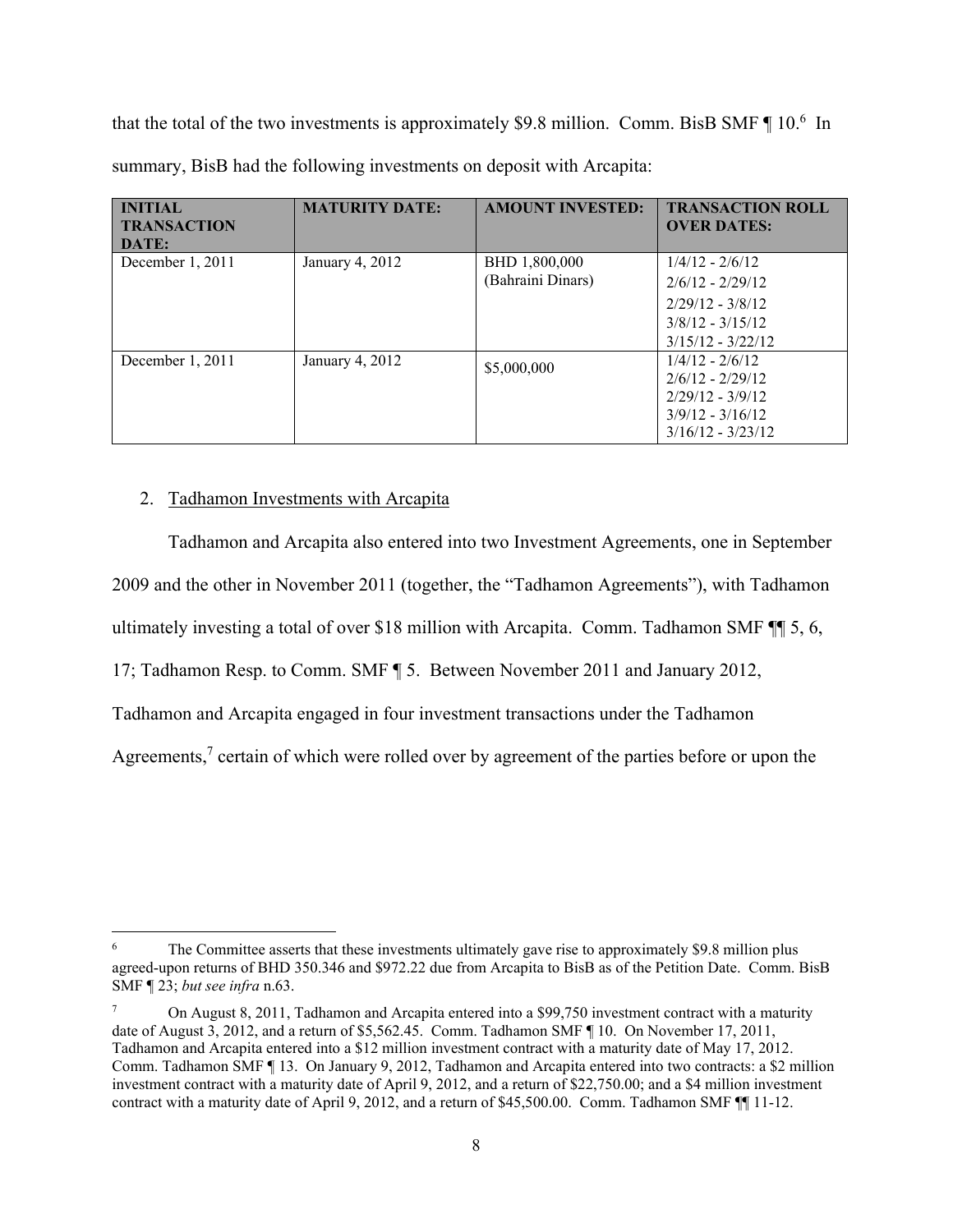maturity date of the investment. Comm. Tadhamon SMF  $\P$  9.<sup>8</sup> Thus, as of the March 19, 2012 Petition Date, Tadhamon had the following four investments on deposit with Arcapita:

| <b>TRANSACTION DATE:</b> | <b>MATURITY DATE:</b> | <b>AMOUNT INVESTED:</b> | <b>EXPECTED RETURN:</b> |
|--------------------------|-----------------------|-------------------------|-------------------------|
| August 8, 2011           | August 3, 2012        | \$99.750                | \$5,562.45              |
| November 17, 2011        | May 17, 2012          | \$12,000,000            | \$485,333,33            |
| January 9, 2012          | April 9, 2012         | \$2,000,000             | \$22,750.00             |
| January 9, 2012          | April 9, 2012         | \$4,000,000             | \$45,500.00             |

#### **B. Investments Made by Arcapita Through the Defendants**

In addition to investments by the Defendants with Arcapita, Arcapita made investments with the Defendants. Specifically, Arcapita entered into similar master investment agreements with each of the Defendants, under which the parties engaged in several investment transactions. In these transactions, Arcapita appointed the applicable Defendant as its agent for the investment of Arcapita's funds for the purchase of Shari'a-compliant investments from a third party and the sale of those same investments to the Defendants on a deferred payment basis, on an agreedupon maturity date. Comm. BisB SMF ¶ 27; Comm. Tadhamon SMF ¶¶ 22-23. Under the structure of the investment transactions, Arcapita would transfer funds to the Defendants, which were then used to make certain investment purchases in Arcapita's name. Comm. BisB SMF ¶ 30; Comm. Tadhamon SMF ¶ 24. The Defendants would then repurchase the investments from Arcapita on a deferred payment basis for an amount equal to the original investment plus an agreed-upon return. Comm. BisB SMF ¶¶ 30, 32; Comm. Tadhamon SMF ¶ 25.

<sup>8</sup> The Committee asserts that as a result of the transactions made under the Tadhamon Agreements, Arcapita owed Tadhamon the amount of \$18,658,895.78 as of the Petition Date. Comm. Tadhamon SMF ¶ 21; *but see infra* n.63.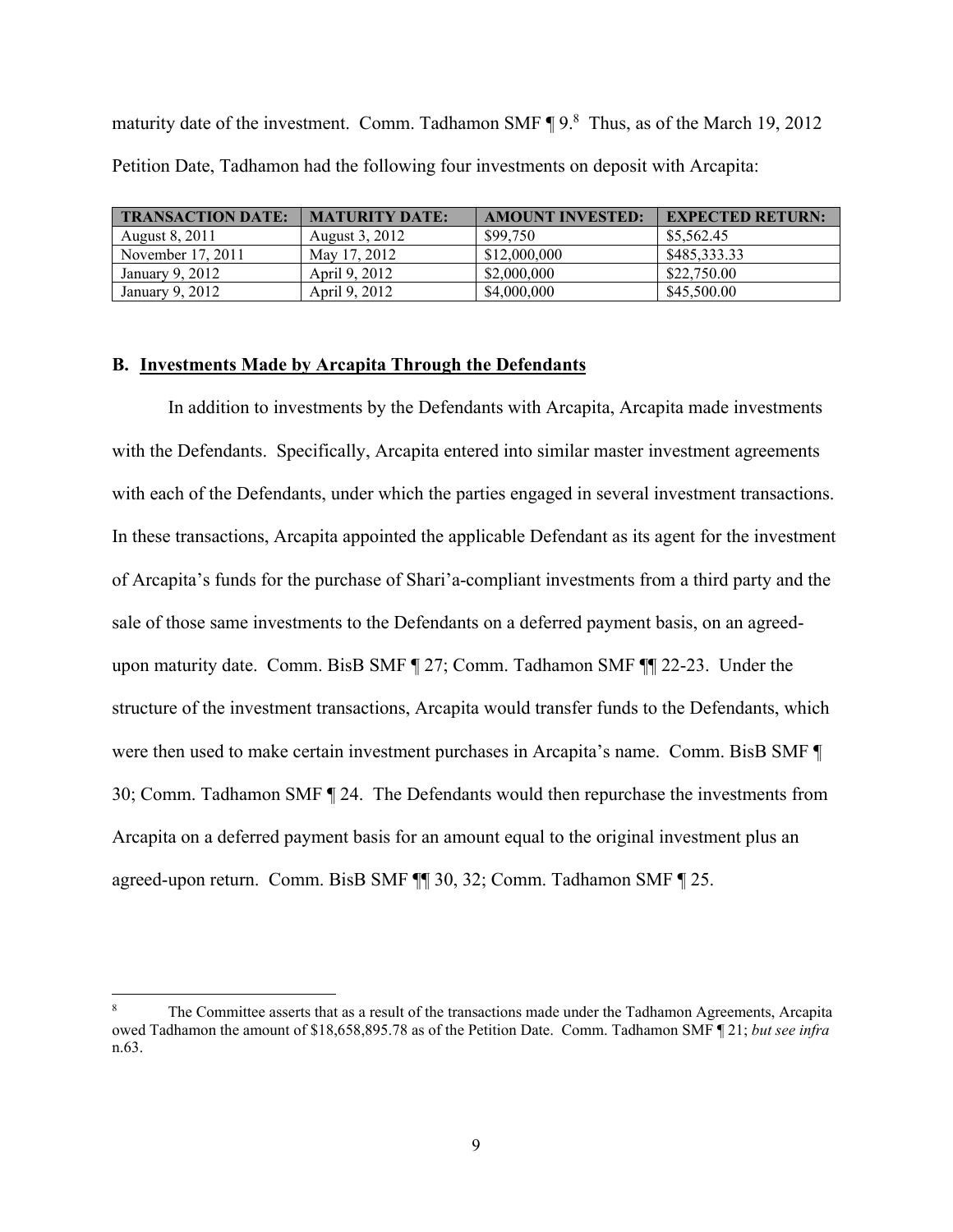The type of transactions involved were different for each Defendant. The investments that Arcapita made with BisB were so-called murabaha transactions, which involve Shari'acompliant investments in fungible commodities. Comm. BisB SMF ¶ 27; *see* Thomas BisB Report at  $8.9$  The investments with Tadhamon were wakala transactions. Tadhamon Resp. to Comm. SMF ¶ 47. In a wakala transaction, "instead of offering to sell a commodity, the placing institution offers to make an investment based on an expected return stated by the receiving institution." Thomas Tadhamon Report at 15-16. For wakala transactions, Tadhamon typically invests its clients funds in Shari'a-compliant investment products such as debt instruments, murabaha and wakala placements, and bridge financing products. Tadhamon Capital's Statement of Undisputed Facts in Supp. of its Cross-Mtn. for Summ. J. ¶ 25 [Adv. Pro. No. 13- 01435, ECF No. 75] (the "Tadhamon SMF").

Another distinction between the two types of transactions involves the obligation to repurchase the investment. Murabaha transactions involve an obligation to repurchase and an agreed repurchase amount. Tadhamon Resp. to Comm. SMF ¶¶ 25, 33; *see also* Thomas BisB Report at 10 ("The benefit of murabaha is that it discloses the cost price of goods and commodities to the buyer. This creates a transparent analogy to principal (the cost price) and interest (the profit added to the cost price). As a result, one may infer an interest rate and credit margin from most murabaha transactions."). But wakala transactions instead provide for an expected (but not guaranteed) investment return that is paid on a specified date. *See* Tadhamon Resp. to Comm. SMF ¶¶ 25, 33; *see also* Thomas Tadhamon Report at 15, 33 (stating that "[t]he wakala placement according to AAOIFI is a risk bearing instrument" and that an investor risks

<sup>9</sup> Certain murabaha transactions also involve the purchase and sale of goods. *See* Thomas BisB Report at 7. But the more common type of murabaha involve commodities, and these were the type used in Arcapita's transactions with Tadhamon. *See id.* at 8-9.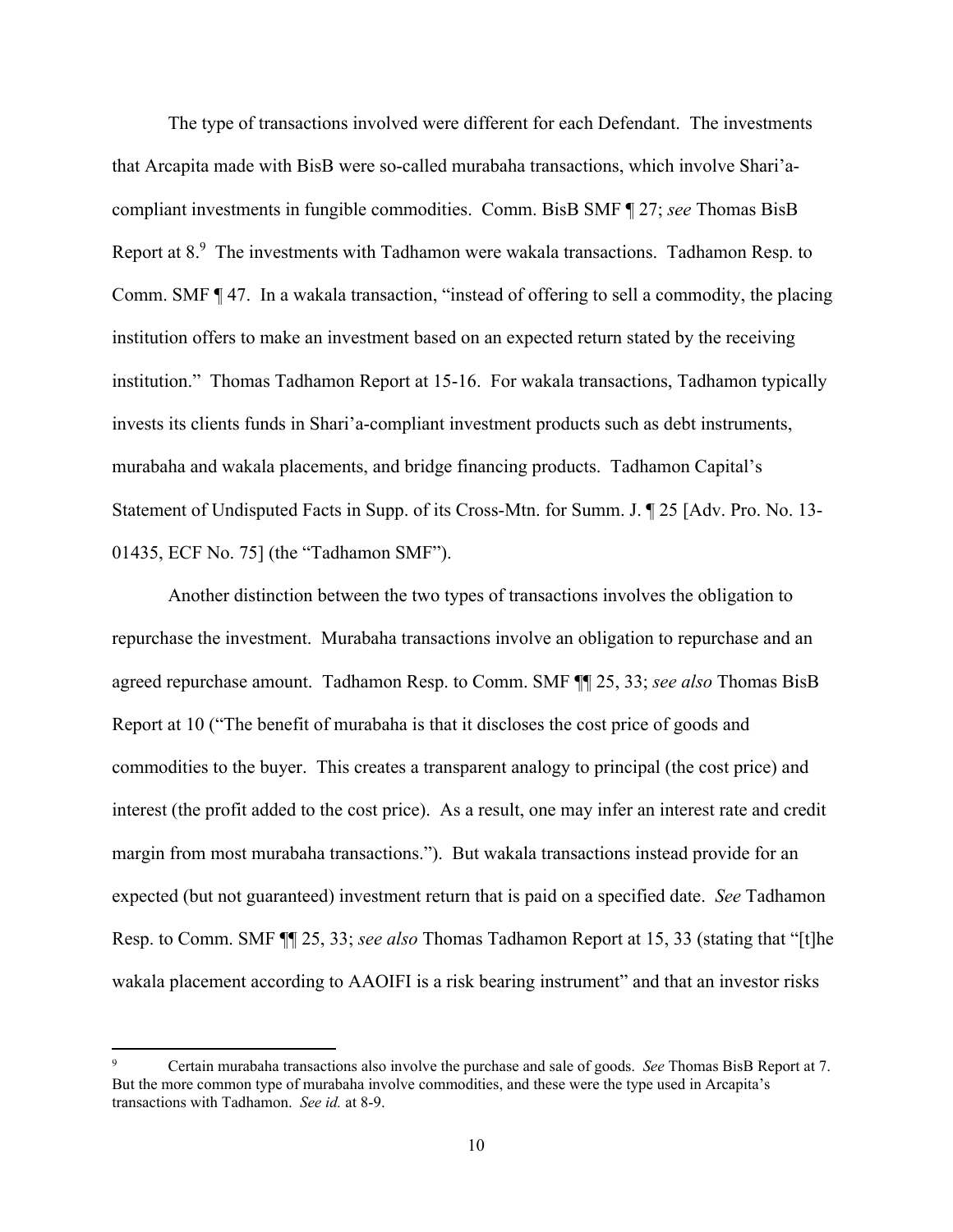the "loss of capital due to losses by the pool" and "the risk of a lower than expected return on capital due [to] under performance in the pool").

Tadhamon's wakala transactions technically did not involve an obligation to repurchase or agreed repurchase amount. Tadhamon Resp. to Comm. SMF ¶¶ 25, 33. But while Tadhamon does not guarantee a return on wakala investments, it typically pays the agreed profit rate "99 percent of the time," with excess profit retained by Tadhamon. Tadhamon Resp. to Comm. SMF ¶ 52 (quoting Khani Tadhamon Decl., Ex. A at 70:24-71:24 (Dep. Tr. of Ahmed Hatam Sultan, Feb. 8, 2018)). This is the case even if the underlying investment does not generate the expected return. Khani Tadhamon Decl., Ex. A at 71:12-21 (Dep. Tr. of Ahmed Hatam Sultan, Feb. 8, 2018).

### 1. Arcapita's Investments with BisB

On July 10, 2003, BisB and Arcapita entered into an Investment Agreement (the "2003 Investment Agreement"), under which BisB and Arcapita executed three murabaha commodity investment transactions on March 13, 14 and 15, 2012, respectively (each a "BisB Placement," and collectively, the "BisB Placements"). Comm. BisB SMF ¶¶ 27, 34.10 Each BisB Placement was in the amount of \$10 million, for a total of \$30 million transferred by Arcapita to BisB. Comm. BisB SMF ¶ 35. BisB subsequently paid Arcapita the proceeds of the \$20 million placed

<sup>10</sup> On each day of March 13, 14, and 15, 2012, BisB sent Arcapita an "Investment Offer" corresponding to each BisB Placement. Comm. BisB SMF ¶ 36. Arcapita sent BisB an Investment Acceptance pertaining to each Investment Offer for the BisB Placements, the parties exchanged the corresponding Agent's Confirmations and Purchase Offers, and the corresponding purchase acceptances, pertaining to each BisB Placement, and the three BisB Placements were effected on March 13, 14, and 15, 2012, respectively, according to the procedure established in the 2003 Investment Agreement. Comm. BisB SMF ¶ 37.

The March 13, 2012 BisB Placement was in the amount of \$10 million with a maturity date of March 27, 2012 and an agreed-upon return of 0.55 percent per annum. Comm. BisB SMF ¶ 47. The March 14, 2012 BisB Placement was in the amount of \$10 million with a maturity date of March 29, 2012 and an agreed-upon return of 0.55 percent per annum. Comm. BisB SMF ¶ 50. The March 15, 2012 BisB Placement was in the amount of \$10 million with a maturity date of March 26, 2012 and an agreed-upon return of 0.6 percent per annum. Comm BisB SMF ¶ 52.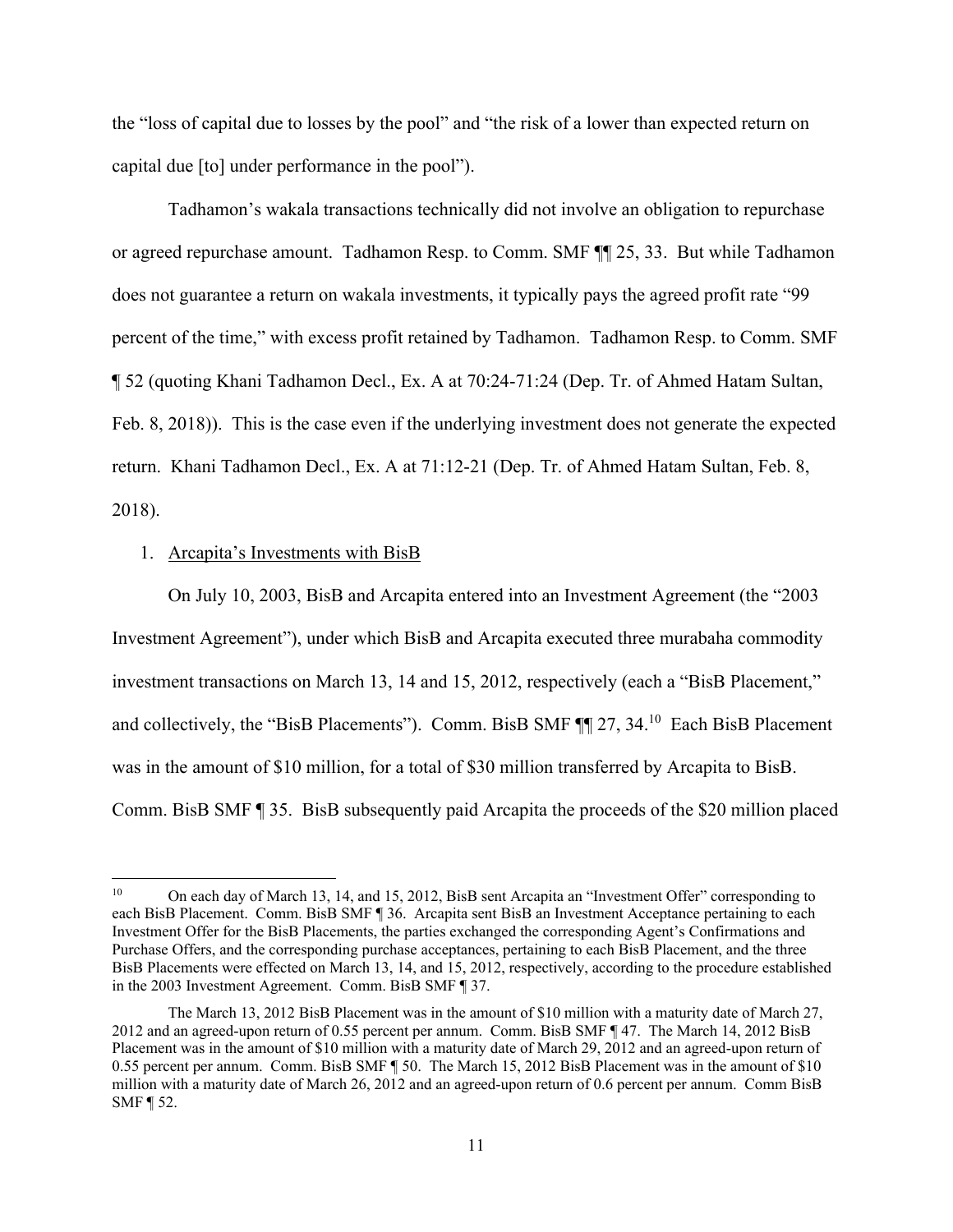with BisB on March 13 and 15, 2012, but retained the March 14, 2012 Placement; the Committee asserts that a total of \$10,002.291.66 is currently outstanding, but BisB alleges this amount can be retained as a valid setoff under Bahraini law. Comm. BisB SMF ¶¶ 39, 40; BisB Resp. to Comm. SMF ¶¶ 39, 40. A summary of these transactions is as follows:

| <b>INVESTMENT</b> | <b>MATURITY</b> | <b>INVESTMENT</b> | <b>RATE OF</b>     | <b>COMMENTS:</b> |
|-------------------|-----------------|-------------------|--------------------|------------------|
| DATE:             | DATE:           | <b>AMOUNT:</b>    | <b>RETURN:</b>     |                  |
| March 13, 2012    | March 27, 2012  | \$10,000,000      | $0.55\%$ per annum | Paid on maturity |
| March 14, 2012    | March 29, 2012  | \$10,000,000      | $0.55\%$ per annum | Setoff asserted  |
| March 15, 2012    | March 26, 2012  | \$10,000,000      | $0.60\%$ per annum | Paid on maturity |

#### 2. Arcapita's Investments with Tadhamon

On March 15, 2012, Tadhamon and Arcapita entered into a "Master Wakala Agreement for Investment" (the "Master Wakala Agreement"). Comm. Tadhamon SMF ¶ 22. That same day, Arcapita and Tadhamon entered into two investment transactions pursuant to the Master Wakala Agreement (the "Tadhamon Placements"). Comm. Tadhamon SMF ¶ 31.<sup>11</sup> Each Tadhamon Placement called for Arcapita to invest \$10 million with Tadhamon. Comm. Tadhamon SMF ¶ 31.<sup>12</sup> Subsequent to the Petition Date of March 19, 2012, Tadhamon sent Arcapita an offer to reinvest, or "rollover" the principal amounts of the Tadhamon Placements, which were set to expire on March 30 and April 16, 2012. Comm. Tadhamon SMF ¶ 75. Arcapita agreed and contracts rolling over the Tadhamon Placements were executed on March 28 and April 15, 2012 (the "Tadhamon Rollover Contracts"), with new maturity dates of April 30, 2012 and May 16, 2012, respectively. Comm. Tadhamon SMF ¶¶ 76-77, 82, 84. These

<sup>&</sup>lt;sup>11</sup> On March 15, 2012, Tadhamon sent Arcapita a "Wakil Offer" corresponding to each of the Tadhamon Placements, in accordance with the Master Wakala Agreement. Comm. Tadhamon SMF ¶ 32. On that same day, Arcapita returned to Tadhamon a "Muwakkil Acceptance" corresponding to each "Wakil Offer," in accordance with the Master Wakala Agreement. Comm. Tadhamon SMF ¶ 34.

One of the Tadhamon Placements entered into on March 15, 2012 was for \$10 million with a maturity date of March 30, 2012 and a 1.25 percent per annum rate of return. Comm. Tadhamon SMF ¶ 41. The other was for \$10 million with a maturity date of April 16, 2012 and a 2.00 percent per annum rate of return. Comm. Tadhamon SMF ¶ 42.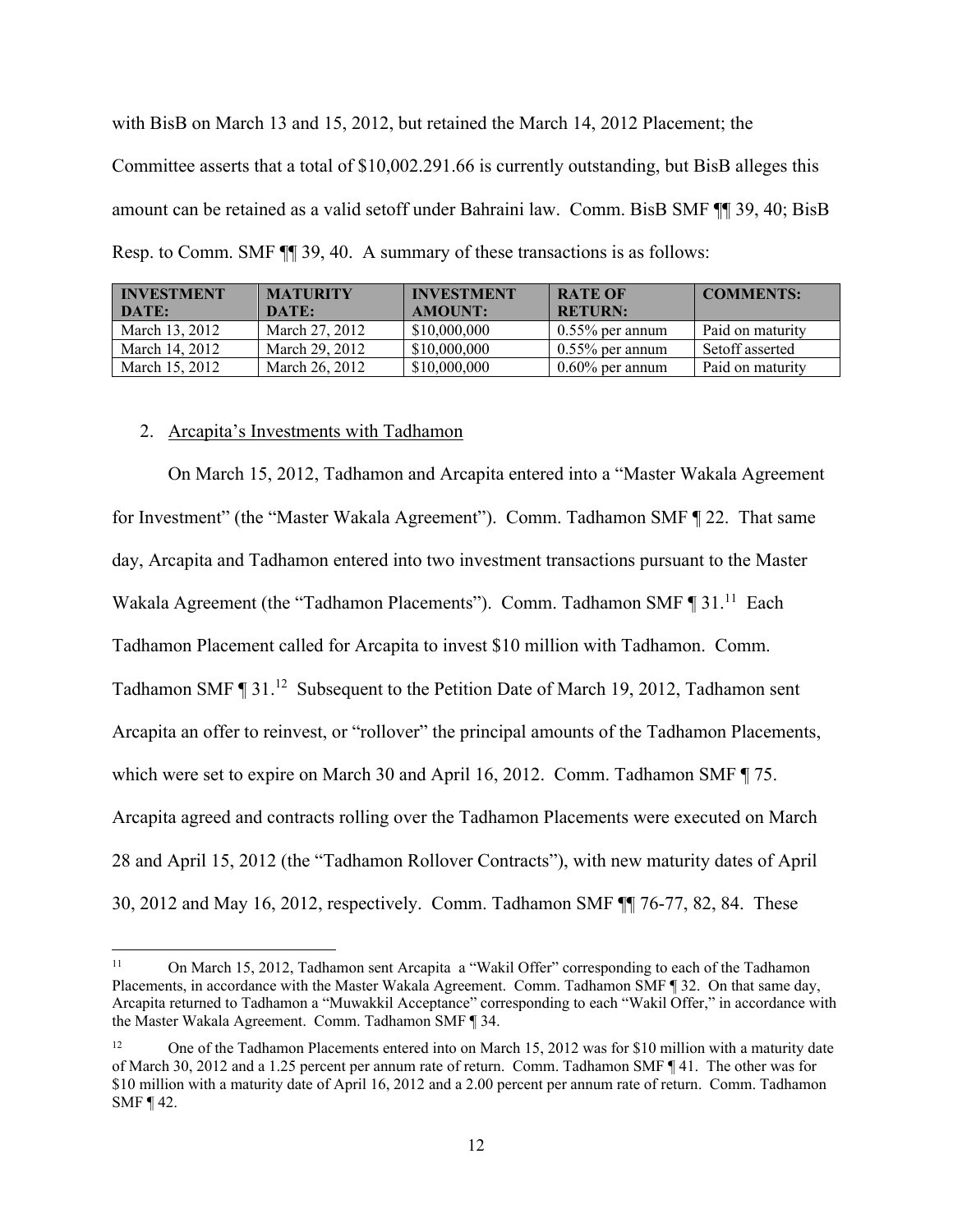rollovers constituted new investments that were made pursuant to new contracts. Comm.

| <b>INVESTMENT</b><br>DATE: | <b>MATRITY DATE:</b> | <b>INVESTMENT</b><br><b>AMOUNT:</b> | <b>EXPECTED</b><br><b>RATE OF</b><br><b>RETURN:</b> | <b>COMMENTS:</b>                                    |
|----------------------------|----------------------|-------------------------------------|-----------------------------------------------------|-----------------------------------------------------|
| 3/15/2012                  | 3/30/2012            | \$10,000,000                        | 1.25% per annum                                     |                                                     |
| 3/30/2012                  | 4/30/2012            | \$10,000,000                        | $1.5\%$ per annum                                   | Rollover of the<br>$3/15/12 - 3/30/12$<br>Placement |
| 3/15/2012                  | 4/16/2012            | \$10,000,000                        | $1.25\%$ per annum                                  |                                                     |
| 4/16/2012                  | 5/16/2012            | \$10,000,000                        | $1.5\%$ per annum                                   | Rollover of the<br>$3/15/12 - 4/16/12$<br>Placement |

Tadhamon SMF  $\P$  79.<sup>13</sup> A summary of these placement and rollover contracts is as follows:

# **C. Defendants' Purported Setoffs**

Arcapita filed for Chapter 11 protection on March 19, 2012. Comm. BisB SMF ¶ 67; Comm. Tadhamon SMF ¶ 69. The March 14, 2012 Placement between BisB and Arcapita subsequently matured on March 29, 2012; by its terms it provided for payment to Arcapita of \$10,002,291.66 in proceeds by BisB (the "BisB Maturity Proceeds"). Comm. BisB SMF ¶ 77. Likewise, the rollover contracts for the Tadhamon Placements between Tadhamon and Arcapita matured on April 30, 2012 and May 16, 2012, the terms of which provided for payment of \$10,012,916.67 and \$10,012,500.00, respectively, to Arcapita by Tadhamon (the "Tadhamon Rollover Proceeds" and, together with the BisB Maturity Proceeds, the "Transaction Proceeds"). Comm. Tadhamon SMF ¶¶ 83, 85, 95, 96.

After the bankruptcy filing, Arcapita made attempts to recover the Transaction Proceeds from both BisB and Tadhamon. These attempts included a letter sent to each of the Defendants

<sup>13</sup> The \$10 million rollover contract executed on March 28, 2012 had a new investment date of March 30, 2012, a new maturity date of April 30, 2012, and a new expected rate of return of 1.5 percent per annum. Comm. Tadhamon SMF ¶ 82. The amount due to Arcapita on April 30, 2012 under that contract totaled \$10,012,916.67. Comm. Tadhamon SMF ¶ 83. The \$10 million rollover contract executed on April 15, 2012 had a new investment date of April 16, 2012, a new maturity date of May 16, 2012, and a new expected rate of return of 1.5 percent per annum. Comm. Tadhamon SMF ¶ 84. The amount due to Arcapita on May 16, 2012 under this contract amounted to \$10,012,500.00. Comm. Tadhamon SMF ¶ 85.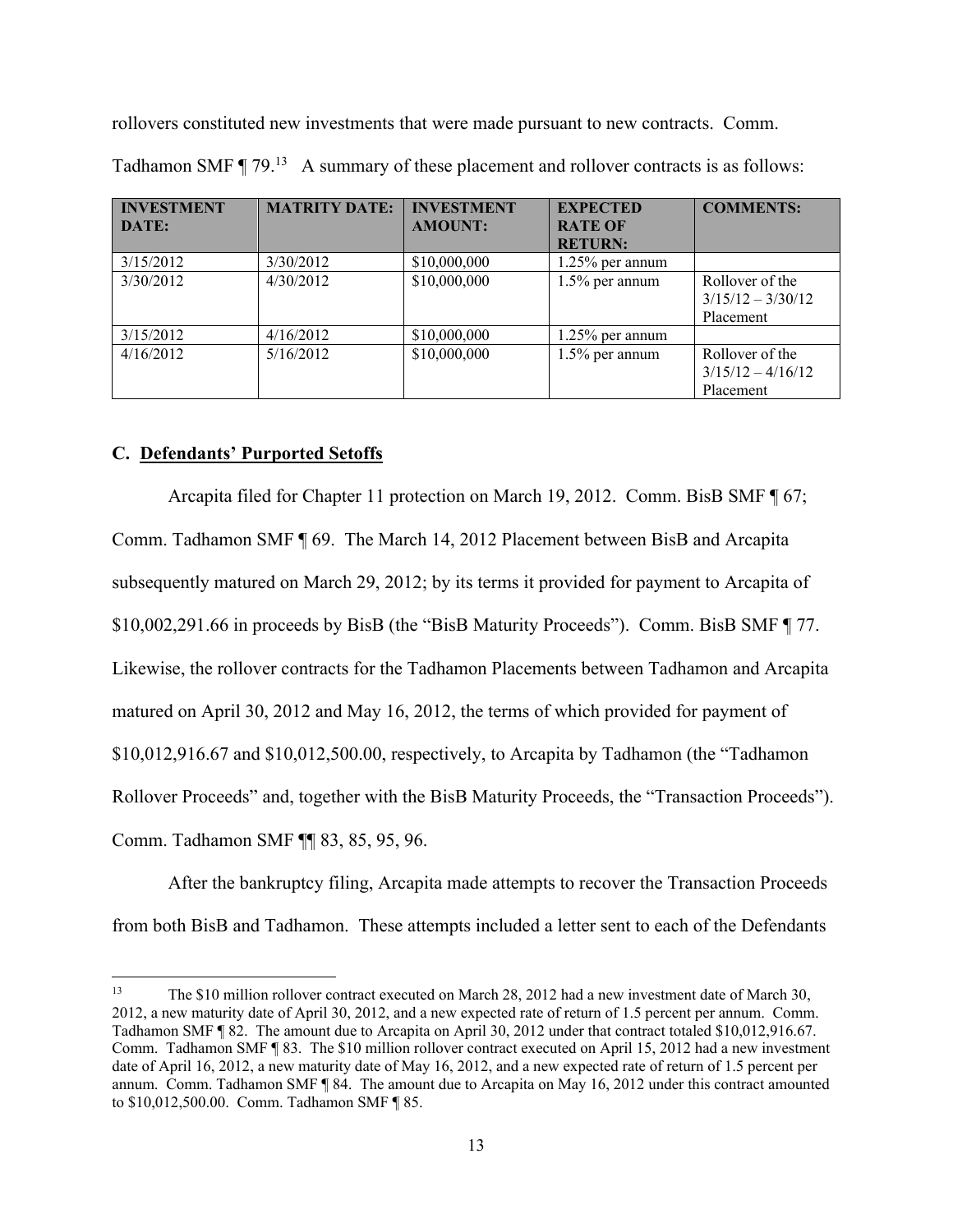on April 30, 2012 by Arcapita's bankruptcy counsel at Gibson, Dunn & Crutcher LLP. Comm. BisB SMF ¶ 78; Comm. Tadhamon SMF ¶ 101. The letters discussed the automatic stay imposed under Section 362 of the Bankruptcy Code by Arcapita's bankruptcy filing and demanded payment of the Transaction Proceeds as property of Arcapita's bankruptcy estate pursuant to Section 542 of the Bankruptcy Code. Comm. BisB SMF ¶ 78; Comm. Tadhamon SMF ¶ 101.

On June 25, 2012 and June 28, 2012, K&L Gates LLP sent responsive letters on behalf of Tadhamon and BisB, respectively, which asserted that each of the Defendants had exercised a purported right to a setoff of the debts owing between themselves and Arcapita under Bahraini law. Comm. BisB SMF ¶ 80, 81, 84; Comm. Tadhamon SMF ¶¶ 104, 107. Thus, the Defendants asserted a setoff of the Transaction Proceeds that were owed by the Defendants to Arcapita against the amounts that were due from Arcapita to the Defendants under their respective Investment Agreements. Comm. BisB SMF ¶ 80, 81, 84; Comm. Tadhamon SMF ¶¶ 104, 107.14 Despite occurring after the Petition Date, the Defendants neither sought nor obtained approval from this Court to exercise a setoff of any kind. Comm. BisB SMF ¶ 97; Comm. Tadhamon SMF ¶ 135.

The Central Bank of Bahrain (the "CBB") subsequently issued a formal direction to each of the then-CEOs of BisB and Tadhamon, which provided, among other things, that the Defendants either: (i) immediately return the Transaction Proceeds to Arcapita, or (ii) seek permission from the Bankruptcy Court in accordance with the Bankruptcy Code to withhold the funds, and return the funds if such permission is not granted. Comm. BisB SMF  $\P$  90, 92;

<sup>&</sup>lt;sup>14</sup> The Committee asserts that by exercising the setoffs, the Defendants recovered in full on the debts due to them under the Investment Agreements. Comm. BisB SMF ¶ 89; Comm. Tadhamon SMF ¶ 119; *but see infra* n.63.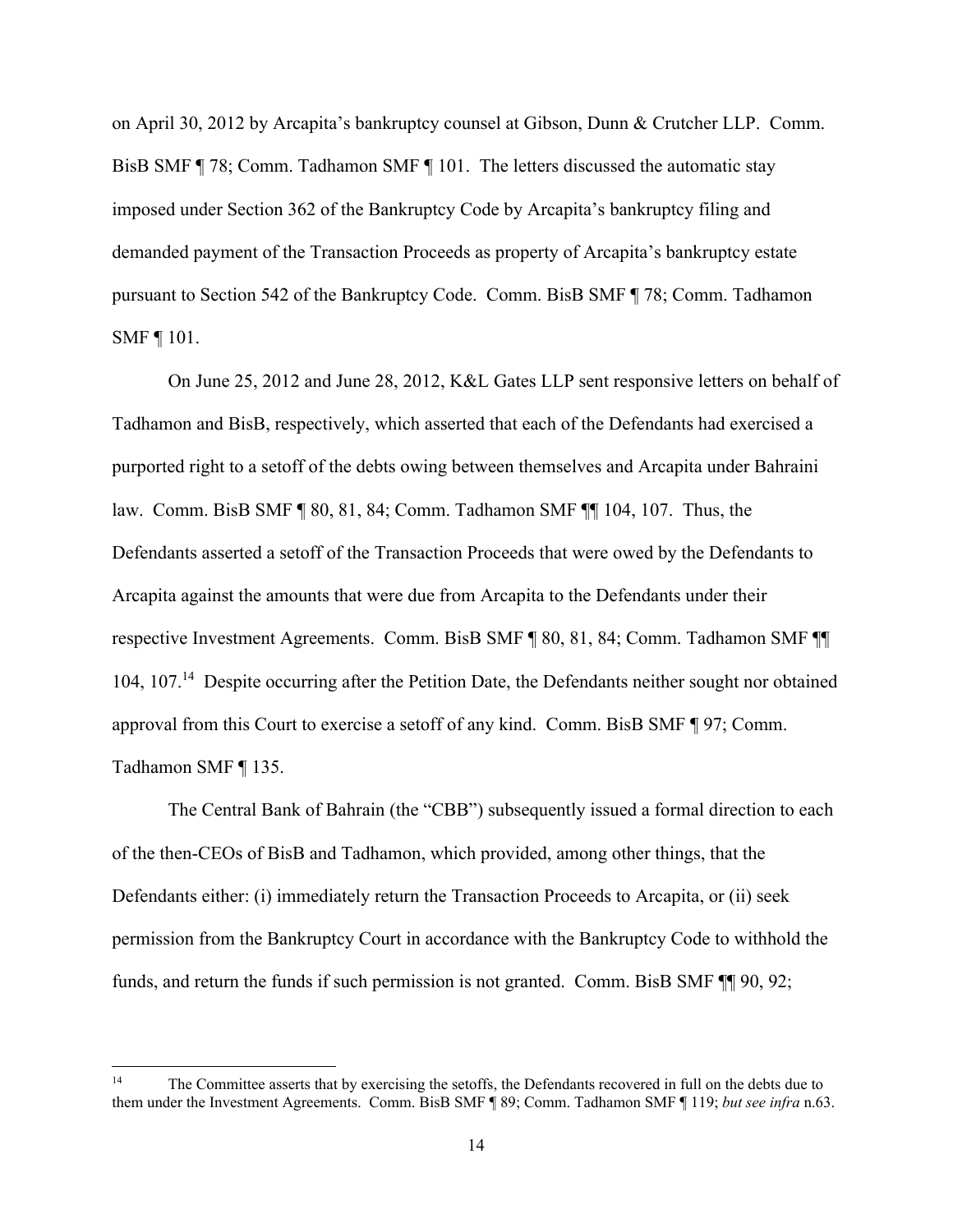Comm. Tadhamon SMF ¶¶ 126, 127. The CBB is the sole regulator of Bahrain's financial sector and is in charge of the licensing, regulation and supervision of parties carrying out regulated financial services in Bahrain. Comm. BisB SMF ¶ 91; Comm. Tadhamon SMF ¶ 125.

The CBB provided its formal direction to BisB through a letter to BisB's then-CEO,

dated July 4, 2012 (the "BisB Formal Direction") and to Tadhamon in a letter to Tadhamon's

then-CEO, dated July 15, 2012 (the "Tadhamon Formal Direction," and together with the BisB

Formal Direction, the "Formal Directions"). Comm. BisB SMF ¶ 90; Comm. Tadhamon SMF ¶

126. The BisB Formal Direction states that the CBB:

hereby directs your Bank to exercise one of the following options: (i) that your Bank complies with the request to release the funds and returns the funds immediately to Arcapita Bank B.S.C. (c), or (ii) that your Bank seeks permission from the US Bankruptcy Court (in accordance with the US Bankruptcy Code), prior to affecting any set-off, and if such permission is not granted, that your Bank returns the funds that it holds for the account of Arcapita Bank B.S.C. (c) immediately.

Khani BisB Decl., Ex. Q at BISB 001525. Similarly, the Tadhamon Formal Direction states that

the CBB:

hereby directs your Company to exercise one of the two following options:

(i) that your Company complies with the request to release the funds and returns the funds immediately to Arcapita Bank B.S.C. (c), or

(ii) that your Company seeks permission from the US Bankruptcy Court (in accordance with the US Bankruptcy Code) to withhold the funds. In the event that such permission is not granted, that your Company returns the funds that it holds for the account of Arcapita Bank B.S.C. (c) immediately.

Khani Tadhamon Decl., Ex. V at TAD 007809. There is no evidence that the CBB ever

withdrew or amended the Formal Directions. *See, e.g.,* Comm. Tadhamon SMF ¶ 134.

The Committee subsequently filed these adversary proceedings against the Defendants to

seek damages for breach of contract and violation of the automatic stay, turnover of the

Transaction Proceeds, claims disallowance, and with respect to BisB, the avoidance of a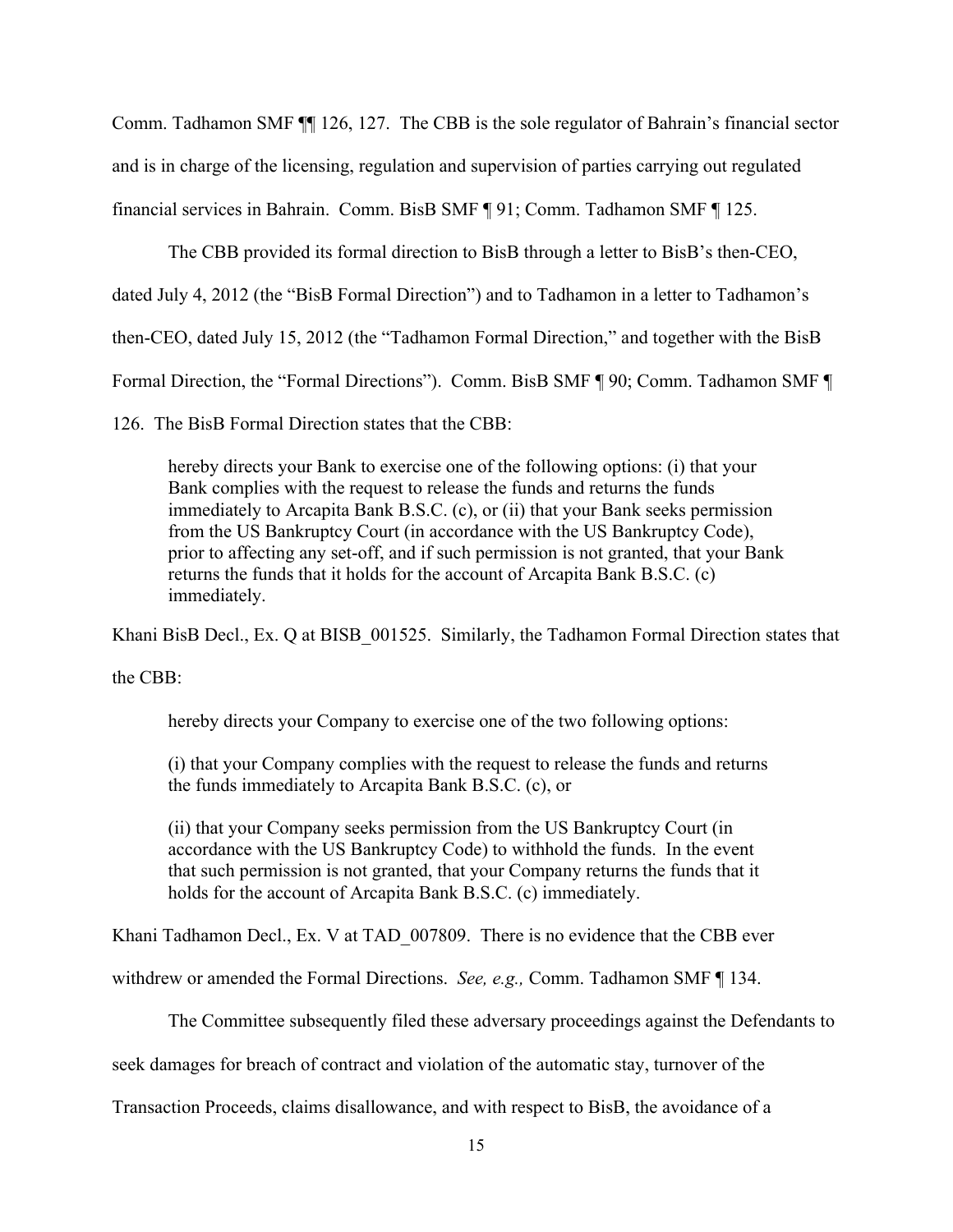preferential transfer. *See* Compl. ¶ 1 [Adv. Pro. No. 13-01434, ECF No. 1]; Compl. ¶ 1 [Adv. Pro. No. 13-01435, ECF No. 1].

In support of its request for summary judgment, the Committee argues that under Bahraini law, the Defendants have breached the terms of their respective contracts with Arcapita by withholding the Transaction Proceeds from Arcapita beyond the maturity dates of those agreements.<sup>15</sup> The Committee seeks turnover of the balance of the Transaction Proceeds under Section 542(b) of the Bankruptcy Code, as these debts owed to Arcapita are matured and constitute property of the estate. The Committee also argues that the Defendants' failure to return the balance of the Transaction Proceeds constitutes a willful violation of the automatic stay.<sup>16</sup> The Committee further seeks disallowance of any claims the Defendants have against Arcapita under Section 502(d) of the Bankruptcy Code, due to the Defendants' liability to the estate under the turnover provisions of Section 542. With respect to BisB, the Committee alternatively argues that Arcapita's transfer of funds to BisB for the March 14 Placement was an avoidable preferential transfer under Section 547(b) of the Bankruptcy Code.

In their cross-motions for summary judgment, the Defendants initially argue that this Court lacks personal jurisdiction over them. As for the requested return of the Transaction Proceeds, the Defendants assert that they properly exercised their rights to the setoffs under Bahraini law and that their actions in retaining the funds are further safeguarded by the safe

<sup>&</sup>lt;sup>15</sup> The Committee seeks \$10,002.291.66 from BisB and \$18,613,366.04 from Tadhamon as damages for breach of contract, plus other appropriate damages, costs and interest, including prejudgment interest at the rate of 9%. *See* Official Comm. of Unsecured Creditors' Mem. of Law in Supp. of its Mot. for Summ. J. at 18, 35-36 [Adv. Pro. No. 13-01434, ECF No. 72] (the "Committee BisB SJM"); Official Comm. of Unsecured Creditors' Mem. of Law in Supp. of its Mot. for Summ. J. at 19, 37 [Adv. Pro. No. 13-01435, ECF No. 69] (the "Comm. Tadhamon SJM").

<sup>16</sup> The Committee requests that the Court declare the Defendants' purported setoffs *void ab initio* and further award damages and attorneys' fees due to willful violation of the automatic stay. *See* Comm. BisB SJM at 32-33; Comm. Tadhamon SJM at 33-35.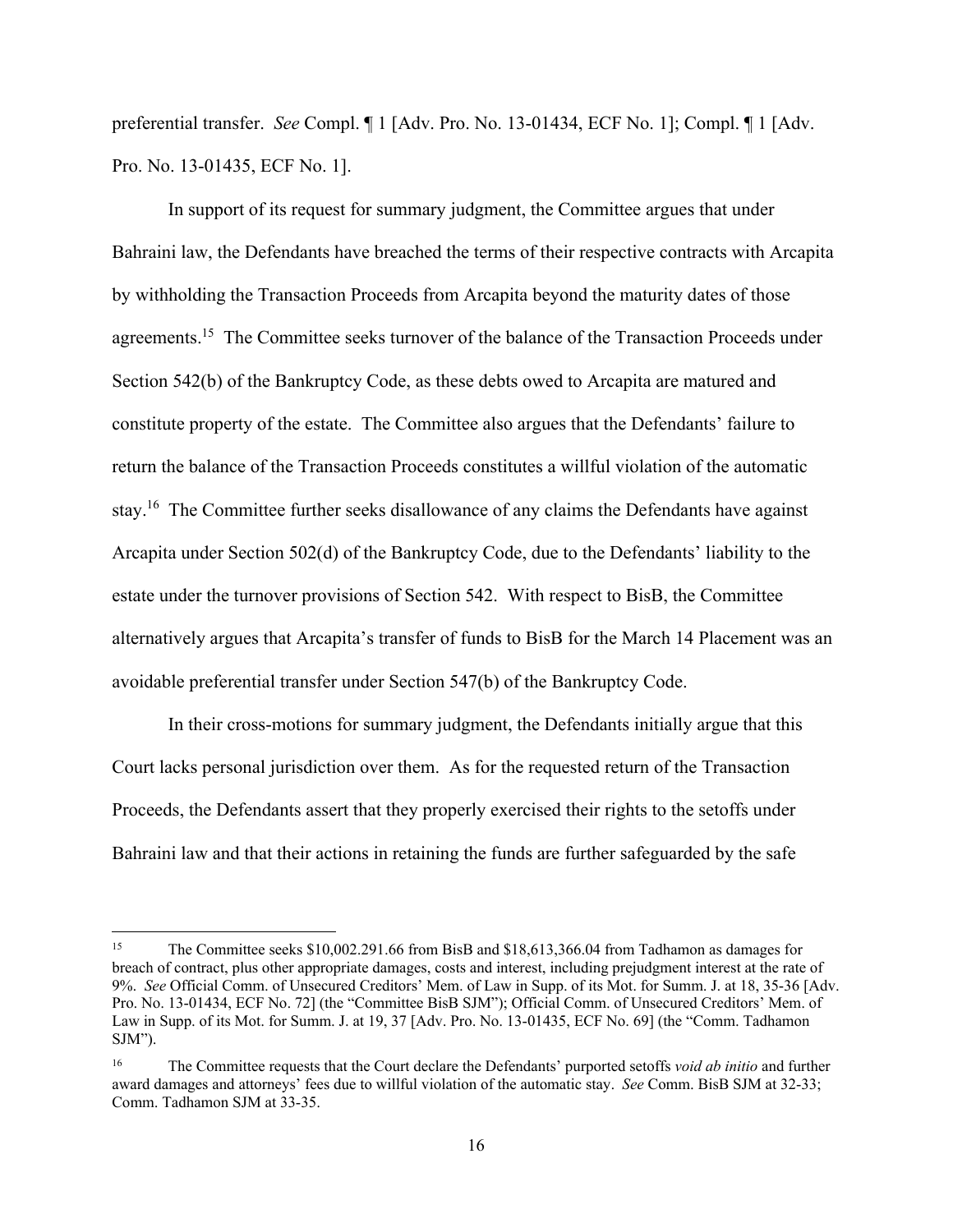harbor provisions of the Bankruptcy Code. In its opposition to the Defendants' cross-motions, the Committee notes that the question of personal jurisdiction has already been decided in these cases. The Committee also argues that the purported setoff by Tadhamon fails to satisfy the requirements of Section 553(a) because the debts between the parties lacked mutuality. Additionally, the Committee contends that the Defendants' purported setoffs are in violation of Bahraini law by virtue of the CBB's Formal Directions and the debts at issue were created to assert setoff rights in violation of Section 553(a)(3)(C) of the Bankruptcy Code. Last but not least, the Committee contends that none of the asserted safe harbors of the Bankruptcy Code protect these transactions.

After a brief discussion of personal jurisdiction, this Decision will address the various issues regarding setoff, including mutuality, whether the setoff violated Bahraini law, and whether the setoffs were done with the improper purpose of asserting setoff rights. The Decision will then address the safe harbors asserted by the Defendants before concluding with a brief discussion of the elements of the Committee's substantive claims.

#### **DISCUSSION**

## **A. Summary Judgment**

Federal Rule of Civil Procedure 56, made applicable by Rule 7056 of the Federal Rules of Bankruptcy Procedure, governs the granting of summary judgment. "[S]ummary judgment is proper 'if the pleadings, depositions, answers to interrogatories, and admissions on file, together with the affidavits, if any, show that there is no genuine issue as to any material fact and that the [movant] is entitled to a judgment as a matter of law.'" *Celotex Corp. v. Catrett*, 477 U.S. 317, 322 (1986) (quoting Fed. R. Civ. P. 56). If the "the record taken as a whole could not lead a rational trier of fact to find for the non-moving party, there is no 'genuine issue for trial.'"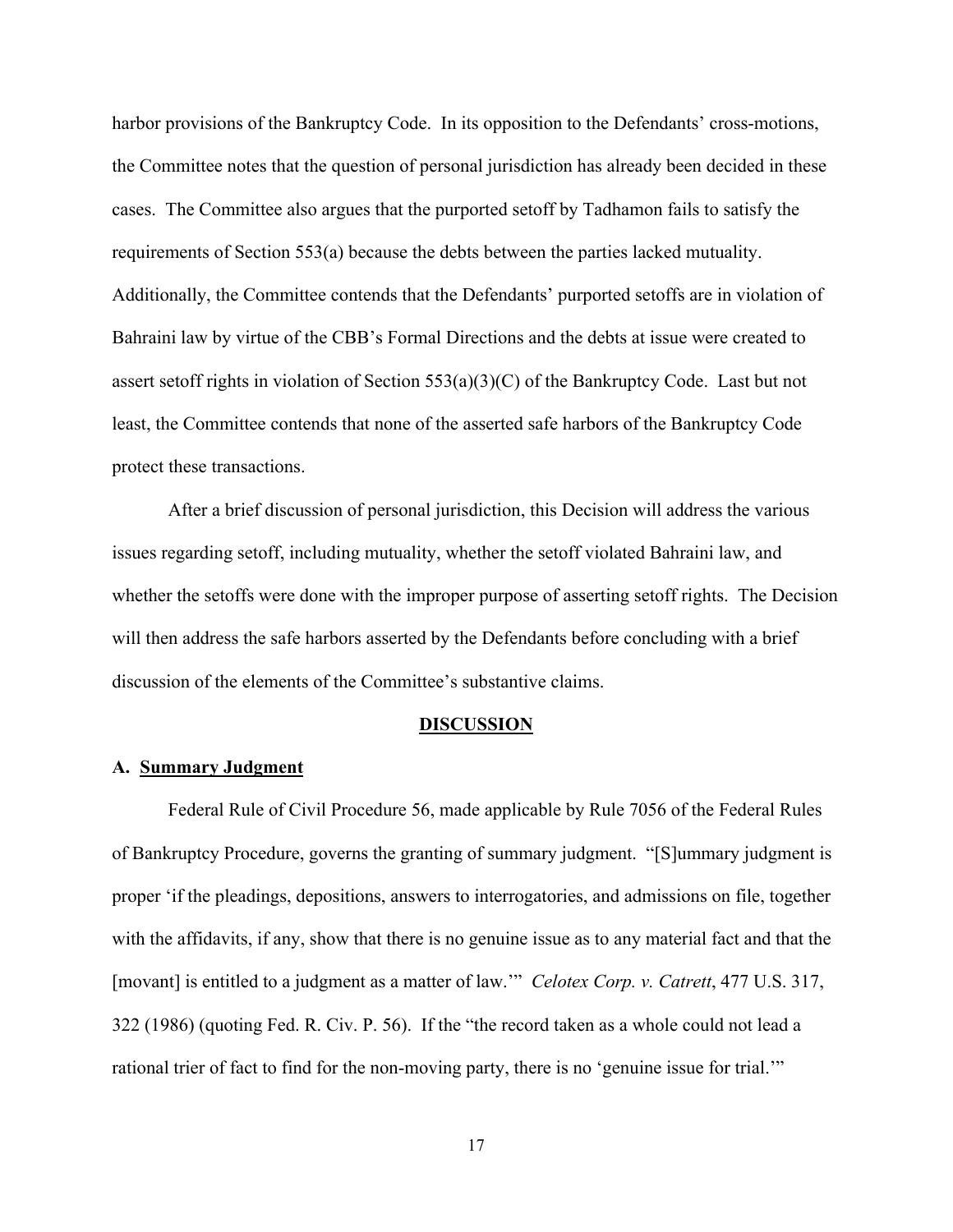*Matsushita Elec. Indus. Co. v. Zenith Radio Corp.*, 475 U.S. 574, 587 (1986) (quoting *First Nat'l Bank of Ariz. v. Cities Serv. Co.*, 391 U.S. 253, 288 (1968)).

"A fact is material when it might affect the outcome of the suit under governing law." *McCarthy v. Dun & Bradstreet Corp*., 482 F.3d 184, 202 (2d Cir. 2007). But "the mere existence of some alleged factual dispute between the parties will not defeat an otherwise properly supported motion for summary judgment . . . ." *Anderson v. Liberty Lobby, Inc.*, 477 U.S. 242, 247–48 (1986). "The Court may also grant some but not all of the relief requested in a summary judgment motion if it finds disputed issues of fact as to some of the issues presented." *In re Residential Capital, LLC*, 533 B.R. 379, 395 (Bankr. S.D.N.Y. 2015) (citing Fed. R. Civ. P.  $56(g)$ ).

"The party seeking summary judgment bears the burden of establishing that no genuine issue of material fact exists and that the undisputed facts establish [the movant's] right to judgment as a matter of law." *Rodriguez v. City of New York*, 72 F.3d 1051, 1060–61 (2d Cir. 1995). The showing necessary to satisfy this initial burden depends on which side bears the burden of proof on a particular issue at trial. *See Read Prop. Grp. LLC v. Hamilton Ins. Co.*, 2018 WL 1582291, at \*5 (E.D.N.Y. Mar. 30, 2018). When the movant has the burden of proof at trial, its own submissions in support of the motion must entitle it to judgment as a matter of law. *See Albee Tomato, Inc. v. A.B. Shalom Produce Corp*., 155 F.3d 612, 618 (2d Cir. 1998). When the burden of proof falls on the nonmoving party, it is generally sufficient for the movant to point to a lack of evidence on an essential element of the nonmovant's claim. *See Cordiano v. Metacon Gun Club, Inc.*, 575 F.3d 199, 204 (2d Cir. 2009). To avoid summary judgment, the nonmoving party must then come forward with evidence sufficient to raise a genuine issue of fact for trial. *See id*.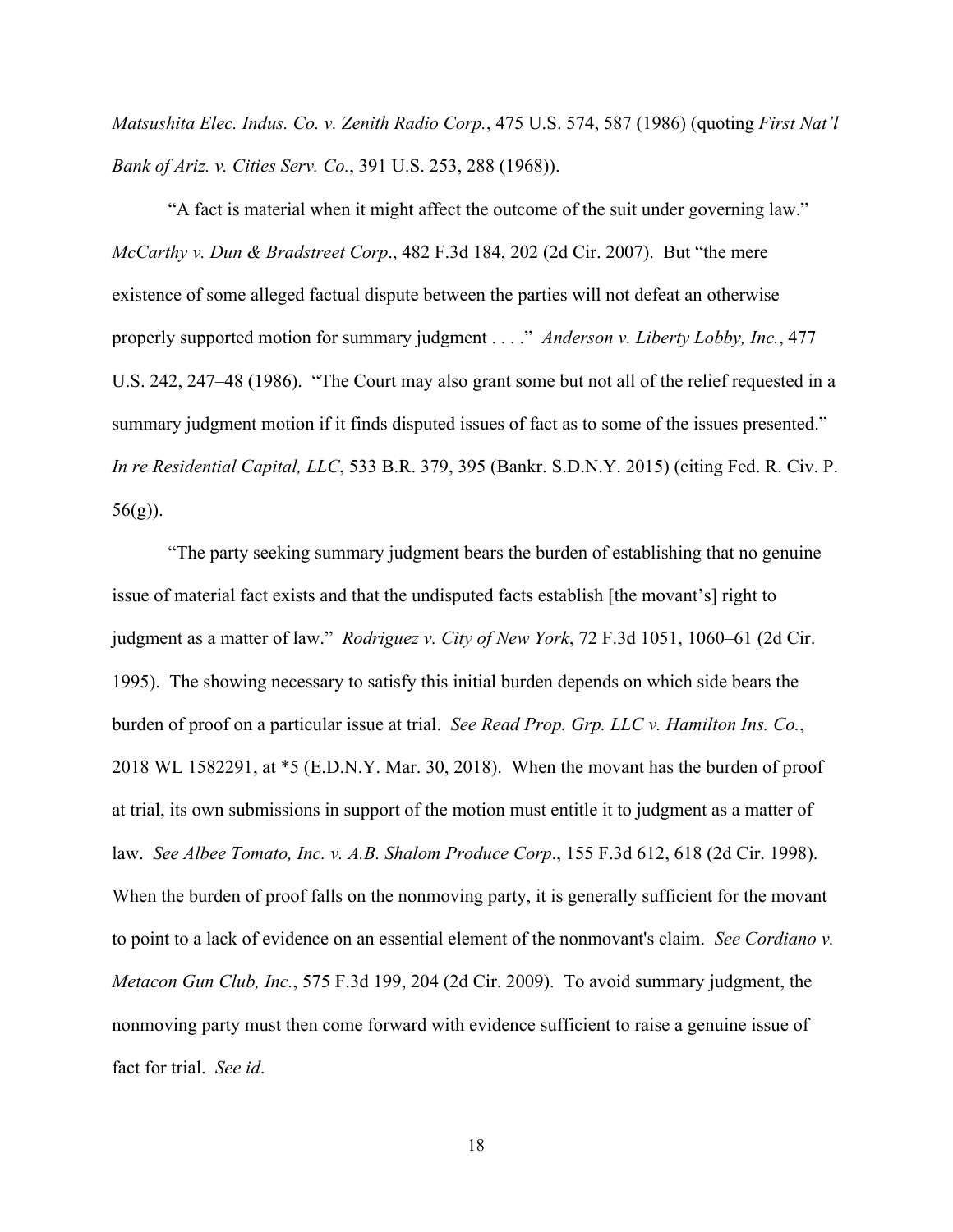"In deciding whether material factual issues exist, all ambiguities must be resolved and all reasonable inferences must be drawn in favor of the nonmoving party." *In re Ampal-Am. Israel Corp.*, 2015 WL 5176395, at \*10 (Bankr. S.D.N.Y. Sept. 2, 2015) (citing *Matsushita*, 475 U.S. at 587). But "the nonmoving party may not rely on conclusory allegations or unsubstantiated speculation[,]" *Fujitsu Ltd. v. Fed. Express Corp.*, 247 F.3d 423, 428 (2d Cir. 2001), and "only disputes over facts that might affect the outcome of the suit under the governing law will properly preclude the entry of summary judgment." *Anderson*, 477 U.S. at 248.

**"**When cross motions for summary judgment are made, the standard is the same as that for individual motions." *United Indus. Corp. v. IFTE plc*, 293 F. Supp. 2d 296, 299 (S.D.N.Y. 2003). "The court must consider each motion independently of the other and, when evaluating each, the court must consider the facts in the light most favorable to the non-moving party." *Id.* "Moreover, even when both parties move for summary judgment, asserting the absence of any genuine issues of material fact, a court need not enter judgment for either party." *Morales v. Quintel Entm't, Inc.*, 249 F.3d 115, 121 (2d Cir. 2001). "Rather, each party's motion must be examined on its own merits, and in each case all reasonable inferences must be drawn against the party whose motion is under consideration." *Id.*

#### **B. Personal Jurisdiction**

The Defendants first assert that they are entitled to summary judgment based on a lack of personal jurisdiction. But this argument can be easily rejected. Personal jurisdiction was previously litigated in these cases. On appeal from a decision of this Court, the District Court for the Southern District of New York held that the Defendants' use of New York correspondent bank accounts to receive funds from Arcapita met the threshold of minimum contacts necessary

19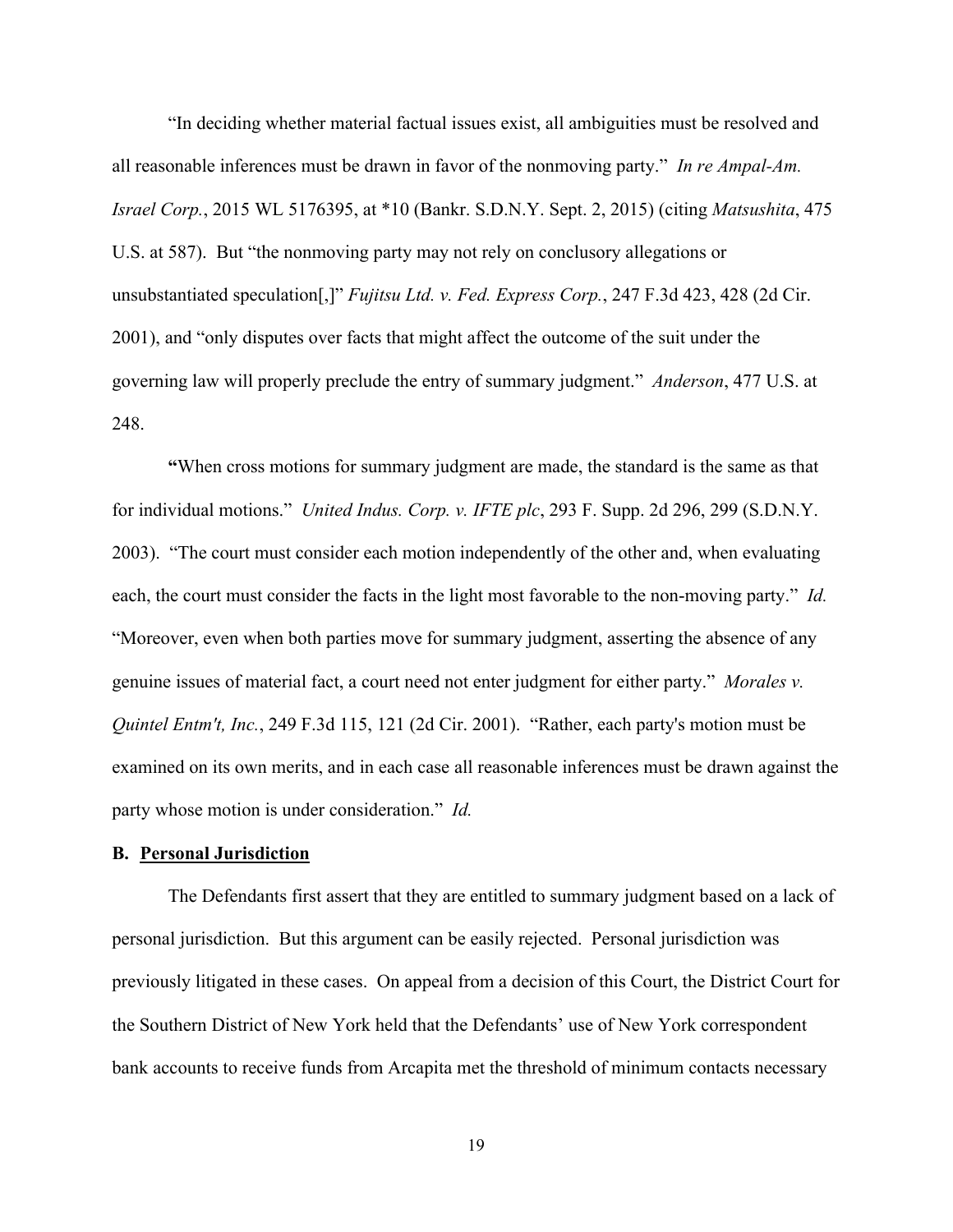to assert personal jurisdiction over the Defendants. *See Official Comm. of Unsecured Creditors of Arcapita Bank B.S.C.(c) v. Bahrain Islamic Bank (In re Arcapita Bank B.S.C.(c))*, 549 B.R. 56, 67-71 (S.D.N.Y. 2016), *rev'g Official Comm. of Unsecured Creditors of Arcapita Bank B.S.C.(c) v. Bahrain Islamic Bank (In re Arcapita Bank B.S.C.(c))*, 529 B.R. 57 (Bankr. S.D.N.Y. 2015).

 The District Court's decision on personal jurisdiction is currently law of the case, given the Defendants' lack of an appeal from the District Court's decision. *See* Mot. to Alter or Amend Orders Denying Mot. to Dismiss Pursuant to Bankruptcy Rule 9023 and Local Bankr. Rule 9023-1 at 5 n.10 [Adv. Pro. No. 13-01434, ECF No. 58; Adv. Pro. No. 13-01435, ECF No. 54] ("As to personal jurisdiction over the Defendants, they did not seek an interlocutory appeal of the District Court Decision and acknowledge that it is currently the law of the case."). While the Defendants note that they reserved their right to appeal the issue, such appeal will ultimately be addressed by the Court of Appeals for the Second Circuit, not this Court.

 Relying on additional evidence as to their contacts with the United States, the Defendants now argue that such evidence can be considered on summary judgment when it comes to light after a ruling on a Fed. R. Civ. P. 12(b) motion. *See Bank Leumi USA v. Ehrlich*, 98 F. Supp. 3d 637 (S.D.N.Y. 2015). But *Bank Leumi* involved a court reconsidering its own previous ruling on the issue of personal jurisdiction. In the circumstances here, the Court is bound by the decision of the District Court. *See Kerman v. City of New York*, 374 F.3d 93, 110 (2d Cir. 2004) ("Where issues have been explicitly or implicitly decided on appeal, . . . the law-of-the-case doctrine obliges the district court on remand to follow the decision of the court of appeals . . . .") (citations and quotations omitted).

20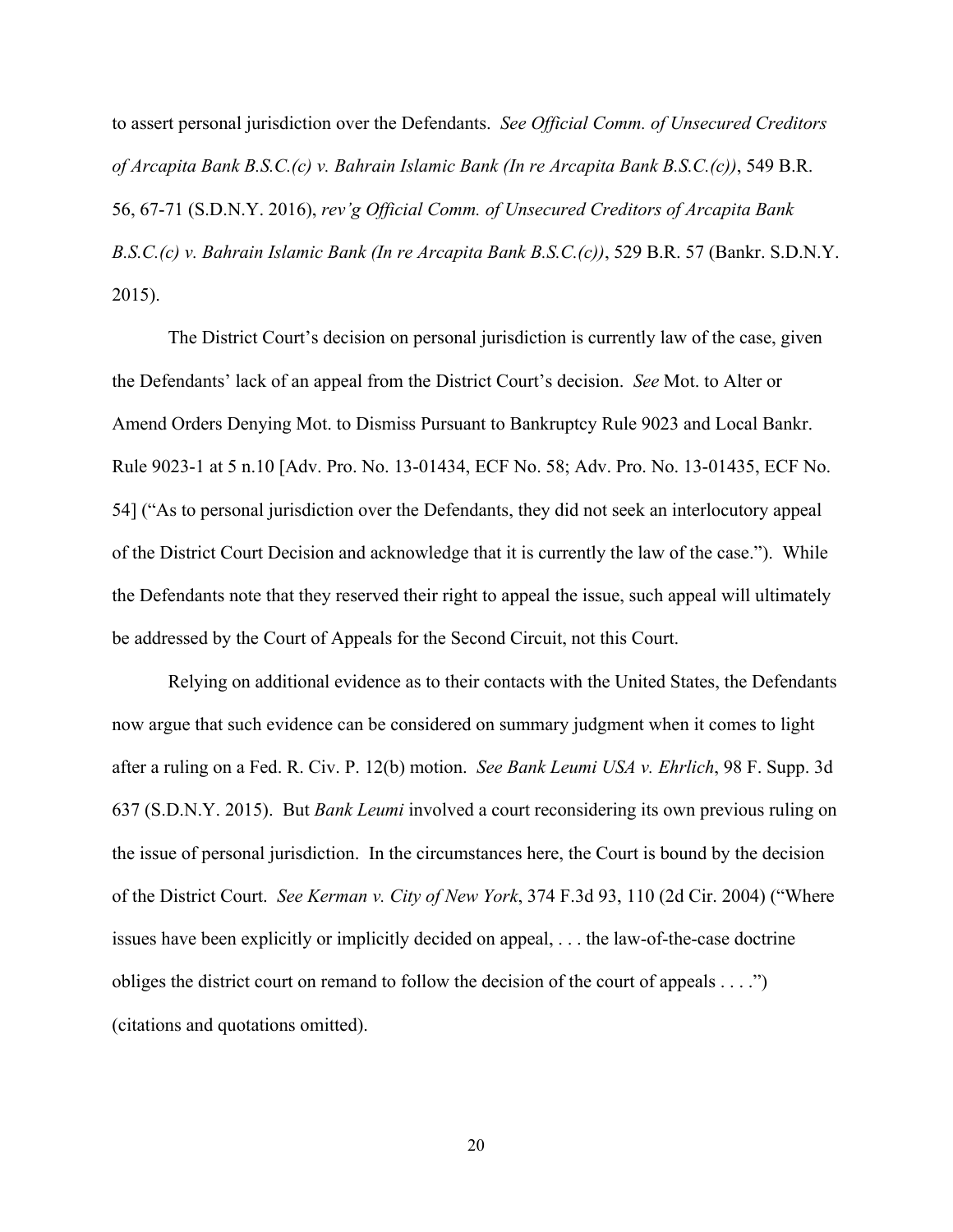Even if this Court were permitted to revisit the issue of personal jurisdiction, the Defendants have not shown that their new evidence compels a different conclusion. The Defendants now put forward evidence that reiterates their lack of contacts with the United States, as well as evidence that the Defendants and Arcapita engaged in dollar denominated investment placements with one another that were cleared through U.S. correspondent bank accounts. *See* Bahrain Islamic Bank's Statement of Undisputed Facts in Supp. of its Cross-Mtn. for Summ. J. ¶¶ 6-12, 17-23 [Adv. Pro. No. 13-01434, ECF No. 77] (the "BisB SMF"); Tadhamon SMF ¶¶ 37-44, 49-53. The new facts relate to the Defendants' overall lack of contacts with the United States, or the details about how the correspondent accounts were used. But this "new" evidence is fully consistent with the evidence already presented by the Defendants on the issue of personal jurisdiction. *See In re Arcapita*, 549 B.R. at 60-62 (detailing facts regarding location of Defendants and their use of correspondent accounts). None of this new evidence refutes the facts upon which the District Court relied, which was the use of the correspondent bank accounts for the transactions at issue in this case. *See id*. at 68-70. It is simply more of the same.

## **C. Setoff**

 Rather than debate the merits of the Committee's underlying claims, the Defendants argue that their retention of the Transaction Proceeds is appropriate because they exercised a valid right of setoff under Bahraini law. "Although the Bankruptcy Code does not itself establish a right of setoff, [S]ection 553 of the Bankruptcy Code recognizes and preserves any right to setoff that exists under applicable non-bankruptcy law, to the extent that the conditions of [S]ection 553 have been satisfied." *In re Lehman Bros. Holdings*, 404 B.R. 752, 757 (Bankr. S.D.N.Y. 2009) (citations omitted).17 Section 553(a) provides, in relevant part:

<sup>17</sup> *See also Felton v. Noor Staffing Grp., LLC (In re Corp. Res. Servs. Inc.)*, 564 B.R. 196, 205 (Bankr. S.D.N.Y. 2017) ("[T]he right to apply setoff in bankruptcy most certainly depends on bankruptcy law—[S]ection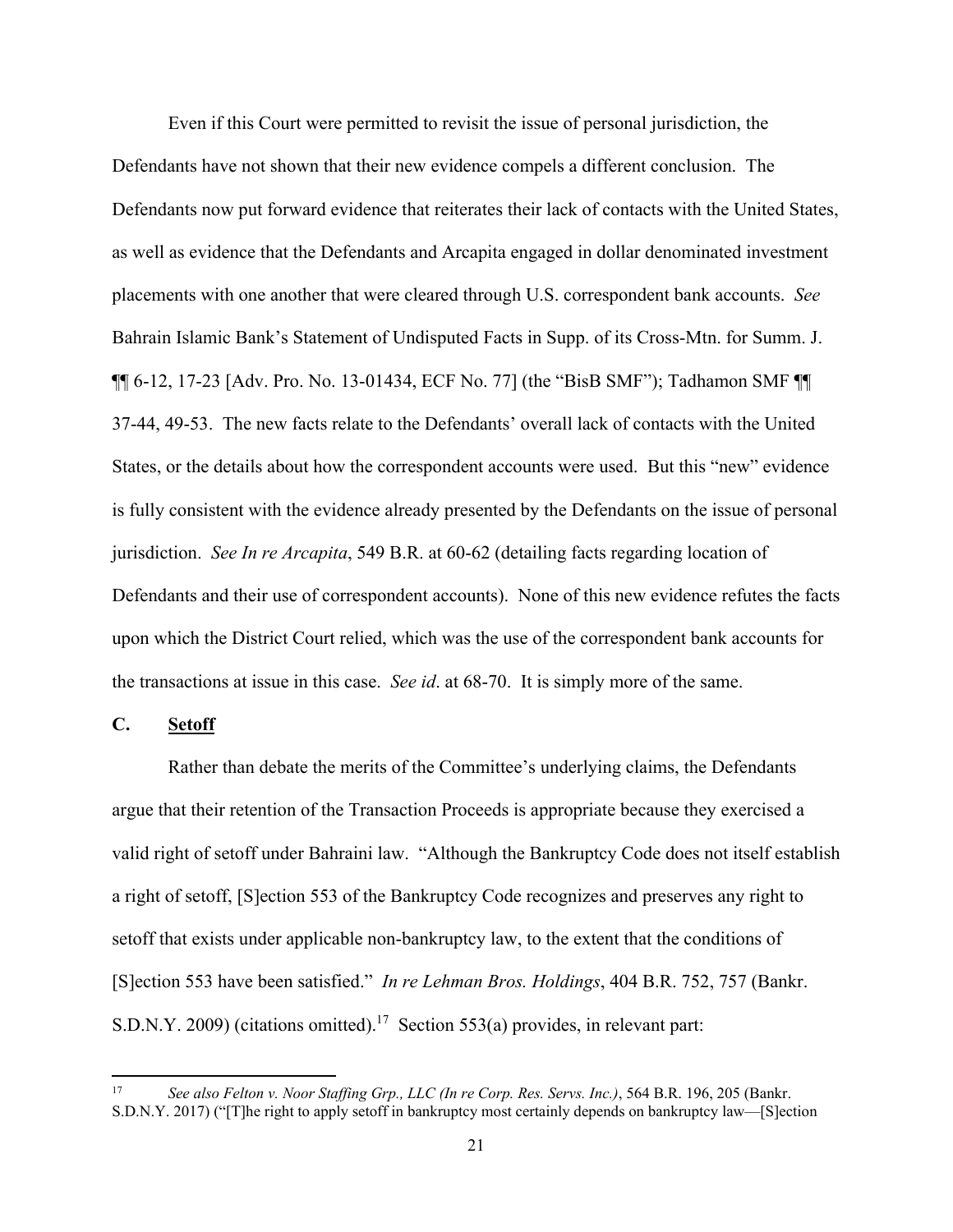Except as otherwise provided in this section and in sections 362 and 363 of this title, this title does not affect any right of a creditor to offset a mutual debt owing by such creditor to the debtor that arose before the commencement of the case under this title against a claim of such creditor against the debtor that arose before the commencement of the case. . . .

11 U.S.C. § 553(a). The prerequisites for a valid setoff under Section 553(a) of the Bankruptcy Code include that "(1) the amount owed by the debtor must be a prepetition debt; (2) the debtor's claim against the creditor must also be prepetition; and (3) the debtor's claim against the creditor and the debt owed the creditor must be mutual." *In re Lehman*, 404 B.R. at 757 (citations and quotations omitted). Moreover, Section  $553(a)(3)(C)$  permits setoff only if the debt was not incurred by the creditor "for the purpose of obtaining a right of setoff against the debtor." 11 U.S.C. § 553(a)(3)(C). "A creditor bears the burden of proving a right of setoff. . . ." *Official Comm. of Unsecured Creditors v. Mfrs. & Traders Trust Co. (In re Bennett Funding Grp.)*, 212 B.R. 206, 212 (B.A.P. 2d Cir. 1997). But whether to allow setoff is within the sound discretion of the Court, *In re Lehman*, 404 B.R. at 757, and the court may "invoke equity to bend the rules, if required, to avert injustice." *In re Bennett Funding*, 212 B.R. at 212 (quotations omitted). Thus, even if "the technical requirements of setoff are satisfied, the bankruptcy judge must [also] scrutinize the right of setoff in light of the Bankruptcy Code's goals and objectives. These goals include . . . equitable treatment of all creditors." *Id.* (citations and quotations omitted).

<sup>553</sup> preserves the right to setoff available under applicable nonbankruptcy law, but [S]ection 553 adds three conditions in subsections 553(a)(1), (2) and (3) to applying setoff in bankruptcy."); *In re Delta Air Lines, Inc.*, 341 B.R. 439, 445 (Bankr. S.D.N.Y. 2006) (noting that "11 U.S.C. § 553 limits the use of setoff rights already available under [nonbankruptcy] law . . . .)" (citation and quotation omitted); *Bank of Am., N.A. v. Lehman Bros. Holdings*, *Inc. (In re Lehman Bros. Holdings, Inc.)*, 439 B.R. 811, 823 (Bankr. S.D.N.Y. 2010) (noting that "Section 553 of the Bankruptcy Code does not provide for an independent right of setoff, but rather incorporates any pre-existing setoff right that may exist under [nonbankruptcy] law so long as such setoff complies with the prerequisites set forth in section 553(a)"); *In re SemCrude, L.P.*, 399 B.R. 388, 393 (Bankr. D. Del. 2009) ("[S]etoff is appropriate in bankruptcy only when a creditor both enjoys an independent right of setoff under applicable non-bankruptcy law, and meets the further Code-imposed requirements and limitations set forth in [S]ection 553.") (citing *Dollar Bank, FSB v. Tarbuck (In re Tarbuck)*, 318 B.R. 78, 81 (Bankr. W.D. Pa. 2004)).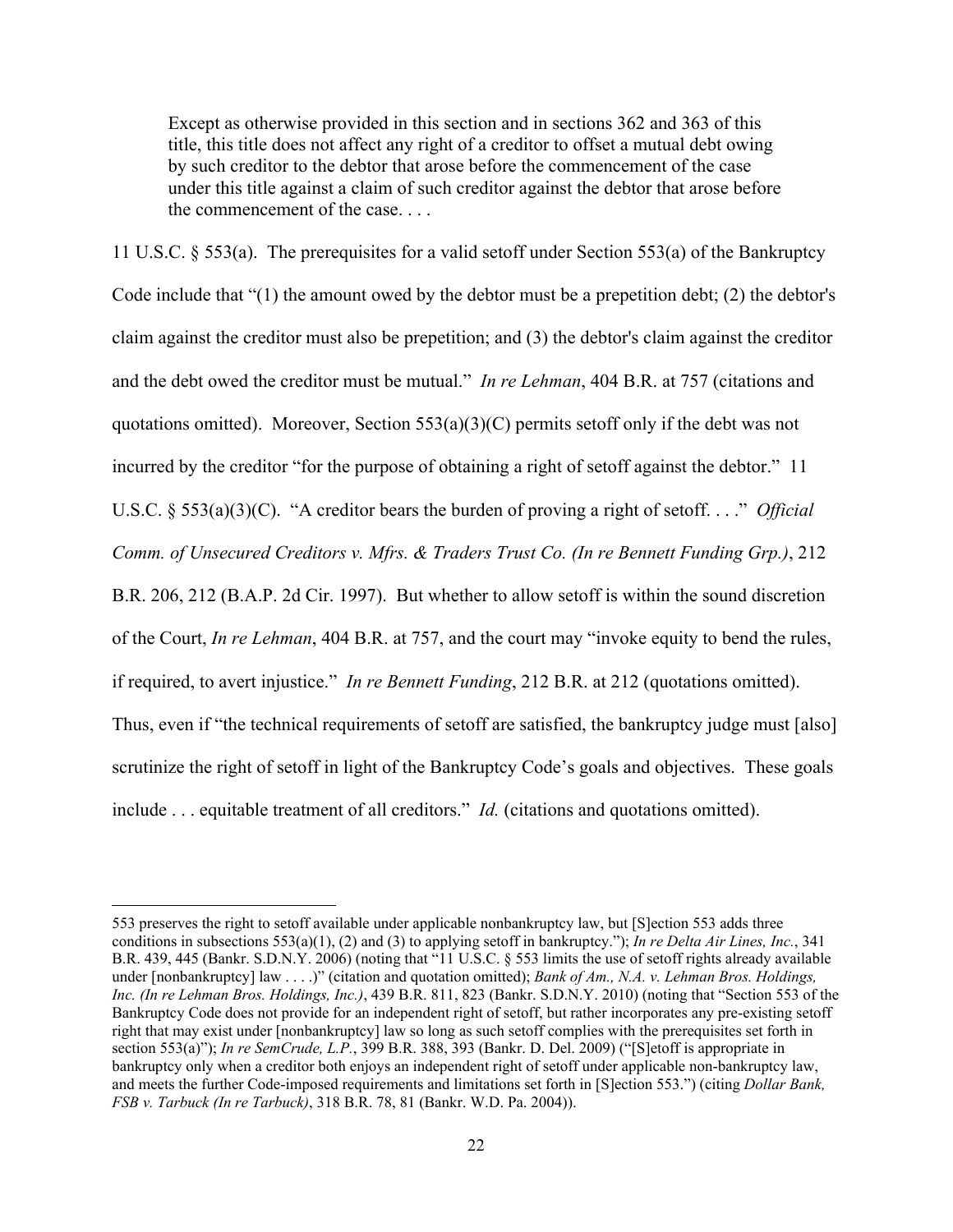## 1. Mutuality as to Tadhamon

The Committee asserts that Tadhamon's attempted setoff is unenforceable because there is no mutuality of obligations between the parties. More specifically, the Committee argues that Tadhamon cannot establish mutuality of its postpetition debts under the Tadhamon Rollover Contracts against Arcapita's prepetition debts under the Tadhamon Agreements and related transactions. "[I]n accordance with the doctrine of mutuality, pre-petition claims may not set-off against post-petition claims . . . . The rationale . . . is that a pre-petition debtor and a debtor-inpossession are separate and distinct entities." *Burley v. Am. Gas & Oil Inv'rs (In re Heafitz)*, 85 B.R. 274, 278 (Bankr. S.D.N.Y. 1988) (citations omitted). "[I]n the context of bankruptcy, postpetition debts may not provide the basis for setoff because mutuality ceases upon the filing of the bankruptcy estate." *In re Lehman*, 404 B.R. at 760 (citations and quotations omitted). The creditor bears the burden to establish that the setoff was mutual. *See id.* at 758 (citations omitted). Furthermore, "mutuality is strictly construed against the party seeking setoff." *In re Bennett Funding*, 212 B.R. at 212.

Tadhamon asserts that the mutuality requirement under Section 553 of the Bankruptcy Code is somehow preempted by the safe harbor provisions of the Bankruptcy Code. Specifically, Tadhamon argues that the plain language of the safe harbor provisions in combination with the language of Section 553 overcome the mutuality requirement. Tadhamon first observes that the safe harbor provisions—including Sections  $362(b)(6)$ ,  $(17)$  and  $(27)$ , 362(o), 561(a) and (d)—contain language stating that they are not limited by any other provisions of the Bankruptcy Code. Additionally, Tadhamon notes that the language of Section 553(a) is qualified by its opening phrase, which states: "*Except as otherwise provided in this section* and in sections 362 and 363 of this title . . . ." 11 U.S.C. § 553(a) (emphasis added).

23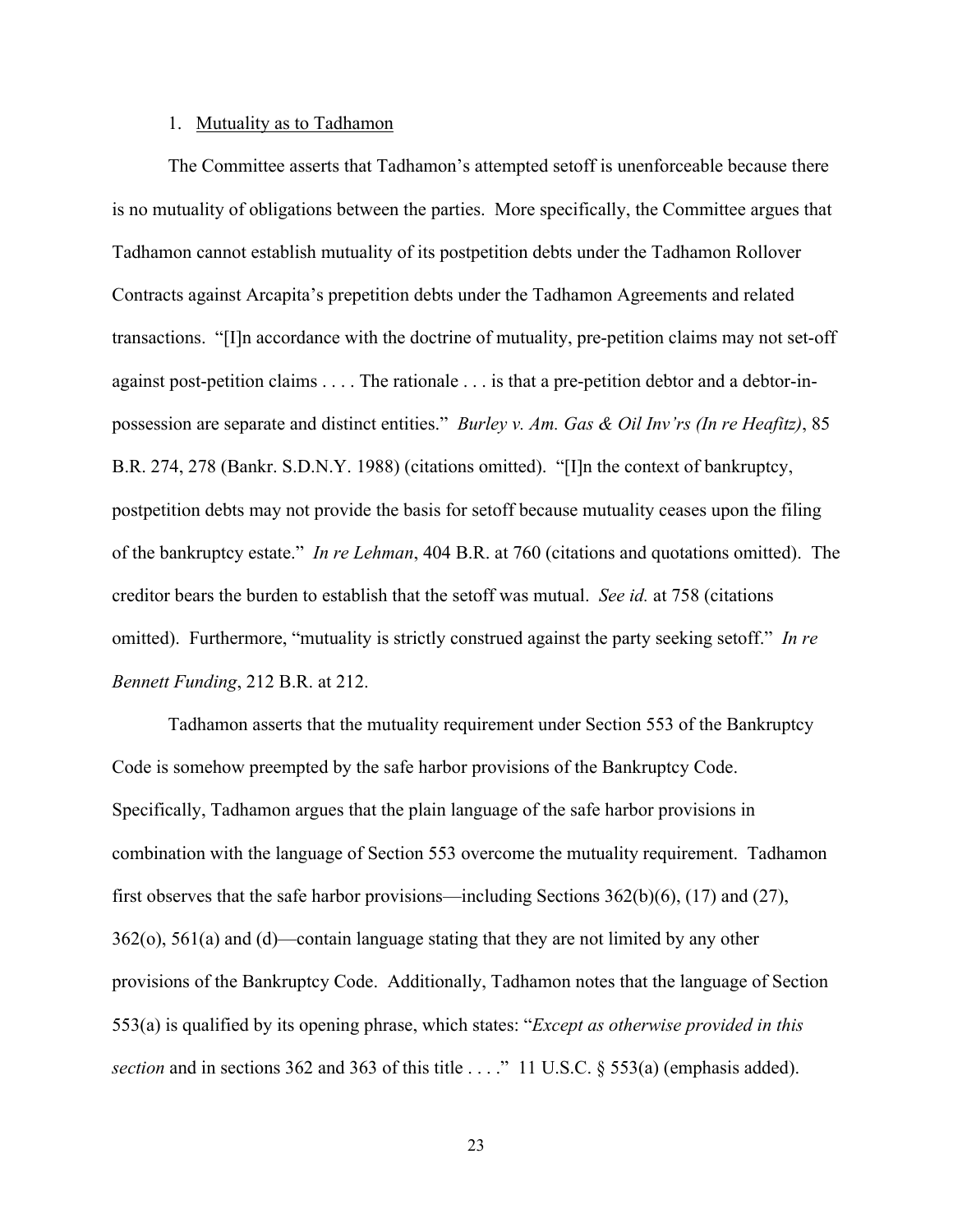Tadhamon asserts that other provisions of Section 553—specifically Section 553(a)(2)(B)(ii), 553(a)(3)(C) and 553(b)(1)—fall under the "[e]xcept as otherwise provided language" because these subsections carve out the safe harbor provisions from the restrictions of Section 553.<sup>18</sup>

But the Court disagrees. The Court is persuaded by the treatment of this question in *In re Lehman Bros. Holdings Inc.*, 433 B.R. 101 (Bankr. S.D.N.Y. 2010). In *Lehman*, Swedbank AG sought to set off prepetition debt owed by the debtors to Swedbank under certain ISDA Master Agreements against funds that the debtor had transferred after the petition date into its general deposit account at Swedbank. *See id.* at 104-06. Swedbank argued that it was entitled to exercise its contractual setoff right under the ISDA agreements against the postpetition funds held in the deposit account—despite a lack of mutuality under Section 553—because the ISDA agreements were covered by the safe harbor provisions of Sections 560 and 561 of the Bankruptcy Code, which permit the exercise of "any contractual right" of setoff. *See id*. at 108.

The *Lehman* court rejected Swedbank's argument. The court conceded that Sections 560 and 561 provide that "the exercise of any contractual right . . . shall not be stayed, avoided, or otherwise limited by operation of any provision of this title." *Id.* at 108 (emphasis omitted). But the *Lehman* court went on to observe that these safe harbor provisions plainly did not address the mutuality requirement under Section 553(a). *See id.* at 109. Instead, the language of the sections merely permitted the exercise of a contractual setoff right notwithstanding other provisions of the Bankruptcy Code that could operate as a stay, avoid or otherwise limit the setoff right. *See id.* 

<sup>&</sup>lt;sup>18</sup> Sections 553(a)(2)(B)(ii), 553(a)(3)(C) and 553(b)(1), which detail enumerated exceptions to the setoff right under Section 553, each contain a carveout to the exceptions that cite to the safe harbor provisions. For instance, Sections  $553(a)(2)(B)(i)$  and  $553(a)(3)(C)$  state: "except for a setoff of a kind described in [S]ection 362(b)(6), 362(b)(7), 362(b)(17), 362(b)(27), 555, 556, 559, 560, or 561 . . . ." 11 U.S.C. §§ 553(a)(2)(B)(ii), 553(a)(3)(C). Similarly, the carveout in Section 553(b)(1) states: "Except with respect to a setoff of a kind described in [S]ection 362(b)(6), 362(b)(7), 362(b)(17), 362(b)(27), 555, 556, 559, 560, 561, 365(h), 546(h), or  $365(i)(2)$  of this title . . . ." 11 U.SC. § 553(b)(1).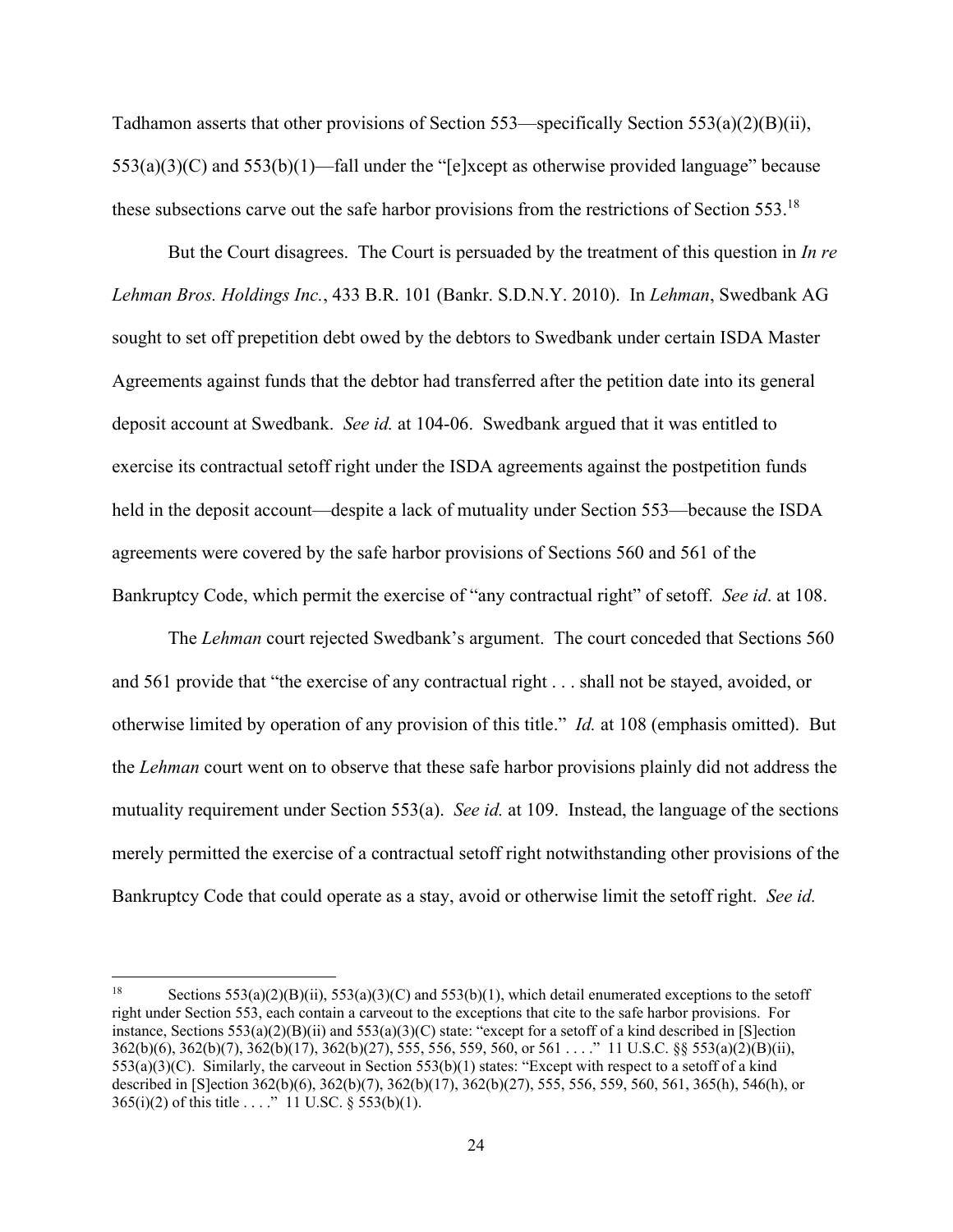Importantly, the court emphasized that such a setoff right must actually exist in the first place. *See id*. As the safe harbor provisions are silent with respect to the mutuality requirement of Section 553(a), the court declined to read such an exception into the statute. *See id.* 19

As to Swedbank's argument that the safe harbor provisions implicitly overrode the mutuality requirement of Section 553(a), the *Lehman* court disagreed. The court relied on the fundamental nature of mutuality as to setoff, observing that "[f]or purposes of any right to setoff permitted under [S]ection 553, mutuality is baked into the very definition of setoff . . . . To require that the offsetting balances are mutual does not stay, avoid, or limit the right to offset because the right only exists in bankruptcy when there is mutuality." *Id*. at 109-110.20

Notwithstanding the *Lehman* decision, Tadhamon here relies on legislative history, specifically Congress' enactment of the Financial Netting Improvements Act of 2006 ("FNIA"), which deleted the phrase "mutual debt" from the prior text of the safe harbor provisions. *See*  Report of Committee on Financial Services on the Financial Netting Improvements Act of 2006, H.R. Rep. No. 109-648, at 21-23 (2006) (new text of Sections 362(b)(6), (7), (17) and (27) of the Bankruptcy Code omitting the phrase "mutual debt and claim"). But in *Lehman*, Swedbank

<sup>&</sup>lt;sup>19</sup> In addition to Sections 560 and 561 of the Bankruptcy Code, Tadhamon argues that the safe harbor provisions of Sections  $362(b)(6)$ ,  $362(b)(17)$ , 555 and 556 are also not limited by Section 553's mutuality requirement, relying on the language "any contractual right" contained in each of these provisions and language stating that these provisions are not limited by any other provisions of the Bankruptcy Code. *See* Mem. of Tadhamon Capital B.S.C.(c) in Supp. of its Cross-Mtn. for Summ. J. and Opp. to Comm. Mot. for Summ. J. at 5, 46 [Adv. Pro. No. 13-01435, ECF No. 77] (the "Tadhamon SJM"). This is the same argument put forward in *Lehman* by Swedbank with respect to Sections 560 and 561 and the Court finds the reasoning of *Lehman* to be equally applicable to each of these safe harbor provisions cited by Tadhamon.

Tadhamon also cites Section  $363(c)(1)$  of the Bankruptcy Code, which permits ordinary course business transactions of a debtor-in-possession. Tadhamon argues that the prefatory language of Section 553(a)—"[e]xcept as otherwise provided in this [S]ection and in [S]ections 362 and 363 . . ."—nullifies the mutuality requirement of Section 553 with respect to Section 363(c)(1). *See* Tadhamon SJM at 4-5, 47. But when read with the remainder of Section 553(a), the prefatory "except" language does not actually expand the circumstances where nonbankruptcy setoff rights are recognized under the Bankruptcy Code, but rather serves to limit the broad preservation of nonbankruptcy setoff rights of Section 553(a) by making applicable certain qualifying conditions. And as more fully discussed below, the Tadhamon Rollover Contracts were not in the ordinary course of business.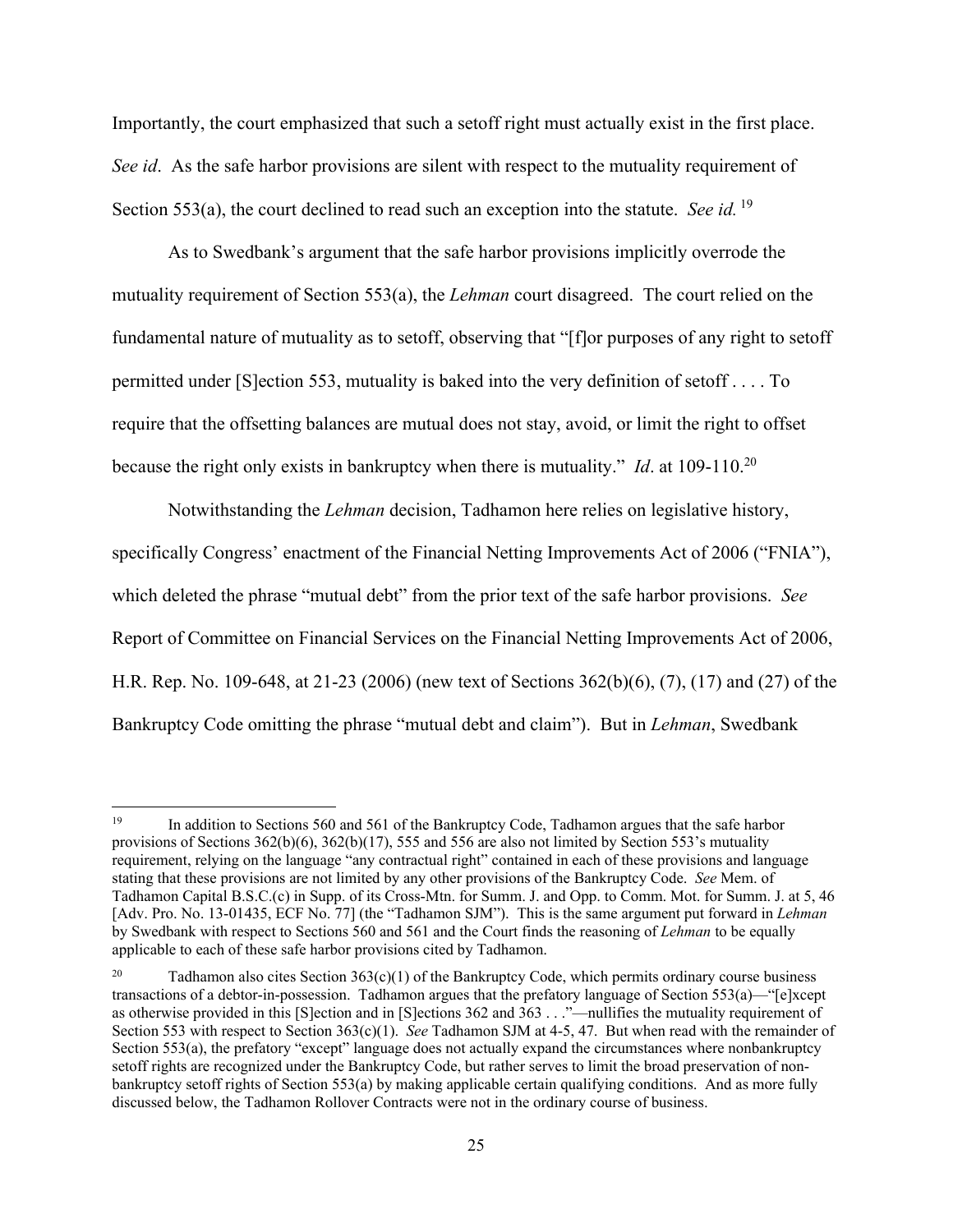pointed to the same Congressional amendments, arguing that "the amendments to FNIA, which replaced the phrase 'mutual debt and claim' in  $[S]$  ections  $362(b)(6)$ ,  $(b)(17)$ , and  $(b)(27)$  with 'any contractual right,' effectively removed the mutuality requirement from the safe-harbored exceptions to the automatic stay." *In re Lehman*, 433 B.R. at 112. The *Lehman* court disagreed, however, holding that "[t]he legislative history of FNIA reveals that Congress intended merely to make 'technical changes to the netting and financial provisions' of the Bankruptcy Code to 'update the language to reflect current market and regulatory practices.' These technical amendments cannot be read as authority for so fundamental a change in creditor rights." *Id*. (quoting Report of Committee on Financial Services on the Financial Netting Improvements Act of 2006, H.R. Rep. No. 109–648, at 1 (2006)).

Tadhamon argues that the *Lehman* case is distinguishable because Swedbank there sought to set off a debt that was created postpetition against prepetition swap debt. Tadhamon asserts that both of the debts in its relationship with Arcapita were created prepetition and matured postpetition and thus mutuality is not an obstacle to its setoff. Tadhamon specifically highlights that the parties agreed to roll over the wakala debts postpetition before their first maturity dates and that Tadhamon did not exercise its setoff rights until all the debts had matured.

But Tadhamon's position rests on an incorrect premise. The debts at issue here are not both prepetition. "For setoff purposes under [Section] 553, a claim—even a contingent one arises when all transactions necessary for liability occur." *Feltman v. Noor Staffing Grp., LLC (In re Corp. Res. Serv., Inc.)*, 564 B.R. 196, 207 (Bankr. S.D.N.Y. 2017) (citations and quotations omitted). "The character of a claim is not transformed from pre-petition to postpetition simply because it is contingent, unliquidated, or unmatured when the debtor's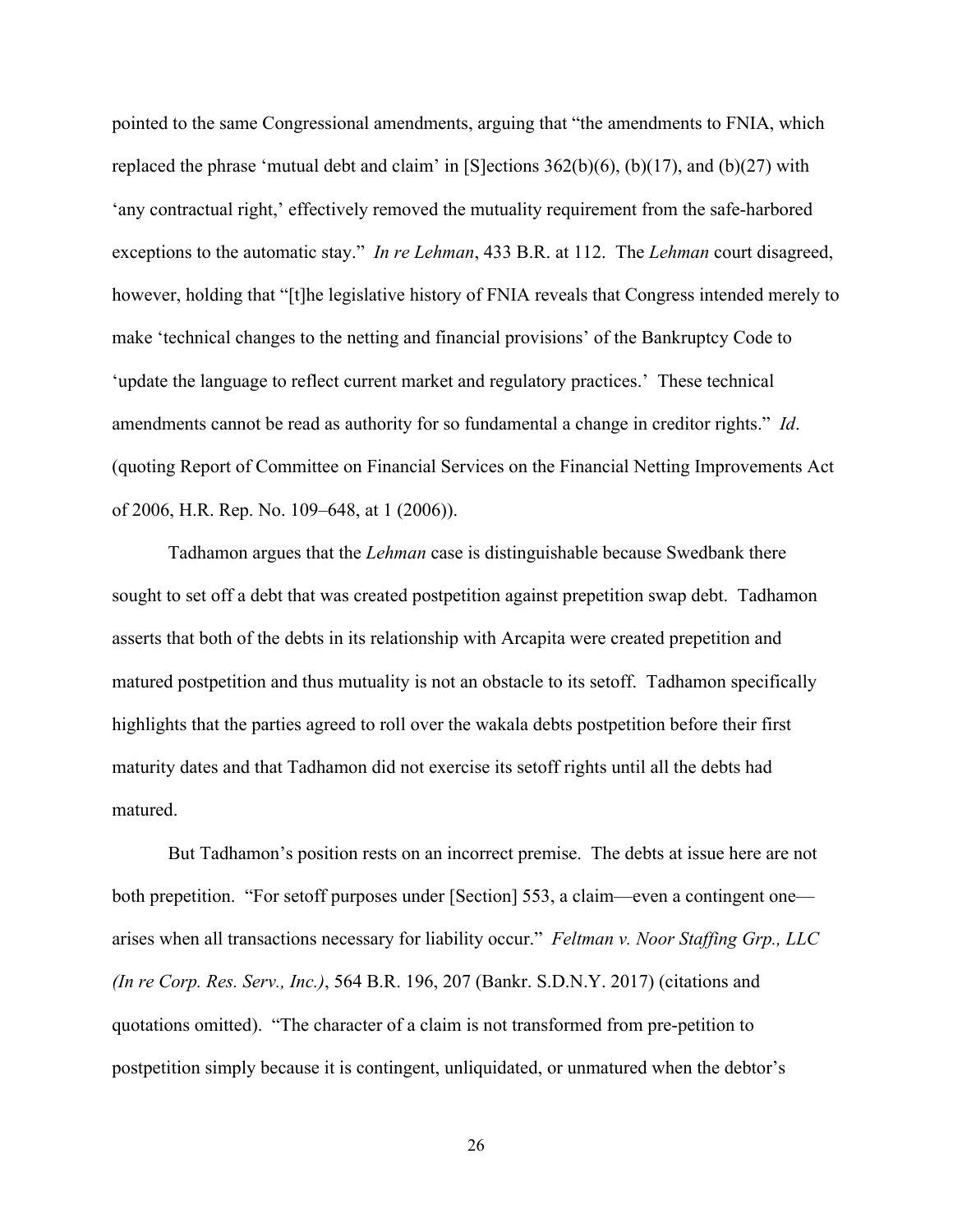petition is filed." *Braniff Airways, Inc. v. Exxon Co., U.S.A.*, 814 F.2d 1030, 1036 (5th Cir. 1987) (citations and quotations omitted). "Setoff 'is permitted when, at the time the bankruptcy petition is filed, the *debt is absolutely owing* but is not presently due, or when a *definite liability has accrued* but is not yet liquidated.'" *In re Corp. Res.*, 564 B.R. at 207 (quoting *In re Young*, 144 B.R. 45, 46-47 (Bankr. N.D. Tex. 1992) (emphasis in original)).

Applying these principles here, the debts owed by Arcapita to Tadhamon were prepetition. They arose under the Tadhamon Agreements entered into in September 2009 and November 2011 and the investment transactions in August 2011, November 2011 and January 2012. *See* Tadhamon Resp. to Comm. SMF ¶¶ 20-21; Tadhamon SMF ¶¶ 5-6, Comm. Tadhamon SMF ¶¶ 10-13, 69.But the debts owed to Arcapita by Tadhamon are postpetition. While the Master Wakala Agreement and the original Tadhamon Placements were entered into just prior to the Petition Date in March 2012, *see* Comm. Tadhamon SMF ¶¶ 22, 31, the Tadhamon Rollover Contracts were entered into on March 28 and April 15, 2012, subsequent to the Petition Date. *See* Tadhamon Resp. to Comm. SMF ¶ 77; Comm. Tadhamon SMF ¶ 76-77. Indeed, Tadhamon admits—as it must—that these contracts were "post-petition business transaction[s]." Tadhamon Resp. to Comm. SMF ¶ 77; *see also* Comm. Tadhamon SMF ¶ 76- 77.21 Because the debt owed by Arcapita arose prepetition but the debt owed to Arcapita arose postpetition, mutuality is lacking. *See, e.g.*, *In re Shoppers Paradise, Inc.*, 8 B.R. 271, 278 (Bankr. S.D.N.Y. 1980) ("[A] postpetition obligation . . . may not be set off against a prepetition obligation of the debtor, since there is a lack of mutuality of obligation."); *Genuity Solutions,* 

<sup>&</sup>lt;sup>21</sup> As if to remove any doubt, Tadhamon also admits that the Tadhamon Rollover Contracts were "new" investments" that were made pursuant to "new contracts." Tadhamon Resp. to Comm. SMF ¶ 79; *cf.* Tadhamon Resp. to Comm. SMF ¶ 80 (admitting that the Tadhamon Rollover Contracts contained new terms and replaced the Tadhamon Placements, though Tadhamon asserts that the placements and the new Tadhamon Rollover Contracts, continued to be governed by the Master Wakala Agreement).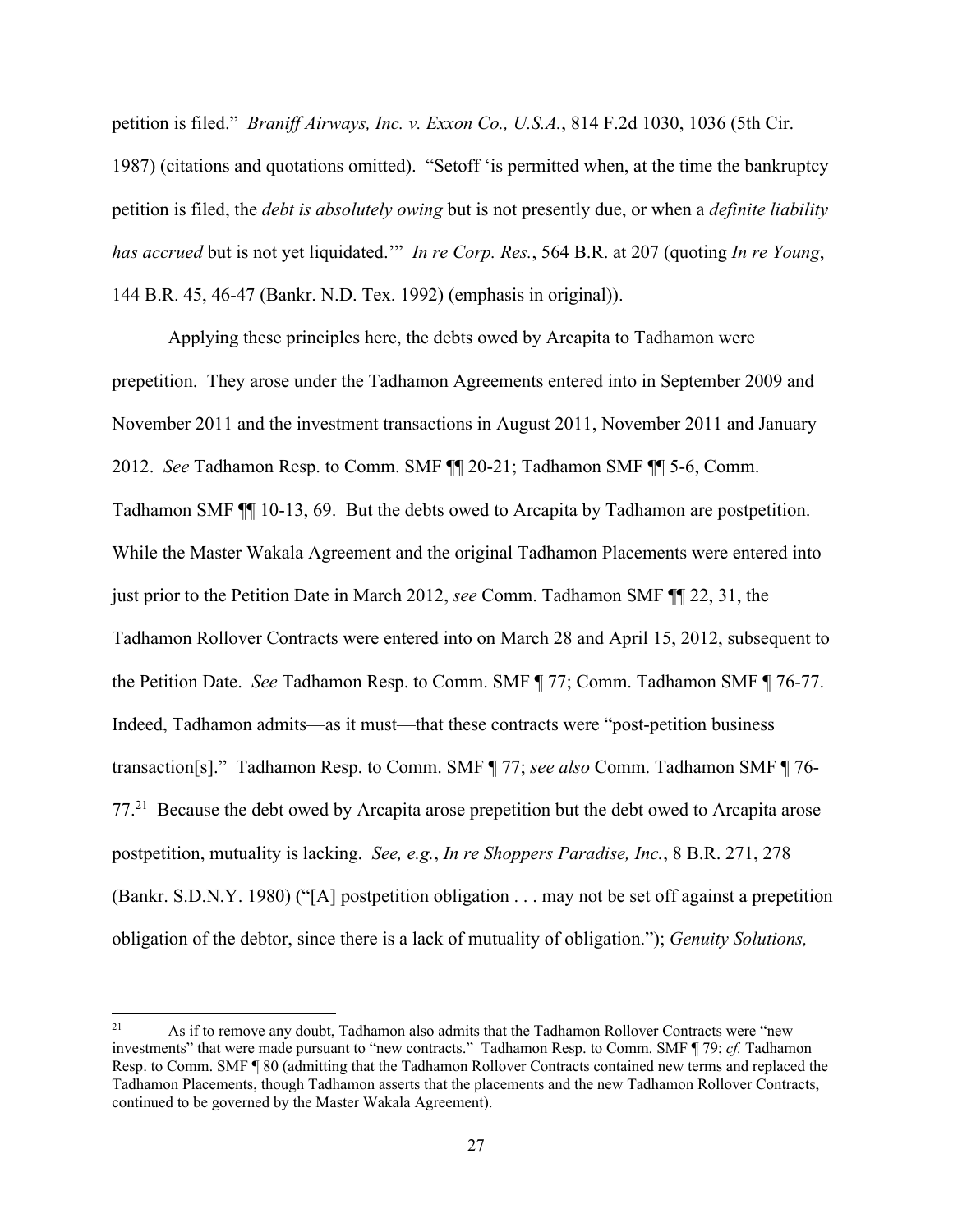*Inc. v. Metro Transp. Auth.* (*In re Genuity Solutions, Inc.)*, 2007 Bankr. LEXIS 2133, at \*14 (Bankr. S.D.N.Y. June 20, 2007) ("[P]re-petition claims may only be set off against pre-petition claims, and post-petition claims may only be set off against post-petition claims."); *see also In re Lehman*, 404 B.R. at 760 ("[P]ostpetition debts may not provide the basis for setoff . . . .").

## 2. Validity of the Setoffs Under Bahraini Law

 The parties also dispute whether the claimed setoffs are permitted under applicable nonbankruptcy law, here the law of Bahrain. The Defendants acknowledge that the applicable contracts with Arcapita do not expressly provide for setoff. *See* Mem. of Bahrain Islamic Bank in Supp. of its Cross-Mtn. for Summ. J. and Opp. to Comm. Mot. for Summ. J. at 41 [Adv. Pro. No. 13-01434, ECF No. 79] (the "BisB SJM"); Tadhamon SJM at 45. But as explained in the report of their expert Zeenat A. Al Mansoori, $^{22}$  the Defendants assert an extra-contractual right to setoff under Bahraini law. *See id*.; *see also* Mansoori BisB Report ¶¶ 28-29; Mansoori Tadhamon Report  $\P$  30-31.<sup>23</sup> Specifically, the Defendants rely on Article 353 of the Bahraini Civil Code, which provides that:

[a] debtor has a right to a set-off of that which he owes to his creditor against that which such creditor owes to him, even when the causes giving rise to the two debts are different, provided that they are both for a sum of money or fungibles of a like nature and quality, that they are not in dispute and that they are due and may be sued for.

<sup>&</sup>lt;sup>22</sup> When the Court considers the declarations of foreign law experts, it "is not the credibility of the experts that is at issue, it is the persuasive force of the opinions they expressed." *In re B.C.I. Fins. Pty Ltd. (In Liquidation)*, 583 B.R. 288, 300 (Bankr. S.D.N.Y. 2018) (quoting *Norwest Fin., Inc. v. Fernandez*, 86 F. Supp. 2d 212, 227 (S.D.N.Y. 2000)); *see also Faggionato v. Lerner*, 500 F. Supp. 2d 237, 244-48 (S.D.N.Y. 2007) (accepting the conclusions of one of two dueling French law experts because it is the "'persuasive force of the opinions' expressed that is conclusive under Rule 44.1") (quoting *Itar-Tass Russian News Agency v. Russian Kurier, Inc.*, 153 F.3d 82, 92 (2d Cir. 1998)).

Ms. Mansoori notes that setoff is a statutory right under the laws of Bahrain independent of the contracts. *See* Mansoori BisB Report ¶¶ 28-29; Mansoori Tadhamon Report ¶¶ 30-31.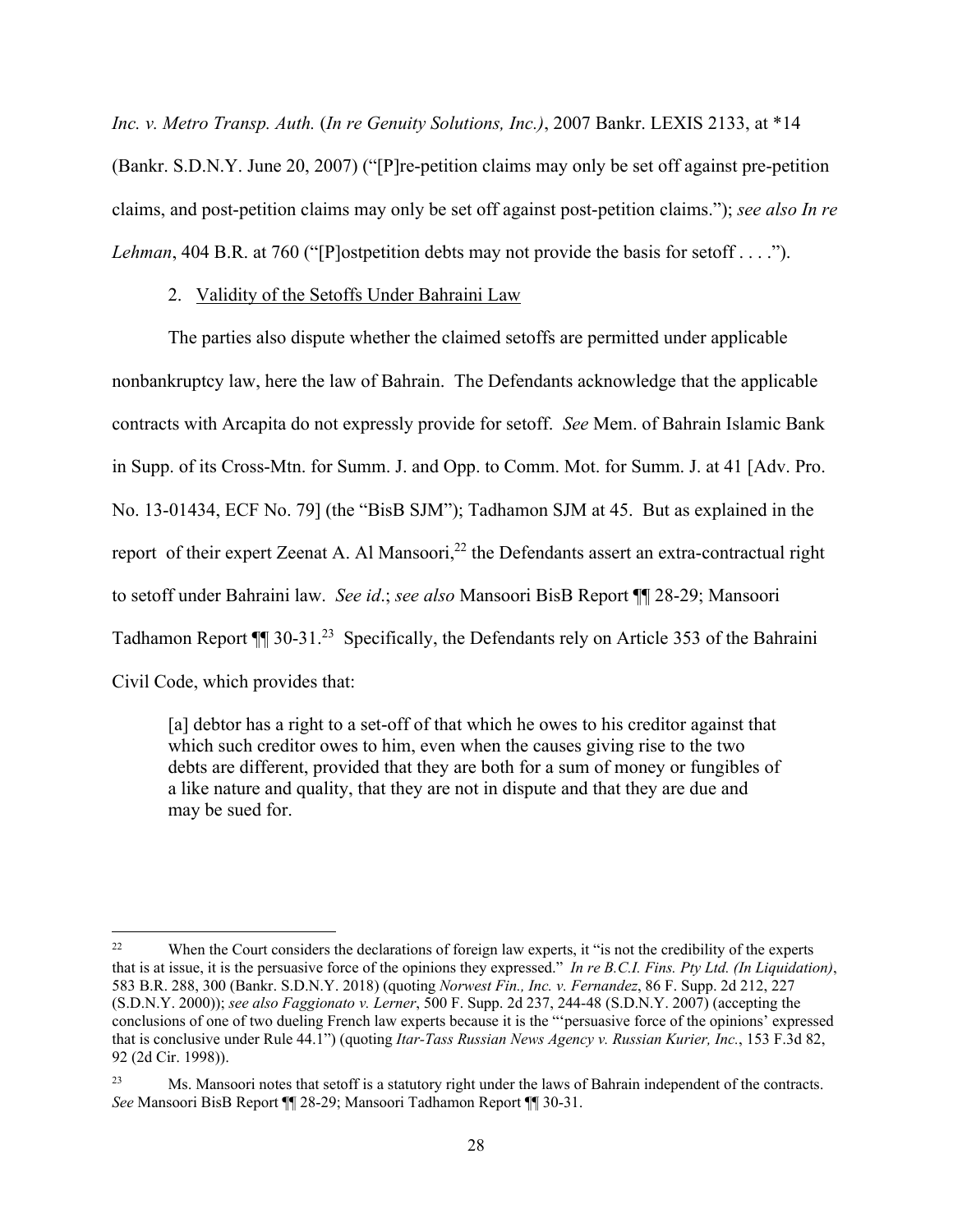Honeywell BisB Decl. in Further Supp., Ex. 6 (Art. 353(a) of Bhr. Civil Code); *see also* Mansoori BisB Report ¶ 36; Mansoori Tadhamon Report ¶ 38.

But the Committee disagrees. *See generally* Raees BisB Report ¶ 4.2; Raees Tadhamon Report ¶ 4.2. It contends that the Defendants' setoffs are invalid under Bahraini law because they were superseded by the Formal Directions that were issued to each Defendant by the CBB as to these specific transactions. *See* Official Comm. of Unsecured Creditors' Reply in Supp. of Mot. for Summ. J. and in Opp. to Bahrain Islamic Bank's Cross-Mot. for Summ. J. at 11-12 [Adv. Pro. No. 13-01434, ECF No. 83] (the "Committee BisB Reply"); Official Comm. of Unsecured Creditors' Reply in Supp. of Mot. for Summ. J. and Opp. to Tadhamon's Cross-Mot. for Summ. J. at 18-19 [Adv. Pro. No. 13-01435, ECF No. 81] (the "Committee Tadhamon Reply"). The Formal Directions issued separately to both BisB and Tadhamon provided, among other things, that the Defendants either: (i) immediately return the Transaction Proceeds to Arcapita, or (ii) seek permission from the Court in accordance with the Bankruptcy Code to withhold the funds, and return the funds if such permission is not granted. Comm. BisB SMF  $\P$ 92; Comm. Tadhamon SMF ¶ 127. The Committee asserts that the Formal Directions override any right to setoff that the Defendants may have under the Bahraini Civil Code. By withholding the Maturity Proceeds without first obtaining permission of this Court, the Committee argues the Defendants are in violation of the Formal Directions and thus Bahraini law. *See* Comm. BisB Reply at 11; Comm. Tadhamon Reply at 18-19.

Based on the undisputed facts, the Court agrees. As the Committee's expert Nezar Raees persuasively explains, Bahraini law provides that the provisions of the Civil Code—which is classified as a form of general law in Bahrain—do not supersede any Bahraini special law dealing with a specific issue. *See* Raees BisB Report ¶¶ 4.2.1, 4.2.5; Raees Tadhamon Report at

29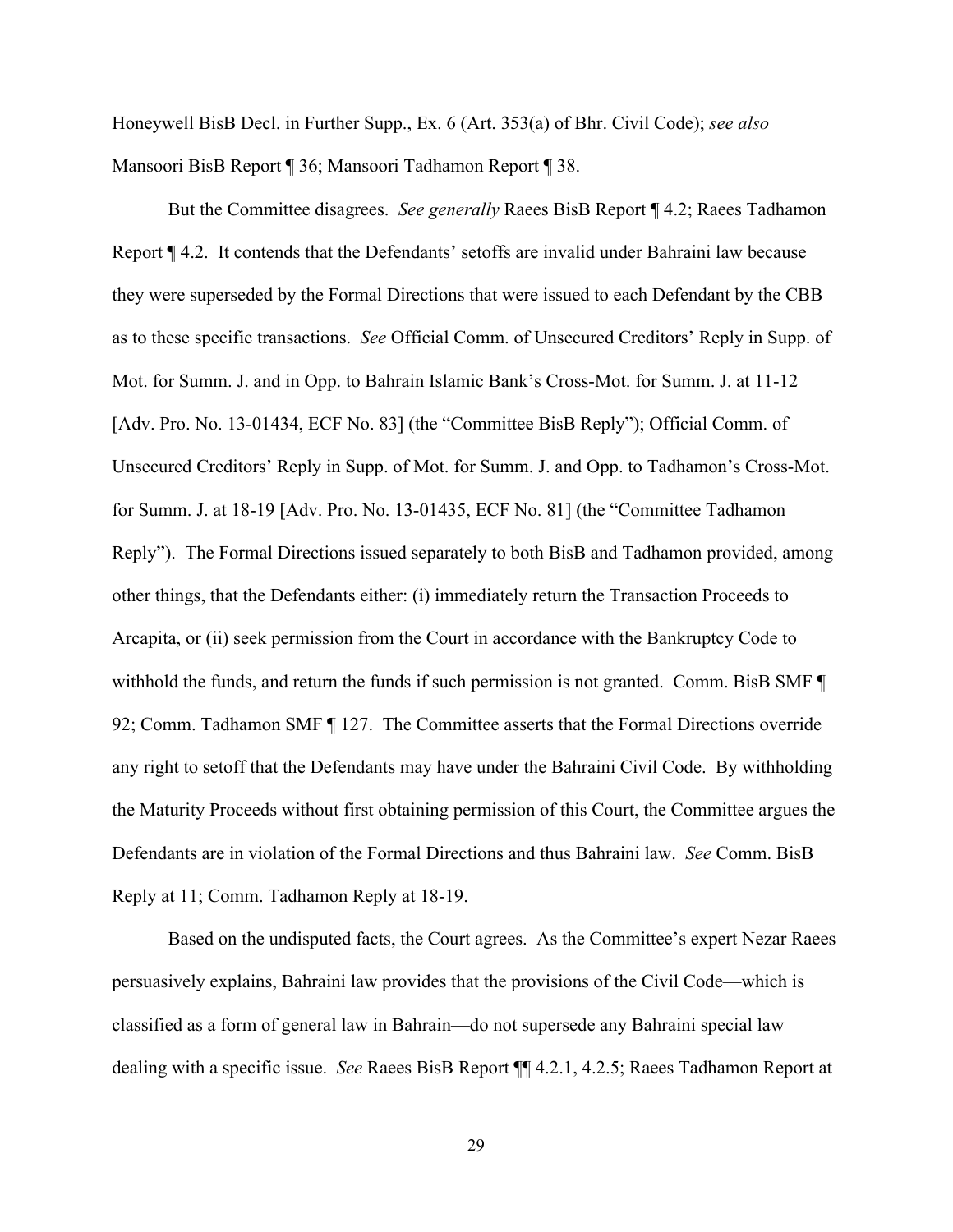¶¶ 4.2.1, 4.2.5. Specifically, Article 3 of the Decree enacting the Bahraini Civil Code states that "[t]he provisions of the attached code shall not prejudice the provisions set forth in any special legislation." Raees BisB Report ¶ 4.2.1 (quoting Art. 3 of Bhr. Civil Code Decree); Raees Tadhamon Report ¶ 4.2.1 (quoting Art. 3 of Bhr. Civil Code Decree). This is a point with which the Defendants' expert agrees. *See* Mansoori BisB Report ¶ 35 ("The provisions of the Civil Code relating to statutory set-off constitute the provisions applicable to any statutory set-off, *subject to any special provisions with respect thereto under any other applicable law*.") (emphasis added); Mansoori Tadhamon Report ¶ 37 (same). The precedence of special law over the provisions of general law has also been established by the Court of Cassation in Bahrain,  $24$ which has stated:

It is established that the existence of a special law stops resorting to the provisions of a general law except for matters not covered by a special law. A special law cannot be undermined by a general law as such undermining contradicts the purpose for which the special law was enacted.

Raees BisB Report ¶ 4.2.5 (quoting Court of Cassation Appeal No. 422 for the Year 2008, Legal Principle No. 150 (June 15, 2009)); Raees Tadhamon Report ¶ 4.2.5 (same). As Mr. Raees further notes, the Central Bank of Bahrain and Financial Institutions Law (the "CBB Law"), enacted in 2006 qualifies as Bahraini special legislation "that supervises and regulates financial institutions operating in Bahrain." Raees BisB Report ¶ 4.2.2; Raees Tadhamon Report ¶ 4.2.2. As such, "the provisions of the CBB Law will always prevail over the provisions of the Civil Code." *Id*.; *see also* Raees BisB Report ¶ 4.2.3 (stating that the CBB Law's precedence over the Bahraini Civil Code as to financial institutions is confirmed by Article 1 of the Decree enacting the CBB Law); Raees Tadhamon Report ¶ 4.2.3 (same).

<sup>&</sup>lt;sup>24</sup> The Court of Cassation is the supreme court of appeal in Bahrain and serves as the final court of appeal for all civil, commercial, and criminal matters. *See* Raees BisB Report ¶ 4.2.5; Raees Tadhamon Report ¶ 4.2.5. Its judgments are considered legal principles that are set for all courts of law in Bahrain. *See id.*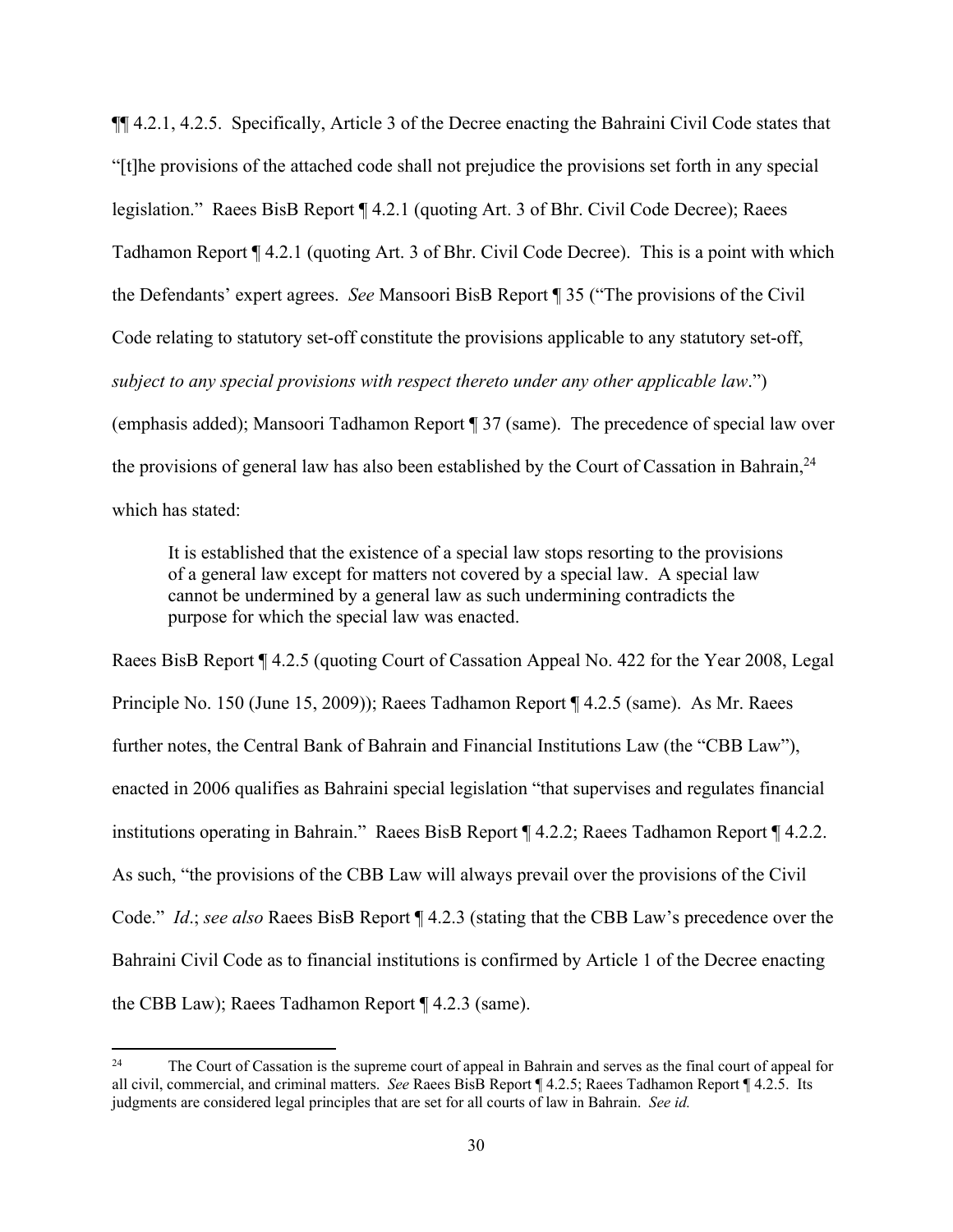The CBB serves as the regulator of financial institutions that are licensed to provide financial services in Bahrain. Raees BisB Report ¶ 4.2.4; Raees Tadhamon Report ¶ 4.2.4; *see also* Mansoori BisB Report ¶ 67 (noting that Article 3 of the CBB Law provides that the CBB's statutory objectives include "set[ting] and implement[ing] the monetary, credit and other financial sector policies for the Kingdom.") (quoting Art. 3(1) of CBB Law); Mansoori Tadhamon Report ¶ 71 (same). This authority is explicitly vested to it by the CBB Law, which provides that "[t]he Central Bank shall assume the following duties and powers: . . . (4) regulate, develop and license the Services stated in Article 39 of this law, and *exercise regulatory control over institutions that provide such services*." Raees BisB Report ¶ 4.2.4 (quoting Art. 4(4) of CBB Law) (emphasis added); Raees Tadhamon Report ¶ 4.2.4 (same); *see also* Mansoori BisB Report ¶ 68 (noting that Article 39(b) of the CBB Law provides that "[t]he Central Bank shall issue regulations specifying the Regulated Services and organizing the provisions of these services. The Central Bank shall supervise and control any licensees providing such services.") (quoting Art. 39(b) of CBB Law); Mansoori Tadhamon Report ¶ 72 (same). Under CBB Law, "Regulated Services shall mean the financial services provided by the financial institutions, including those governed by Islamic Sharia principles." Mansoori BisB Report ¶ 68 (quoting Art. 39(a) of CBB Law); Mansoori Tadhamon Report ¶ 72 (same).

One tool used by the CBB in its regulation of Bahraini financial institutions is the issuance of Directions. Raees BisB Report ¶ 4.2.6; Raees Tadhamon Report ¶ 4.2.6. Article 38 of the CBB Law authorizes the CBB Governor to issue any type of Direction to ensure the proper implementation of the CBB Law, its regulations and the fulfillment of CBB objectives. Raees BisB Report ¶ 4.2.6; Raees Tadhamon Report ¶ 4.2.6; *see also* Mansoori BisB Report ¶ 69; Mansoori Tadhamon Report ¶ 73. The issuing of Directions is contemplated by the CBB

31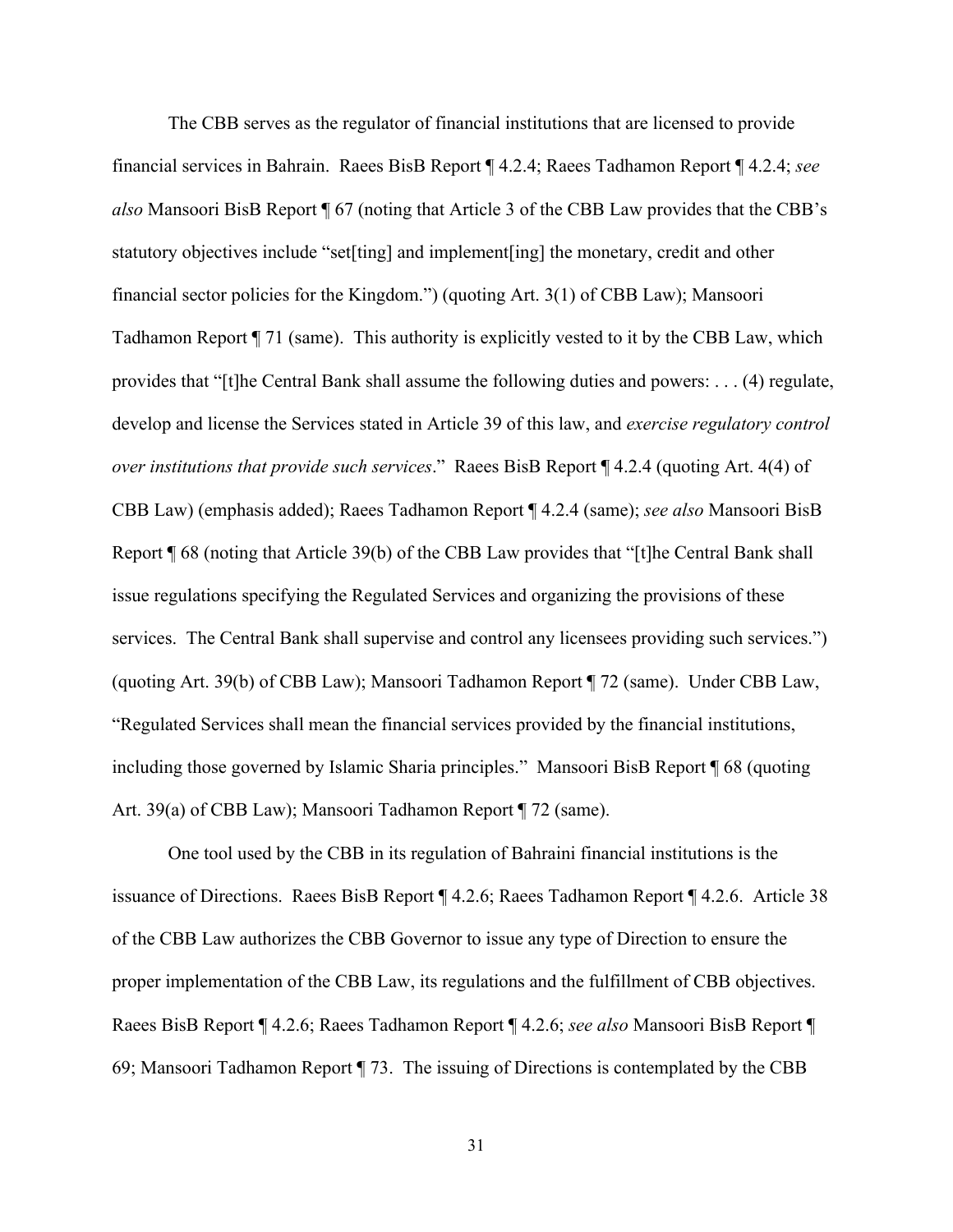Rulebook,<sup>25</sup> which states that "[t]he CBB Law provides for two formal rulemaking instruments: Regulations (made pursuant to Article 37) and Directives (made pursuant to Article 38)." 26 Raees BisB Report ¶ 4.2.7.1 (quoting Rule UG-1.1.1 of Volume 2 of the CBB Rulebook); Raees Tadhamon Report ¶ 4.2.7.1 (same).

A financial institution that receives a Direction from the CBB issued under Article 38 of the CBB Law is obligated to comply with the Direction. Raees BisB Report ¶ 4.2.6; Raees Tadhamon Report ¶ 4.2.6. Specifically, Article 38 of the CBB Law provides that "[o]nce circulated to the intended addresses, the directives become binding." Raees BisB Report ¶ 4.2.6 (quoting Art. 38(c) of CBB Law); Raees Tadhamon Report  $\P$  4.2.6 (same). This is confirmed by the CBB Rulebook, which states that:

Directives are made pursuant to Article 38 of the CBB Law. These instruments do not have general application in the Kingdom, but are rather addressed to specific licensees (or categories of licensees), approved persons or registered persons. *Directives are binding on those to whom they are addressed*.

Raees BisB Report ¶ 4.2.7.2 (quoting Rule UG-1.1.7 of Volume 2 of the CBB Rulebook)

(emphasis added); Raees Tadhamon Report ¶ 4.2.7.2 (quoting Rule UG-1.1.6 of Volume 4 of the

CBB Rulebook); *see also* Mansoori Tadhamon Report ¶ 75.

Upon issuance of a Direction, the recipient

will normally be given 30 days from the Direction's date of issuance in which to make objections to the CBB concerning the actions required. This must be done in writing, and addressed to the issuer of the original notification. Should an

<sup>25</sup> The CBB Rulebook is issued by the CBB pursuant to the CBB Law. *See* Raees BisB Report ¶¶ 4.2.7, 4.2.7.1; Raees Tadhamon Report ¶¶ 4.2.7, 4.2.7.1. Of special significance to this case are Volume 2 Chapters UG-1 and EN-3 of the CBB Rulebook, which are applicable to Islamic Banks, and Volume 4 Chapters UG-1 and EN-4 relating to Directions for investment firms. *See id*.

<sup>&</sup>lt;sup>26</sup> The terms "directions" and "directives" are seemingly used interchangeably—without explanation or distinction between the two—by the parties, the experts, the CBB Rulebook and the CBB Law. *See, e.g.,* Tadhamon SJM at 28-29 (using the phrase "direction"); Tadhamon Reply at 9 (using the phrase "directive"); Mansoori Tadhamon Report at 22, 25, 28 (using both "directive" and "direction"). No party has argued that the use of these different terms should lead to a different result in these cases. The Court has cited the statutes verbatim, but has followed the naming convention used most often in the parties pleadings and the expert reports, which is the term "direction."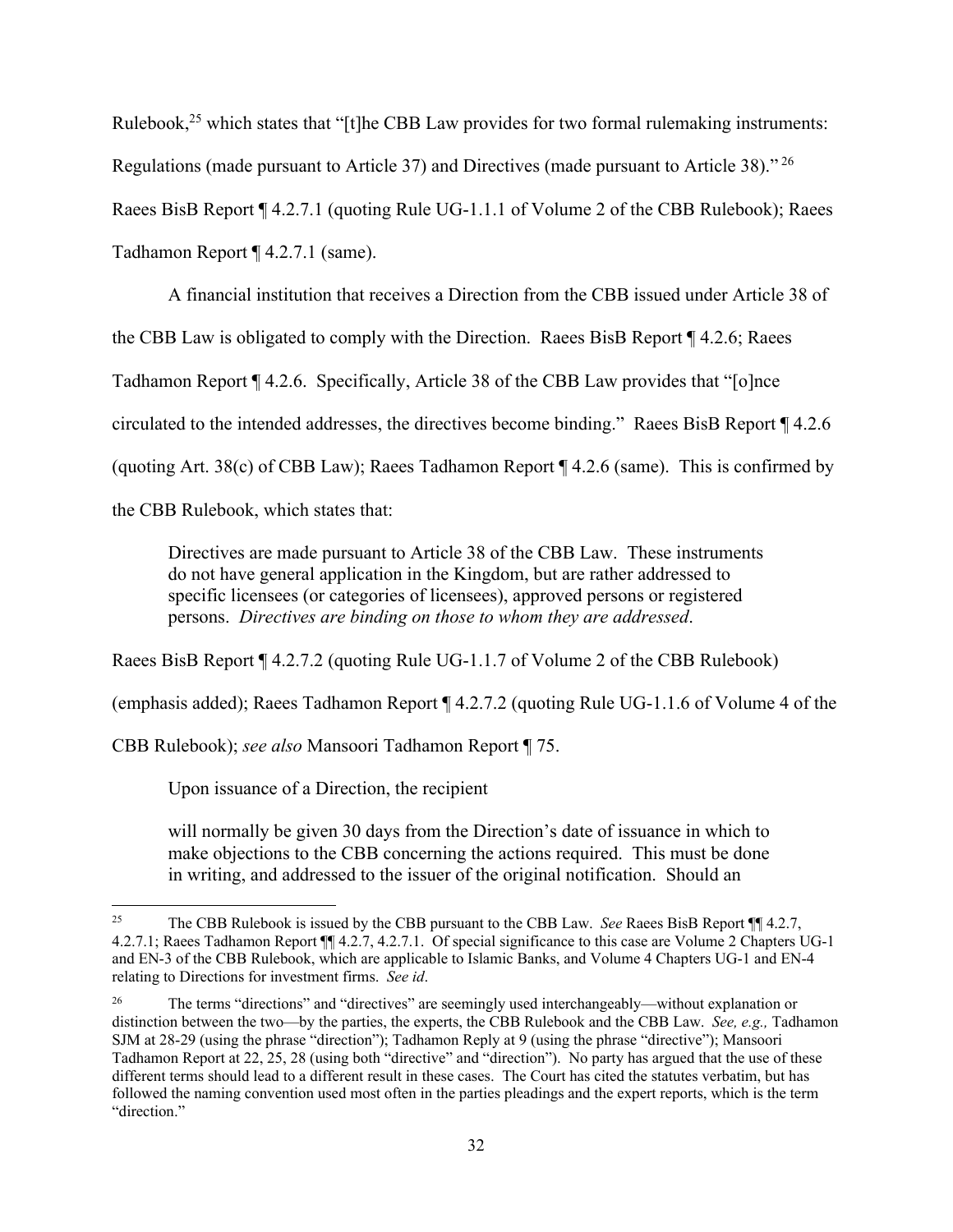objection be made, the CBB will make a final determination, within 30 days of the date of the objection, as specified in Articles 125(c) and 126 of CBB Law.

Raees BisB Report ¶ 4.2.7.8 (quoting Rule EN-3.2.2 of Volume 2 of the CBB Rulebook); *see also* Raees Tadhamon Report ¶ 4.2.7.8 (quoting Rule EN-4.3.2 of Volume 4 of the CBB Rulebook).

The CBB issues Directions under the supervisory powers granted to it by the CBB Law, and "[t]hese powers are broad in nature, and effectively allow the CBB to issue whatever Directions it reasonably believes are required to achieve its statutory objectives." Raees BisB Report ¶ 4.2.7.3 (quoting Rule EN-3.1.1 of Volume 2 of CBB Rulebook); *see also* Raees Tadhamon Report ¶ 4.2.7.3 (quoting Rule EN 4.1.1 of Volume 4 of the CBB Rulebook); Mansoori BisB Report ¶ 70; Mansoori Tadhamon Report ¶ 74. Indeed,

[t]he types of Directions that the CBB may issue in practice vary and will depend on the individual circumstances of a case. Generally, however, Directions require a licensee or individual to undertake specific actions in order to address or mitigate certain perceived risks. They may also include restrictions on a licensee's activities until those risks have been addressed. . . .

Raees BisB Report ¶ 4.2.7.4 (quoting Rule EN-3.1.2 of Volume 2 of CBB Rulebook); *see also* 

Raees Tadhamon Report ¶ 4.2.7.4 (quoting Rule EN 4.2.1 of Volume 4 of the CBB Rulebook).

The CBB is aware that the power it exercises with respect to Directions overrides the role of a licensee's Board and management with respect to particular issues. *See* Raees BisB Report ¶ 4.2.7.5 ("The CBB is conscious of the powerful nature of a Direction and, in the case of a licensee, the fact that it subordinates the role of its Board and management on a specific issue.")

(quoting Rule EN-3.1.3 of Volume 2 of the CBB Rulebook); Raees Tadhamon Report ¶ 4.2.7.5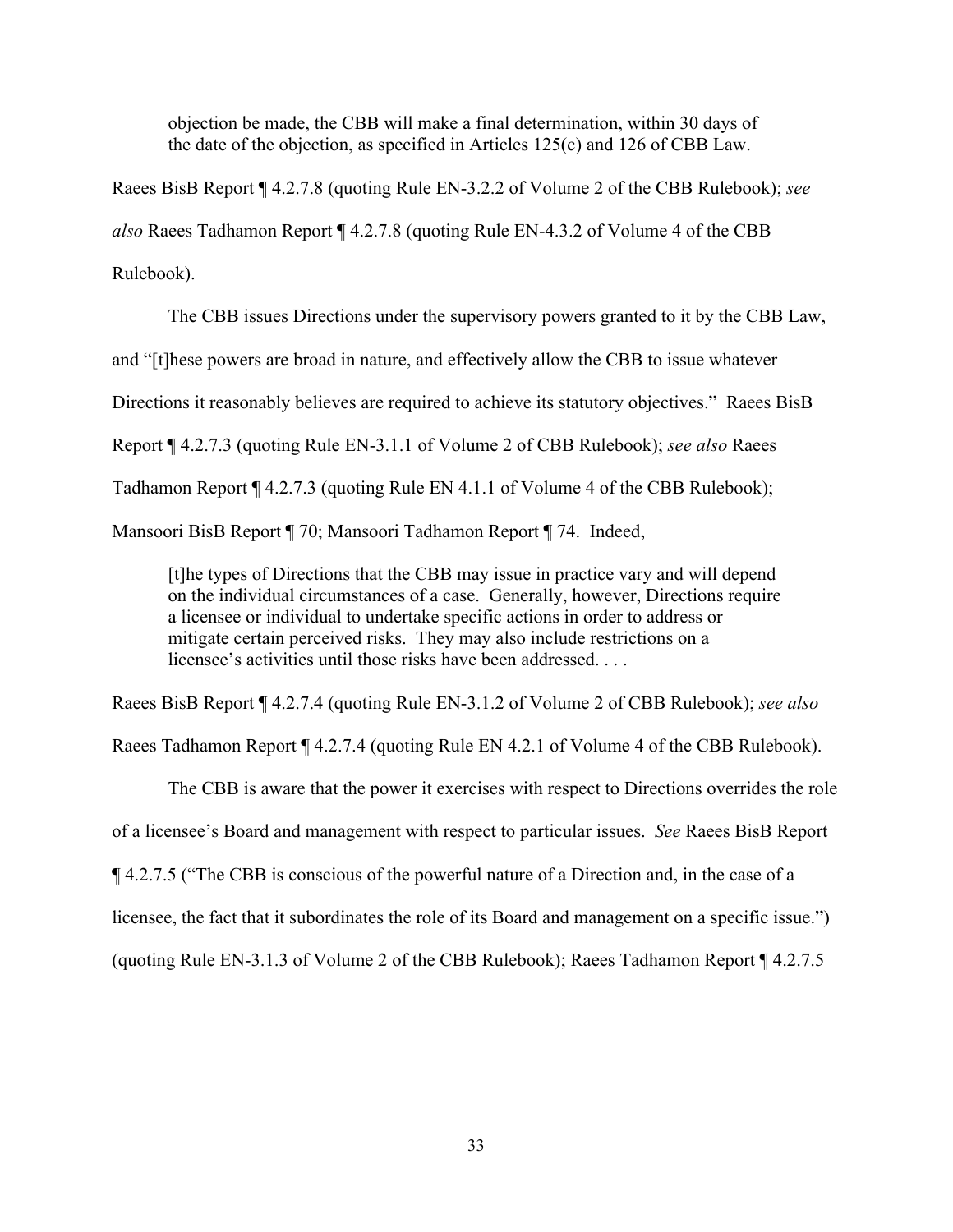(same) (quoting Rule EN-4.2.2 of Volume 4 of CBB Rulebook).<sup>27</sup> The CBB takes the following factors into account when deciding whether to issue a Direction:

(a) the seriousness of the actual or potential contravention, in relation to the requirement(s) concerned and the risks posed to the licensee's customers, market participants and other stakeholders; (b) in the case of an actual contravention, its duration and/or frequency of the contravention; the extent to which it reflects more widespread weaknesses in controls and/or management; and the extent to which it was attributable to deliberate or reckless behaviour; and (c) the extent to which the CBB's supervisory objectives would be better served by issuance of a Direction as opposed to another type of regulatory action.

Raees BisB Report ¶ 4.2.7.6 (quoting Rule EN-3.1.4 of Volume 2 of the CBB Rulebook); *see also* Raees Tadhamon Report ¶ 4.2.7.6 (quoting Rule EN-4.2.3 of Volume 4 of the CBB Rulebook); Mansoori BisB Report ¶ 70; Mansoori Tadhamon Report ¶ 76. Proposals to issue Directions are carefully considered by the CBB, using the above-referenced criteria. *See* Raees BisB Report ¶ 4.2.7.7 (quoting Rule EN-3.2.1 of Volume 2 of the CBB Rulebook); Raees Tadhamon Report ¶ 4.2.7.7 (quoting Rule EN-4.3.1 of Volume 4 of the CBB Rulebook). The Directions require the approval of an Executive Director of the CBB or a more senior official, and must include the statement that they are issued as a formal Direction as defined by the CBB Rulebook. *See* Raees BisB Report ¶ 4.2.7.7 (quoting Rule EN-3.2.1 of Volume 2 of the CBB Rulebook); Raees Tadhamon Report ¶ 4.2.7.7 (quoting Rule EN-4.3.1 of Volume 4 of the CBB Rulebook).

Given all these features of Bahraini law, Mr. Raees persuasively concludes that the Formal Directions issued by the CBB to the Defendants were compulsory orders under Article 38 of the CBB Law that the Defendants must follow. Raees BisB Report ¶ 4.1.1.1; Raees

<sup>&</sup>lt;sup>27</sup> Because of this, "[t]he CBB will carefully consider the need for a Direction, and whether alternative measures may not achieve the same end. Where feasible, the CBB will try to achieve the desired outcome through persuasion, rather than recourse to a Direction." *See* Raees BisB Report ¶ 4.2.7.5 (quoting Rule EN-3.1.3 of Volume 2 of the CBB Rulebook); Raees Tadhamon Report ¶ 4.2.7.5 (quoting Rule EN-4.2.2 of Volume 4 of CBB Rulebook).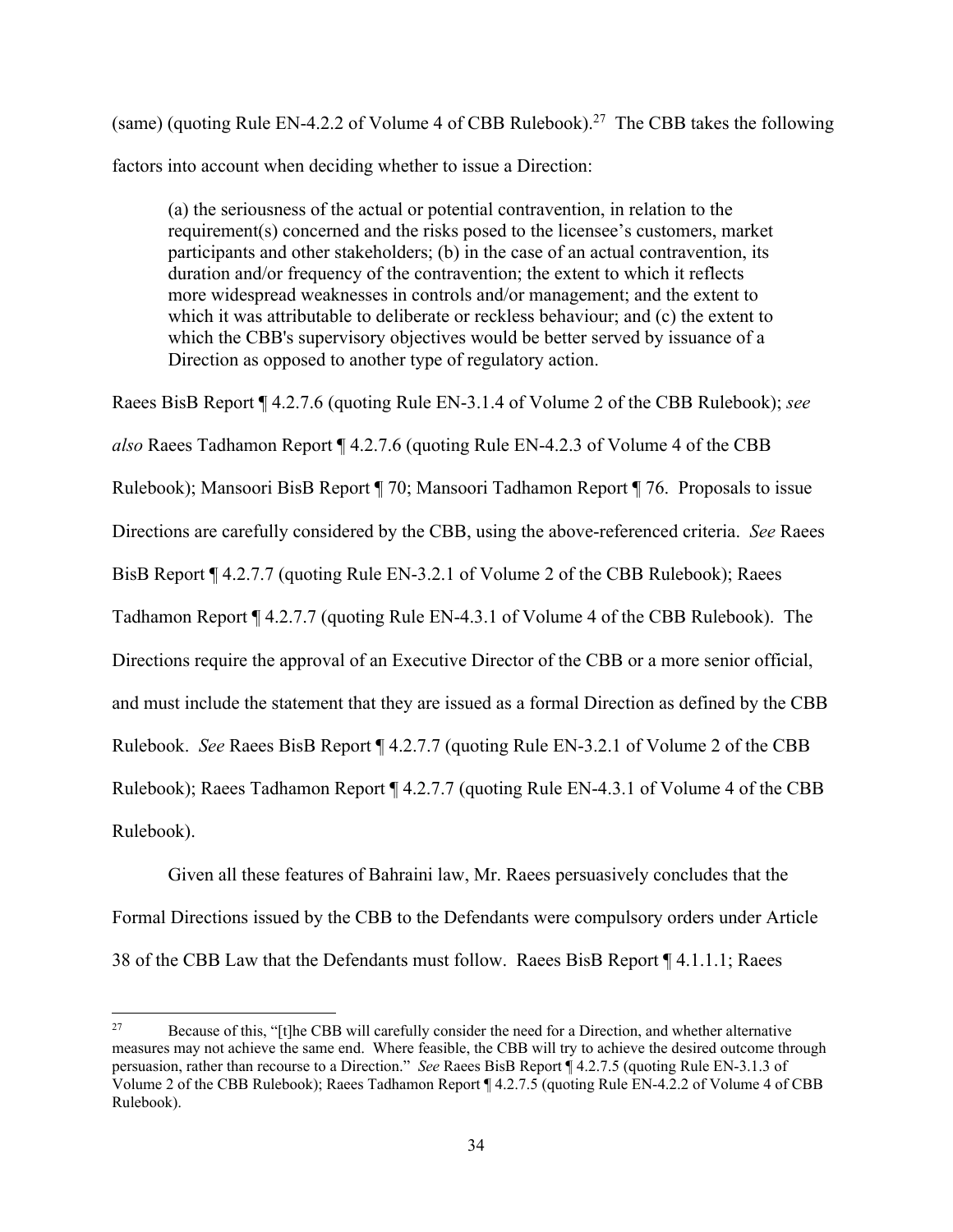Tadhamon Report ¶ 4.1.1.1. The Formal Directions here are clear and unequivocal that the Defendants must take one of two courses of action: either return the Maturity Proceeds to Arcapita or obtain this Court's permission to withhold the Maturity Proceeds. *See* Raees BisB Report ¶ 4.2.9; Raees Tadhamon Report ¶ 4.2.9; BisB Formal Direction at BISB\_001525; Tadhamon Formal Direction at TAD\_007809. The Court further concludes that the CBB Law constitutes special law applicable to the CBB and that such CBB Law prevails over the provisions of the Bahraini Civil Code. As these Formal Directions issued by the CBB bind their recipients as provided under Article 38(c) of the CBB Law and applicable Rules of the CBB Rulebook, the Defendants are not entitled to a statutory setoff under the Bahraini Civil Code because such setoffs are flatly contrary to the CBB's Formal Directions here. *See* Raees BisB Report  $\P$  4.2.12; Raees Tadhamon Report  $\P$  4.2.12.<sup>28</sup>

 The Defendants do not dispute any of the key facts on this issue, even if they disagree with the ultimate conclusion. Nothing in Ms. Mansoori's expert report conflicts with—and indeed several of her observations support—Mr. Raees' explanation about the powers of the CBB and the authority of its Directions. Instead, Ms. Mansoori makes a much narrower argument. She asserts that the Formal Directions did not invalidate the setoffs here because the Defendants acted prior to the issuance of the Formal Directions.29 *See* Mansoori BisB Report ¶

<sup>&</sup>lt;sup>28</sup> In the alternative, Mr. Raees opines that the Defendants' actions violate Article  $355(a)$  of the Bahraini Civil Code, which precludes a statutory setoff "where one of the two obligations consists of a thing of which the owner has been unjustly deprived[,]" as well as Article 28(d) of the Bahraini Civil Code, which provides that a party may be barred from asserting a statutory setoff if exercising such right is found by a court of law to have the effect of causing serious and unknown damage to third parties. *See* Raees BisB Report at ¶¶ 4.1, 4.3; Raees Tadhamon Report at ¶¶ 4.1, 4.3, 4.4. Given the Court's ruling in this Decision, the Court need not reach these this alternative argument.

<sup>&</sup>lt;sup>29</sup> More specifically, Ms. Mansoori asserts that at the time of the Formal Directions, the setoffs had already been created under Bahraini law. *See* Mansoori BisB Report ¶¶ 71, 76; Mansoori Tadhamon Report ¶¶ 77, 82. Thus, Ms. Mansoori argues that a statutory setoff under Bahraini law is deemed to have taken place from the date its conditions are fulfilled and not from the date that the party maintains the setoff; she also maintains that the alleged setoffs at issue were not contingent on the agreement, consent or notification of Arcapita or court approval. *See*  Mansoori BisB Report ¶ 25; Mansoori Tadhamon Report ¶ 26. Given this, Ms. Mansoori argues that the conditions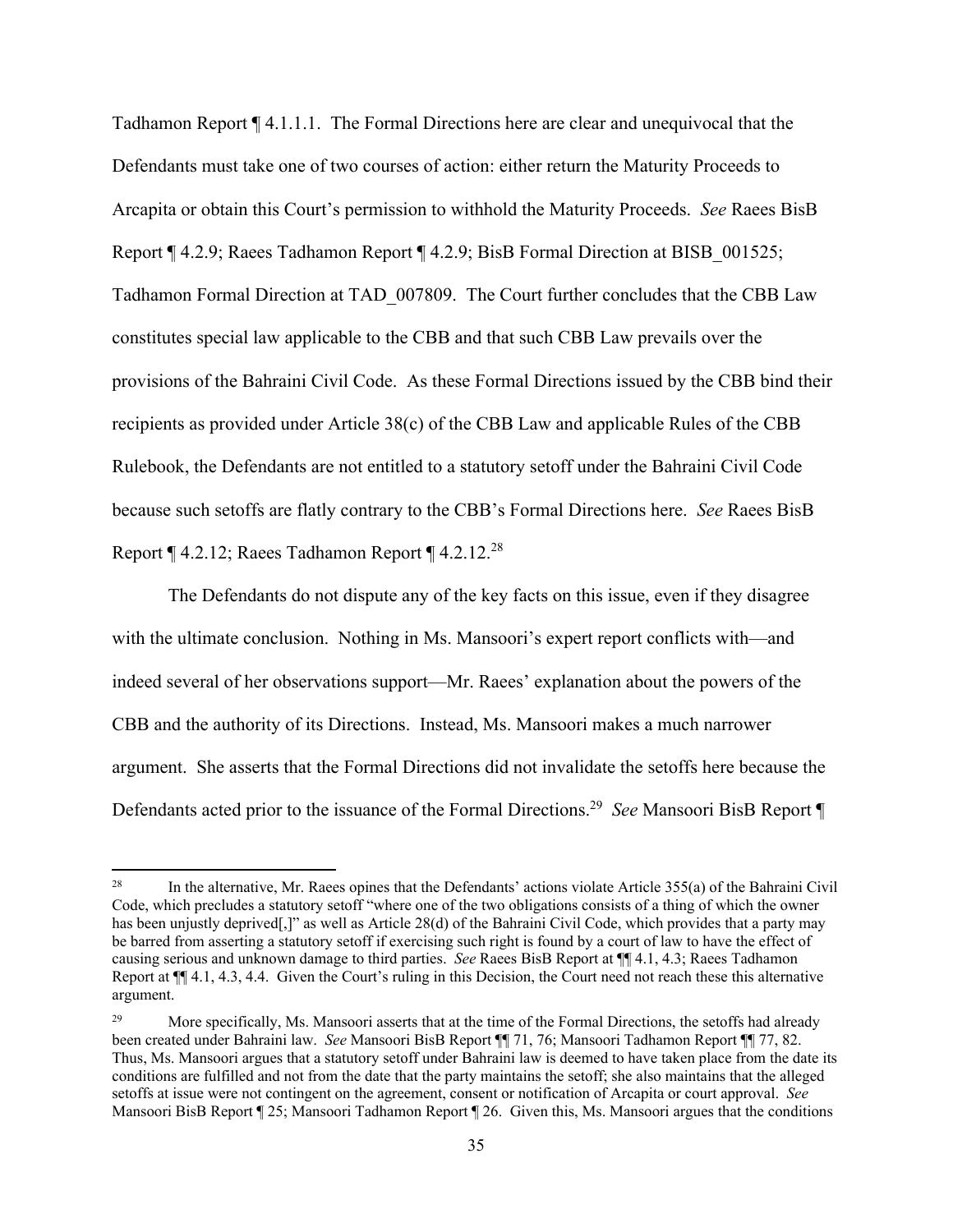66; Mansoori Tadhamon Report ¶ 70. But Ms. Mansoori's argument is unpersuasive. It is not supported by any provision of Bahraini law or other fact. Indeed, there is nothing in the Bahraini law cited by Ms. Mansoori that suggests such a temporal limitation on the CBB's authority. The Court is also not convinced by her suggestion as to what the CBB could have done rather than what it did. She appears to suggest that the CBB should have instead issued a warning notice pursuant to Article 125 of the CBB Law, rather than issue the Formal Direction.<sup>30</sup> Ms. Mansoori notes that the party receiving such notice would have the right to submit a written objection within the time period specified in the notice and that the CBB would have to discuss such objection and issue an appropriate resolution. Mansoori BisB Report ¶¶ 73-74; Mansoori

30 Article 125 provides:

Prior to imposing any penalties or administrative proceedings upon the Licensee, the Central Bank must deliver to him a written notice containing the following:

- a) The violations committed by the Licensee with respect to the provisions of this law, the resolutions and bylaws issued in enforcing thereof, or of the terms and conditions of the License, accompanied by the evidence and proves that convinced the Central Bank that such violation had occurred.
- b) The penalty or administrative proceedings intended to be imposed upon the Licensee.
- c) The grace period to be allowed for challenging the intended penalty or administrative proceedings, which should not be less than thirty days as from the date of serving the notice.

Mansoori BisB Report ¶ 72 (quoting Art. 125 of CBB Law); Mansoori Tadhamon Report ¶ 81 (same).

of statutory setoff were satisfied as of June 28, 2012 in the case of BisB and June 25, 2012 in the case of Tadhamon. *See* Mansoori BisB Report ¶ 26; Mansoori Tadhamon Report. ¶ 27; *see also* Hr'g Tr. 137:20-23 (Nov. 13, 2018) ("[i]t's probably safe to say based on the evidence we have that our firm's letters can serve as the marker as the latest possible date for which set off was asserted.").

But the Committee disputes this, arguing that the setoffs were not complete because there was no effort by the Defendants to return the remaining balances in the accounts to Arcapita. *See* Hr'g Tr. 169:2-15, 186:18-187:2 (Nov. 13, 2018). Tadhamon did not return the balance to Arcapita until December 12, 2012. *See* Khani Tadhamon Decl., Ex. R at TAD 000415 to TAD 000416 (letter dated December 12, 2012 from Waleed Abdulla Rashdan, then-CEO of Tadhamon, informing Atif Abdulmalik, then-CEO of Arcapita, that Tadhamon had transferred to Arcapita the excess amount of \$1,412.050.63 owed to Arcapita after the purported setoff, and attaching corresponding SWIFT Transfer Request). Counsel to BisB confirmed at the hearing on these motions that BisB had yet to return the remaining balance. *See* Hr'g Tr. 206:12-207:11 (Nov. 13, 2018); Khani BisB Decl., Ex. P at ARCAPITA\_0000033 (letter dated July 4, 2012 from Mohammed Ebrahim Mohammed, BisB's then-CEO, to Atif Abdulmalik, Arcapita's then-CEO, explaining BisB's purported setoff under Bahraini civil law and stating that balance of \$194,516.03 will be returned "[u]pon satisfactory confirmation of our set-off. . . .").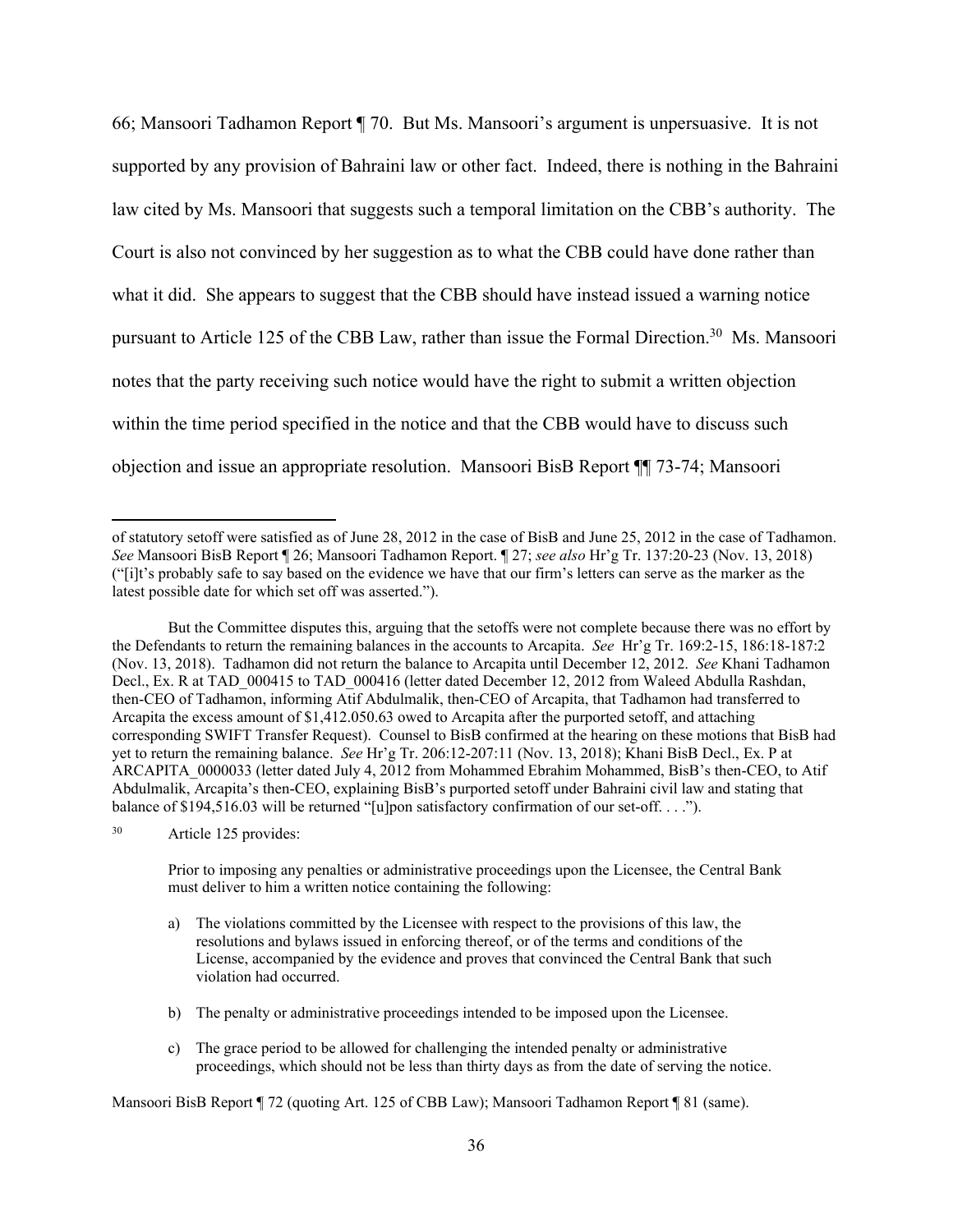Tadhamon Report ¶¶ 93-94. Ms. Mansoori also states that other measures available to the CBB included "Administrative Proceedings," the "Suspension of the Licensee from Providing the Service," and the "Amendment and Revocation of License." Mansoori BisB Report ¶ 75; Mansoori Tadhamon Report ¶ 95. But none of this conjecture matters.<sup>31</sup> The CBB did issue its Formal Directions, which told the Defendants that they must return the setoff funds and/or seek this Court's permission for the setoff. And neither Defendant complied.

To the extent that Ms. Mansoori is presenting an equitable argument in favor of setoff, there are good reasons to reject it here. *See In re Bennett Funding*, 212 B.R. at 212 ("Once the technical requirements of setoff are satisfied, the bankruptcy judge must scrutinize the right of setoff in light of the Bankruptcy Code's goals and objectives. These goals include . . . equitable treatment of all creditors. In addition, the right of setoff is within the bankruptcy court's discretion, and it may invoke equity to bend the rules, if required, to avert injustice.") (citations and quotations omitted). The Defendants were aware of the CBB's intention to issue the Formal Directions before the setoffs took place and had ample opportunity to inform the CBB of their legal position before the Formal Directions were issued. In fact, the CBB requested Tadhamon's legal opinion about setoff, which Tadhamon provided. *See* Khani Tadhamon Decl., Ex. T at TAD\_006965 (email exchange between Khalid Hamad of CBB and Waleed Abdulla Rashdan of Tadhamon, dated June 25, 2012, discussing issuance of Formal Direction and Tadhamon providing legal opinion on the subject). Even knowing that the CBB intended to issue the Formal Directions, Tadhamon purported to exercise its setoff the same day it provided its legal opinion to the CBB—June 25, 2012—with BisB following three days later on June 28, 2012.

<sup>31</sup> Ms. Mansoori herself acknowledges that "[i]n the CBB's view, it is generally neither practical nor effective to prescribe in detail the exact regulatory response for each and every potential contravention . . . . Moreover, individual circumstances are unlikely to be identical in all cases, and may warrant different responses." Mansoori Tadhamon Report ¶ 78 (quoting Rule EN-B2.2 of the CBB Rulebook).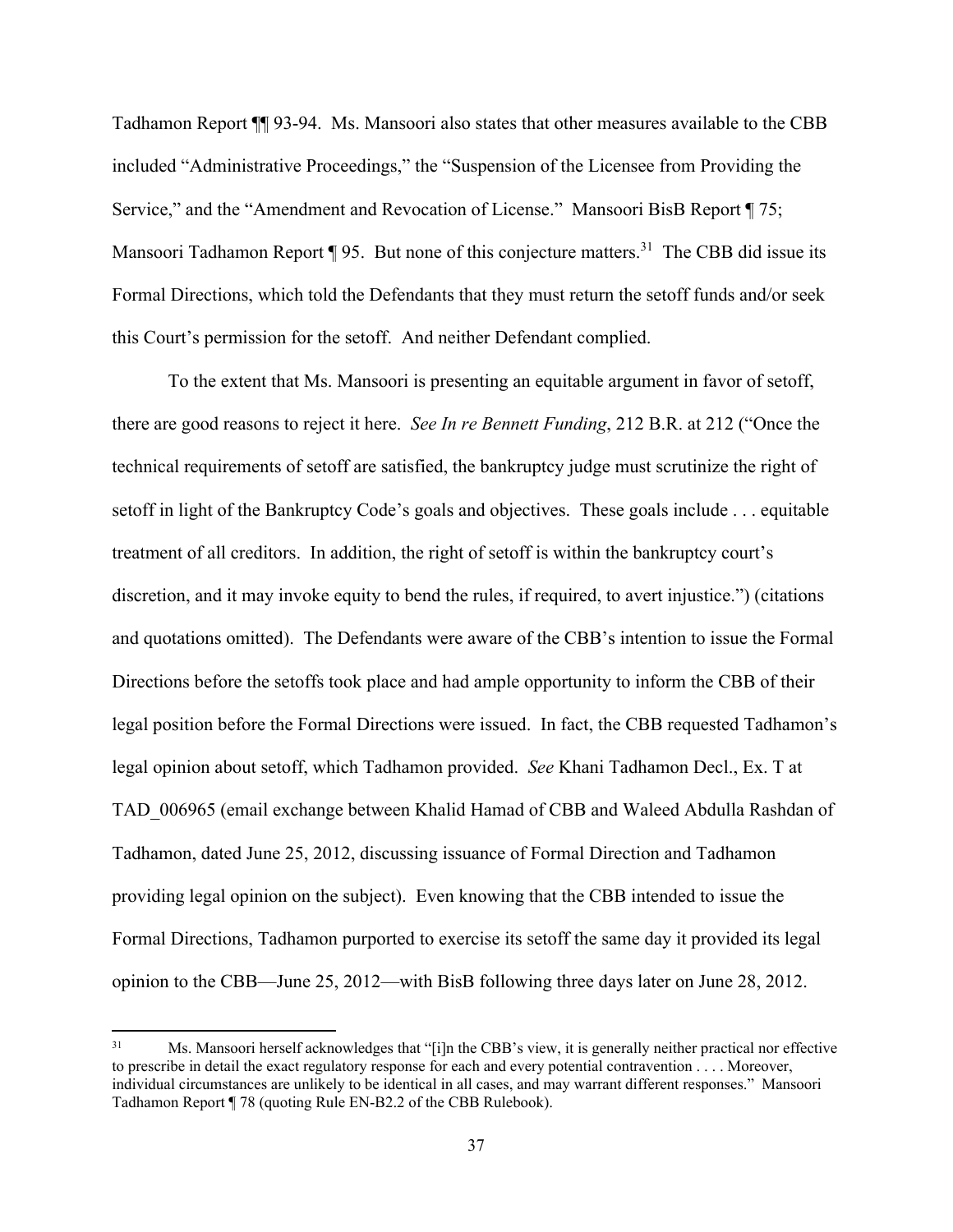*See* Comm. BisB SMF ¶ 80; Comm. Tadhamon SMF ¶ 104; *see* Khani Tadhamon Decl., Ex. A at 105:21-106:12 (Dep. Tr. of Ahmed Hatam Sultan, Feb. 8, 2018) (on the day the setoff was asserted, Tadhamon's then-CEO was aware that the CBB intended to issue a Direction to return the funds). $32$ 

Moreover, both Defendants requested that the CBB withdraw the Formal Directions, asserting that they had already exercised setoff under Bahraini law. The Defendants have met with the CBB regarding this request. Khani BisB Decl., Ex. R at BISB 001529 (letter dated July 16, 2012 from Mohammed Ebrahim Mohammed, Chief Executive Officer of BisB to Khalid Hamad, Executive Director-Banking Supervision at the CBB, noting meeting between BisB and CBB regarding Arcapita at CBB's offices on July 10, 2012). But there is no evidence that the CBB granted the Defendants' request to withdraw the Formal Directions. *See* Comm. Tadhamon SMF ¶ 134; Hr'g Tr. 23:2-3 (Nov. 13, 2018) (counsel to the Committee noting that Formal Directions have not been withdrawn by the CBB).

The Court also rejects the Defendants' invitation for this Court to second guess the wisdom of the CBB's actions as unwise or poor policy. That is not the role of this Court. *Cf. Hilton v. Guyot*, 159 U.S. 113, 163-64 (1895) ("'Comity' . . . is the recognition which one nation allows within its territory to the legislative, executive or judicial acts of another nation, having due regard both to international duty and convenience, and to the rights of its own citizens or of other persons who are under the protection of its laws."); *Jota v. Texaco Inc.*, 157 F.3d 153, 159-

<sup>&</sup>lt;sup>32</sup> *See also* Khani Tadhamon Decl., Ex. S at TAD 006471 (email exchange between Tadhamon employees Ahmed Hatam Sultan, Executive Director of Treasury and Capital Markets at the time, and Junaid Jafar, taking place July 18, 2012, regarding Tadhamon's plans for responding and reacting to a Formal Direction, with Sultan stating "*TCM with RMD and OPS had a meeting to look at the worst case scenario, which is complying with the formal direction from the CBB, hence returning \$20MM to Arcapita*. . . . This is the worst case scenario which looks very likely as the CBB is putting pressure and interfering between FI's with no grounds but I guess the question would be whether TC wants to go against the CBB or not which in my view is not recommended[,]" and Jafar replying, "I agree, we push the issue till we can and then return the funds[.] Uncle Sam doesn't let you off that easily and can get the world to do what it wants.") (emphasis added).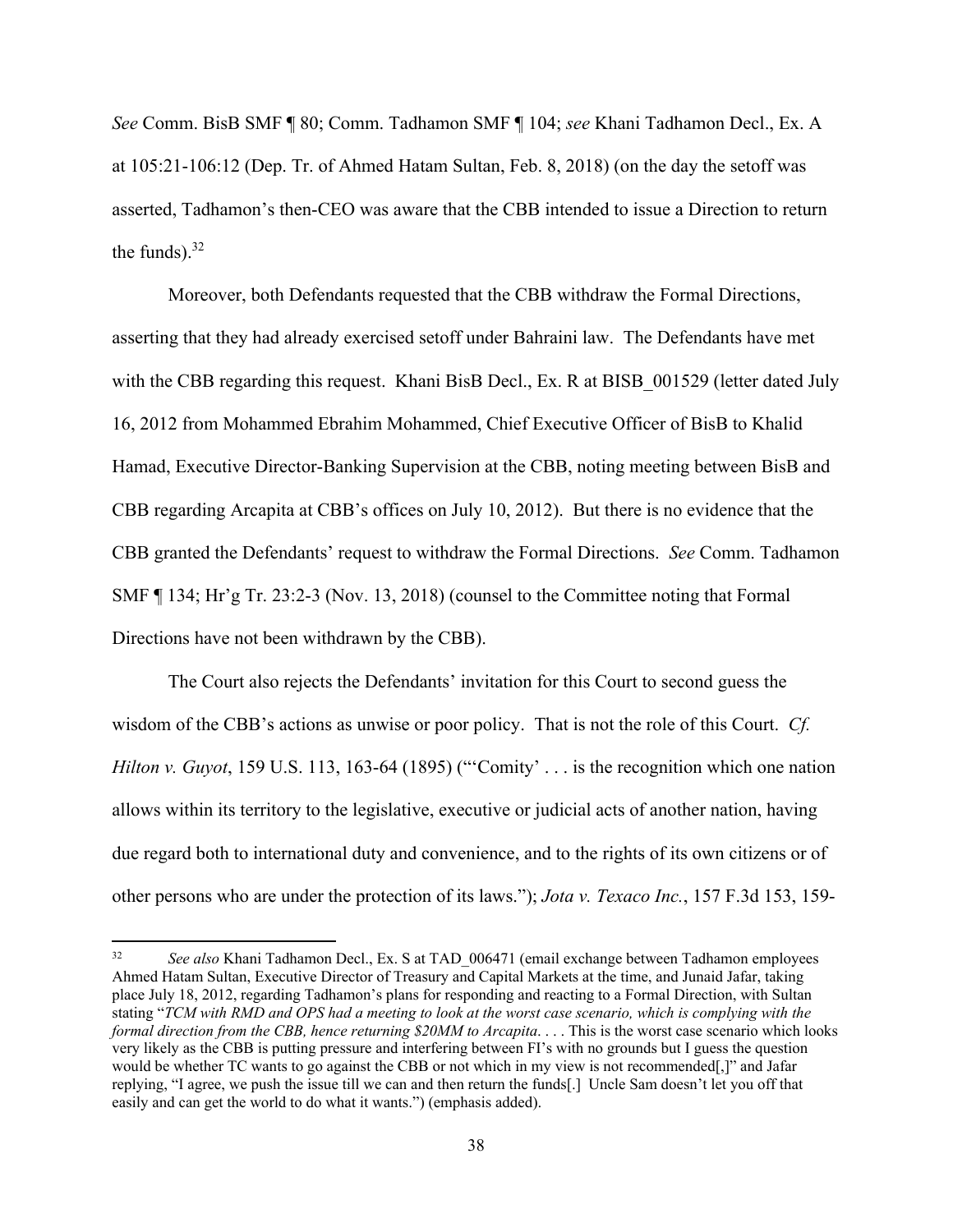60 (2d Cir. 1998) ("Under the principles of comity, United States courts ordinarily refuse to review acts of foreign governments and defer to proceedings taking place in foreign countries, allowing those acts and proceedings to have extraterritorial effect in the United States.") (citations and quotations omitted); *Basic v. Fitzroy Eng'g*, 949 F. Supp. 1333, 1341 (N.D. Ill. 1996) ("Therefore, for reasons of comity, and ever mindful of 'the strong sense of the Judicial Branch that its engagement in the task of passing on the validity of foreign acts . . . may hinder the conduct of foreign affairs,' the court finds that the instant action would serve only to interfere with New Zealand's sovereign right to decide cases brought to its own judicial forum.") (quoting *W.S. Kirkpatrick & Co., Inc. v. Environmental Tectonics Corp., Int'l*, 493 U.S. 400, 404 (1990)); *In re Oi S.A.*, 587 B.R. 253, 273 (Bankr. S.D.N.Y. 2018) ("It is simply not this Court's role to second guess the wisdom of the [foreign] courts or overrule their decisions, which would be fundamentally inconsistent with comity."). The CBB made clear in the Formal Directions that it had considered both the risks to the Defendants and the Bahraini financial sector as a whole. *See*  BisB Formal Direction at BISB 001525; Tadhamon Formal Direction at TAD 007809.<sup>33</sup>

## 3. Whether Defendants' Debts Were Incurred to Obtain Setoff

 The parties also disagree about whether the Defendants' alleged setoffs are invalid under Section  $553(a)(3)(C)$  of the Bankruptcy Code. This section provides that a setoff is disallowed when a creditor has incurred a debt "for the purpose of obtaining a right of setoff against the

<sup>&</sup>lt;sup>33</sup> In their request to the CBB that it reconsider the Formal Directions, the Defendants argued that "[t]o unwind the set-off now and pursue an remedy in the US Bankruptcy Court would result in severe prejudice to our legal position" and that to require the Defendants "to seek formal permission from the Bankruptcy Court in this situation is tantamount to ignoring the sovereignty of the legal system in Bahrain and also to give direct force of law to an order of a Court which is not intended to have such binding effect under the Bahraini legal framework." *See* Khani Tadhamon Decl., Ex. W at TAD 007811 to TAD 007813 (letter dated July 22, 2012, from Waleed Abdulla Rashdan, Tadhamon's then CEO, to the CBB requesting that the CBB "reconsider this Direction" and "withdraw its Direction"); Khani BisB Decl., Ex. S at BISB 001531 to BISB 001533 (undated letter from Mohammed Ebrahim Mohammed, Chief Executive Officer of BisB to Khalid Hamad, Executive Director-Banking Supervision at the CBB, asking that CBB "reconsider this Direction" and seeking "withdrawal of the CBB's direction").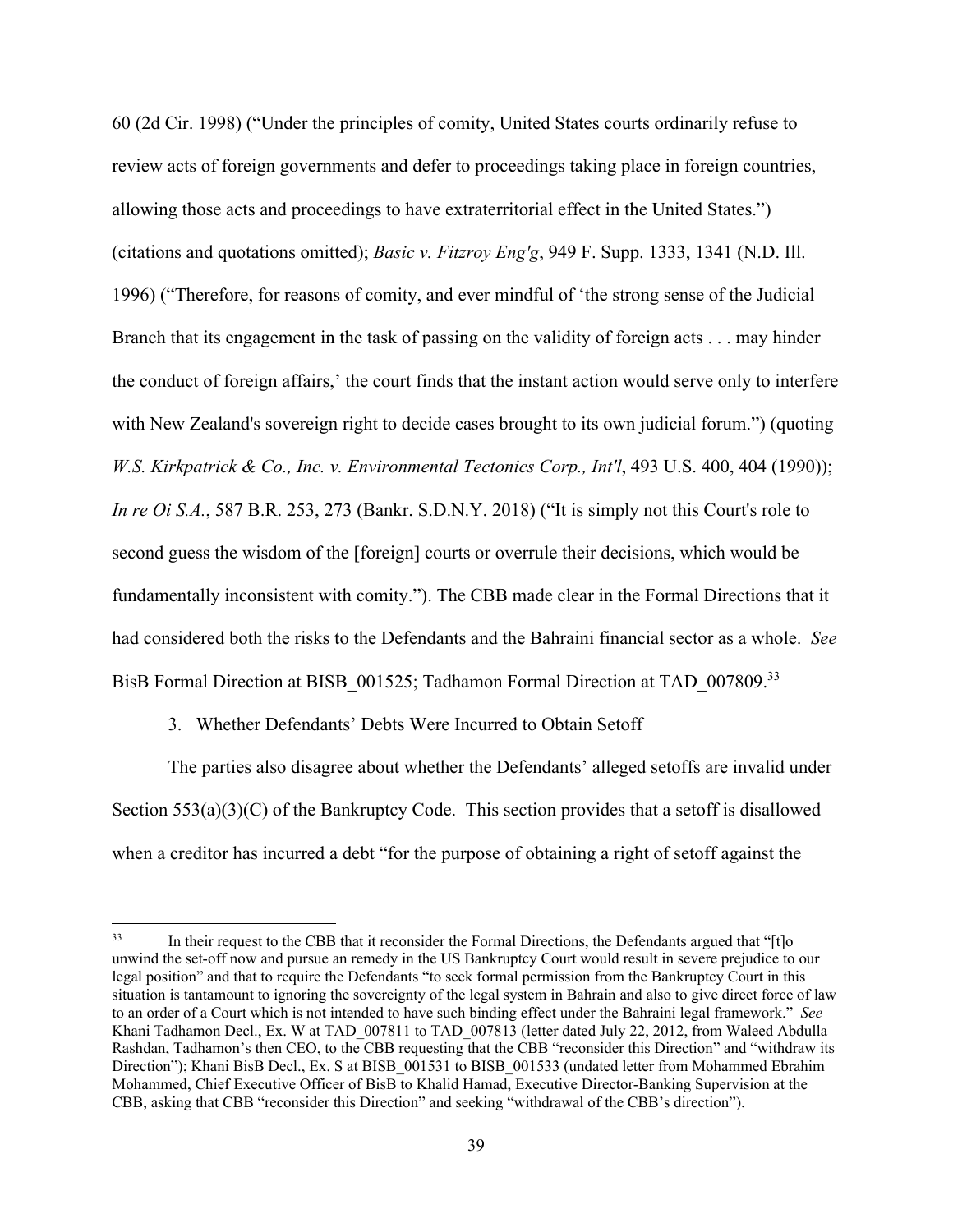debtor. . . ." 11 U.S.C. § 553(a)(3)(C). The Committee contends that the Defendants improperly obtained the investment funds from Arcapita for the purpose of obtaining a right of setoff against the debts that Arcapita owed to the Defendants.

The exception in Section  $553(a)(3)(C)$  prevents the rewarding of "creditors who persuade" a debtor to engage in conduct which has the effect of impermissibly improving the creditor's position among the other creditors." *In re Dillard Ford, Inc.*, 940 F.2d 1507, 1513 (11th Cir. 1991). "Specifically, courts are concerned with the intentional build-up of funds on deposit thereby affirmatively and purposely preferring one creditor over another." *Official Comm. of Unsecured Creditors v. Mfrs. & Traders Tr. Co. (In re Bennett Funding Grp.)*, 212 B.R. 206, 217 (B.A.P. 2d Cir. 1997), *aff'd*, 146 F.3d 136 (2d Cir. 1998)) (holding that the debtor did not make deposits solely to prefer the bank over other creditors where the debtor's average balance remained steady over the course of a year, therefore indicating a lack of intentional build-up of funds). "Generally, courts are wary about any possible deliberate manipulation of the amounts deposited either by the debtor or the creditor." *Id.* at 216-17 (citing *In re Bohlen Enterprises., Ltd.*, 78 B.R. 556 (Bankr. N.D. Iowa 1987), *aff'd*, 91 B.R. 486 (N.D. Iowa 1987), *rev'd on other grounds*, 859 F.2d 561 (8th Cir. 1988); *In re Allbrand Appliance & Television Co.*, 16 B.R. 10, 14 (Bankr. S.D.N.Y. 1980)); *see also In re Kroh Bros. Dev. Co.*, 86 B.R. 186, 191-92 (Bankr. W.D. Mo. 1988) ("If either the depositor or the bank intends that a deposit may not be withdrawn but must be used to satisfy the bank's claim, the deposit constitutes a voidable preference when other elements of that statute are met."); *Velde v. Border State Bank (In re HovdeBray Enters.)*, 483 B.R. 187, 194 (B.A.P. 8th Cir. 2012) ("The set-off exception does not apply where a deposit is accepted by a bank with an intent to apply it on a preexisting claim against the depositor. If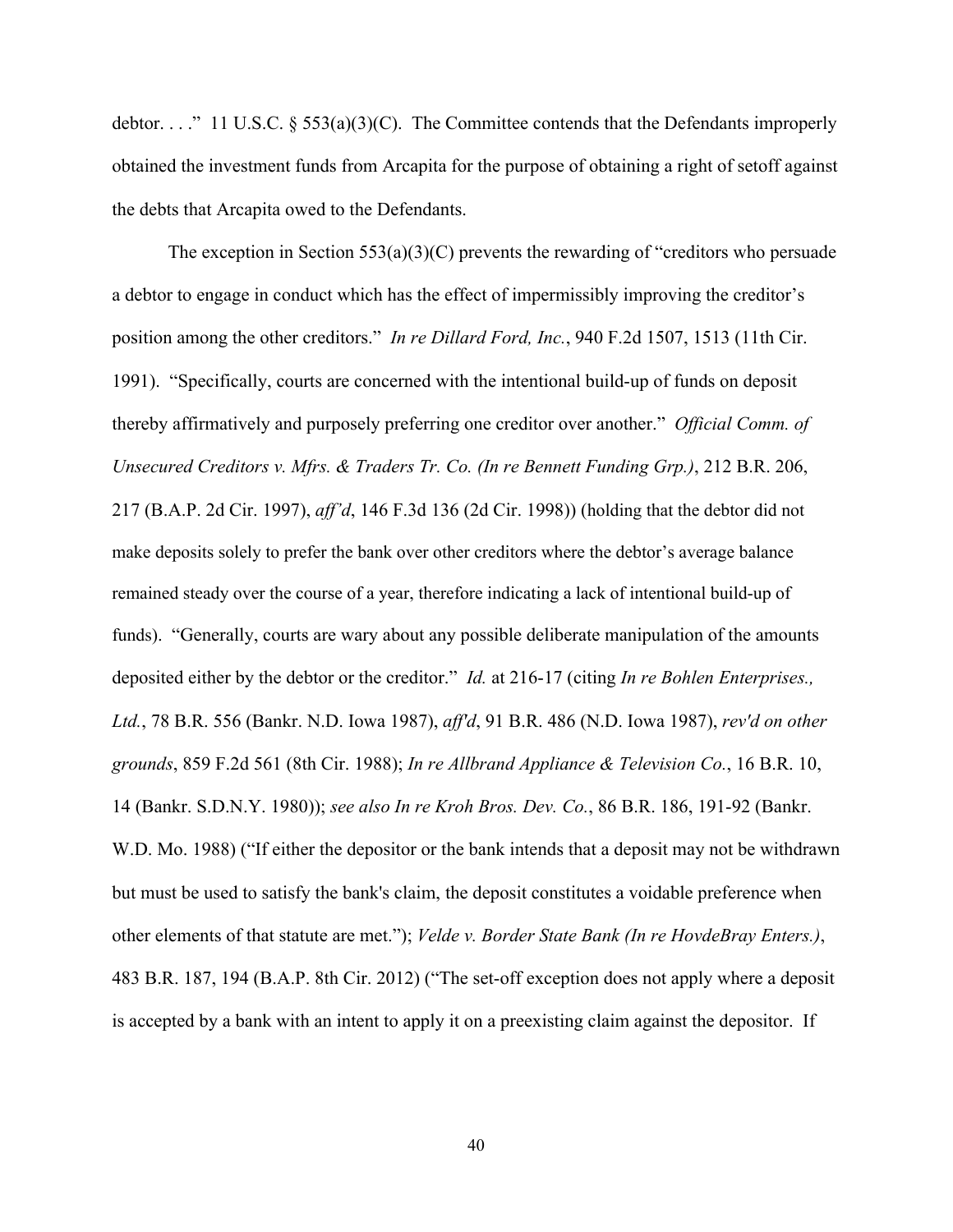the deposit was made with the purpose of effecting payment to the bank [Section]  $553(a)(3)(C)$  is met and setoff is not allowed.").<sup>34</sup>

The debtor bears the burden of proving that a debt was incurred for the purpose of obtaining setoff rights. *See Clean Burn Fuels, LLC v. Purdue BioEnergy, LLC (In re Clean Burn Fuels, LLC)*, 492 B.R. 445, 467 (Bankr. M.D. N.C. 2013). Simply put, the facts must show that there was an intent to manipulate the balance. *See id.* The Eleventh Circuit provides this guidance:

Although the conduct may occur in many forms, the archetypal situation is the case where a debtor has a preexisting obligation to the creditor, and, in the months prior to debtor's filing for bankruptcy, the debtor pays back the creditor by "loaning" him money. Later the parties notice the two debts and engage in setoff, canceling both of them. In this archetypal situation, the creditor obtains the debt only to engage in setoff, thus this "loan" is disfavored by the setoff rules.

*In re Dillard Ford*, 940 F.2d at 1513*.* In determining whether a debt was incurred to obtain a right to setoff, courts will examine "whether the debt was incurred in good faith and in the regular course of business." *In re Clean Burn Fuels,* 492 B.R. at 468. "If the bank can show that it accepted the deposit in good faith, that the deposit was made in the due course of the bank's business of accepting deposits, and that the deposit was subject to withdrawal at will by the debtor, the prohibition of [S]ection 553(a)(3) may not apply." 5 Collier on Bankruptcy P 553.03[5][b][i] (16th 2020) (citing *In re PRS Prods., Inc.*, 574 F.2d 414, 417-18 (8th Cir. 1978); *Dutton v. Fort Monmouth Fed'l Credit Union (In re Dutton)*, 15 B.R. 318, 321 (Bankr. D.N.J. 1981); *In re Kittrell*, 115 B.R. 873, 881-82 (Bankr. M.D.N.C. 1990)); *see also DuVoisin v. Foster (In re S. Indus. Banking Corp.)*, 809 F.2d 329, 332 (6th Cir. 1987) (holding that debt

<sup>34</sup> One commentator has gone even further, opining that "[t]he objective is to prevent setoff when the debtor was affirmatively and purposely preferring a creditor by depositing funds. It need not necessarily be in response to a demand by the creditor, although creditor demand may occur." 5 Collier on Bankruptcy P 553.03[5][b][i] n.223 (16th 2020).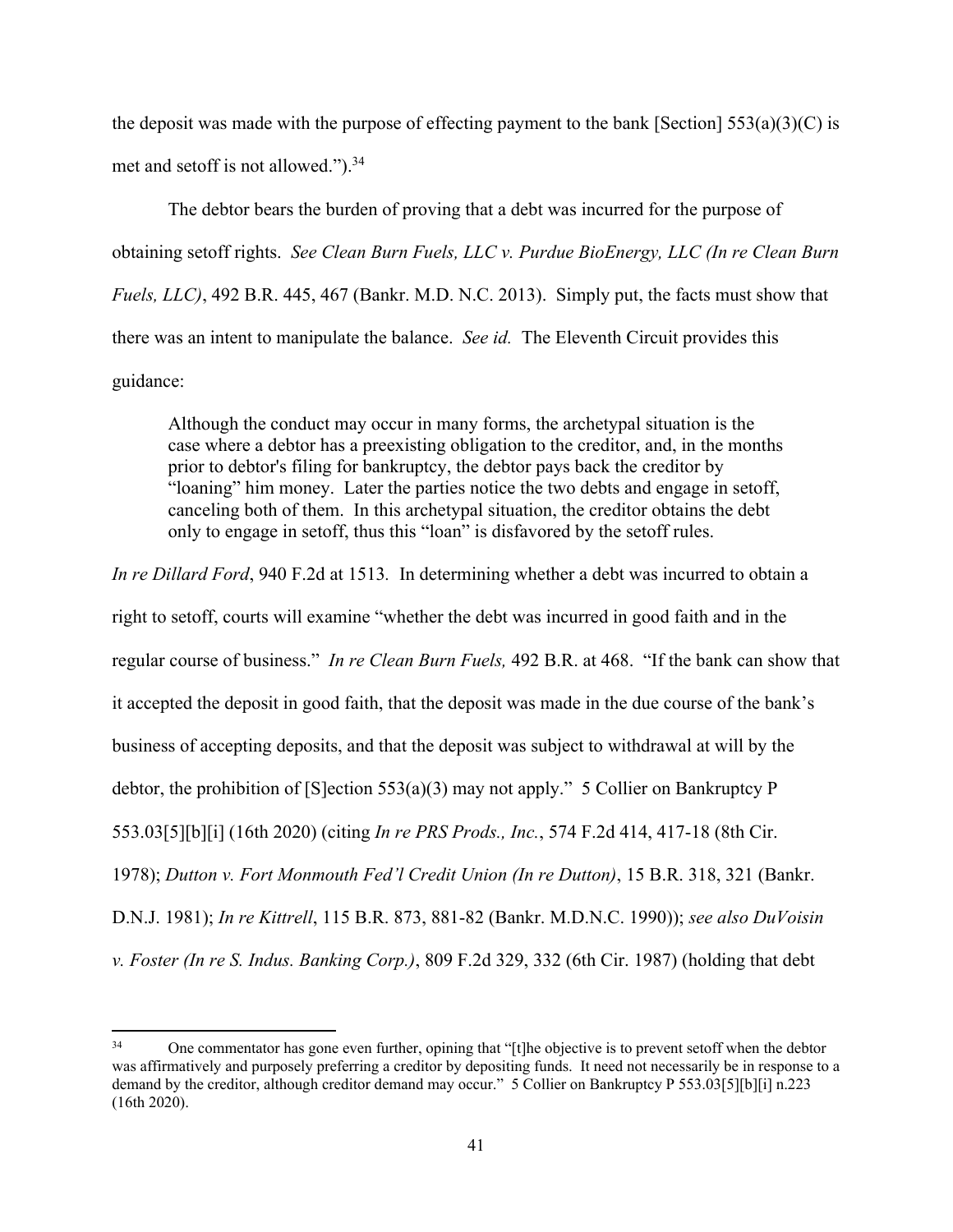was incurred for the purpose of obtaining setoff where timing of loan was questionable, creditor had sophistication in banking, and creditor admitted that "it was his intention upon maturity of the promissory note and the investment certificates to apply the proceeds of such investment certificates to the amount then payable."); *In re Automatic Voting Mach. Corp.*, 26 B.R. 970, 973 (Bankr. W.D.N.Y. 1983) (holding that debt was not incurred for the purpose of obtaining setoff where deposit was made in the ordinary course of the debtor's business and was made in an unrestricted checking account maintained as an operating account for the debtor's business). A creditor's awareness of the debtor's financial difficulties may also contribute to the conclusion that a creditor incurred the debt for the purpose of setoff. *See Union Cartage Co. v. Dollar Savings & Trust Co. (In re Union Cartage Co.)*, 38 B.R. 134, 138-40 (Bankr. N.D. Ohio 1984) (noting that the facts of the case showed that the creditor knew the debtor was in severe financial difficulty). $35$ 

 Applying all these principles here, the Court concludes that the undisputed facts demonstrate that the debts incurred by the Defendants were for the purposes of obtaining a setoff right against the Debtor. While the Court recognizes that issues of intent are often unsuitable for summary judgment, no fact finder could reasonably reach any other conclusion here given the record, particularly the detailed evidence of the parties' thinking in contemporaneous emails and telephone conversations.

#### a. The BisB Debt

As a threshold matter, the investments made by Arcapita with BisB were outside of the regular course of business for the parties. While Arcapita had made placements with BisB in the

Bad faith is not a requirement. "While the statute appears to be most directly aimed at deceptive conduct, bad faith is not a requirement for its application, and the section applies even if the creditor acted innocently merely to obtain security for its obligation. If the debtor thereafter files for bankruptcy relief before the setoff is taken, the setoff will not be valid under section 553." 5 Collier on Bankruptcy P 553.03[5][b][i] (16th 2020).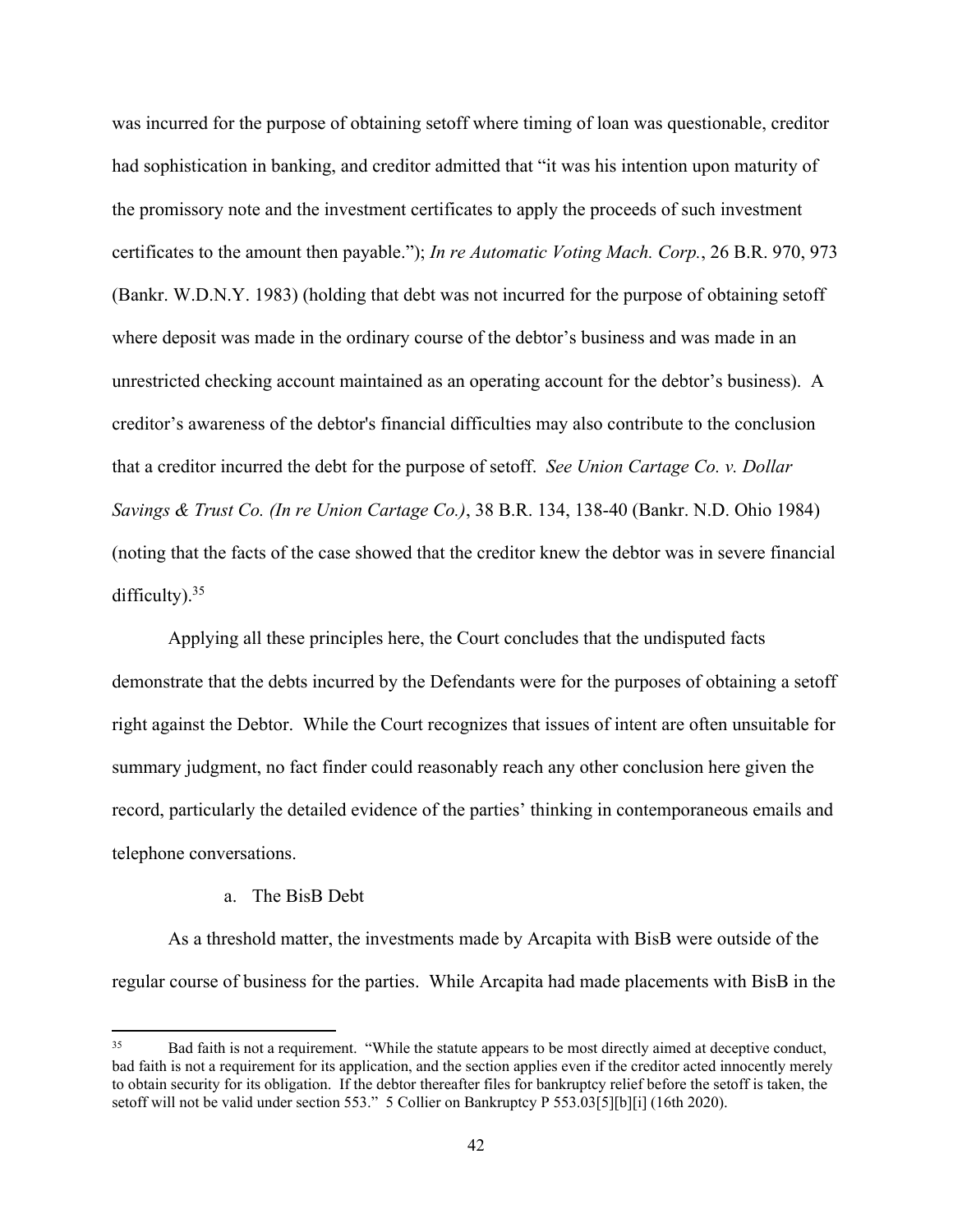past, prior to the BisB Placements, Arcapita had made no placements with BisB in 2012 and just one in March 2011, which was then rolled over several times. *See* Khani BisB Decl., Ex. C at BISB 001281-85. The timing of the placements was also questionable, with the placements occurring on March 13 through March 15, 2012, just days prior to the Petition Date on March 19, 2012. *See* Khani BisB Decl., Ex. F at BISB\_000078-80; Khani BisB Decl., Ex. G at ARCAPITA\_0000024-29; Khani BisB Decl., Ex. H at ARCAPITA\_009617-26. The amount was also noteworthy. While the BisB Placements amounted to \$30 million in total, BisB retained the March 14, 2012 Placement of \$10 million as part of its purported setoff, which was just over the \$9.8 million owed by Arcapita to BisB. *See* Khani BisB Decl., Ex. G at ARCAPITA\_0000024; Khani BisB Decl., Ex. D at BISB\_000159; Khani BisB Decl., Ex. E at BISB\_000154.It was also uncommon for the parties to maintain placements of this magnitude—\$30 million—with one another at any one time. *See* Khani BisB Decl., Ex. C.

BisB claims it was unaware of Arcapita's imminent bankruptcy filing. But BisB was generally aware of Arcapita's financial difficulties in the months prior to the Petition Date. For instance, on January 10, 2012, an Arcapita employee sent an email attaching an investment pitch presentation to Nader Al Bastaki, who was BisB's then Senior Manager in Treasury and Investment. *See* Khani BisB Decl., Ex. M at BISB\_000865-66. Mr. Al Bastaki forwarded the presentation to various other BisB employees, with the accompanying message:

I just got this from Arcapita. Bridge investment contingent on obtaining financing or converting to shares of the fund. Pays 7.5% for 3 months. *Outright decline is my response* based on execution issues, risky exit avenue, *and the general situation with Arcapita*. Please let me have your thoughts.

Khani BisB Decl., Ex. M at BISB\_000865 (emphasis added). BisB's Mohammed Fikree responded, "How can we entertain? [H]aving recommended 100% provision on Arcapita." Khani BisB Decl., Ex. M at BISB\_000865. Mr. Al Bastaki answered that Arcapita "are just

43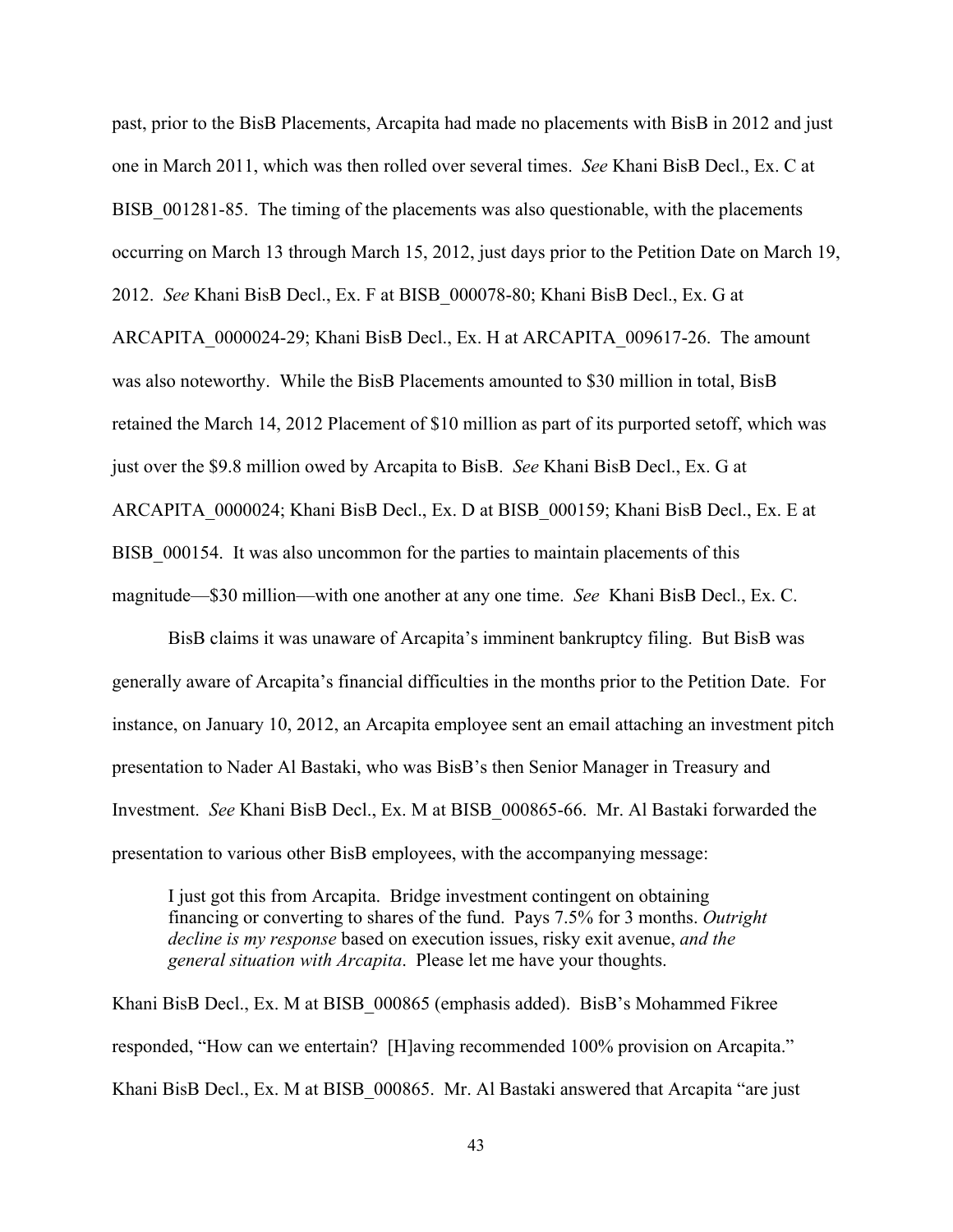trying their luck. It seems that the fund company is desperate." Khani BisB Decl., Ex. M at BISB 000865. Additionally, on March 12, 2012, an Arcapita representative called and spoke<sup>36</sup> with a BisB representative identified only as "Omer," who was substituting for Sameer Qaedi, BisB's then Senior Manager in Treasury. Khani BisB Decl., Ex. K at BISB\_001433. The Arcapita representative told Omer that Arcapita "need[ed] more money" from BisB, but Omer responded: "You are unable to repay your loans, so how we can increase it to you!" Khani BisB Decl., Ex. K at BISB\_001433. On March 13, 2012, Mr. Qaedi spoke with an Arcapita representative by phone, during which conversation Mr. Qaedi asked why Arcapita did not return BisB's money under the BisB contracts. *See* Khani BisB Decl., Ex. K at BISB\_001434. When the Arcapita representative asked Mr. Qaedi for a renewal of BisB's investments with Arcapita, Mr. Qaedi responded, "No. You have to pay," and stated that Arcapita was no longer "bringing good business of large deals." *See* Khani BisB Decl., Ex. K at BISB\_001434-35.

Representatives of Arcapita and BisB also engaged in telephone discussions in the days just before the bankruptcy filing that make it clear the parties were trying to find a way for BisB to be fully protected. In the week prior to the Petition Date, BisB repeatedly refused to renew its investments made through Arcapita under the BisB Agreement, which were set to expire on March 15 and 16, 2012, and through which Arcapita owed BisB approximately \$10 million. *See* Khani BisB Decl., Ex. K at BisB 001433-38. Then, on March 13, 2012, in a telephone conversation between an Arcapita representative and Sameer Qaedi, BisB's then Senior Manager in Treasury, Arcapita expressed an intent to place a large amount of funds, at which point BisB's reluctance changes:

<sup>36</sup> BisB recorded calls between itself and Arcapita relating to transactions under the 2003 Investment Agreement. *See* Comm. BisB SMF ¶¶ 41-43. Similarly, as authorized under the Master Wakala Agreement, Tadhamon tape recorded telephone conversations between itself and Arcapita relating to potential investment transactions under the Master Wakala Agreement. Khani Tadhamon Decl., Ex. G at TAD\_000406.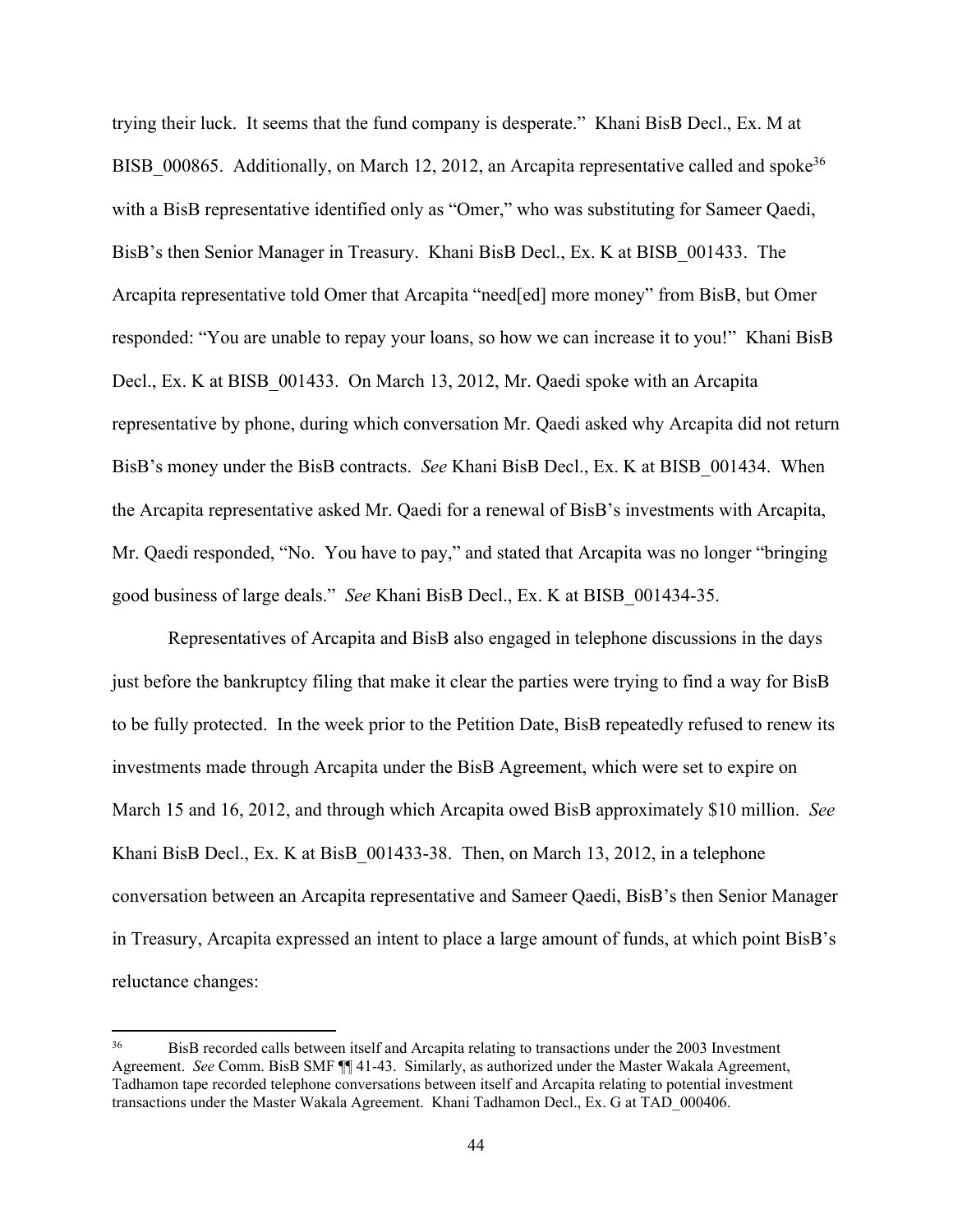| (Tel. $# 17218936$ ):  | Hi. Why you didn't call me.                                                                                                                                    |
|------------------------|----------------------------------------------------------------------------------------------------------------------------------------------------------------|
| (Ext.6182):            | I have been on leave. But, why you didn't return our<br>money?                                                                                                 |
| (Tel.#17218936):       | But you want us to renew these loans.                                                                                                                          |
| (Ext.6182):            | No. You have to pay.                                                                                                                                           |
| (Tel.#17218936):       | Give us only five days. Do you want us to repay both<br>loans?                                                                                                 |
| (Ext.6182):            | Yes both.                                                                                                                                                      |
| (Tel. $\#$ 17218936):  | Believe me Sameer. I will conclude with you a good deal<br>within this week. It might be over 5 million, so please<br>renew them.                              |
| (Ext.6182):            | Now you are not bringing good business of large deals. We<br>are not benefiting so much from your deals, since we are<br>giving you back-to-back market rates. |
| (Tel. $\#$ 17218936):  | I will conclude with you some large deals within this week.                                                                                                    |
| (Ext.6182):            | I will take 20bps on them.                                                                                                                                     |
| (Tel. $# 17218936$ ):  | I will give you less than 20bps. But you are requested to<br>renew our loans.                                                                                  |
| (Ext.6182):            | I can't renew. This is not in my hand. Renewal is done by<br>other people.                                                                                     |
| $(Tel. \# 17218936)$ : | I will conclude with you a good deal within this week. <sup>37</sup>                                                                                           |

<sup>&</sup>lt;sup>37</sup> BisB argues that the term "deals" relates to currency sales by BisB to Arcapita and not to the murabaha placements by Arcapita, stating that "the parties' calls during most of the pre-petition period dealt almost exclusively with such sales." BisB Reply at 4. But BisB also acknowledges that the parties also used the term "deals" to refer to murabaha placements. *See* BisB Reply at 3 ("In the entire record of their pre- and post-petition calls, the parties regularly used the term "deals" to refer to such currency sales *or* BisB's murabaha placements with Arcapita. They usually referred to Arcapita's murabaha placements with BisB as a "deposit," twice as "deals.").

BisB also notes that Arcapita made \$12.7 million in multiple piecemeal currency purchases from BisB in the period from March 13-15 and suggests that the statement in question refers to one of these currency purchases. *See* BisB Reply at 4-5 & n.19. But the currency sales cited by BisB appear to be routine ongoing transactions, nothing out of the ordinary between the parties. *See* BisB Reply at 4 ("BisB sought such sales as part of its ongoing business with Arcapita . . .") & n. 12-13 ("describing BisB's ordinary course sales of BHD to Arcapita. . ."). By contrast, the immediate discussion at issue between BisB and Arcapita relates to a rollover of BisB's murabaha investment and refers to a singular "deal" in "a large amount," something that was seemingly out of the ordinary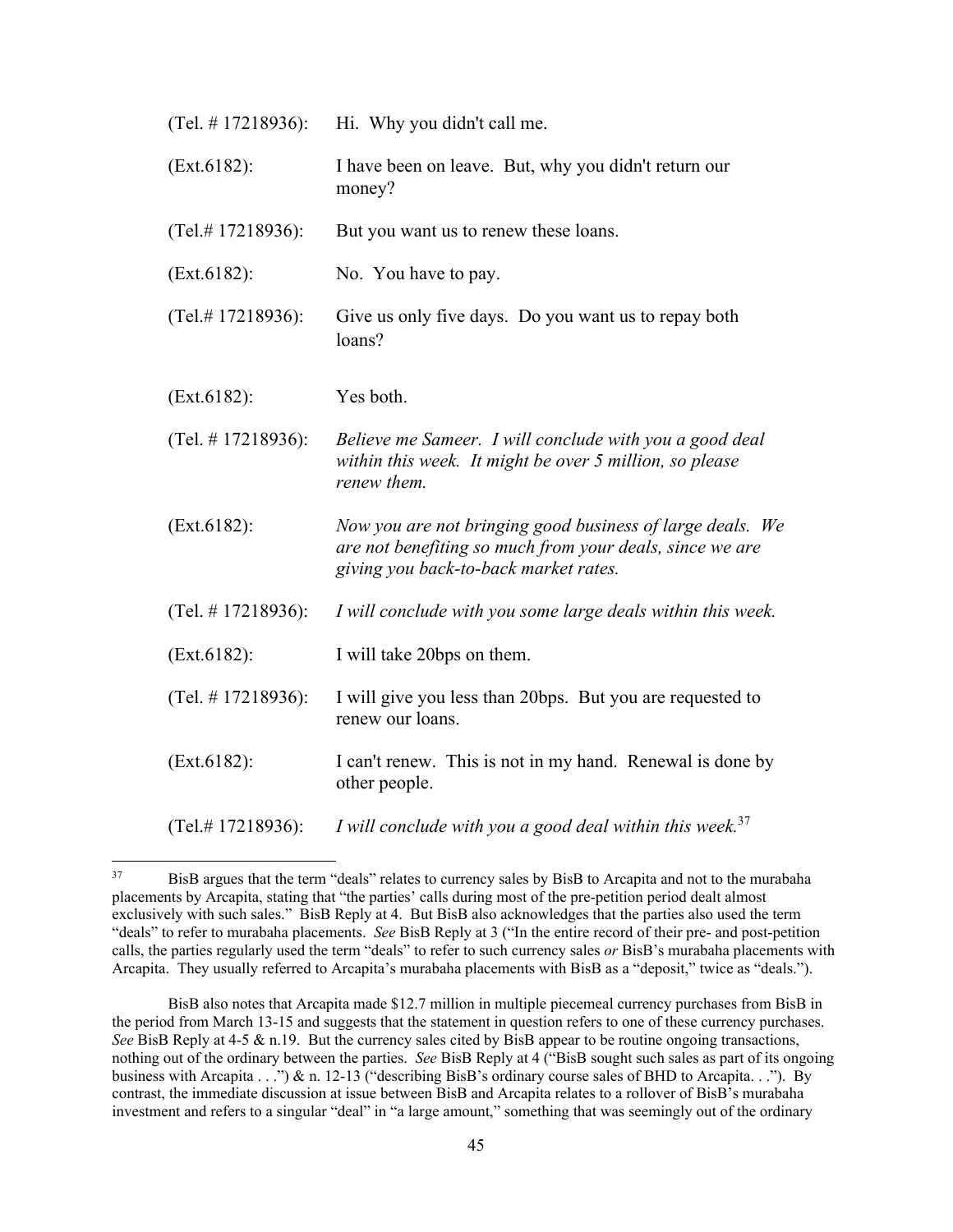| (Ext.6182):            | How much?                                                                           |
|------------------------|-------------------------------------------------------------------------------------|
| $(Tel. \# 17218936)$ : | A large amount.                                                                     |
| (Ext.6182):            | We are looking for a good deal; something that exceeds 10<br>million. <sup>38</sup> |
| (Tel. # 17218936):     | But try to renew our loans.                                                         |

Khani BisB Decl., Ex. K at BISB\_001434-36 (emphasis added).

Arcapita then made a \$10 million placement with BisB on March 13, 2012, with a maturity date of March 27, 2012 and an agreed upon rate of return of 0.55 percent per annum. *See* Khani BisB Decl., Ex. F at BISB\_000078–80. On March 14, 2012, an Arcapita representative stated to Mr. Qaedi: "[i]f I say that I'm going to pay you your money, would you be pleased or otherwise. We want to renew both deals of Dollars and Bahraini Dinar." Khani BisB Decl., Ex. K at BISB 001440. BisB agreed to the rollovers of the BisB investments, but Mr. Qaedi dictated it would be "only for one week." Khani BisB Decl., Ex. K at BISB\_001441. That same day, March 14, 2012, Arcapita made another \$10 million placement with BisB, with a maturity date of March 29, 2012 and a rate of return of 0.55 percent per annum. *See* Khani BisB Decl., Ex. G at ARCAPITA 0000024–29. Finally, on March 15, 2012, Arcapita made one last placement of \$10 million with BisB, with a maturity date of March 26, 2012 and a 0.60 percent per annum rate of return. *See* Khani BisB Decl., Ex. H at ARCAPITA\_009617–26. Thus, between March 13 and 15, 2012, Arcapita advanced to BisB the three separate payments that resulted in a total buildup of \$30 million of Arcapita funds on deposit with BisB immediately

between the parties. In any event, to the extent that the discussions did relate to currency purchases, then they would reflect BisB's concern about protection of all its investments with Arcapita from the bankruptcy process.

<sup>&</sup>lt;sup>38</sup> This amount was incidentally just over the \$9.8 million that Arcapita owed to BisB.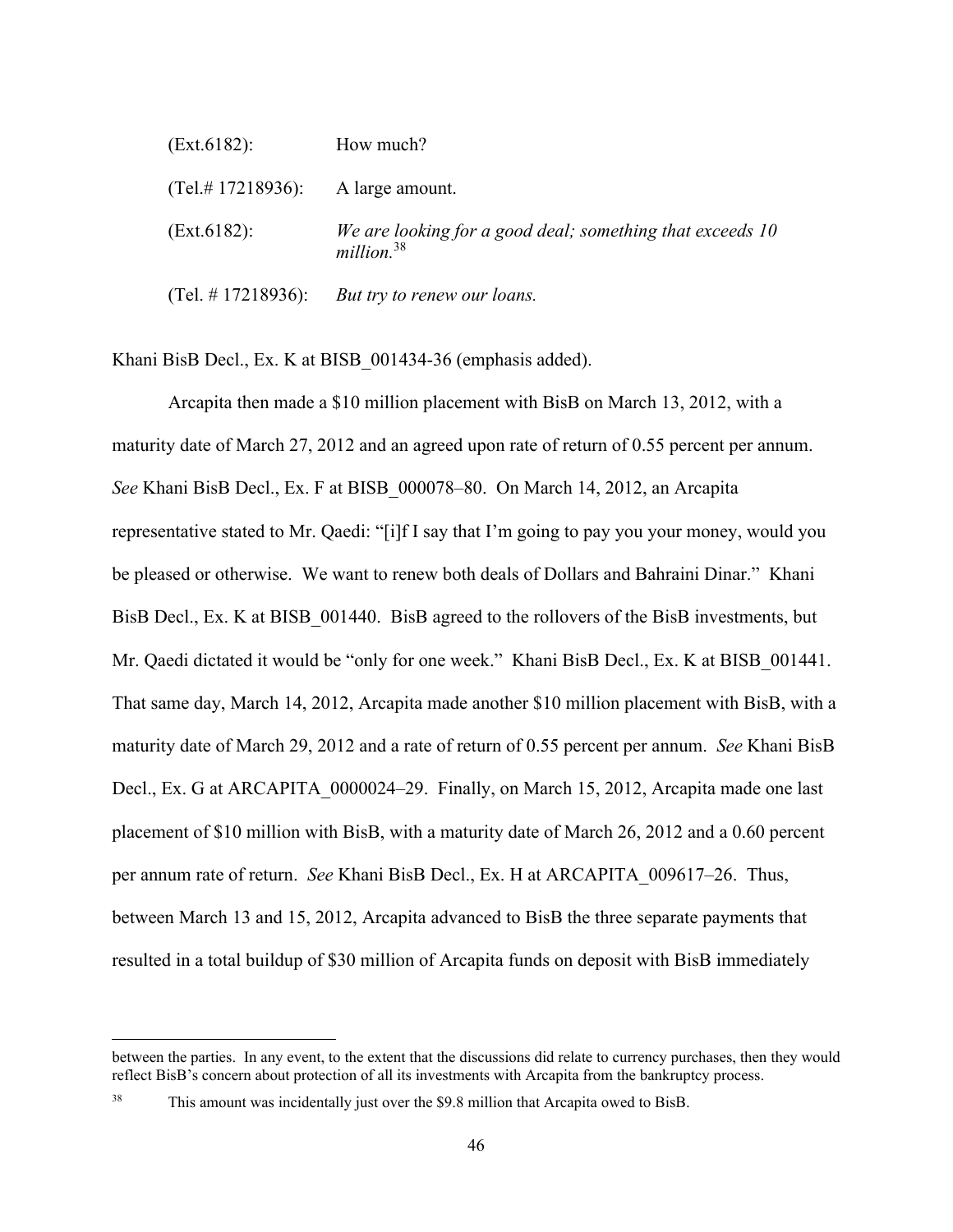prior to Arcapita's bankruptcy. *See* Khani BisB Decl., Ex. F at BISB\_000078–80; Khani BisB Decl., Ex. G at ARCAPITA\_0000024–29; Khani BisB Decl., Ex. H at ARCAPITA\_009617–26.

Subsequent to Arcapita's bankruptcy filing, the parties had further discussions about how to deal with the funds during the bankruptcy, again appearing to choreograph the withholding of funds by BisB. On March 19, 2012, the same day that BisB filed for bankruptcy, an Arcapita representative telephoned Mr. Qaedi at BisB and stated:

Please note that we are unable as per Central Bank of Bahrain (CBB) instructions to repay Murabaha deals concluded with you. You have also Murabaha deals with us . . . *See, both obligation balances between our banks are nearly the same*. See, your balances with us is nearly USD 10 million . . . . We will withdraw only USD 20 million from our placement balance and keep USD 10 million with you.

Khani BisB Decl., Ex. K at BISB\_001463 (emphasis added). Mr. Qaedi responded, "No. I can't decide on this matter. Let me go back to the management and then I will feedback you. *But you have to pay.*" Khani BisB Decl., Ex. K at BISB 001463 (emphasis added). The conversation continued, with the Arcapita representative responding by suggesting the amounts Arcapita would withdraw:

| $(Tel. \# 917218936)$ : | We will withdraw only USD20 million from our<br>placement balance and keep USD10 million with<br>$\mathcal{V}$ <i>ou</i> . |
|-------------------------|----------------------------------------------------------------------------------------------------------------------------|
| (Ext.6182):             | How you are allowed for withdrawal and not<br>allowed for repayment of your loans!                                         |
| (Tel. # 917218936):     | This is our money, and we can withdraw.                                                                                    |
| (Ext.6182):             | Make settlement first or at least make netting to the<br>two balances (between loans and deposits).                        |
| $(Tel. \# 917218936)$ : | We [sic] Can't we rollover your loans?                                                                                     |
| (Ext.6182):             | You can't.                                                                                                                 |
| (Ext.6182):             | This means that we can't undertake foreign<br>exchange (FX) deals with you, unless you pay first.                          |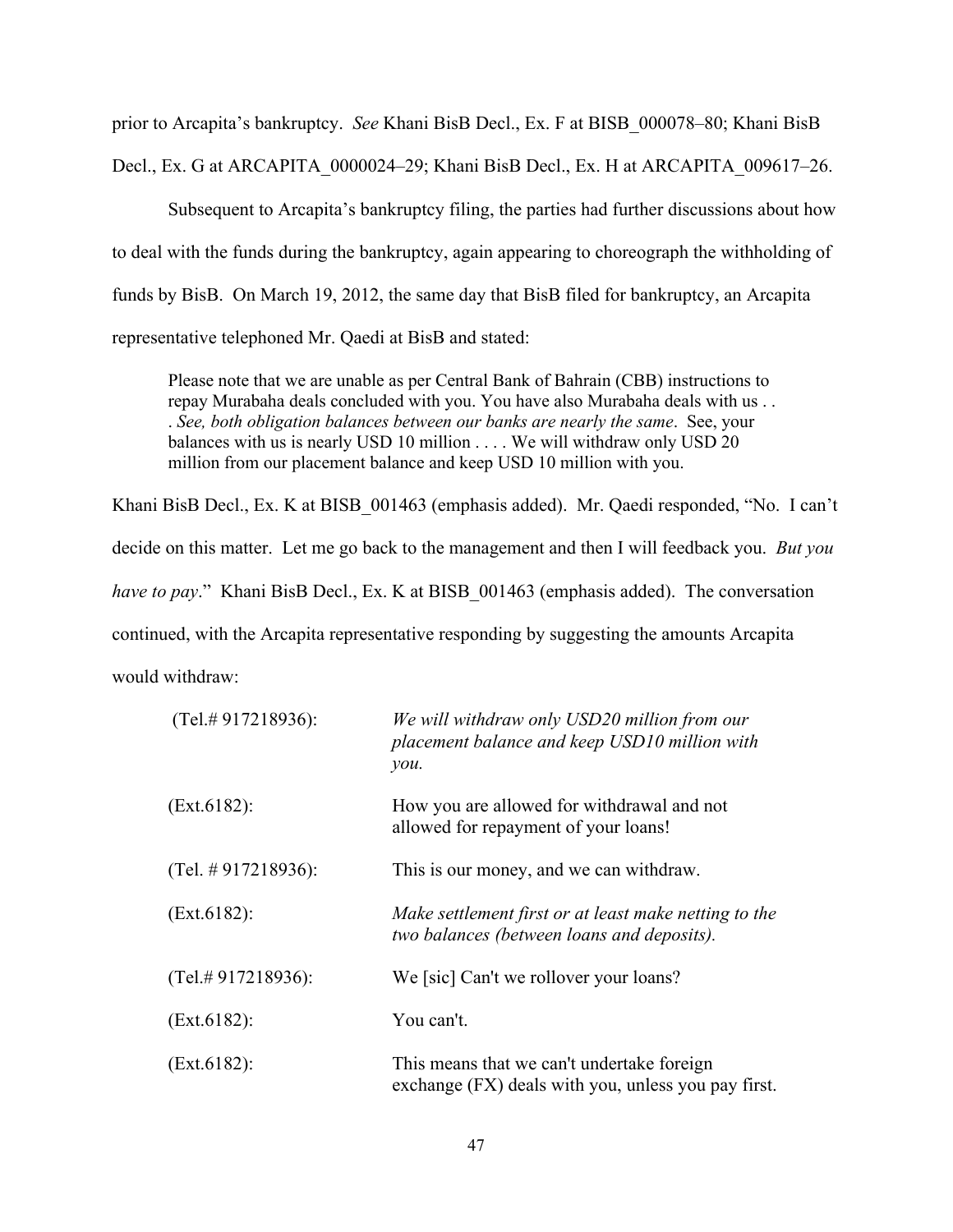|                         | I can't give you a price for FX. But for net value<br>okay. Because the situation is different now. |
|-------------------------|-----------------------------------------------------------------------------------------------------|
| $(Tel. \# 917218936)$ : | This is the first time we default!                                                                  |
| (Ext.6182):             | Now the situation is different. You have my mobile<br>number. Call me later.                        |

Khani BisB Decl., Ex. K at BISB\_001464 (emphasis added). In another call that took place on

March 25, 2012, an Arcapita representative explained to a BisB representative how the

bankruptcy filing complicated the situation:

| (Tel.#917218936):       | See, we can't pay now because we have a court<br>order that prohibits release of any money.<br>Moreover, we can't enter into any Murabaha deal<br>because no one is willing to deal with us and also<br>we are prevented from booking deals. So, please<br>you are requested to refund us with USD20 Million<br>on the maturity date and keep the remaining<br>balance of USD10 million, just for comfort. This<br>remaining balance of USD10 million is more than<br>enough to cover our obligations to you. (i.e.<br>BHD1.8 Million+USD5 Million). |
|-------------------------|------------------------------------------------------------------------------------------------------------------------------------------------------------------------------------------------------------------------------------------------------------------------------------------------------------------------------------------------------------------------------------------------------------------------------------------------------------------------------------------------------------------------------------------------------|
| (Ext.6182):             | Is this your management decision?                                                                                                                                                                                                                                                                                                                                                                                                                                                                                                                    |
| (Tel.#917218936):       | Yes. They told me not to pay even a pence.                                                                                                                                                                                                                                                                                                                                                                                                                                                                                                           |
| (Ext.6182):             | If your balances are frozen, how you are going to<br>receive money.                                                                                                                                                                                                                                                                                                                                                                                                                                                                                  |
| $(Tel. \# 917218936)$ : | I can receive, but can't pay.                                                                                                                                                                                                                                                                                                                                                                                                                                                                                                                        |
| (Ext.6182):             | I have a management decision so as not to pay you<br>any money.                                                                                                                                                                                                                                                                                                                                                                                                                                                                                      |
| (Tel. $\#$ 917218936):  | So, why shall we pay you! Since you are unwilling<br>to pay us.                                                                                                                                                                                                                                                                                                                                                                                                                                                                                      |
| (Ext.6182):             | I'm telling you at least to renew your defaulted deals<br>with us, since your bank is bankrupt, and unable to<br>undertake deals or pay money.                                                                                                                                                                                                                                                                                                                                                                                                       |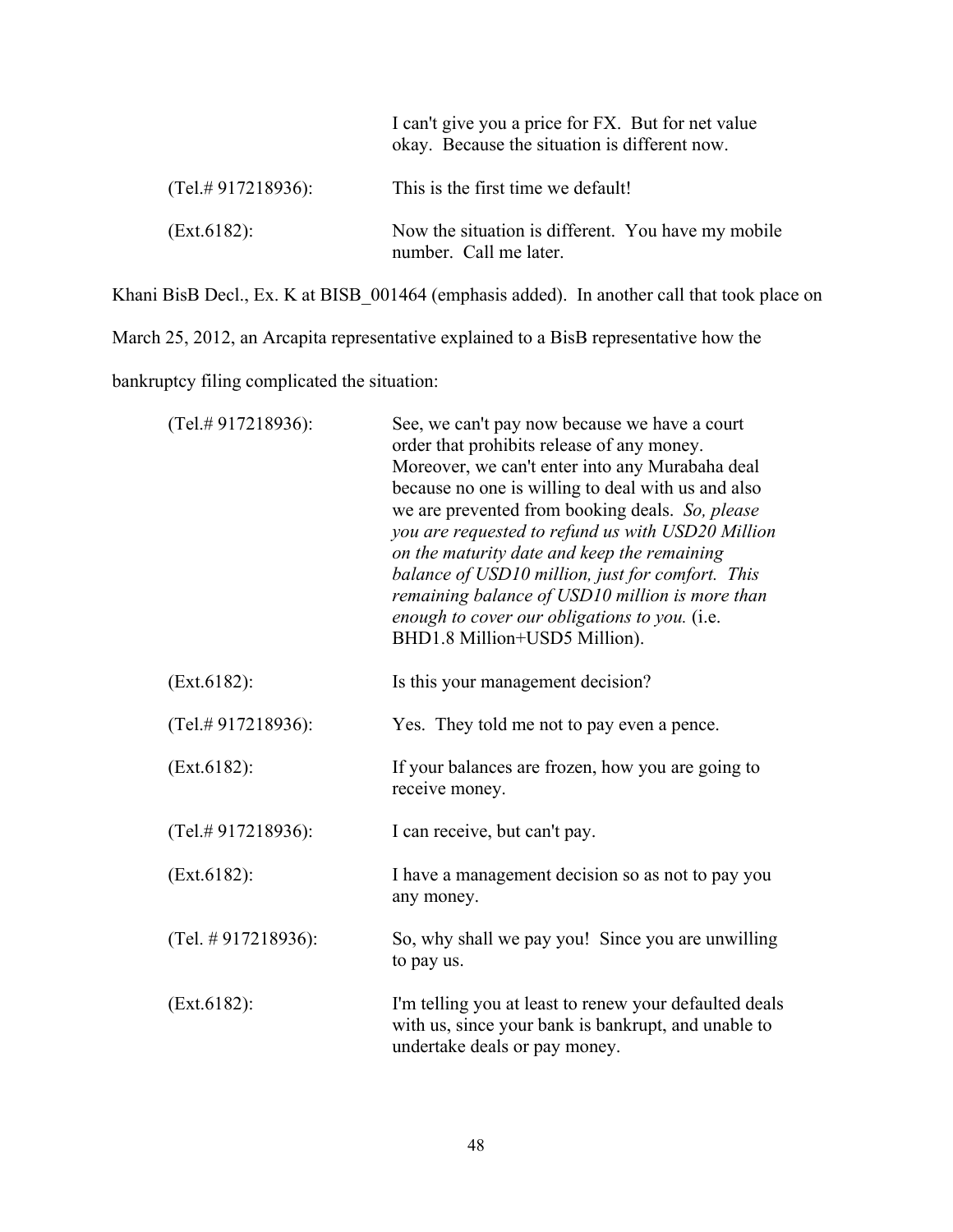| (Tel. # 917218936):     | But you are saying that you will not return us our<br>money, so how do you want us to repay? I didn't<br>ask you to renew, but just to keep them suspending<br>as outstanding amounts. |
|-------------------------|----------------------------------------------------------------------------------------------------------------------------------------------------------------------------------------|
| (Ext.6182):             | Are you really unable to purchase commodities?                                                                                                                                         |
| $(Tel. \# 917218936)$ : | Yes.                                                                                                                                                                                   |
| $(Tel. \# 917218936)$ : | Please try to pay us USD20 million and keep the<br>remaining USD10 Million with you.                                                                                                   |

Khani BisB Decl., Ex. K at BISB 001481 to BISB 001482 (emphasis added). These conversations set forth what BisB ultimately did, repaying the \$20 million in deposits under two placements made by Arcapita, but keeping a \$10 million placement by purporting to exercise a setoff against the prepetition debt owed by Arcapita to BisB. *See* Khani BisB Decl., Ex. I (BisB electronic invoices relating to the March 13, 14 and 15, 2012 placements); Ex. O (letter, dated June 28, 2012, from BisB's counsel to Arcapita's counsel). This fits the archetypal situation described by the Eleventh Circuit. *See In re Dillard Ford*, 940 F.2d at 1513 (describing "archetypal situation" as "the case where a debtor has a preexisting obligation to the creditor, and, in the months prior to debtor's filing for bankruptcy, the debtor pays back the creditor by 'loaning' him money. Later the parties notice the two debts and engage in setoff, cancelling both of them.").

BisB tries to minimize the significance of these exchanges. For example, it argues that the comments between Arcapita and BisB personnel were mere "banter" and notes that there was never any correspondence directly linking the placements and the rollovers. *See* BisB Reply at 2 n.6, 3 and n.8. But when all of the facts of the case are viewed in context, they clearly belie BisB's characterizations. Moreover, BisB's position would impose an evidentiary hurdle that is not found in the case law on Section  $553(a)(3)(C)$  and that would be almost impossible to meet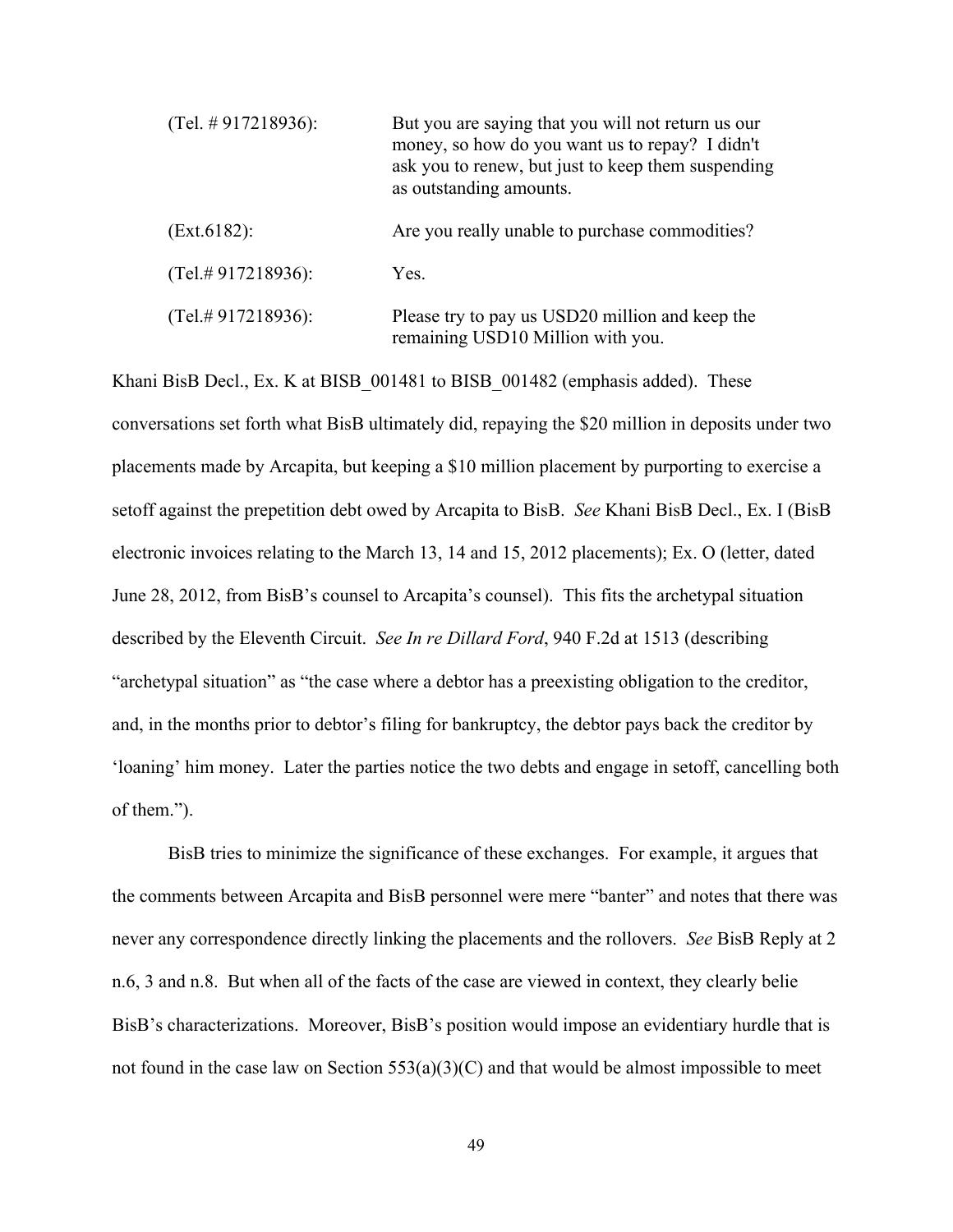in real life. BisB cites to no cases under Section  $553(a)(3)(C)$  requiring the kind of explicit linkage it urges. Such a position flies in the face of common sense as direct and circumstantial evidence are both used to evaluate other inquiries under the Bankruptcy Code. *See, e.g., Sharp Int'l Corp. v. State St. Bank & Tr. Co. (In re Sharp Int'l Corp.)*, 403 F.3d 43, 56 (2d Cir. 2005) ("Due to the difficulty of proving actual intent to hinder, delay, or defraud creditors, the pleader is allowed to rely on 'badges of fraud' to support his case, i.e., circumstances so commonly associated with fraudulent transfers that their presence gives rise to an inference of intent."). Indeed, the Court views these facts in the continuum of what transpired after the transfers, with the CBB explicitly stating that BisB must return the funds or seek the permission of this Court and BisB steadfastly refusing to do so. This full context further confirms the extraordinary nature of the transactions here were outside of the regular course of business.

#### b. The Tadhamon Debt

 As with BisB, the evidence clearly demonstrates that the investments made by Arcapita with Tadhamon were not in the parties' regular course of business. Investments had previously flowed from Tadhamon to Arcapita, but Arcapita had never before placed funds with Tadhamon prior to the Tadhamon Placements. *See* Khani Tadhamon Decl., Ex. B at 34:24–35:9; 36:19–24; 48:4–23 (Dep. Tr. of Maisarah Yaseen (Feb. 8, 2018)). The timing of the transactions themselves was also out of the ordinary, with the Tadhamon Placements having been negotiated, structured and executed all in the course of one day—March 15,  $2012^{39}$ —that was only one

<sup>&</sup>lt;sup>39</sup> The Committee takes the position that the operative agreements for the Committee's claims are the Tadhamon Rollover Contracts that govern Tadhamon's current debt, as opposed to the Tadhamon Placements, which were executed on March 15, 2012 and were rolled over upon maturity. *See* Comm. Tadhamon SJM at 27 n.20. The Committee asserts that even though the Tadhamon Placements and Tadhamon Rollover Contracts are contractually distinct, Tadhamon's intentions in entering into both the Tadhamon Placements and the Tadhamon Rollovers Contracts are linked, and the circumstances surrounding the creation of the Tadhamon Placements is relevant to understanding Tadhamon's reasoning for entering into the Tadhamon Rollover Contracts. *See id.*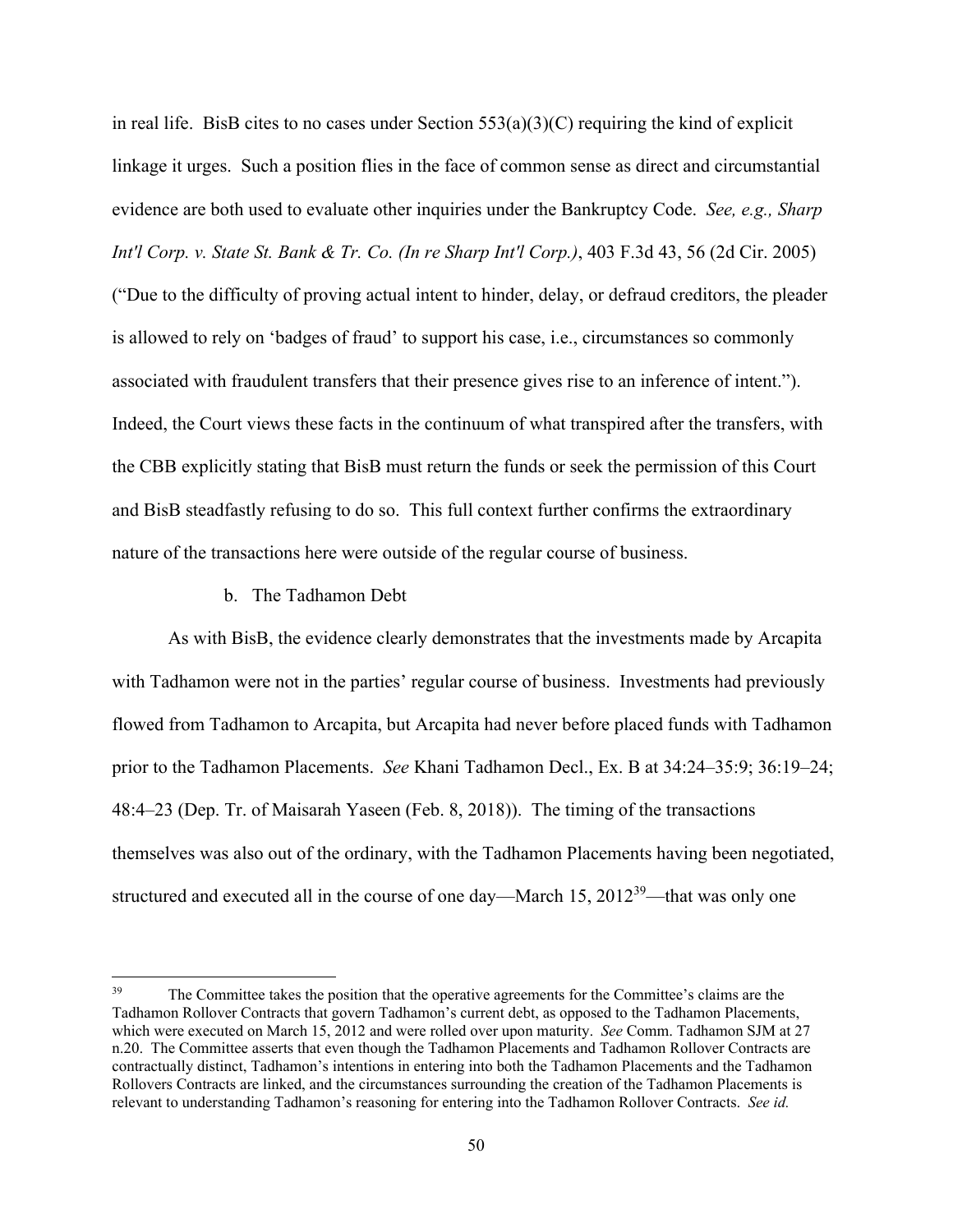business day prior to the Petition Date.40 *See* Khani Tadhamon Decl., Ex. A at 76:24-78:5 (Dep. Tr. of Ahmed Hatam Sultan (Feb. 8, 2018)). Both of the Tadhamon Placements also took place on the same day that the Master Wakala Agreement was executed, which had never happened in any of the prior investments that had flowed from Tadhamon to Arcapita. *See* Khani Tadhamon Decl., Ex. G at TAD\_000402-10; Khani Tadhamon Decl., Ex. H at TAD\_000071-72; Khani Tadhamon Decl., Ex. E at TAD\_001590-97. And as with BisB, the ultimate issuance of the Formal Directions by the CBB only reinforces the finding that the transactions between Tadhamon and Arcapita were not in the regular course of business.

The \$20 million total of the Tadhamon Placements also is noteworthy. Not only had Tadhamon never made an investment in Arcapita of this scale during the parties' prior relationship, but the total dollar amount of the Tadhamon Placements conveniently just exceeded the \$18.7 million that was owed by Arcapita to Tadhamon. *See* Khani Tadhamon Decl., Ex. F at TAD\_006433-37; Khani Tadhamon Decl., Ex. H at TAD\_000071; Khani Tadhamon Decl., Ex. E at TAD\_001590-97 (investments from Tadhamon to Arcapita generally ranging from hundreds of thousands of dollars to low millions, with one outlier deposit of \$12 million).Arcapita's extraordinary decision to place such large amounts outside of its control on the eve of its bankruptcy filing seems to make little financial sense, as the return on these investments was comparatively minimal. *See* Khani Tadhamon Decl., Ex. H at TAD\_000071-72 (rates of return of 1.25% and 2.00%, for expected profits of \$5,208.33 and \$17,777.78, respectively); *see also* Tadhamon SMF ¶¶ 158, 166 (profits of \$5,208.33 and \$17,777.78).

<sup>40</sup> March 15, 2012 fell on a Thursday, which is the final day of the work week in Bahrain. *See* Comm. Tadhamon SMF ¶ 37. Arcapita filed its bankruptcy case in New York on the following Monday, March 19, 2012. *See id.*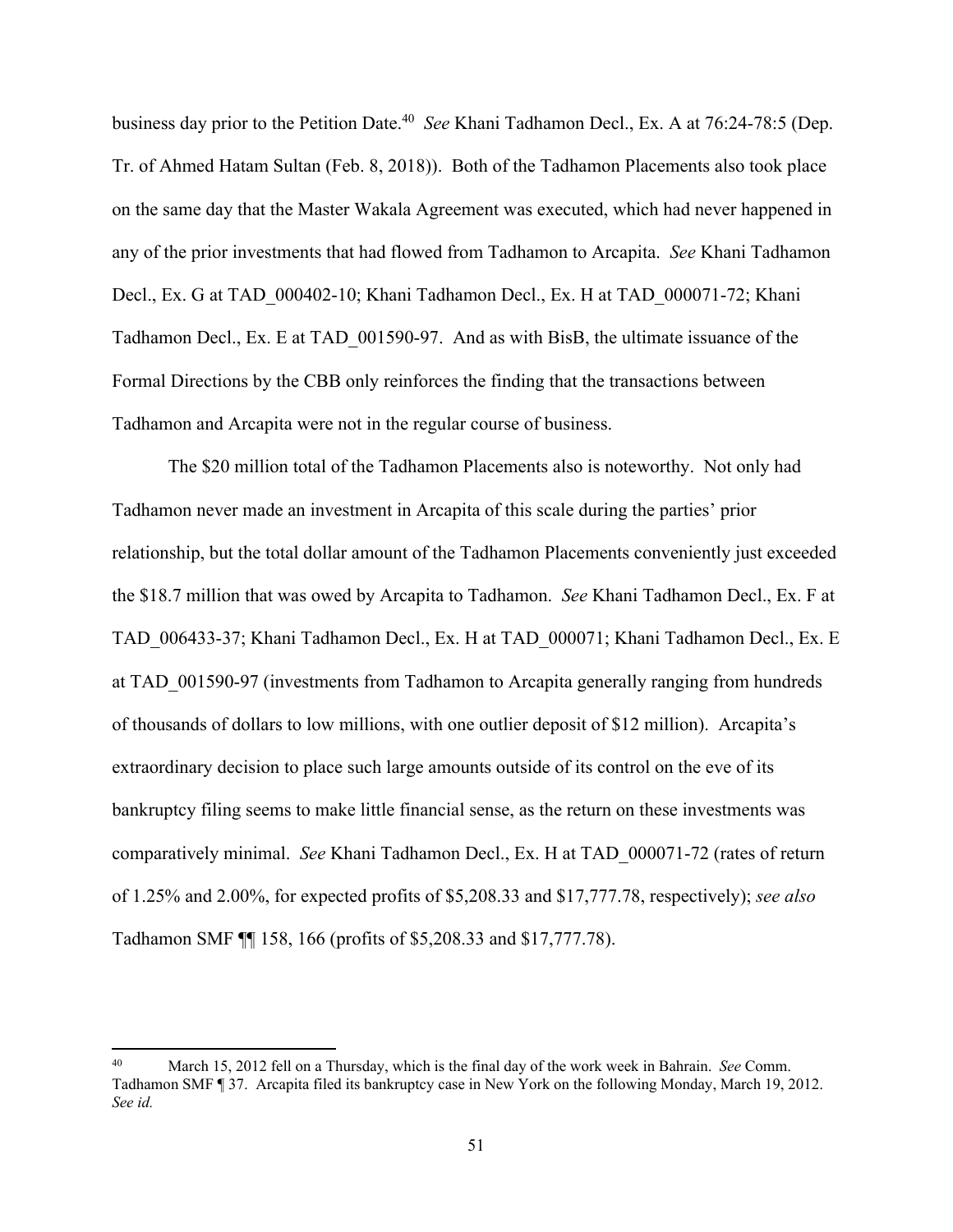As with BisB, Tadhamon asserts that it was unaware of Arcapita's imminent bankruptcy filing. But its employees had repeatedly raised concerns that Arcapita was experiencing financial stress. In January 2011, an email chain between Tadhamon employees regarding deposit limits on Arcapita discusses a default in 2009 by Arcapita that required Tadhamon to "roll over USD 10M with Arcapita because they were not able to deliver the payment due to liquidity issues." *See* Khani Tadhamon Decl., Ex. K at TAD\_004619. In October 2011, Maisarah Yaseen, Tadhamon's Senior Associate in Treasury and Wealth Management at that time, emailed the Tadhamon risk management department and stated that Arcapita was "[a]pparently . . . having shortage of liquidities." Khani Decl., Ex. U at TAD\_005135. The email noted Tadhamon's exposure to Arcapita and asked for the "risk views on their short term liquidity position." *Id*. In February 2012, Mr. Yaseen of Tadhamon reached out to Arcapita to discuss the impending maturity in March 2012 of Arcapita's \$1.1 billion loan facility with various lenders; he inquired about Arcapita's discussions with its lenders and the "impact on the creditability of Arcapita." Khani Tadhamon Decl., Ex. J at ARCAPITA\_0006303; *see also*  Khani Tadhamon Decl., Ex. B at 102:16-103:22 (Dep. Tr. of Maisarah Yaseen, current Director of Treasury and Wealth Management of Tadhamon (Feb. 8, 2018)) (discussing awareness of \$1.1 billion of Arcapita debt obligations through news in the market and desire to "understand if what is going on with Arcapita and if everything is fine with them."); Khani Tadhamon Decl., Ex. A at 60:7-15 (Dep. Tr. of Ahmed Hatam Sultan, current CEO of Tadhamon (Feb. 8, 2018)) (stating that he was concerned in February that Arcapita had a \$1.1 billion maturity and that by the first maturity of Tadhamon's debt with Arcapita, Tadhamon was hoping to have "a clearer picture of their ability to repay.").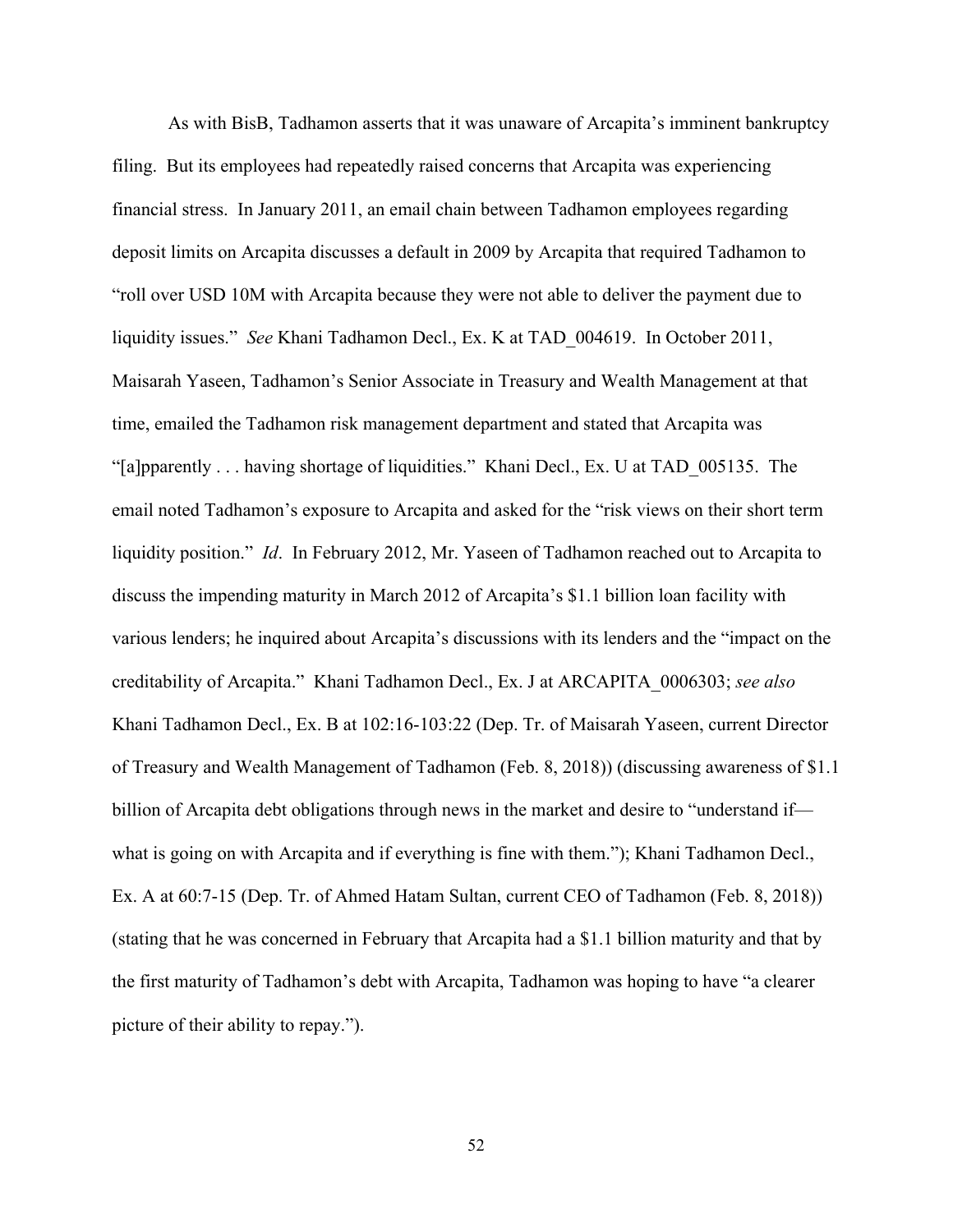But far more relevant and damning are the communications between Arcapita and Tadhamon about the specific transactions between the parties and the related question of how to handle Arcapita's bankruptcy filing. On March 18, 2012, a Tadhamon representative asked an Arcapita representative to renew the Tadhamon Rollover Contracts, stating that "it will give [Tadhamon] more comfort if we could make renewable to avoid the shortage during the liquidity of the structured deposit[,]" a seeming reference to Tadhamon's \$12 million investment with Arcapita that was set to mature on May 17, 2012. Khani Tadhamon Decl., Ex. Z at TAD\_007835. The Arcapita representative responded, "listen, we are going to work together sure . . . we will not leave you out of the loop. *You people accept to work with us when we've been in a weak situation. . . . You support us, and we want basically pay you back*." Khani Tadhamon Decl., Ex. Z at TAD\_007835 (emphasis added). As this exchange was one day before the bankruptcy was filed, this is powerful evidence. But there is more.

One day after the bankruptcy was filed, Arcapita sent a letter to Tadhamon's then-CEO informing Tadhamon of the bankruptcy filing. Khani Tadhamon Decl., Ex. L at TAD\_000397 (email dated March 20, 2012 attaching Chapter 11 letter). The letter noted that, given the Chapter 11 filing, Tadhamon's "funds with Arcapita will be frozen for the duration of the process as we work with all creditors to reach agreement." Khani Tadhamon Decl., Ex. L at TAD\_000397 (email dated March 20, 2012 attaching Chapter 11 letter). Arcapita subsequently requested that Tadhamon transfer the proceeds due under the Tadhamon Placements upon their maturity dates of March 30 and April 16, 2012. *See* Khani Tadhamon Decl., Ex. B at 52:6-16, 45:6-10 (Dep. Tr. of Maisarah Yaseen, dated Feb. 8, 2018). But on March 28 and April 15, 2012, Tadhamon sent Arcapita offers to roll over the principal amounts of the Tadhamon Placements. *See* Comm. Tadhamon SMF ¶ 75. Arcapita agreed to roll over this placement soon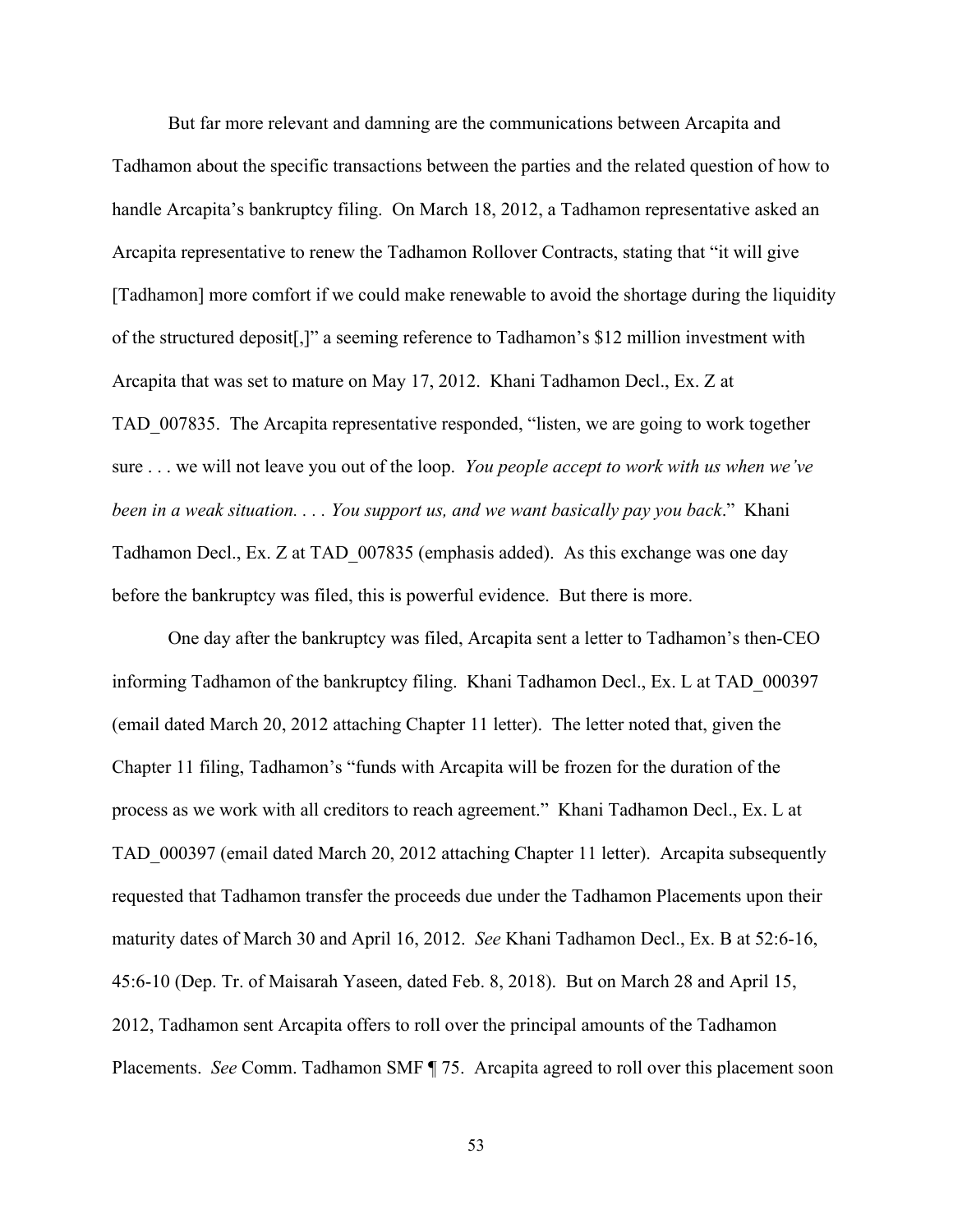after Tadhamon's request, thereby keeping its original \$10 million investments from the Tadhamon Placements on deposit with Tadhamon and reinvesting those amounts into new transactions. *See* Comm. Tadhamon SMF ¶¶ 76-78.

It appears that the parties explicitly structured their transactions so that Tadhamon would get a full return on its money, as opposed to receiving the lower return received by Arcapita's other unsecured creditors. In a telephone discussion that took place between Maisarah Yaseen of Tadhamon and Mahmood Al-Kooheji of Arcapita on April 9, 2012, the two sides acknowledged the realities of the bankruptcy process:

- Yaseen: Mean, you will not pay the client, the court, the court said you hold everything, but you can keep investing, I mean; Al-Kooheji: I understand your point, eventually yes, but today you have the court, what are they saying? They are saying, of course we are in a debate with them, they are saying the depositors are being treated exactly like the debtor on the bank's portfolio, today the bank's portfolio, the debtor [...] there was a freeze on them we are not paying them even the financing cost. Yaseen: Okay; Al-Kooheji: They are getting zero from us, you know? [...] They are basically, putting you in the same pool, if we put you in the same pool, eventually we cannot mistreat others, got my point! Yaseen: Understood, understood; Al-Kooheji *We don't pay them and pay you, or at least accounting wise, we accounted, account for you, and we don't account for them, the court will not approve, and will not allow us*, eventually we are in chapter 11 that's it, whatever the position was, done....we cannot move on it, that's it, you cannot.... that was the position [...] *so it is hard to, for example to say it is a renewal and already the cash is not in our position, and they will not allow us*, they will tell us by which right you said renewal.
- Yaseen Okay what about the late payment?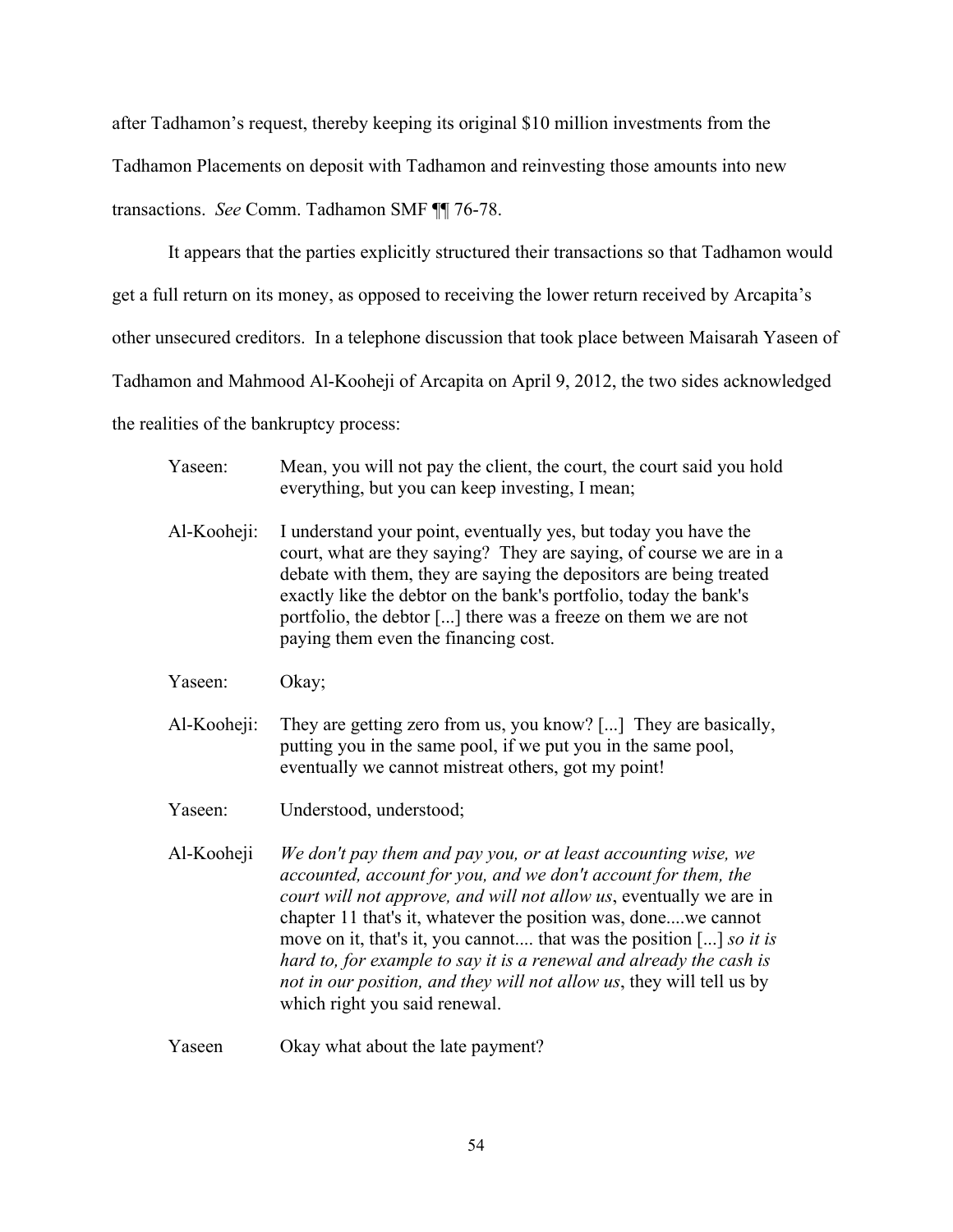| Al-Kooheji: | You charge, do anything, I mean, today, you can take your action<br>as it is, today you did the credityou claimed this credit from the<br>court against Arcapita do you understand?    |
|-------------|----------------------------------------------------------------------------------------------------------------------------------------------------------------------------------------|
| Yaseen:     | M'mm [means yes];                                                                                                                                                                      |
| Al-Kooheji: | You did filed [sic] a case against Arcapita in the American courts?                                                                                                                    |
| Yaseen:     | M'mmm [following]                                                                                                                                                                      |
| Al-Kooheji: | Okay! you do your normal process, clear? Then later on at the end<br>everything will be determined. Now, so far, we are handlesswe<br>cannot do anythingthere is nothing in our hands. |

Khani Tadhamon Decl., Ex. Z at TAD\_007849 (emphasis added). In a subsequent phone call,

they discuss an email from Mr. Yaseen related to a rollover of the March 15, 2012 Placement,

which was set to mature on April 16, 2012. The call further confirms the parties' intent to carve

out their relationship from how other creditors would be treated in a U.S. bankruptcy process:

| Al-Kooheji: | listen $\lceil \dots \rceil$ the language makes it firmer;                                                                    |
|-------------|-------------------------------------------------------------------------------------------------------------------------------|
| Yaseen:     | The what?                                                                                                                     |
| Al-Kooheji: | The language of your message                                                                                                  |
| Yaseen:     | Umm; [following]                                                                                                              |
| Al-Kooheji: | You are saying, we will reinvest as per the agreement;                                                                        |
| Yaseen:     | U'mmm [following];                                                                                                            |
| Al-Kooheji: | re-write it, as is you are telling us, we will not, I mean in a<br>way we are re-investing, regardless, did you got my point? |
| Yaseen:     | Say it again;                                                                                                                 |
| Al-Kooheji: | I mean the message is saying the Murabaha, you want to re<br>invest for one month<br>$[]$ right $[]!$                         |
| Yaseen:     | U'mm [following]                                                                                                              |
| Al-Kooheji: | Let's do it as per as our sign agreement.                                                                                     |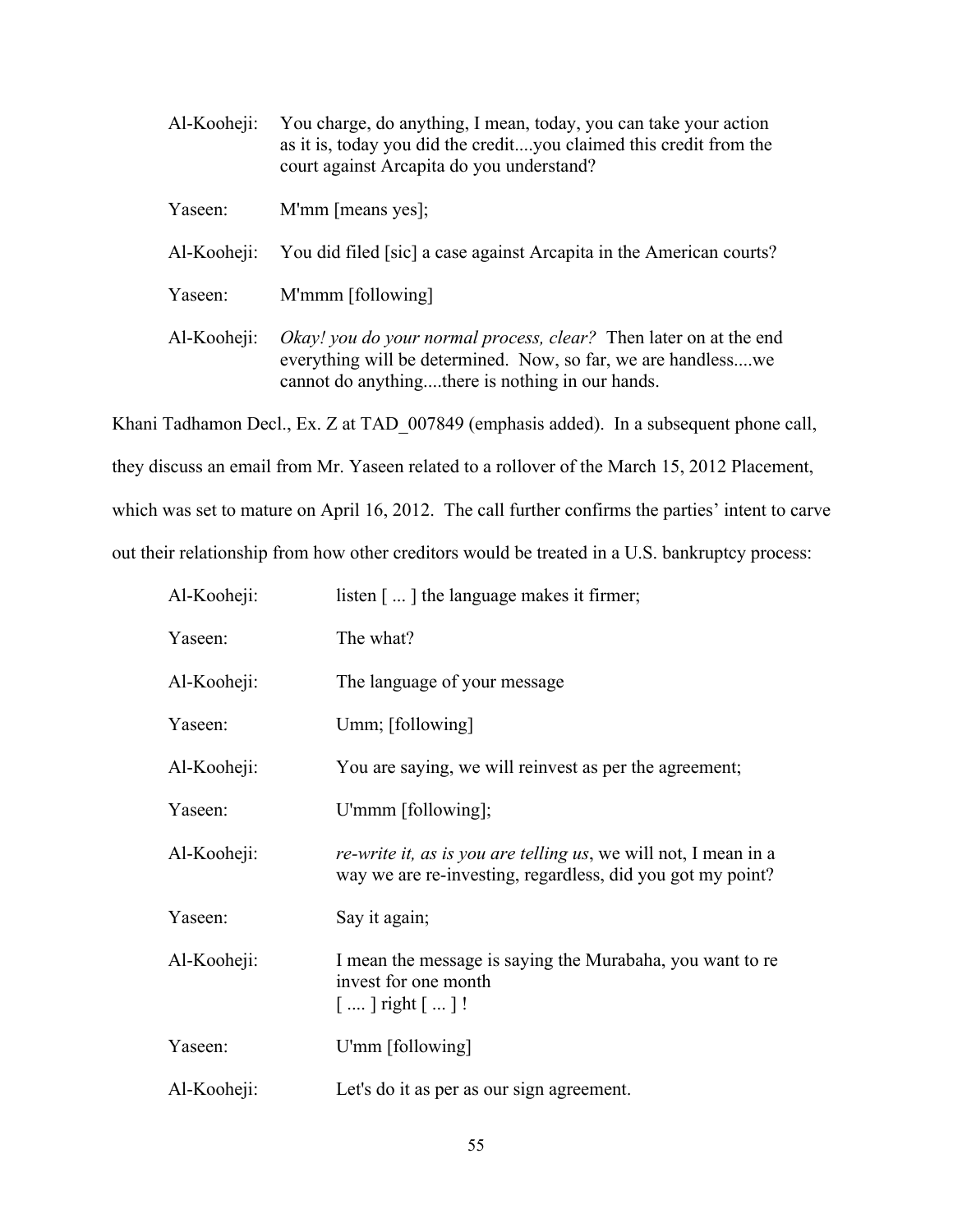|             | Please note that we will reinvest if, I meant to say re-write<br>it, as you are telling me that you are re-investing, and not<br>to indicate that you are asking me for approval;   |
|-------------|-------------------------------------------------------------------------------------------------------------------------------------------------------------------------------------|
| Yaseen:     | As if, I am already invested;                                                                                                                                                       |
| Al-Kooheji: | Yes, yes as if you are doing it regardless, you got my point?                                                                                                                       |
| Yaseen:     | Fine, ok;                                                                                                                                                                           |
| Al-Kooheji: | Did you got my point?                                                                                                                                                               |
| Yaseen:     | [interrupted]                                                                                                                                                                       |
| Al-Kooheji: | Do you know why I need this?<br>We need this to let you understand, that we want it because,<br>if the court asked us to transfer it, we will say $\lceil  \rceil$<br>[interrupted] |
| Yaseen:     | Already invested;                                                                                                                                                                   |
| Al-Kooheji: | The bank, the bank, would not agree to transfer it;                                                                                                                                 |
| Yaseen:     | Ok, let to be for 3 month, or 4 month (interrupted);                                                                                                                                |

Khani Tadhamon Decl., Ex. Z at TAD 007855 (emphasis added).<sup>41</sup>

The same parties talked again on April 30, 2012, which was the maturity date of the March 28, 2012 Rollover Contract. During this conversation, Mr. Yaseen and Mr. Al-Kooheji specifically planned to avoid the interference of the American bankruptcy Court by having Tadhamon refuse to return the placement proceeds and instead execute a unilateral rollover, with Al-Kooheji going so far as to essentially draft an email for Yaseen to send back to him:

Al-Kooheji: *The email you I sent before*, sent yesterday Yaseen: Yes;

<sup>&</sup>lt;sup>41</sup> The Defendants argue with respect to the April 12<sup>th</sup> call that standard offer and acceptance documentation was ultimately utilized in the transaction. *See* Tadhamon Reply at 3 n.11. But that is beside the point. It does not change the fact that the parties were seeking to structure their financial relationship in a way to avoid the purview of this Court.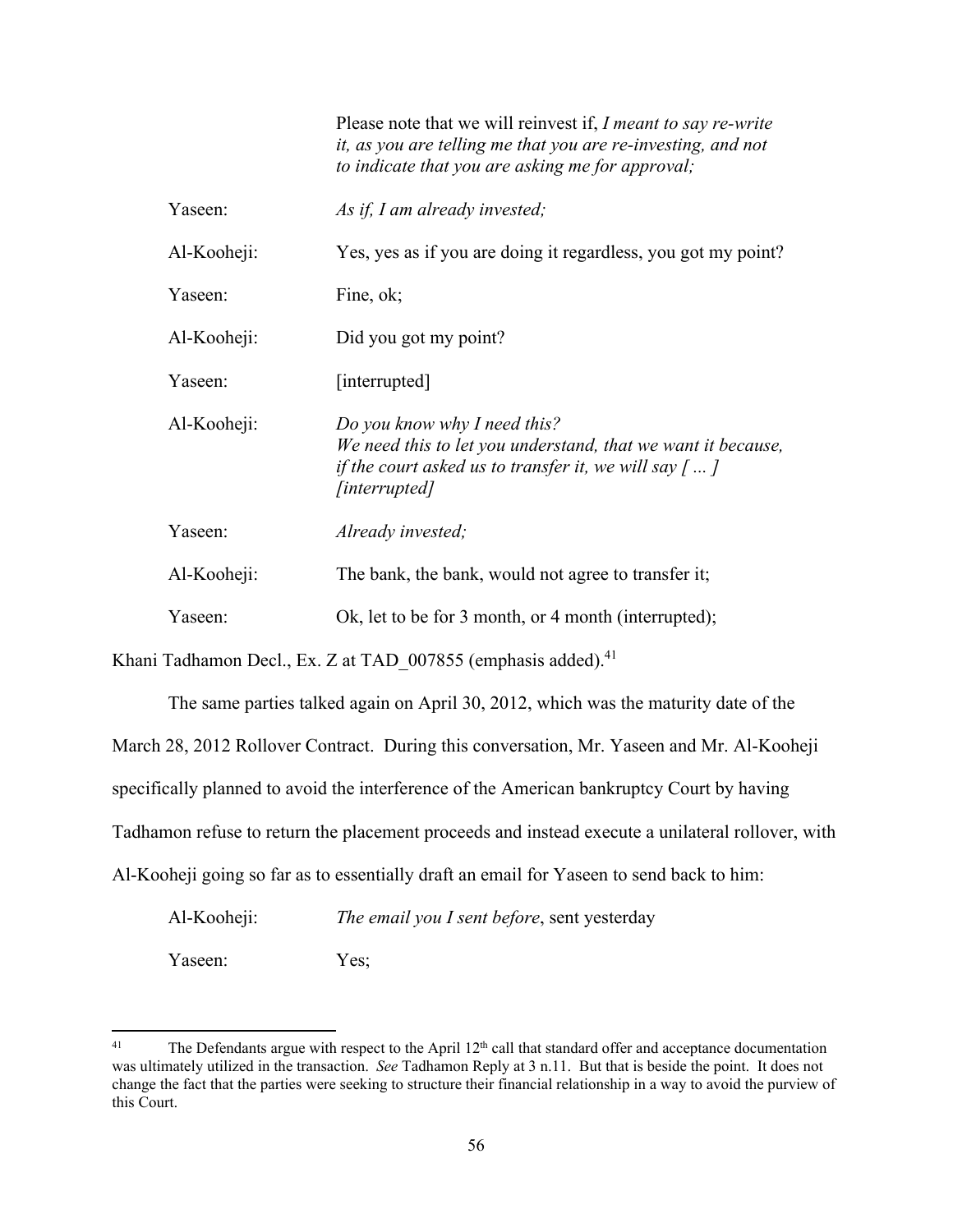| Al-Kooheji: | Ok, take it and put it as a response to me, did you know<br>what I mean? meaning keep it as a response. basically, we<br>are not transferring, the 10 million, we'll transfer you the<br>profit, fine, but we'll not transfer you the 10 million; did<br>you got my point?                                       |
|-------------|------------------------------------------------------------------------------------------------------------------------------------------------------------------------------------------------------------------------------------------------------------------------------------------------------------------|
| Yaseen:     | A'a 'a'a [sound wondering];                                                                                                                                                                                                                                                                                      |
| Al-Kooheji: | Waleed, Waleed [Rashdan, Tadhamon's then-CEO], and<br><i>Hisham</i> [Al-Raee, Arcapita's present Chief Operating<br>Officer] agreed;                                                                                                                                                                             |
| Yaseen:     | Now, today, or?                                                                                                                                                                                                                                                                                                  |
| Al-Kooheji: | No, no they agreed on Thursday;                                                                                                                                                                                                                                                                                  |
| Yaseen:     | Talk to me, so I can understand, so I don't do anything<br>unless I understand;                                                                                                                                                                                                                                  |
| Al-Kooheji: | No, no <i>Waleed met Hisham, they sat together</i> , $\lceil \dots \rceil$ as I<br>told you, I will repeat it for you again, between us, please<br>keep discreet, to avoid [] don't discuss it with Waleed,<br>unless he talks to you, then tell him you know, <i>Waleed</i><br>knows it supposed to a discreet; |
| Yaseen:     | Ok, tell me;                                                                                                                                                                                                                                                                                                     |
| Al-Kooheji: | Anyway, Aaa, [continuing] unless Waleed told you, then<br>you can discuss it with him as if you know; the issue is that,<br>you have to take us step by step, because today we have<br>lawyers, and there are people behind us, understand?                                                                      |
| Yaseen:     | You say, you are asking me for this? [wondering]                                                                                                                                                                                                                                                                 |
| Al-Kooheji: | We, legally will ask you for the money, and you guys are<br>rejecting. Fine when you reject, we  even Hisham told<br>Waleed there is a letter will be issued by the Lawyer;<br>Harsh;                                                                                                                            |
| Yaseen:     | for?                                                                                                                                                                                                                                                                                                             |
| Al-Kooheji: | That you, we have to transfer the cash, meaningless;                                                                                                                                                                                                                                                             |
| Yaseen:     | Ok;                                                                                                                                                                                                                                                                                                              |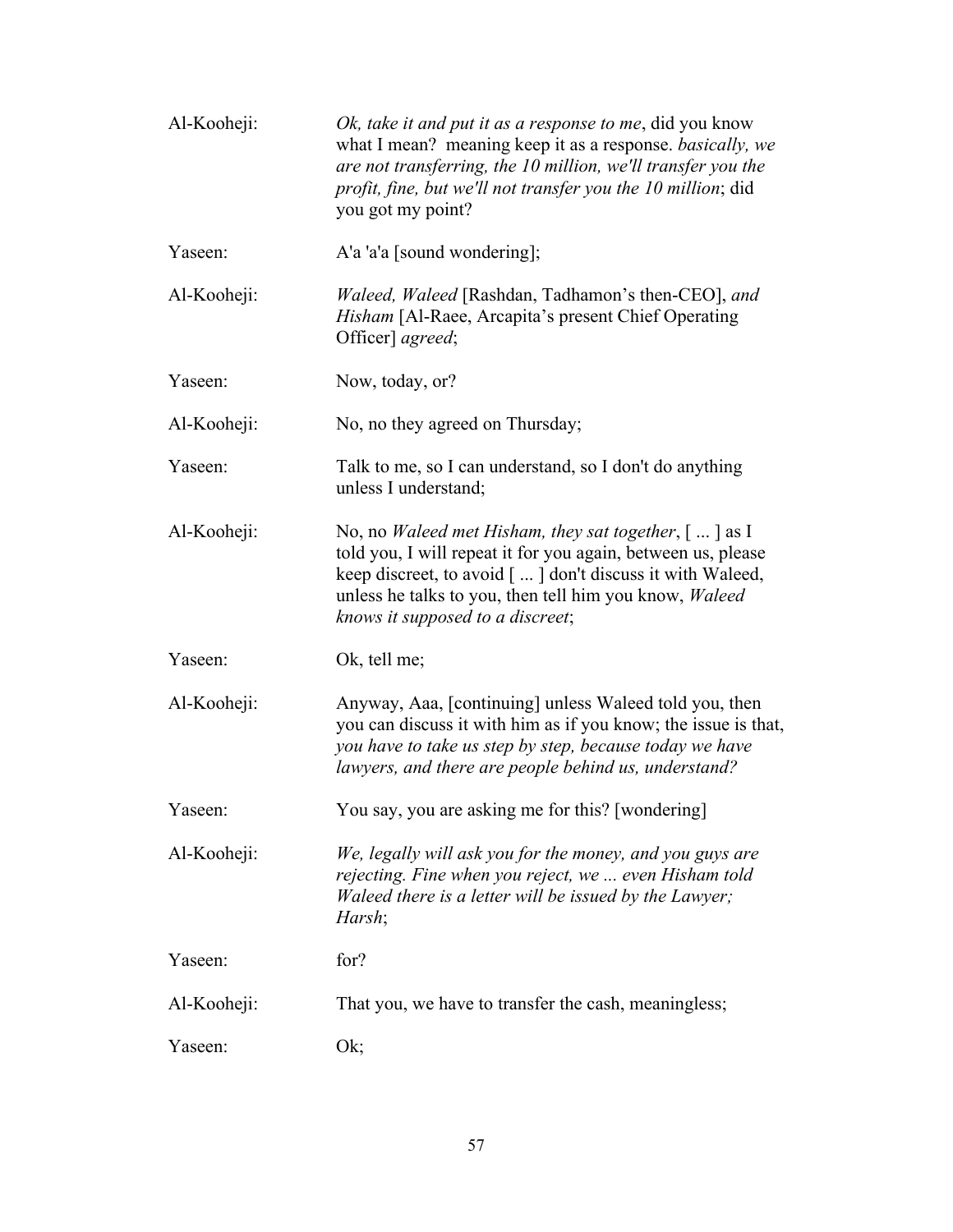| Al-Kooheji: | Between us, what is the letter about? Hisham prepared<br>Waleed for it, did you get my point? He said there is a<br>letter containing  etc.                                                                                                                              |
|-------------|--------------------------------------------------------------------------------------------------------------------------------------------------------------------------------------------------------------------------------------------------------------------------|
| Al-Kooheji: | what would be our reply to such letter?                                                                                                                                                                                                                                  |
| Yaseen:     | just keep it will remain in the papers  like  who cares<br>you know! [ha]                                                                                                                                                                                                |
| Yaseen:     | Is it containing legal [interrupted];                                                                                                                                                                                                                                    |
| Al-Kooheji: | No, no legal contents, it is not a legal implication, there are<br>no legal implications, if it had legal implications, then, they<br>would say to transfer it, got it?                                                                                                  |
| Yaseen:     | Umm [following];                                                                                                                                                                                                                                                         |
| Al-Kooheji: | They know Hisham and Waleed know about it, but let's do<br>the process $\lceil \dots \rceil$ as they agreed, fine, I will send you the<br>email, and you respond back unless you want to talk to<br>Waleed;                                                              |
| Yaseen:     | No, no, ok, no worries, your same email I will resend it to<br>you again;                                                                                                                                                                                                |
| Al-Kooheji: | Send it only to me, remove the word that says we<br>discussed, as we will not transfer the cash, and such things,<br>remove it, let me see the email once again, they email was<br>cleared to me I sent it to yesterday, yes, yes, we are doing it<br>regardless, right? |
| Yaseen:     | Yes;                                                                                                                                                                                                                                                                     |
| Al-Kooheji: | Fine, send it to me, we don't. but the profit will be send it<br>to you;                                                                                                                                                                                                 |
| Al-Kooheji: | Ok, with Allah's will;                                                                                                                                                                                                                                                   |
| Yaseen:     | Fine, will do it this way;                                                                                                                                                                                                                                               |
| Yaseen:     | Ok;                                                                                                                                                                                                                                                                      |

Khani Tadhamon Decl., Ex. Z at TAD\_007860-61 (emphasis added). The references to Mr. Hisham and Mr. Waleed, senior level members of each bank, demonstrate that this was not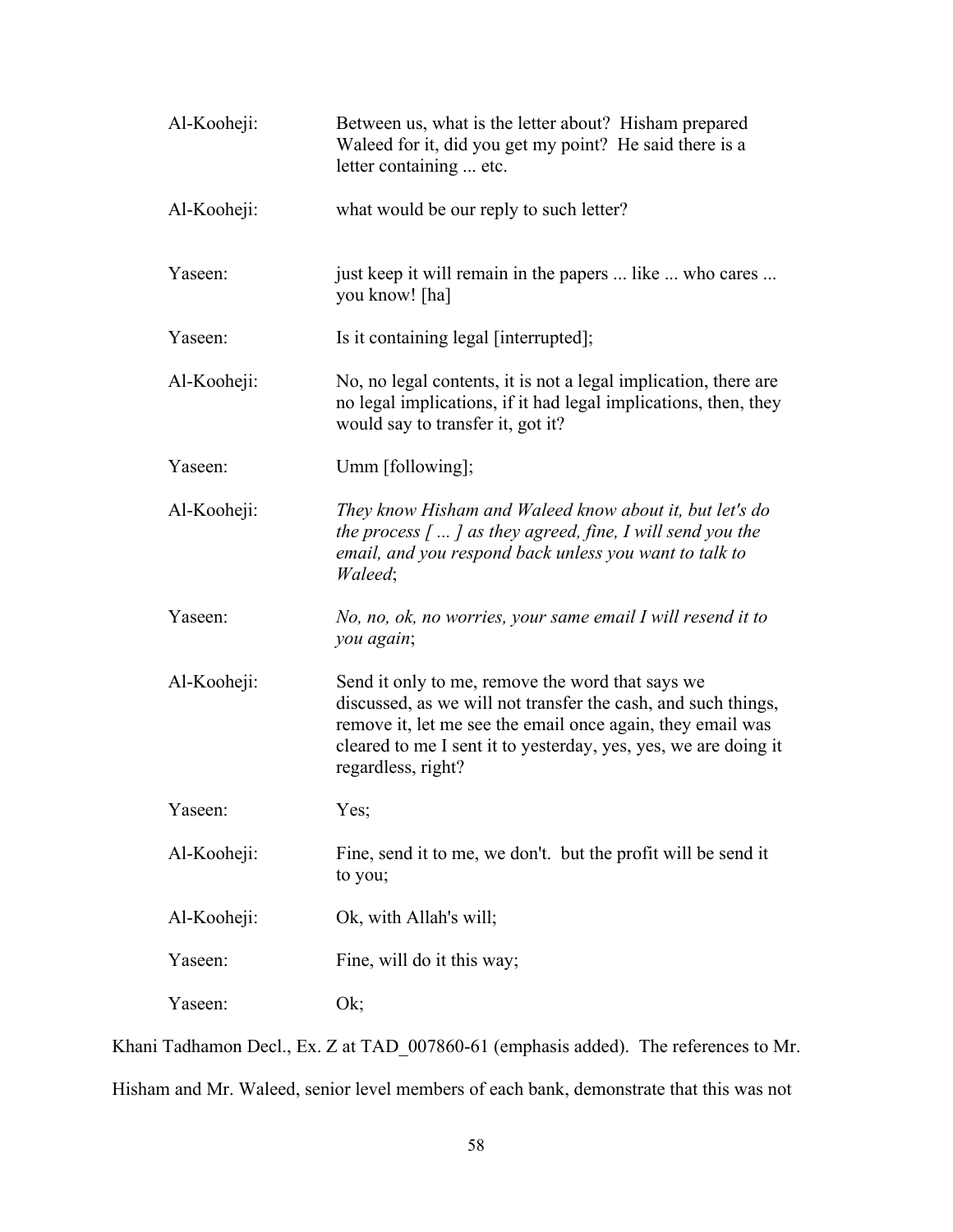merely idle chitchat among employees who had no authority. Given these conversations, it is not surprising that Ahmed Hatam Sultan, Tadhamon's CEO, testified that subsequent to Arcapita's bankruptcy filing, Tadhamon took "comfort" from the fact that they were holding \$20 million of Arcapita's funds as a result of the Placements. Khani Tadhamon Decl., Ex. A at 83:15-21 (Dep. Tr. of Ahmed Hatam Sultan (Feb. 8, 2018)).

These conversations are also not surprising given the close relationship of the parties. Mr. Sultan testified with respect to the Bahraini banking industry in general that it "is so small and everybody knows each other. . . . In Bahrain, people really rely on the word of mouth rather than the risk word. Because it's a small community and bankers help each other." Khani Tadhamon Decl., Ex. A at 30:22-31:4, 61:17-19 (Dep. Tr. of Ahmed Hatam Sultan (Feb. 8, 2018)). Indeed, Mr. Sultan and Mr. Al-Kooheji of Arcapita are friends outside of work, with Sultan noting that he knew Al-Kooheji "as a family." Khani Tadhamon Decl., Ex. A at 58:25- 59:4 (Dep. Tr. of Ahmed Hatam Sultan (Feb. 8, 2018)).<sup>42</sup>

## c. The Defendants' Arguments

 The Defendants characterize the Committee as straining to create a factual inference of collusion based on speculation and conclusory allegations, arguing that the Committee is required to produce hard evidence of collusion and any factual inference from the record must be rational. *See, e.g., Anderson News, L.L.C. v. Am. Media, Inc.,* 899 F.3d 87, 101 (2d Cir. 2018) ("We are attentive to the legal principle that the weight [to] be assigned to competing permissible inferences remains within the province of the fact-finder at a trial. But some assessing of the evidence is necessary in order to determine rationally what inferences are reasonable and

After working at Arcapita, Mr. Al-Kooheji ultimately joined Tadhamon's Investor Relations Department in December 2012, remaining employed there until August of 2014. *See* Official Committee of Unsecured Creditors' Supplemental Statement of Undisputed Fact in Support of its Motion for Summary Judgment ¶ 1 [Adv. Pro. No. 13- 01435, ECF No. 89].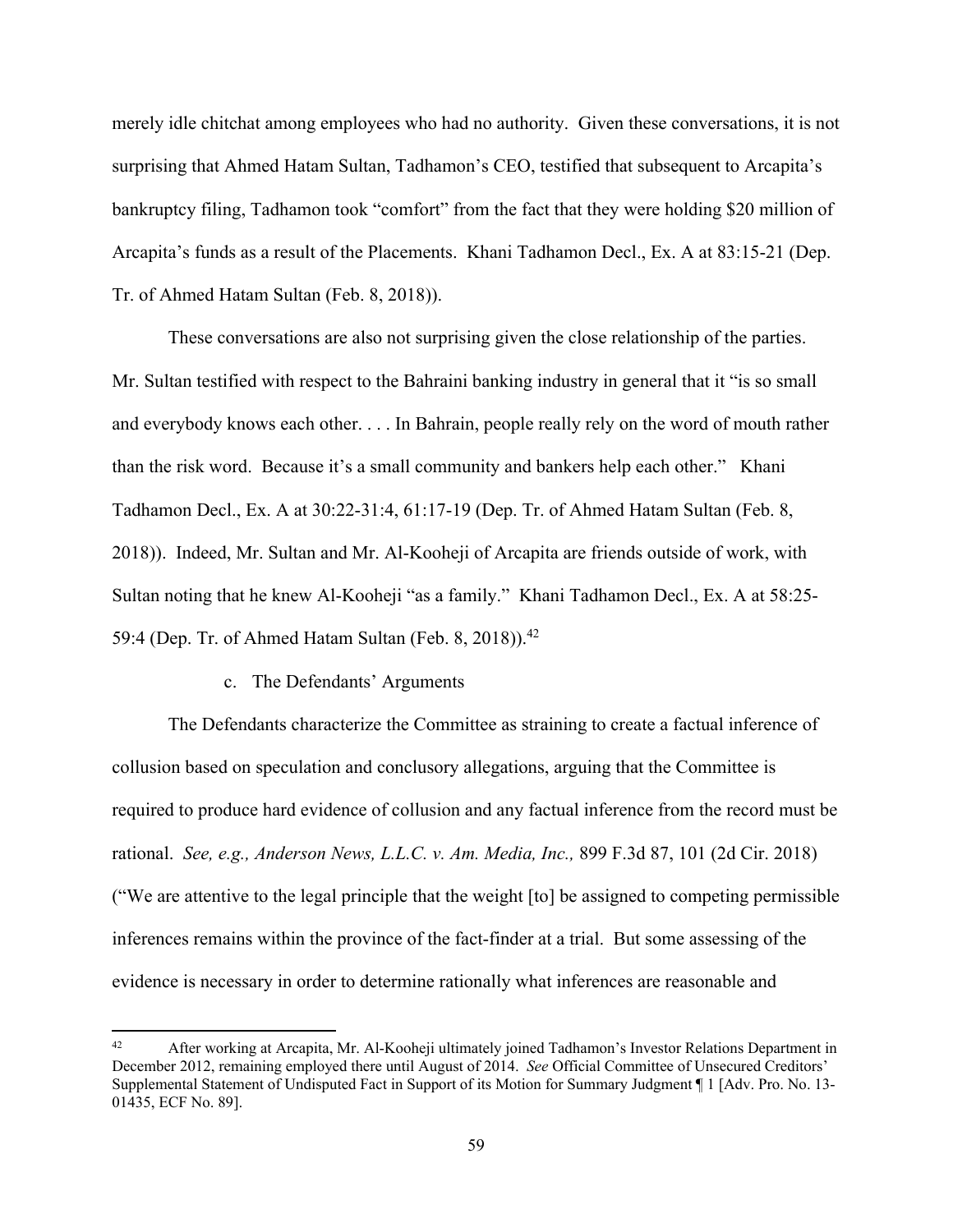therefore permissible.") (citations and quotations omitted). The Defendants contend that the more likely explanation of these events is that Arcapita was investing its excess prepetition cash as a cash management strategy.

But the Court disagrees. The unusual nature of the transactions, in combination with the conversations between the parties, demonstrates that the debt in these circumstances was incurred for the purpose of protecting these creditors from what would otherwise await them in a bankruptcy as unsecured creditors. *See, e.g., DuVoisin v. Foster (In re S. Indus. Banking Corp.)*, 809 F.2d 329, 332 (6th Cir. 1987) (noting that Section 553(a)(3)(C) requires a subjective inquiry into whether the purpose of the creditor's loan was to obtain a setoff and improve the creditor's position and finding that it was not clearly erroneous to infer from facts to determine that intent was to setoff the debt); *In re Union Cartage Co.*, 38 B.R. at 139-40 (Bankr. N.D. Ohio 1984) (rejecting "self-serving" statement of the creditor as "hardly persuasive" and examining facts to find that "it can be inferred that the deposits were made for the purpose of giving [the creditor] a right to setoff."). Indeed, given the Defendants subsequent failure to comply with the CBB's Formal Directions, a fact finder could not reach any other conclusion.<sup>43</sup>

The Defendants also argue that Arcapita's demands for repayment after the bankruptcy filing are inconsistent with the implication that Arcapita and the Defendants may have colluded

<sup>&</sup>lt;sup>43</sup> Citing to correspondence between Arcapita and the CBB, the Defendants point out that Arcapita made at least \$35 million in prepetition placements with BisB, Tadhamon and "other banks". *See* Tadhamon Reply at 2 n.7 (citing Honeywell Tadhamon Decl., Ex. 85 at ARCAPITA\_0005393 (describing placements "before the Chapter 11 petition" with BisB, Tadhamon Capital, and Al Baraka Islamic Bank ("Al Baraka")); BisB Reply at 3 n.7 (citing Honeywell BisB Decl., Ex. 57 at ARCAPITA 0005393 (same)). But that does not change the result here. The vast majority of the \$35 million number that the Defendants cite is attributable to the \$30 million in placements with the Defendants, with only \$5 million attributable to one other bank, Al Baraka. The Defendants also cite to Arcapita's accounting records with respect to other banks, but the utility of these records is limited, as the Defendants provide no detailed information on these transactions and the Court therefore cannot reach any conclusions with regard to them. *See* Honeywell Tadhamon Decl., Ex. 91 (Arcapita accounting records from April 3-Dec. 27, 2012, listing various "Placements with Banks", including BisB, Tadhamon, Al Baraka, "BMI Bank" and "GMI"); Supp. Honeywell BisB Decl., Ex. 1 (same).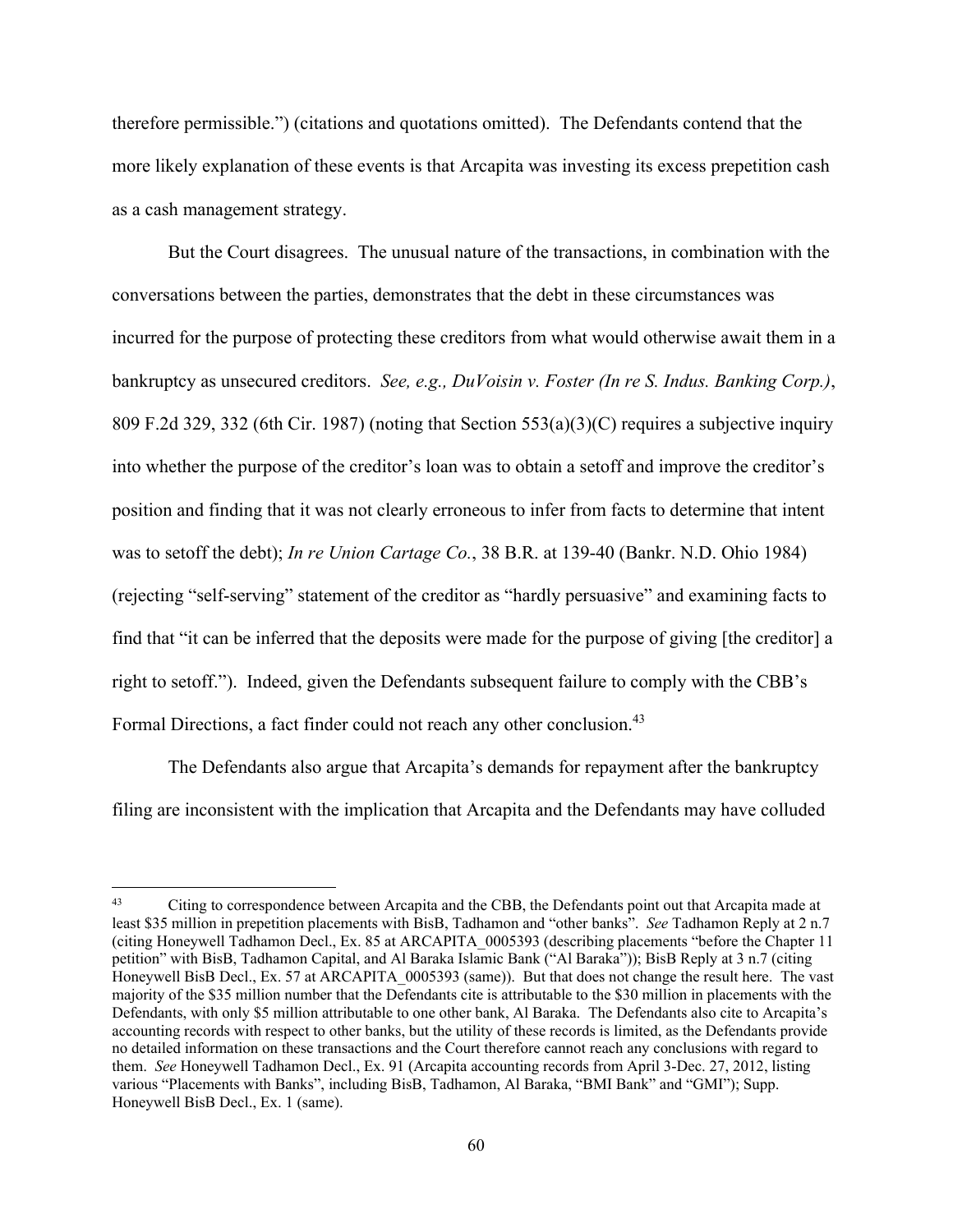with respect to the setoffs. *See, e.g.,* Khani BisB Decl., Ex. N (Letter of Gibson, Dunn & Crutcher LLP, dated April 30, 2012, to BisB demanding payment of BisB Maturity Proceeds); Khani Tadhamon Decl., Ex. P (Letter of Gibson, Dunn & Crutcher LL, dated April 30, 2012, to Tadhamon demanding payment of Tadhamon Rollover Proceeds). But these demands were by the Debtors' U.S. bankruptcy counsel, professionals who were well aware of a debtor's fiduciary obligations to all creditors. Such communications do not absolve a creditor and debtor who collude to obtain preferential treatment for a favored creditor.

 Relying on its experts, the Defendants further suggest that the placements made by Arcapita were "short-term cash investments" that were simply "a standard practice among Bahraini banks for liquidity management" and "on which [Arcapita] expected immediate profits." BisB SJM at 3-4; *see also* Thomas Tadhamon Report at 28 ("Even a struggling Arcapita would need to place excess funds as the firm was still generating cash flow."); Thomas BisB Report at 26 (same). But as the Committee's expert—Harris Irfan—points out, it would seem "inconceivable" for management of an Islamic bank to "allow such placements to be made knowing not only the deteriorating credit position of my institution, but also very likely knowing that my institution was due to file for bankruptcy in one business day." Irfan Tadhamon Report at 11-12; Irfan BisB Report at 11. Not surprisingly then, the Committee's expert further opined that the placements

would not be considered "standard market practice for struggling firms." On the contrary, the executive committee and the credit committee of any institution in such a position would take appropriate measures to ensure there could be no possibility of deemed impropriety. These placements would certainly not have been made in the ordinary course of business.

Irfan Tadhamon Report at 12; *see* Irfan BisB Report at 11. The Committee expert highlighted the timing of the placements within days of Arcapita's bankruptcy filing as being "particularly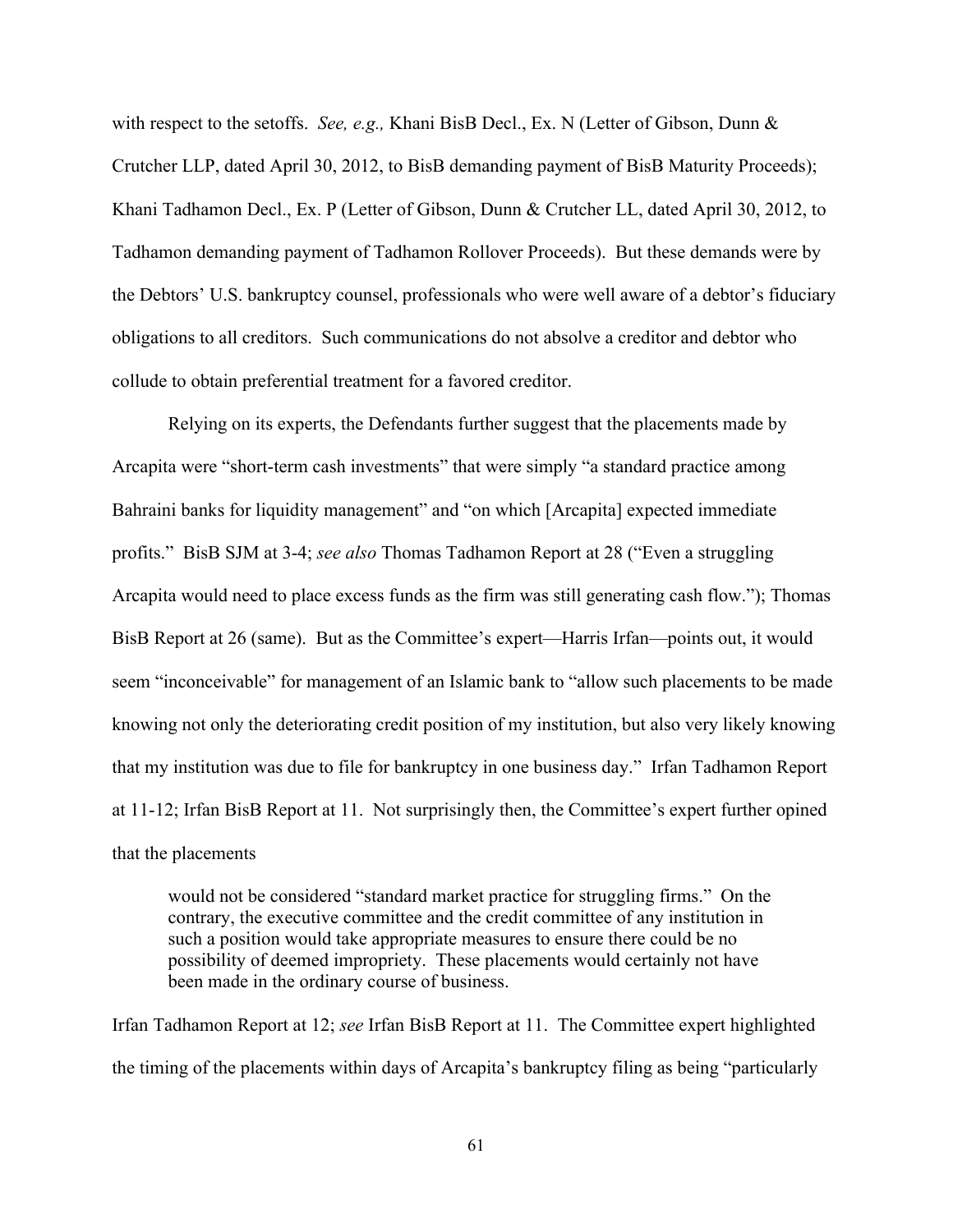unusual." Irfan Tadhamon Report at 12; Irfan BisB Report at 11. With respect to the Tadhamon, replacements, Mr. Irfan found the negotiation and entry into the Master Wakala Agreement, and then the execution of two transactions thereunder, all within the course of one day to be "extraordinary," with the entry into a master wakala agreement between institutions that have not had a wakil/muwakkil interbank relationship typically taking several weeks or months of negotiations. Irfan Tadhamon Report at 12.44

Mr. Irfan further states that "[e]ven if it were not customary . . . for institutions to seek

bankruptcy protection in the US, the market was fully aware of credit difficulties at Arcapita for

several months prior to the Petition Date." Irfan Tadhamon Report at 15; Irfan BisB Report at

12.45 This seems to be a sentiment shared even by Tadhamon's expert, who states:

When Arcapita's syndicated commodity murabaha was due for refinancing in the spring of 2012, however, the investor climate had not fully recovered. The firm still had a substantial mismatch between maturing and short term funding and long term assets. That Arcapita was in a difficult situation was known.

<sup>&</sup>lt;sup>44</sup> The Defendants object to certain of the statements contained in Mr. Irfan's rebuttal report as going beyond the scope of Mr. Thomas' report. The Defendants specifically cite to Mr. Irfan's opinions relating to the "supposed 'close collaboration' between Arcapita and [the Defendants], based on his interpretation of the same phone records interpreted by the Committee[,]" "a lack of evidence that BisB obtained approvals from its Shari'a committee[,]" and "the quality of Tadhamon's internal controls for managing credit risk, monitoring legal documents, and obtaining approvals from its Shari'a committee." Tadhamon Reply at 5; BisB Reply at 7. But Tadhamon also admits that Mr. Thomas touches on issues relating to "the market practices for Islamic banks struggling with liquidity issues and the general knowledge of Arcapita's money market practices prior to its Chapter 11 filing." Tadhamon Reply at 5 n.23; BisB Reply at 7 n.30. For this reason, the Court believes it appropriate to consider Mr. Irfan's opinions on what would constitute ordinary course of business practices for Arcapita with respect to its investments in the Defendants. In any event, the Court would reach the same conclusion without relying on these statements.

<sup>45</sup> Mr. Irfan further notes

how tight knit the Islamic banking market is, and how incestuous the community, many of who may find themselves one day working at the institutions with whom they may be currently negotiating a transaction. . . . Such relationships and business practices in Bahrain and other Gulf states inevitably mean that the Islamic banking market is acutely aware of movements of staff between banks, rumours of individuals interviewing outside their firms, rumours of financial transactions that are not going well, and rumours of pieces of banks or their assets under management that are being sold off. Immediately prior to the Petition Date, I would expect many senior Bahraini bankers to be expecting a major credit event to be about to take place at Arcapita, even if they had failed to consider the possibility of Arcapita seeking protection under the US Bankruptcy Code.

Irfan Tadhamon Report at 18; *see* Irfan BisB Report at 13-14.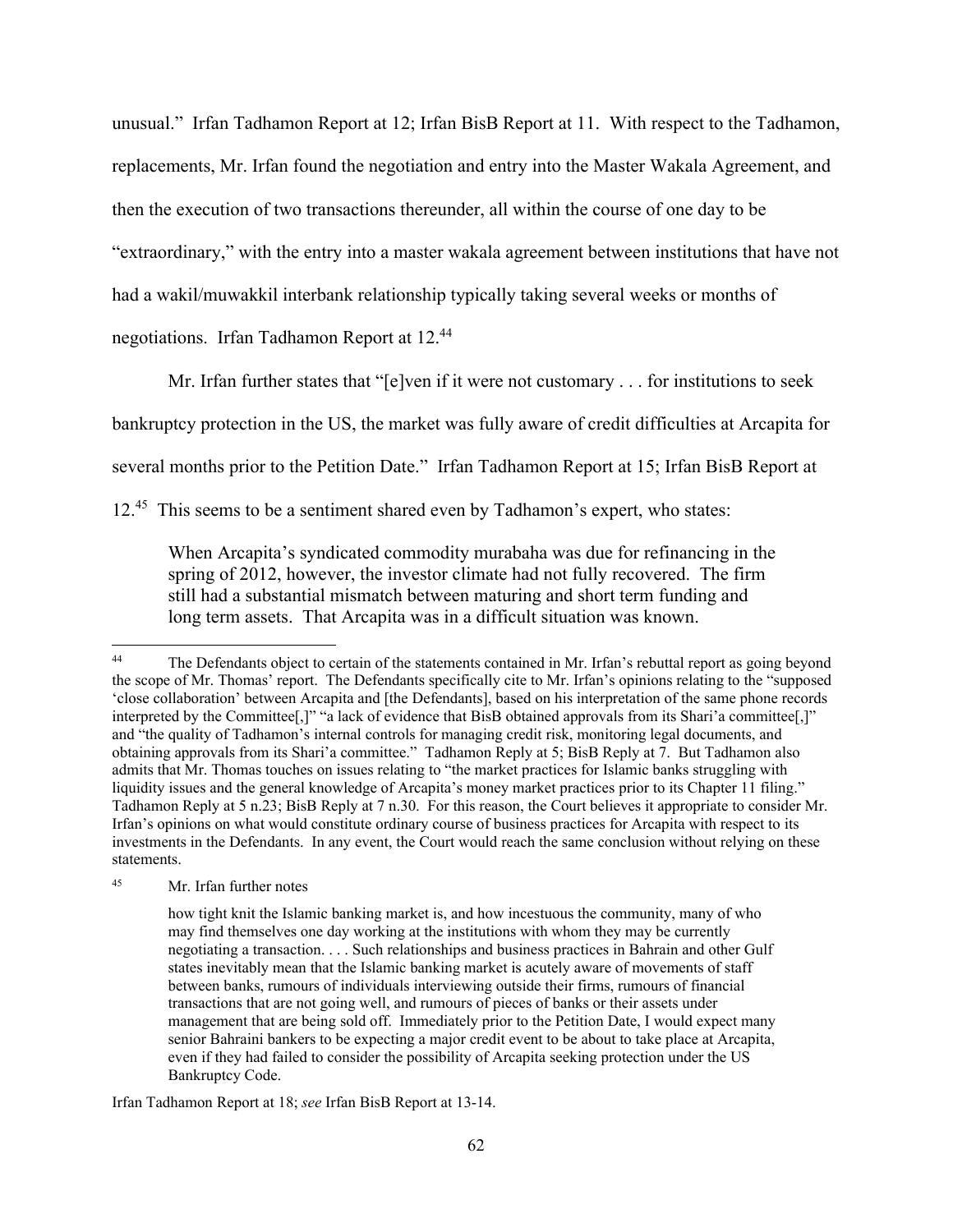Thomas Tadhamon Report at 27; Thomas BisB Report at 25. Given the close-knit nature of the Bahraini banking community many senior bankers at Bahraini banks would have been expecting a major credit event at Arcapita. *See* Irfan Tadhamon Report at 18; *see* Irfan BisB Report at 13- 14.

# **D. Safe Harbors**

 The Defendants invoke a variety of so-called "safe harbors" in the Bankruptcy Code as a basis to protect these transactions from challenge. The safe harbors were designed

as a means of minimizing the displacement caused in the commodities and securities markets in the event of a major bankruptcy affecting those industries . . . . If a firm is required to repay amounts received in settled securities transactions, it could have insufficient capital or liquidity to meet its current securities trading obligations, placing other market participants and the securities markets themselves at risk.

*Enron Creditors Recovery Corp. v. Alfa, S.A.B. de C.V.*, 651 F.3d 329, 334 (2d Cir. 2011) (citations and quotations omitted). The Defendants have the burden of establishing that the transactions are covered by the safe harbors. *See Fairfield Sentry Ltd. v. Theodoor GGC Amsterdam (In re Fairfield Sentry Ltd.)*, 596 B.R. 275, 507 (Bankr. S.D.N.Y. 2018) ("The [S]ection 546(e) safe harbor is an affirmative defense as to which the Defendants bear the burden of proof.") (citing cases); *Grayson Consulting, Inc. v. Wachovia Sec., LLC (In re Derivium Capital, LLC*, 437 B.R. 798, 812 (Bankr. D.S.C. 2010) (same); *Hayes v. Morgan Stanley DW Inc. (In re Stewart Fin. Co.)*, 367 B.R. 909, 920-21 (Bankr. M.D. Ga. 2007) (same); *see also In re Best Payphones, Inc.*, 2016 Bankr. LEXIS 130, at \*32 (Bankr. S.D.N.Y. Jan. 13, 2016) ("The party asserting an exception to the automatic stay bears the burden of proving that the exception applies."); *In re Residential Res. Mortg. Inv. Corp.*, 98 B.R. 2 (Bankr. D. Az. 1989) (placing burden of proof for meeting various elements of Section 555 on the creditor); *cf. Tronox Inc. v.*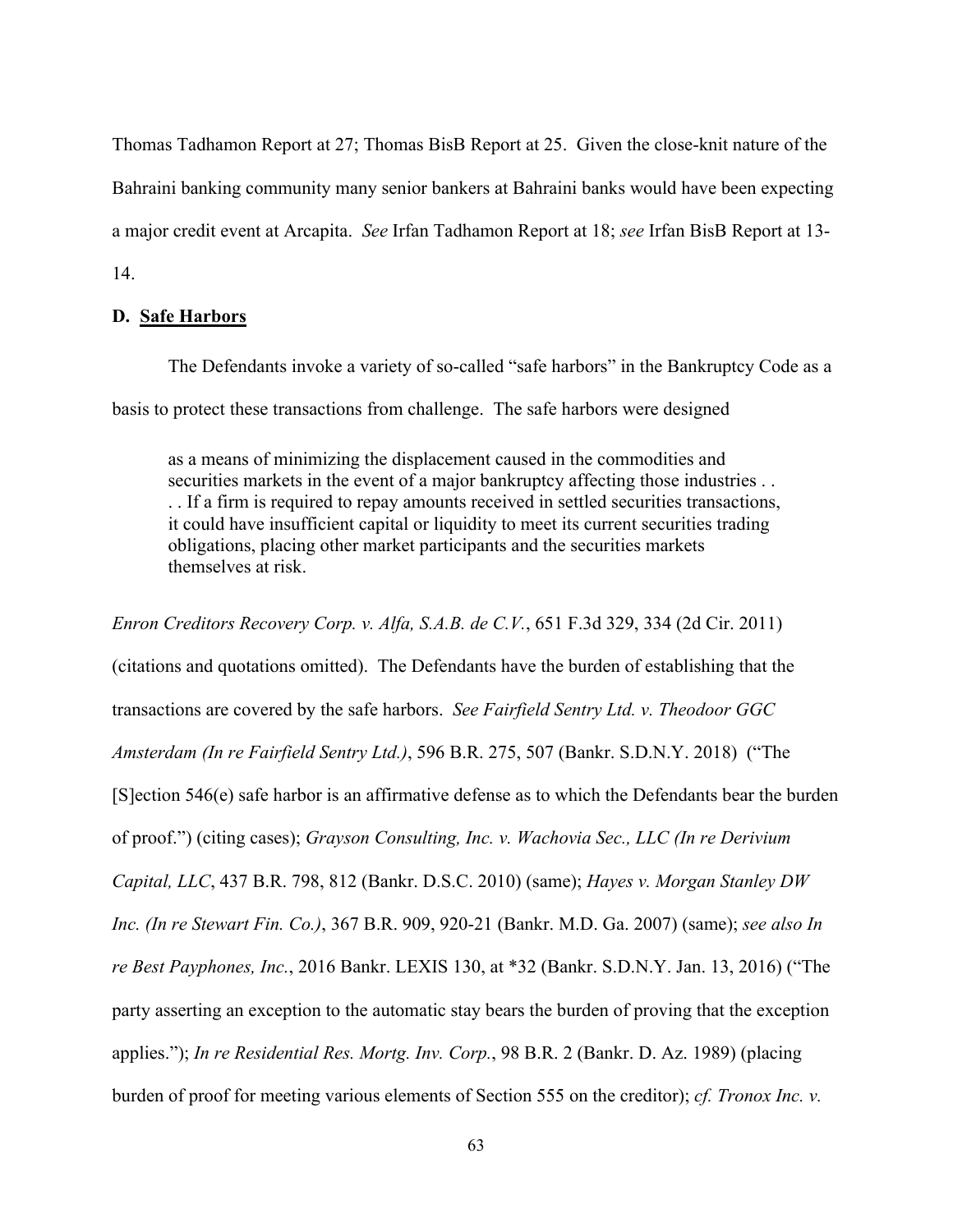*Kerr McGee Corp. (In re Tronox Inc.)*, 503 B.R. 239, 339 (Bankr. S.D.N.Y. 2013) ("[Section] 546(e) is a classic affirmative defense: even if the plaintiff successfully proves the elements of a case in chief under any of the enumerated avoidance provisions, [Section] 546(e) intervenes to shield the transfer from avoidance  $\dots$ .").<sup>46</sup>

 For purposes of summary judgment, the Defendants can prevail if the undisputed facts establish the existence of a statutory safe harbor. *See Official Comm. of Unsecured Creditors of Quebecor World (USA) Inc. v. Am. United Life Ins. Co. (In re Quebecor World (USA) Inc.)*, 453 B.R. 201, 211 (Bankr. S.D.N.Y. 2011) (noting that "[i]t is appropriate to resolve a dispute over the legal application of a safe harbor provision in the context of a dispositive motion such as a motion for summary judgment"); *Degirolamo v. McIntosh Oil, Co. (In re Laurel Valley Oil Co.)*, 2013 Bankr. LEXIS 896, at \*17 (Bankr. N.D. Ohio Mar. 6, 2013) (granting summary judgment where the defendant met its burden of proof under Section 546(e)); *U.S. Bank N.A. v. Plains Mktg. Can. LP (In re Renew Energy LLC)*, 463 B.R. 475, 482 (Bankr. W.D. Wis. 2011) (same). On the other hand, the Plaintiff is entitled to summary judgment as to the safe harbors if no reasonable fact finder could find in favor of Defendants when viewing the undisputed facts in a light most favorable to the Defendants. *Cf. Cordiano v. Metacon Gun Club, Inc.*, 575 F.3d 199, 204 (2d Cir. 2009) ("[T]he nonmoving party must come forward with admissible evidence sufficient to raise a genuine issue of fact for trial in order to avoid summary judgment."). $47$ 

<sup>&</sup>lt;sup>46</sup> Many of these cases address the burden of proof with respect to Section 546(e), and there are few cases as to the burden of proof for the other statutory safe harbors. But there is little reason why the burden would differ under the other safe harbor sections invoked by the Defendants. As noted in *Tronox*, "[a]n affirmative defense does not merely negate an element of a plaintiff's *prima facie* case; instead, it intervenes to defeat the claim even if plaintiff proves every element of its case." *In re Tronox*, 503 B.R. at 339 (citing *United States v. Continental Ill. Natl Bank & Trust Co. of Chicago*, 889 F.2d 1248, 1253 (2d Cir. 1989)). "It is well-established that a defendant . . . bears the burden of proving its affirmative defense." *Leopold v. Baccarat, Inc.*, 239 F.3d 243, 245 (2d Cir. 2001).

<sup>&</sup>lt;sup>47</sup> Notably, both parties seek a ruling on summary judgement as to the safe harbors based on the undisputed facts of this case. At oral argument, counsel to the Committee noted that "[a] trial in this matter is going to be the same evidence presented to you in no different a form than us standing up here and possibly playing videos for you because they don't have qualified witnesses to testify to these facts. And we don't have witnesses. We're relying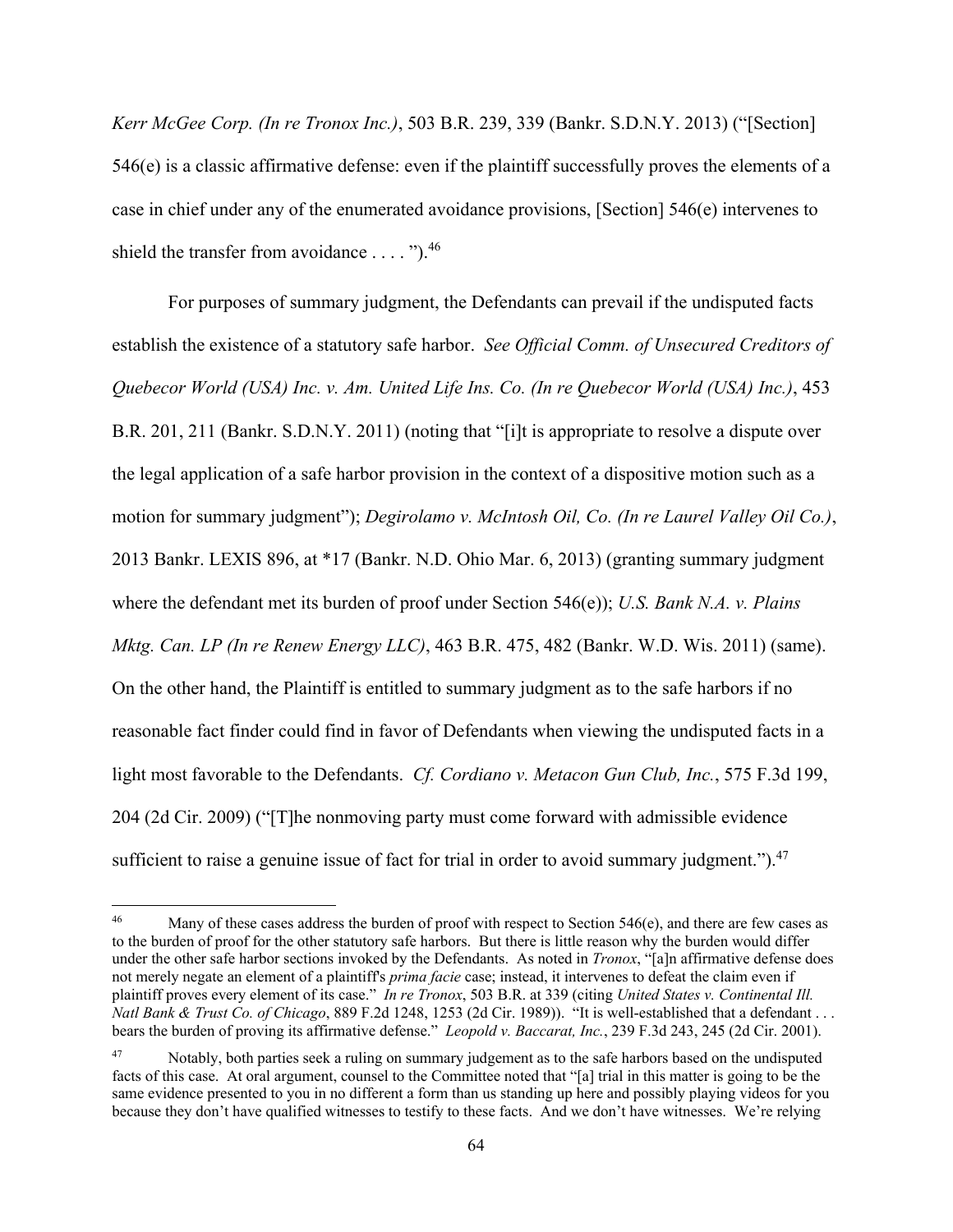## 1. The Safe Harbor for Securities Contracts

The Defendants argue that their setoffs are protected by Sections  $362(b)(6)$ ,  $546(e)$ ,  $555$ , and 561(a) of the Bankruptcy Code because the transactions here qualify as "securities contracts." More specifically, the Defendants argue that these murabaha and wakala agreements—and the related investments contracts under these agreements—are contracts for the purchase or sale of a "security" or "any other agreement or transaction that is similar to an agreement or transaction referred to in" Section 741(7) of the Bankruptcy Code. 11 U.S.C. §§ 741(7)(A)(i), (vii).The Defendants argue that the agreements here are "securities" under the residual clause of Section 101(49) of the Bankruptcy Code. *See* 11 U.S.C. § 101(49)(A)(xiv) (defining a "security" as including "any claim or interest commonly known as a security"). But the Court disagrees.

Looking to the economic substance of the Murabaha agreements here, they provide that the party receiving the money under each agreement owes to its counterparty a debt in the amount of the investment principal plus an agreed-upon return, due on a specified maturity date. *See* BisB Agreement, Khani BisB Decl., Ex. B at BISB\_000002 - BISB\_000003 ("The rate of return (profit) advised by the Agent to Bahrain Islamic Bank shall be a net rate."); 2003 Investment Agreement, Khani BisB Decl., Ex. B at BisB)000010 - BISB\_000011 ("[T]he rate of return (profit) advised by the Agent to FIIB shall be a net rate."); 2009 Investment Agreement, Khani Tadhamon Decl., Ex. C at TAD\_000424 – TAD\_000425 ("The rate of return (profit) advised by the Agent to the Principal shall be a net rate."); 2011 Investment Agreement, Khani

on the documentary record. And so, a trial here looks the same." Hr'g Tr. 70:14-19 (Nov. 13, 2018). While the experts may disagree on whether certain of the transactions constitute securities for purposes of the safe harbors—as discussed below—this is a difference of opinion, not of fact. And as previously noted, when the Court considers the declarations of foreign law experts, it "is not the credibility of the experts that is at issue, it is the persuasive force of the opinions they expressed." *In re B.C.I. Fins. Pty Ltd.*, 583 B.R. at 300 (internal citation omitted).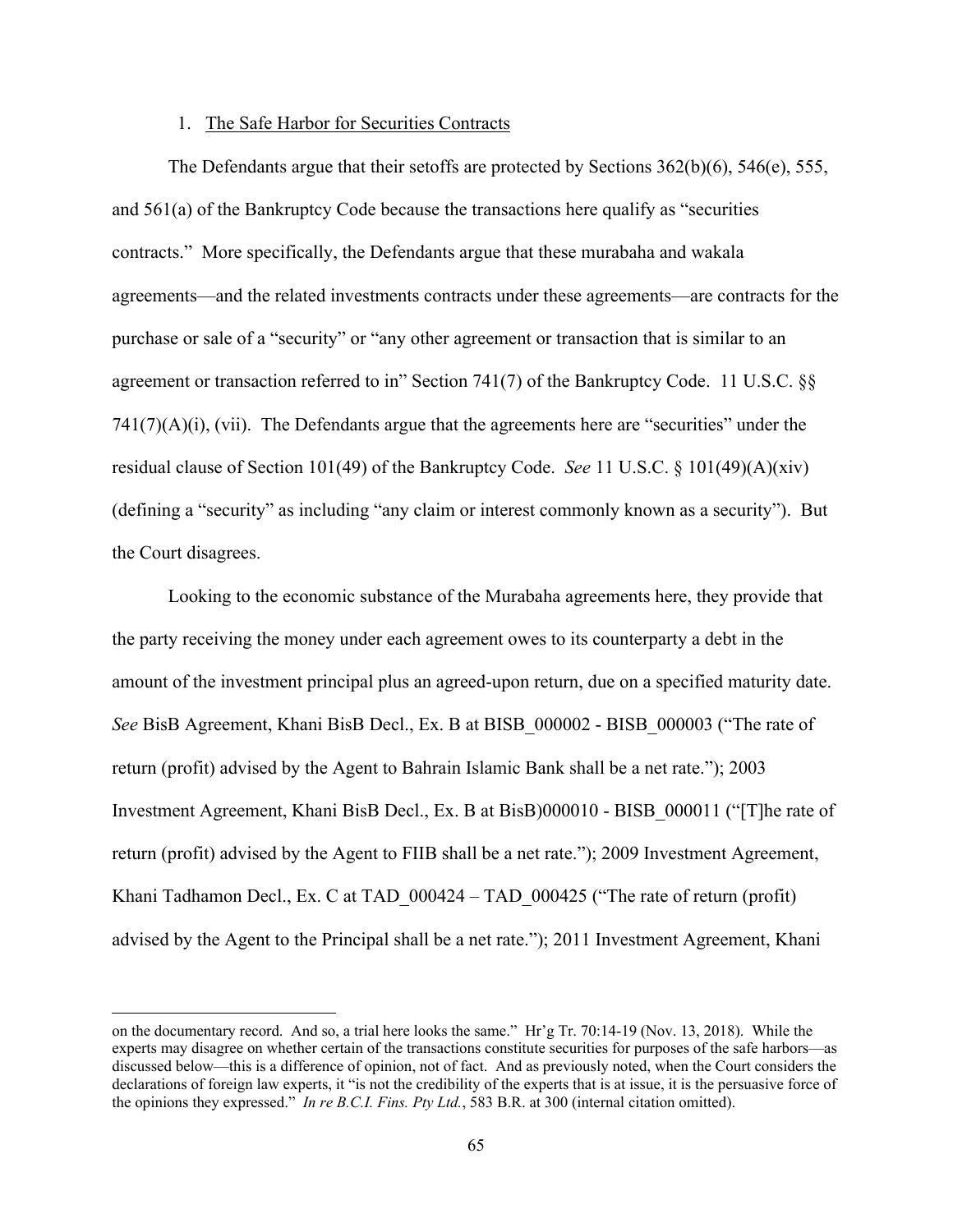Tadhamon Decl., Ex. D at TAD\_001143 - TAD\_001151 (discussing calculation of profit). The same is essentially true in practice for the wakala transactions here.<sup>48</sup> *See* Master Wakala Agreement, Khani Tadhamon Decl., Ex. G at TAD\_000404 (defining the "Muwakkil Profit" as "[t]he profit due to the Muwakkil calculated in accordance with the Wakil Offer."); BisB Resp. to Comm. SMF at  $\P\P$  4, 27; 30;<sup>49</sup> Tadhamon Resp. to Comm. SMF at  $\P\P$  7, 25, 33.<sup>50</sup> Thus, the

49 Under the BisB Agreement,

BisB Resp. to Comm. SMF ¶ 4 (citing Khani BisB Decl., Ex. B. at BISB\_000002 (compilation of BisB-Arcapita agreements)). The 2003 Investment Agreement provided the following procedures for BisB and Arcapita entering into individual investment transactions under the BisB Agreement:

(i) BisB (the "Agent") sends an "Investment Offer" to Arcapita (the "Bank") specifying the amount Arcapita would invest, the dates by which Arcapita would transfer those amounts to BisB, the commodity BisB was to purchase with the investment funds on behalf of Arcapita, the profit to be generated by the investments, and the maturity date (or "Deferred Payment Date") upon which BisB would be required to repurchase the commodities from Arcapita; (ii) Arcapita sends BisB an "Investment Acceptance" accepting BisB's offer; (iii) Arcapita sends BisB the specified amount of investment funds on the Purchase Date; (iv) upon receiving the investment funds, BisB immediately purchases the agreed-upon commodities and send Arcapita an "Agent's Confirmation and Purchase Offer," in which it offers to buy the same commodities for immediate delivery on a deferred payment basis; (v) Arcapita accepts BisB's offer by sending BisB a "Purchase Acceptance"; and (vi) on the "Deferred Payment Date," BisB sends Arcapita payment for the purchased commodities.

BisB Resp. to Comm. SMF ¶ 3027 (quoting Khani BisB Decl., Ex. B. at BISB\_000010 (compilation of BisB-Arcapita agreements).

50 Under the Tadhamon Agreements:

Tadhamon would deposit funds with Arcapita, and Arcapita would invest those funds in certain Shari'a-compliant commodity investments on Tadhamon's behalf. Under the Tadhamon Agreements, Arcapita would thereafter repurchase the same commodities from Tadhamon for the original investment amount plus an agreed-upon return, to be paid by Arcapita to Tadhamon on a specified maturity date.

<sup>48</sup> Tadhamon disputes the Committee's characterization of the Master Wakala Agreement and related transactions, noting that the wakala transactions did not involve an obligation to repurchase or agreed repurchase amount. Tadhamon Resp. to Comm. SMF ¶¶ 25, 33. But Tadhamon concedes that, while it does not guarantee a return on wakala investments, it typically pays the agreed profit rate "99 percent of the time," even if the underlying investment does not generate the expected return. Tadhamon Resp. to Comm. SMF ¶ 52 (quoting Khani Tadhamon Decl., Ex. A at 70:24-71:24 ((Dep. Tr. of Ahmed Hatam Sultan, Feb. 8, 2018); Khani Tadhamon Decl., Ex. A at 71:12-21 ((Dep. Tr. of Ahmed Hatam Sultan, Feb. 8, 2018).

BisB and Arcapita entered into investment transactions whereby BisB would deposit funds with Arcapita, Arcapita would invest those funds in specified commodity purchases on BisB's behalf, and Arcapita would immediately repurchase those same commodities from BisB on a cost-plus basis (i.e., BisB's initial investment amount plus and agreed-upon profit) to be paid by Arcapita to BisB on an agreed-upon maturity date.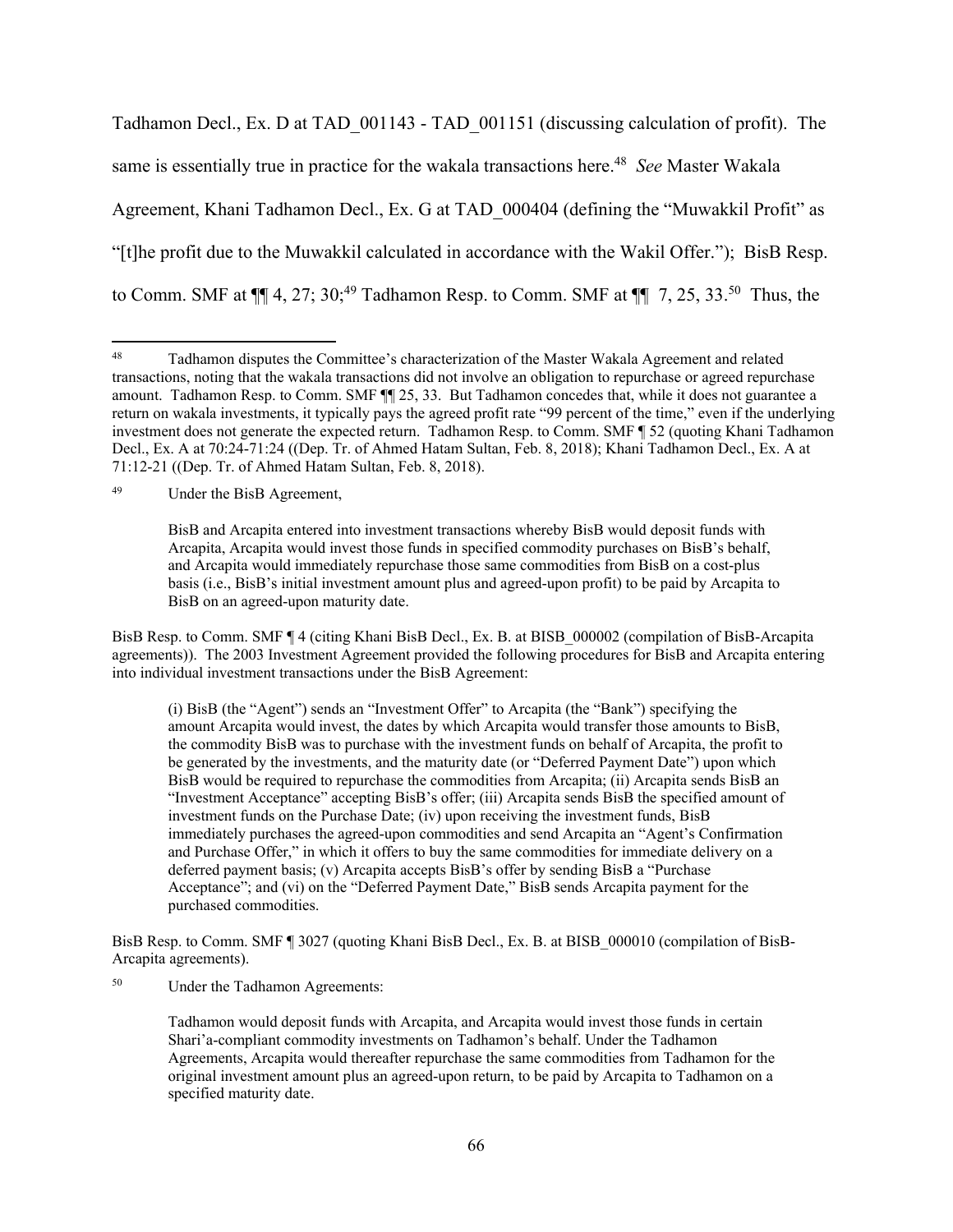agreements are like loans as they explicitly provide for a creditor to recoup its investment with a specific rate of return. *See* Irfan BisB Report at 6-7; Irfan Tadhamon Report at 6-7, 9; *see also* Khani BisB Decl., Exs. F, G, H (BisB Placement documentation setting rate of return of 0.55%, 0.55% and 0.6% for respective transactions); Khani Tadhamon Decl., Exs. H, M (Tadhamon Placement documentation setting expected profit of 1.25% and 2.0% for respective transactions).

Indeed, Arcapita and BisB themselves consistently referred to the prepetition debts owed by Arcapita to BisB as "loans." *See, e.g.*, Khani BisB Decl., Ex. K at BISB\_001433 (BisB treasury department telling Arcapita's treasury department "[y]ou are unable to repay your loans"); BISB 001434-BISB 001436 (Arcapita's treasury department repeatedly asking BisB's to "renew our loans"); BISB\_001438 (BisB's treasury department telling Arcapita to "[p]ay first your overdue loans"); *see also* Irfan BisB Report at 6-7 (explaining how the murabaha as deployed equate to conventional interest-bearing loans or deposits transactions); Irfan Tadhamon Report at 7 (the wakala here have been deployed as "a bespoke bilateral loan-like arrangement"). Mr. Hassan Amin Jarrar—the CEO of BisB—has even described a murabaha as in effect a

Tadhamon Resp. to Comm. SMF ¶ 7 (citing Khani Tadhamon Decl., Ex. C at TAD\_000423 (Investment Agreement, dated September 24, 2009); Khani Tadhamon Decl., Ex. D at TAD\_001143 (Master Murabaha Agreement, dated Nov. 14, 2011)). As for the Master Wakala Agreement:

Tadhamon was obligated under the MWA to repurchase the investments from Arcapita on a deferred payment basis for an amount equal to the original investment plus an agreed-upon return . . . and to transfer such amount to an account designated by Arcapita on an agreed-upon maturity date.

Tadhamon Resp. to Comm. SMF ¶ 25 (citing Khani Tadhamon Decl., Ex. G at TAD\_000405 (MWA)). According to the Committee,

Each "Wakil Offer" specified the amount Arcapita would invest with Tadhamon, the date by which Arcapita would transfer the investment amount to Tadhamon, the expected return on the investment, and the maturity date on which Tadhamon was required to pay Arcapita the Maturity Proceeds of the investment.

Tadhamon Resp. to Comm. SMF ¶ 33 (citing Khani Tadhamon Decl., Ex. H at TAD\_0000071 (email chain attaching documentation of the Placements).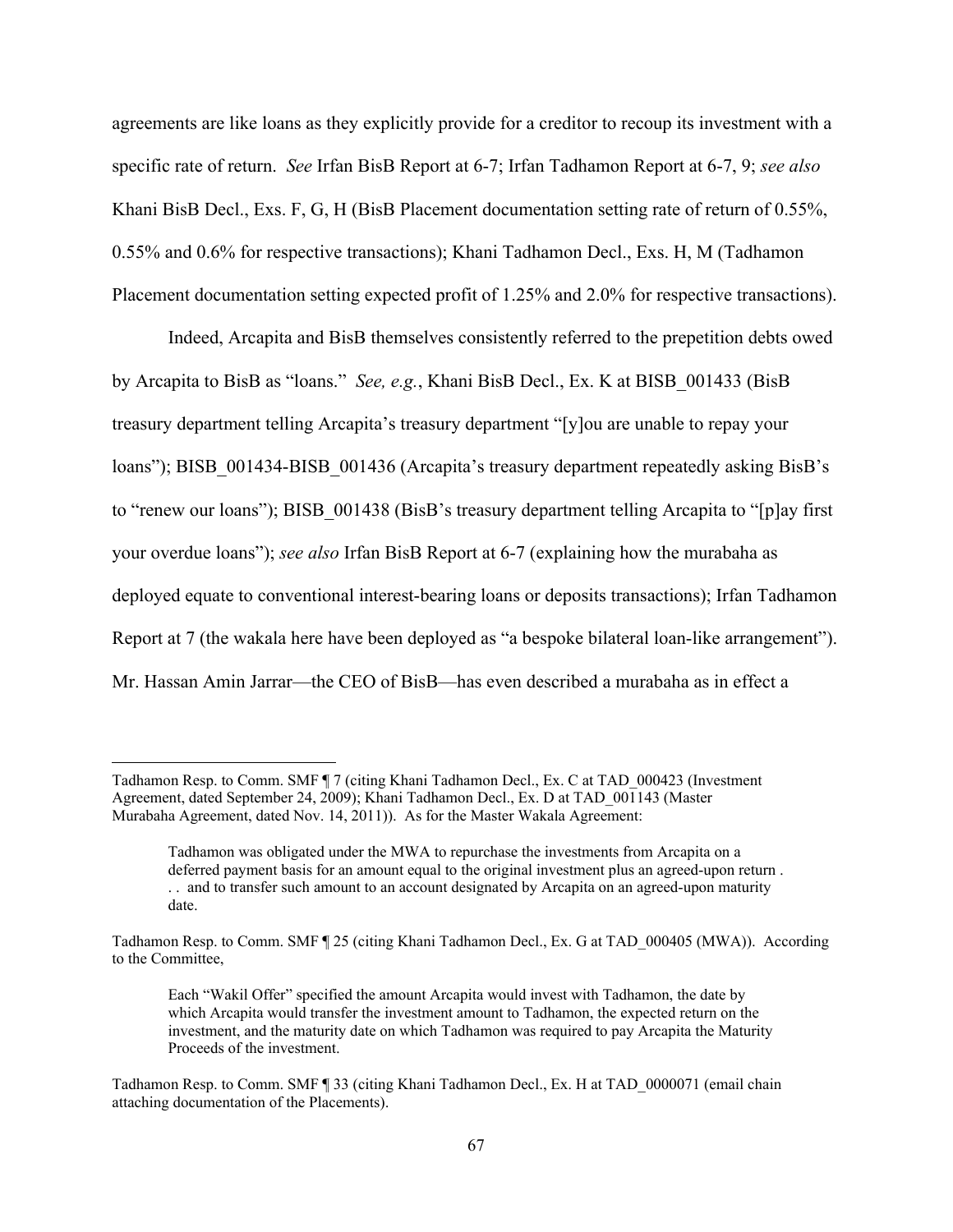synthetic loan. Khani BisB Decl., Ex. A at 38:23-39:3; 39:23-40:2 (Dep. of Hassan Amin Jarrar, dated January 25, 2018); *see Old Colony Tr. Co. v. City of Omaha*, 230 U.S. 100, 118 (1913) ("Generally speaking, the practical interpretation of a contract by the parties to it for any considerable period of time before it comes to be the subject of controversy is deemed of great, if not controlling, influence." $)$ .<sup>51</sup>

The agreements do not bear the hallmarks of debt securities such as bonds, debentures, notes, or other instruments that are considered securities under Section 101(49) of the Bankruptcy Code. The agreements here are not publicly tradeable as deployed (and have not been traded at all); they are not fungible; they are never listed on an exchange; and they are not liquid (i.e., readily convertible into cash). *See* Irfan BisB Report at 6; Irfan Tadhamon Report at 6. They are instead deposits or "loan-like" instruments that provide for the repayment of the principal investment along with a determined interest-like return. *See* Irfan BisB Report at 6-7, Irfan Tadhamon Report at 6-9.

It is true that murabaha can be used as a building block in combination with other Islamic contracts to create more sophisticated financial instruments that might be considered securities by market participants, such as profit rate swaps, or commodity and currency hedging instruments. *See* Irfan BisB Report at 7; Irfan Tadhamon Report at 7. But while the commodity murabaha may be utilized in combination with other financial instruments to replicate the effect of certain securities, the murabaha themselves do not have the characteristics of securities. *See*

<sup>51</sup> *See also* 5 Margaret N. Kniffin, Corbin on Contracts § 24.16 (Joseph M. Perillo ed., rev. ed. 1998) ("In the process of interpreting a contract, the court can receive great assistance from the interpreting statements made by the parties themselves or from their conduct in rendering or in receiving performance under it. The practical interpretation of a contract may thus be evidenced by the parties' acts or by their words."); 11 Williston on Contracts § 32:14 ("Once it is determined in a particular jurisdiction that the underlying requirements have been met so as to permit evidence of the parties' conduct, their own interpretation may be shown by acts of the parties as well as precise words.").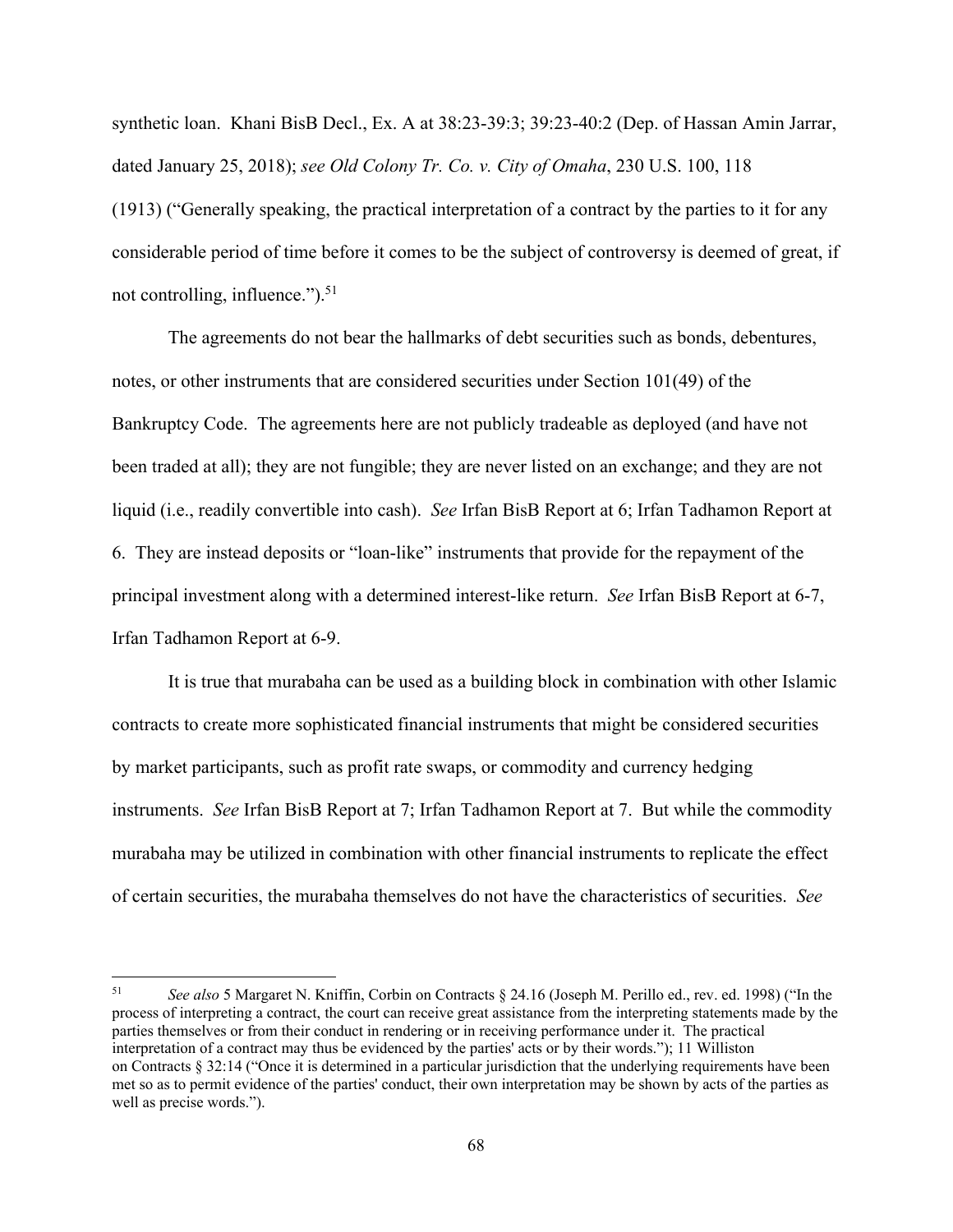Irfan BisB Report at 7-8; Irfan Tadhamon Report at 7-9. This is a particularly easy conclusion to reach in this case where the murabaha contracts were used in one of the simplest applications—a commodity murabaha—that creates the effect of a credit financing arrangement between two parties, and not as a liquid, fungible, tradable instrument. *See* Irfan BisB Report at 7; Irfan Tadhamon Report at 7. Similarly, the wakala may be structured as a security in the form of an Islamic bond that may be issued and traded on the secondary capital markets. *See* Irfan Tadhamon Report at 7. But as deployed here, they were not issued in a bond-like format, and instead were used to replicate a term deposit in a bilateral loan-like arrangement between the banks. *See* Irfan Tadhamon Report at 7.

The Court's conclusion here is consistent with the Second Circuit's decision in *In re Lehman Brothers Holdings Inc.*, 855 F.3d 459, 474-475 (2d. Cir. 2017) ("*LBHI*"). In *LBHI*, the Second Circuit provided guidance for evaluating whether a financial transaction falls within the scope of a security under the residual clause of Section  $101(49)(A)(\dot{x}$  iv), the same provision invoked by the Defendants here. The Second Circuit found that certain restricted stock units ("RSUs") were securities under Section  $101(49)(A)(xiv)$  because they bore "many of the hallmark characteristics" of securities specifically enumerated in Section 101(49)(A). *Id.* at 474. The *LBHI* court observed that, "of *most significance*, [the RSU holders] had the same risk and benefit expectations as shareholders because the value of their RSUs was tied to the value of Lehman Brothers' common stock." *Id*. (emphasis added). The RSU holders therefore had "'greater financial expectations than [a] creditor' inasmuch as 'a creditor can only recoup her investment,' whereas "an RSU holder 'expect[ed] to participate in firm profits.'" *Id.* (quoting *Rombro v. Dufrayne (In re Med Diversified, Inc.)*, 461 F.3d 251, 257 (2d Cir. 2006)). In reaching its conclusion, the Court also looked to other courts that had similarly defined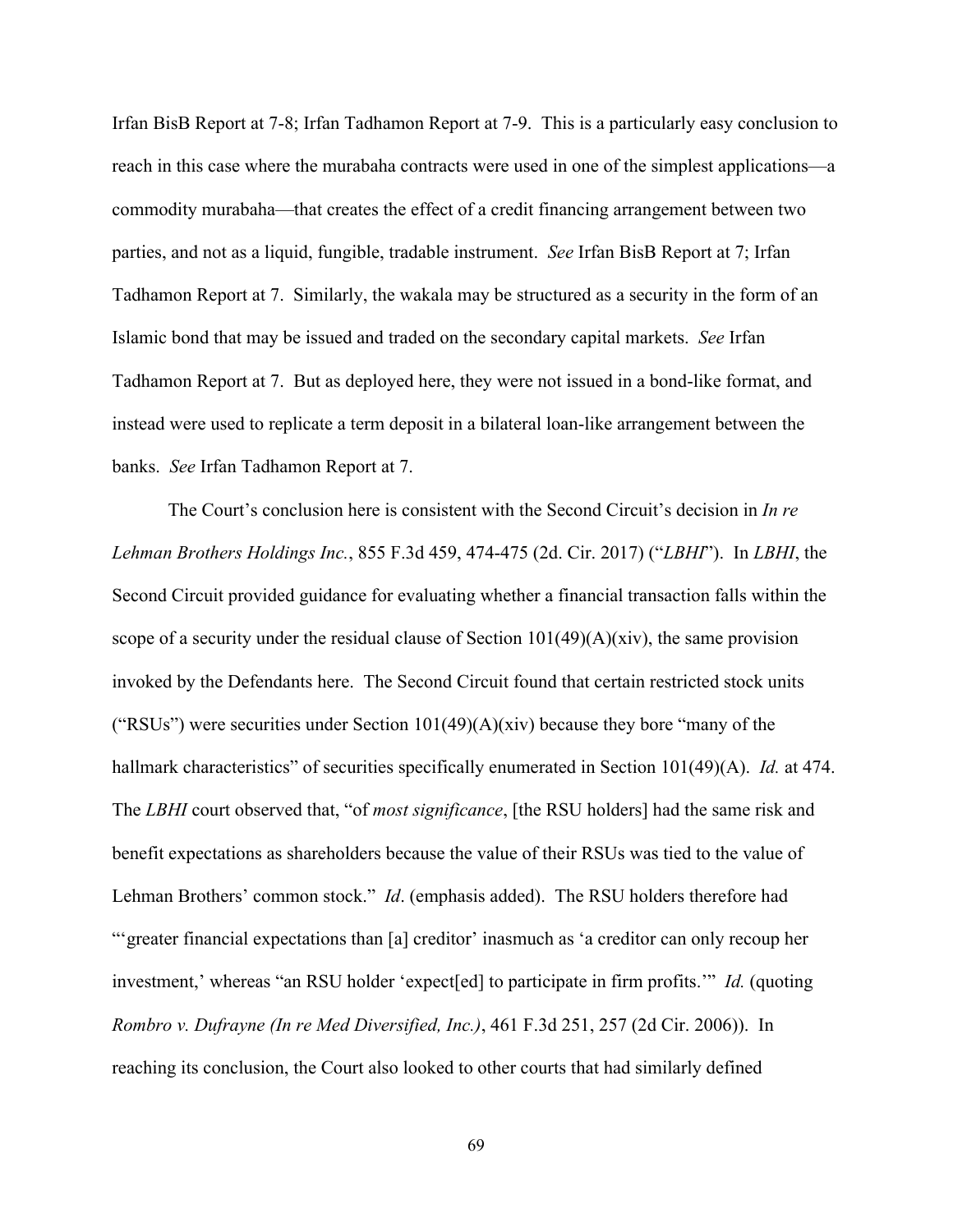"securities" under Section 510(b) in terms of "an interest tied to a firm's overall success." *Id*. (collecting cases). Other cases approach the issue the same way as the court in *LBHI*. *See KIT Digital, Inc. v. Invigor Grp. Ltd. (In re KIT Digital, Inc.),* 497 B.R. 170, 183 (Bankr. S.D.N.Y. 2013) (holding that a debtor's obligation to pay stock was a security under Section 510(b) of the Bankruptcy Code since "by agreeing to accept stock instead of cash[,] . . . [the claimant] subjected itself to the greater risk that the price of the stock it would then receive might go down" while at the same time it "would get the benefits if the price of the stock went up"); *In re Club Ventures Inv. LLC*, 2012 WL 6139082, at \*5 (Bankr. S.D.N.Y. Dec. 11, 2012) (holding that a creditor's membership units were securities and were subject to Section 510(b), because they "would have given [the claimant] certain rights to share in the [d]ebtor's profits[] and . . . the risk and reward expectations of an equity holder"); *Aristeia Capital, L.L.C. v. Calpine Corp. (In re Calpine Corp.),* 2007 WL 4326738, at \*13 (Bankr. S.D.N.Y. Nov. 21, 2007) ("The value of the [convertible notes] var[ies] with the value of the common stock of [the debtor], and therefore resemble[s] an equity interest to which Section 510(b) is applicable.").

Unlike the RSUs in *LBHI*, the murabaha and wakala here did not grant to the Defendants or Arcapita voting rights or other control over each other or any other entity, nor did they provide for the payment of dividends. *See id*. And "of most significance," neither the Defendants nor Arcapita assumed "the same risk and benefit expectations as shareholders" as a result of their investments. *Id.* Their interests were confined to a single cash payment of U.S. dollars on a future date. The only risk the investing party assumed was the risk of non-payment by its counterparty; its only expectation was timely payment of a fixed amount. *See* Hr'g Tr. 87:10-15 (Nov. 13, 2018) (in responding to question from the Court as to what a remedy would look like in a hypothetical breach of contract situation, Committee counsel responding that, "There's a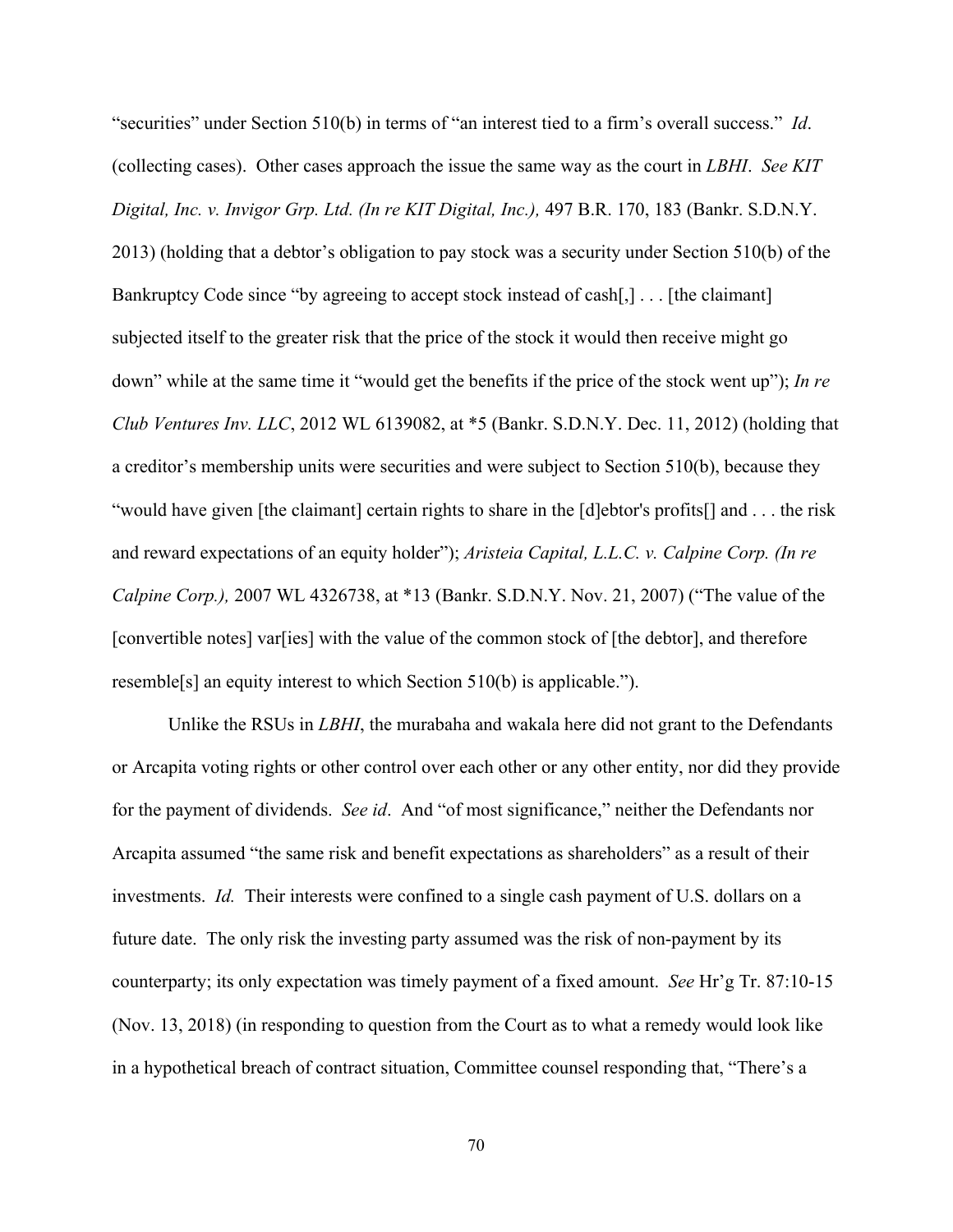dollar amount of money that has to be delivered because the commodity is delivered at the same moment to the ultimate person who gets the money at the end of the day. And they hedge that risk off. That's what their expert says. That's what our expert says. There's no risk on the commodity. And so, the commodity becomes irrelevant. . . . [I]f there's a suit . . . about the nonpayment, its not you need to send me my 1000 ounces of palladium. The suit is you need to pay me my money plus my profit." $)^{52}$ 

In arguing that these transactions qualify as securities, Defendants rely upon the risk faced by the party that buys the commodity and ultimately has to dispose of it. *See* Hr'g Tr. 107:14-111:13 (Nov. 13, 2018).In the case of the murabaha transaction being challenged here, for example, Arcapita gave funds to BisB and was to receive back its principle and an agreed upon rate of return; BisB was the party who had title to the underlying commodities at the end of the day. In Defendants' view, it is this exposure to risk by BisB that makes these transactions securities. *Id.* at 113:6-9.<sup>53</sup> But the Defendants' argument doesn't hold up on this record. In fact, there is nothing in the record about what the receiving banks did here with the commodities. *Id.* at 111:25-112:1 (Defendants' counsel stating, "We do not have anything in the record as to what these banks did."). Rather, the Court merely has statements about what the party receiving the commodities in these types of transaction might do. *Id*. at 111:25-112:18 (noting that Defendants' expert Mr. Thomas describes what banks usually do). Thus, Defendants have no evidence of any risk undertaken here for these transactions, which by itself makes it impossible

<sup>&</sup>lt;sup>52</sup> If one were to focus less on the overall import of the transactions and more on their technical terms, the murabaha agreements here would not qualify as securities. Under Section 101(49)(B)(vii) of the Bankruptcy Code, the definition of "security" specifically excludes a "debt or evidence of indebtedness for goods sold and delivered or services rendered." 11 U.S.C.  $\S$  101(49)(B)(vii). Consistent with that exclusion, the murabaha transactions provide for the purchase of commodities and then repurchase of those same commodities for immediate delivery on a deferred payment basis. *See* BisB Resp. to Comm. SMF ¶¶ 27, 30; Tadhamon Resp. to Comm. SMF ¶¶ 6.

<sup>53</sup> *See also* Thomas BisB Report at 20 (discussing theoretical risk to commodity broker if verbal order is not executed); Thomas Tadhamon Report at 22 (same).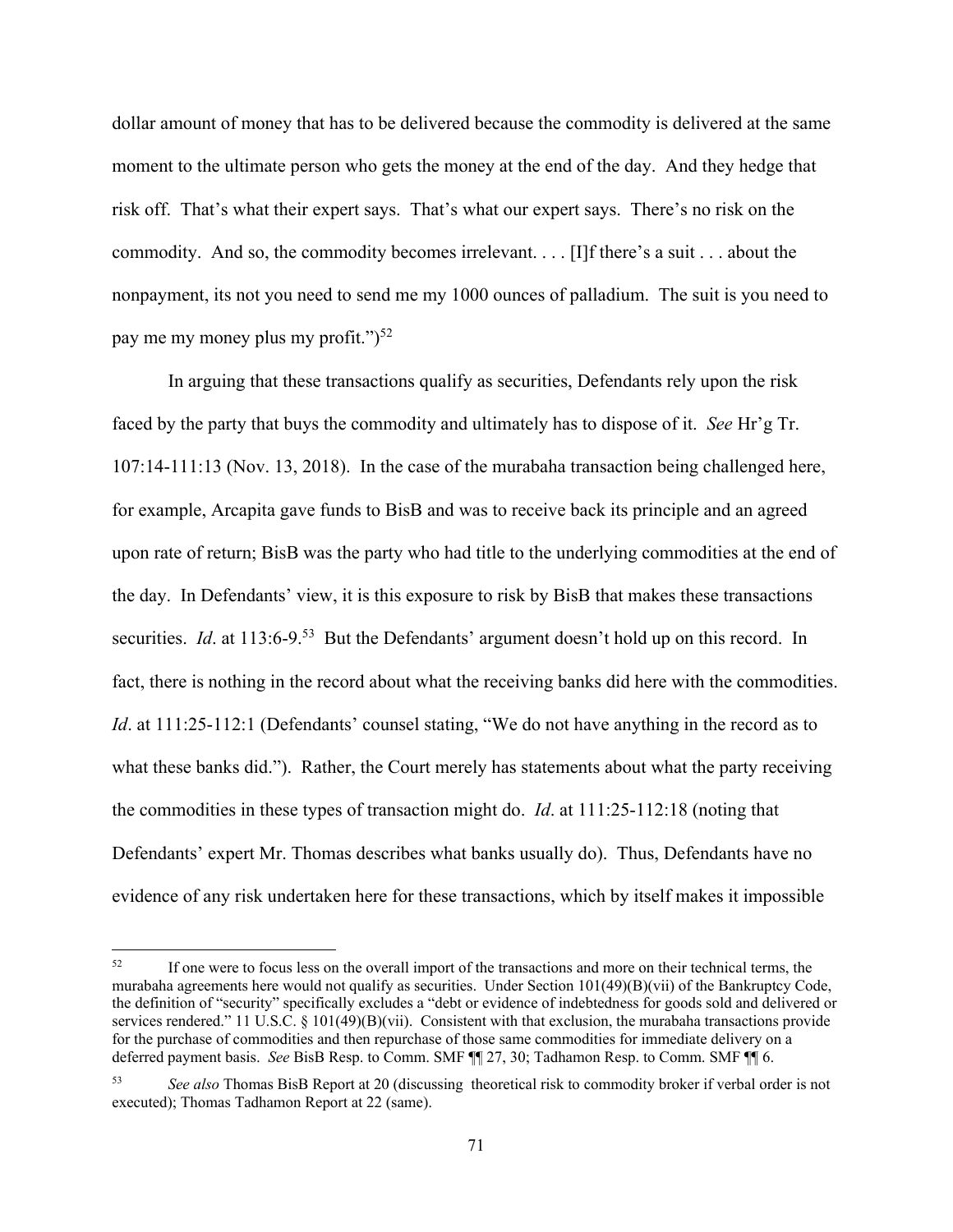for them to satisfy their burden as to this safe harbor.

In fact, the evidence in the record makes clear that the long-term ownership risk claimed by Defendants is not a necessary part of these transactions and, in fact, rarely occurs. As conceded by the Defendants' expert, Abdulkader Thomas, "the placing (selling) bank rarely has more than transitory, seconds or minutes, ownership or possession of the goods or commodities." Thomas BisB Report at 10; Thomas Tadhamon Report at 10. As he explained:

[C]ommodity murabaha money market can not work if the volatility is realized by the banks and almost all trades are organized to remove market risk . . . . Market volatility is often managed by the common pairs of supplying and buying brokers circulating the same commodity as the basis for sequential trades.

Thomas BisB Report. at 12-13 & n.28; Thomas Tadhamon Report at 12-13 & n.26.<sup>54</sup> The receiving bank can sell the commodity "right off" and get the cash. Hr'g Tr. 112:6-8; Thomas BisB Report at 8 ("In a commodity murabaha, the creditor institution buys a fungible commodity and sells it on deferred terms to the debtor institution. The debtor institution on-sells the commodity to obtain cash."); Thomas Tadhamon Report at 8 (same); Thomas BisB Report at 9- 13, 32 (noting that "receiving financial institution, as the owner of the commodity . . . on sells the commodity to an off-taking broker, on a spot basis", discussing role of an off-taking broker, and noting with respect to the deals between BisB and Arcapita that "[t]he commodity murabaha transaction were typically organized with London based brokers sourcing the commodities or assisting with the off-take."); Thomas Tadhamon Report at 9-13 (noting that "receiving financial institution, as the owner of the commodity . . . on sells the commodity to an off-taking broker, on a spot basis", discussing role of an off-taking broker); *see also* Hr'g Tr. 173:12-20 (Committee

<sup>54</sup> Mr. Thomas did testify that "[a] small number of Islamic banks actually seek exposure to market risk. They do this to assure the validity of the murabaha process, and not to profit from market movements." Thomas BisB Report at 12 n.28; *see also* Thomas Tadhamon Report at 12 n.26. There is no evidence, however, that the transactions here fall into this admittedly small set of circumstances.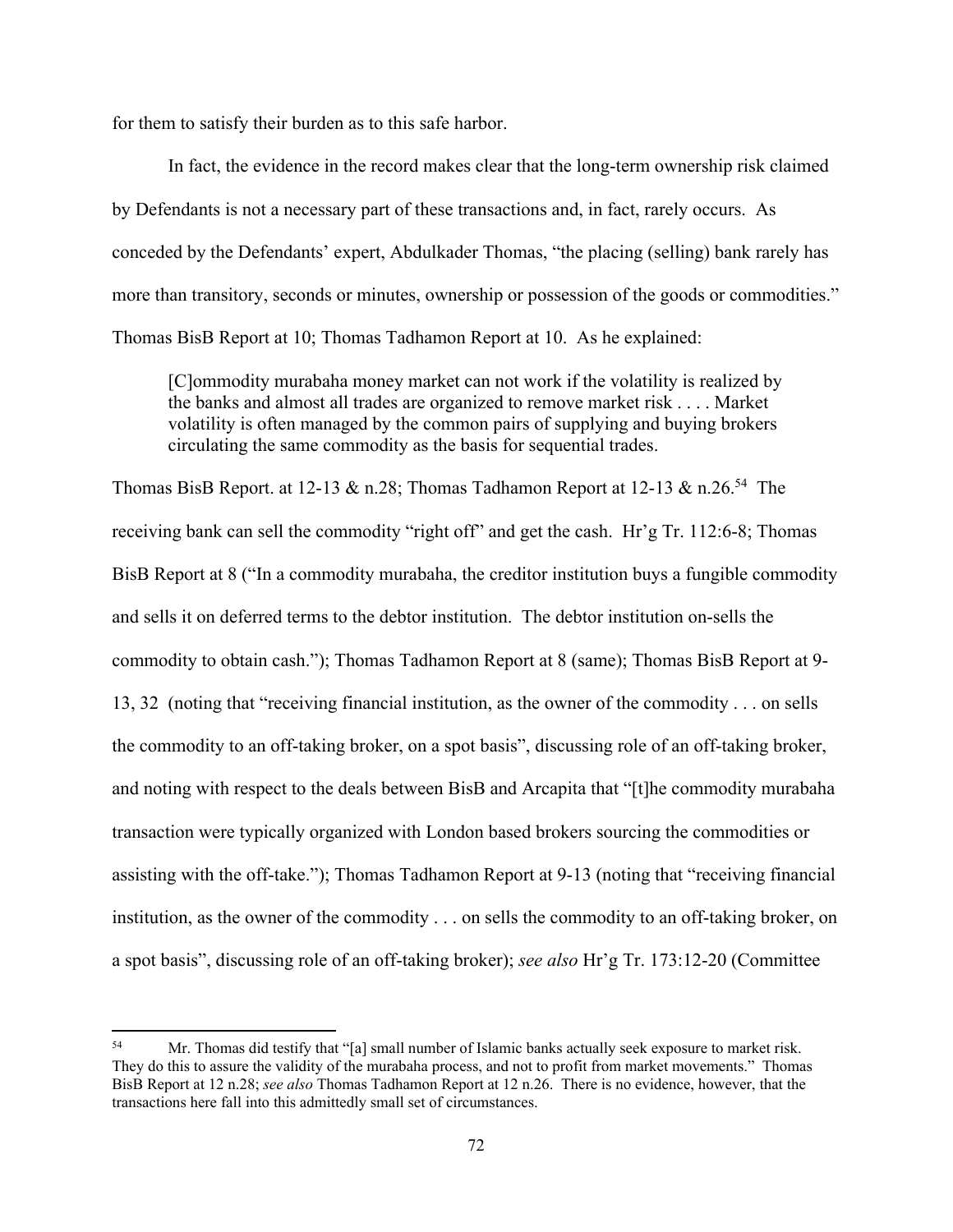counsel stating that "both experts opined that the way these are done in the marketplace eliminates the risk. And what I understand to happen and this is consistent with what Mr. Thomas says is that they then sell it on to one of the brokers who's using that same commodity in another trade, so that the – neither bank involved in the transaction, the selling or the receiving bank doesn't have the commodities for any length of time, they're immediately delivered commodities.").

The Defendants' expert concedes that the commodity murabaha system is structured to avoid risk, noting that, "[m]ost money market Commodity Murabaha are organized in order to remove the risk of commodity volatility. This may be achieved in one of two ways. Either the Buying and Selling brokers coordinate or one of the banks acts as an agent in one capacity or the other." Thomas BisB Report at 10; Thomas Tadhamon Report at 10. Thus, "market volatility is often managed by the common pairs of supplying and buying brokers circulating the same commodity as the basis for sequential trades with other market players." Thomas BisB Report at 13; *see also* Thomas Tadhamon Report at 12 n.26.

The Committee's expert sees the murabahas here as akin to an interbank deposit, as there is ordinarily no risk as to the commodity because the transfer of the commodities was immediate. *See* Irfan BisB Report at 8 ("[T]he commodity murabaha when used as an interbank placement device as in this case ensures immediate[] delivery of title of the underlying commodities, and does not expose either party to price movement in the underlying commodity: in other words, it neither hedges nor speculates on the price of that commodity. . . .").

As to the wakala transactions, the Defendants rely upon the fact that the return to be received by the party placing the funds is only expected and not guaranteed. *See* Thomas Tadhamon Report at 15-16, 33 (contrasting a money market wakala with a commodity Murabaha

73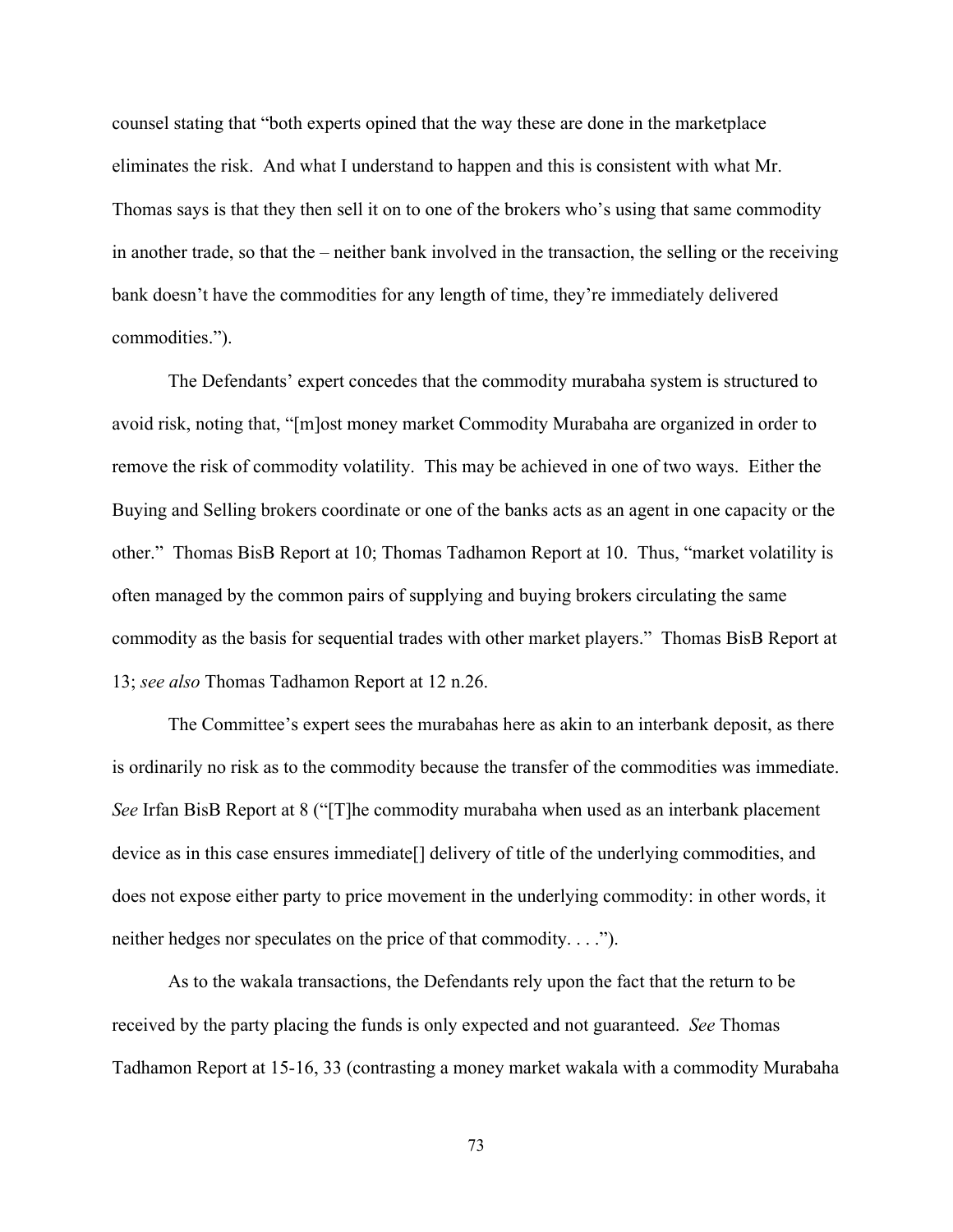and noting with respect to wakala that "instead of offering to sell a commodity, the placing institution offers to make an investment based on an expected return stated by the receiving institution"; stating that "[t]he wakala placement according to AAOIFI is a risk bearing instrument" and that an investor risks the "loss of capital due to losses by the pool" and "a lower than expected return on capital due [to] under performance in the pool"). But it is undisputed that the expected return is paid to the depositor in 99% of cases. *See* Khani Tadhamon Decl., Ex. A at 70:24-71:24 ((Dep. Tr. of Ahmed Hatam Sultan, Feb. 8, 2018) (testifying that in context of wakala transaction, depositor is paid the negotiated return "99 per cent of the time", even in circumstances where the return is not generated as expected); *see also* Irfan Tadhamon Report at 6-7 ("In my experience in the industry, I have not personally encountered a wakala interbank placement where the expected return has not been paid out.").

In fact, the Defendants' expert had not personally encountered a circumstance where the expected return was not paid; he had simply heard of one such circumstance. *See* Thomas Tadhamon Report at 16 n.37 ("Until now, losses are not known to have happened in the wider market as the investment pools are high quality money market transactions. But in the *TID v. BLOM* case, BLOM was obliged to forego their expected profit."). This is true despite the extensive expertise of Defendants' expert with these kinds of financial instruments. *See* Thomas Tadhamon Decl. at 1 ("A focus of my career for the past 30 years has been the implementation, interpretation, and application of Islamic financial principles governing transactions and financial instruments of the type that are the subject of this Report.").In any event, the risk of non-performance exists in all contracts, including contracts that are not securities contracts such as loans. *See LBHI*, 855 F.3d at 474 (focusing on the risk of ownership and noting that RSU holders had the "same risk and benefit expectations as shareholders because the value of their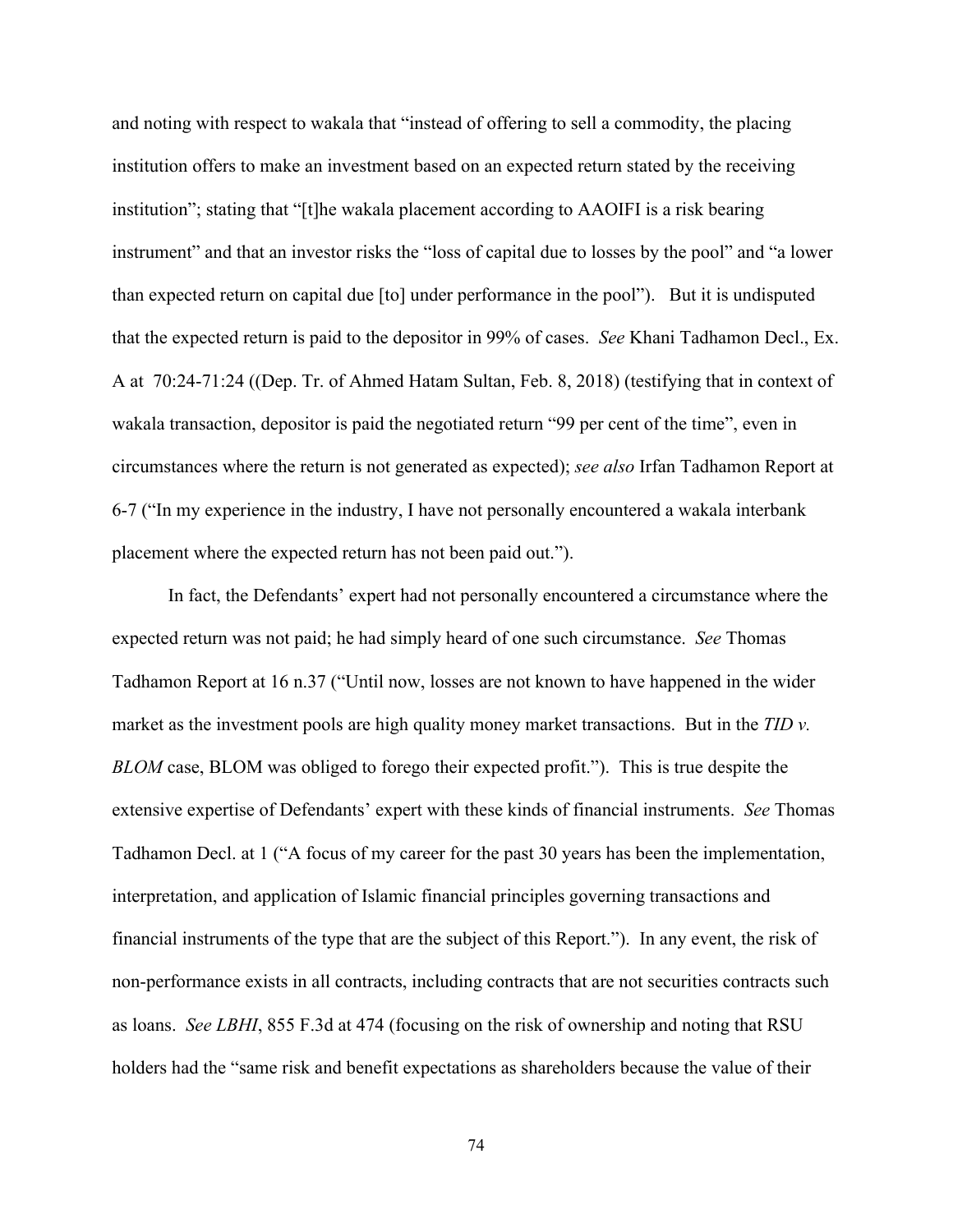RSUs was tied to the value of Lehman Brothers' common stock. Each RSU holder therefore had greater financial expectations than [a] creditor inasmuch as a creditor can only recoup her investment, whereas an RSU holder expect[ed] to participate in firm profits.") (citations and quotations omitted).

Last but not least, the Defendants contend that the agreements constitute securities under the safe harbors because they maintain that these agreements are considered securities in the Bahraini and Islamic funding markets. *See, e.g.*, BisB SJM at 32. The Defendants rely on language in the residual clause in 11 U.S.C. § 101(49)(A)(xiv) that covers "any other claim or interest commonly known as a security. . . ." *Id*.; Tadhamon SJM at 35 (same). But the Defendants' position is inconsistent with the Second Circuit's approach in *LBHI*, which found the residual clause to cover financial instruments similar to those already listed in the statute but that were not listed or did not yet exist. *See LBHI*, 855 F.3d at 474 (looking to similarities with securities listed in Section 101(49(A)). In examining whether the RSUs resembled the other securities enumerated in the statute, the Second Circuit specifically cited to *ejusdem generis*, a canon of construction which denotes that "general terms that follow specific ones are interpreted to embrace only objects of the same kind or class as the specific ones." *Id*. (quoting *United States v. Amato*, 540 F.3d 153, 160 (2d Cir. 2008)).<sup>55</sup> Given this guidance, the Court concludes

<sup>55</sup> In their reply briefs, the Defendants cite to the "family resemblance" test articulated in *Reves v. Ernst & Young*, 494 U.S. 56, 63-67 (1990), as the "best available guide" for determining which securities should be considered under the residual clause of Section 101(49)(A)(xiv). *See* BisB Reply at 12-15; Tadhamon Reply at 11- 14. But the Defendants' argument on the *Reves* test is made for the first time in their reply, and the Committee did not have the opportunity to respond to the argument. *See United States v. Yousef*, 327 F.3d 56, 115 (2d Cir. 2003) ("We will not consider an argument raised for the first time in a reply brief."); *In re Motors Liquidation Co.*, 538 B.R. 656, 665 n.4 (S.D.N.Y. Aug. 27, 2015) ("[I]ssues raised for the first time in a reply brief are generally deemed waived.") (quoting *Conn. Bar Ass'n v. United States*, 620 F.3d 81, 91 n.13 (2d Cir. 2010)).In any event, the Court finds that *Reves* is an analogy that does not fit these circumstances as it was applied in a different situation involving regulation of U.S. securities. The Defendants themselves admit that the regulatory purpose of the Bankruptcy Code and U.S. securities laws are different; "the former [is] to collect property of the debtor's estate and distribute it to creditors, and the latter [is] to discourage fraud in the securities markets." BisB Reply at 13;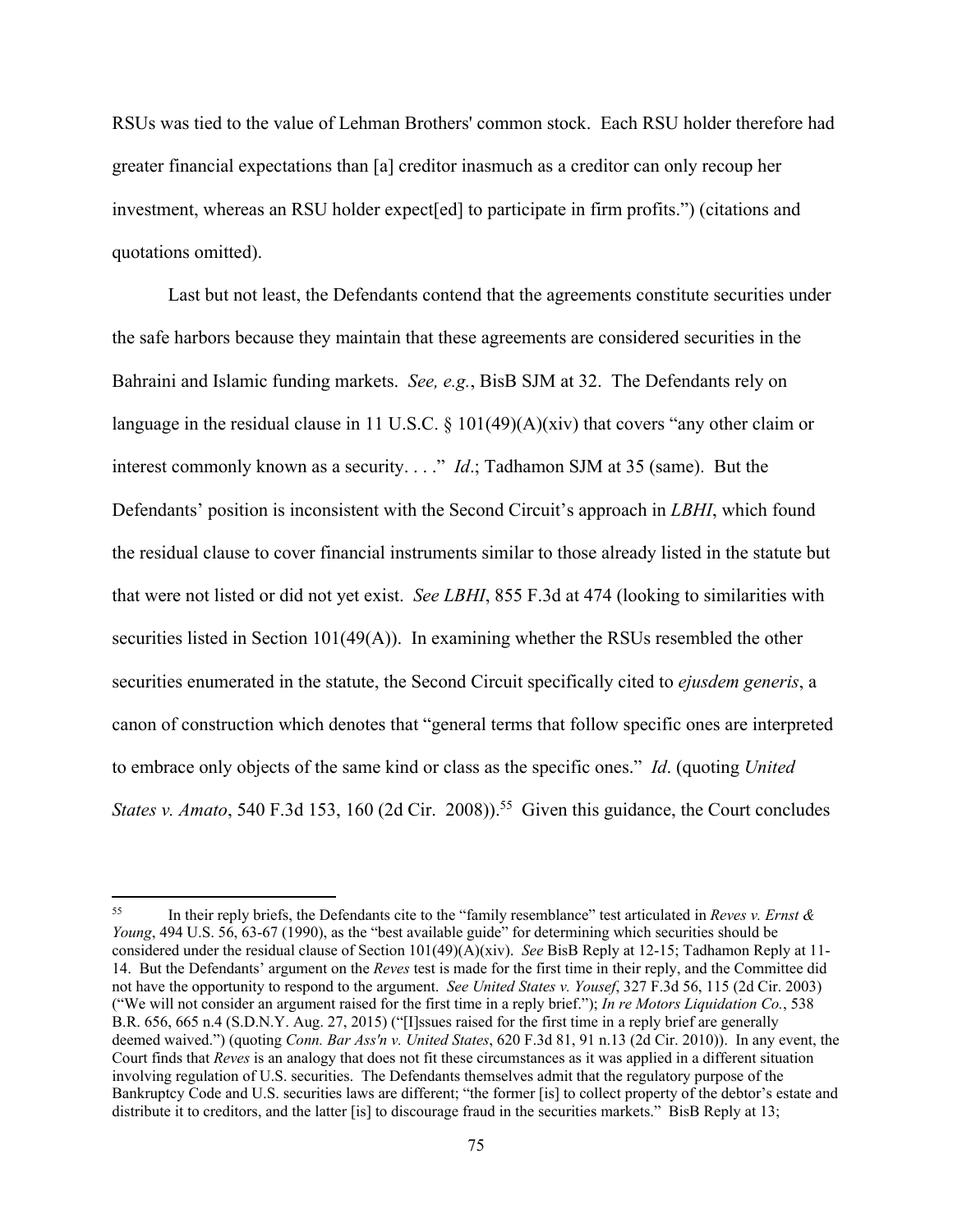that the residual clause is not intended to expand the definition of a security in the way that the Defendants urge.

The Defendants also cite no authority—and the Court is aware of none—for the proposition that the definition of "security" under the United States Bankruptcy Code should be controlled by the views commonly held in a foreign country. The Defendants' approach would raise concerns about the consistency of any definition of a "security" that is subject to the differing understanding of individual foreign countries and may be flatly inconsistent with the definition of a security under U.S. law.Such an approach seems certain to stretch the definition of "security" beyond recognition and throw consistency to the wind.<sup>56</sup>

 Given the entire record here, the Court is persuaded that the views of the Committee's expert are consistent with the language of the agreements and the undisputed facts. *See* Irfan BisB Report at 3 ("The financial arrangements between Arcapita [] and BisB consisted of deposit-like instruments based on the murabaha contractual structure, and in no way fulfill the common usage or market practice that would cause them to be considered securities."); Irfan Tadhamon Report at 3 ("The financial arrangements between Arcapita [] and Tadhamon consisted of deposit-like instruments based on the wakala and murabaha contractual structures,

Tadhamon Reply at 12. And even to the extent that *Reves* may be somewhat analogous, the Court finds the *LBHI* decision to be directly on point and controlling authority on the issue before this Court.

<sup>56</sup> For what it is worth, the Committee's expert does not concede that these transactions are considered securities in Bahrain or the Islamic finance market. He explains that the "uses and nature" of the commodity murabaha lack the characteristics necessary to be considered securities by securities traders in the Islamic funding market and concludes that these agreements are loan-like instruments. *See* Irfan BisB Report at 6-7 (observing that the agreements operate as credit financing arrangements between two parties, and not as liquid, fungible, tradable instruments); Irfan Tadhamon Report at 6-7 (same). While the Defendants' expert relies upon the CBB's broad definition of a security, the Committee's expert rightly points out flaws with this analysis. *See* Irfan BisB Report at 9 ("[I]t is worth noting that BisB misinterprets the CBB's definition of 'securities', as set out in Volume 2, Part B, of the CBB Rulebook, since they interpret clause (j) which includes "Islamic securities, being those financial instruments that are Shari'a compliant' as referring to *all* Islamic financial instruments. That is clearly not the intent of CBB. Instead, it is obvious that securities will include Islamic financial instruments only where they already have the characteristics of securities . . . . ") (emphasis in original); Irfan Tadhamon Report at 9 (stating the same with respect to Tadhamon).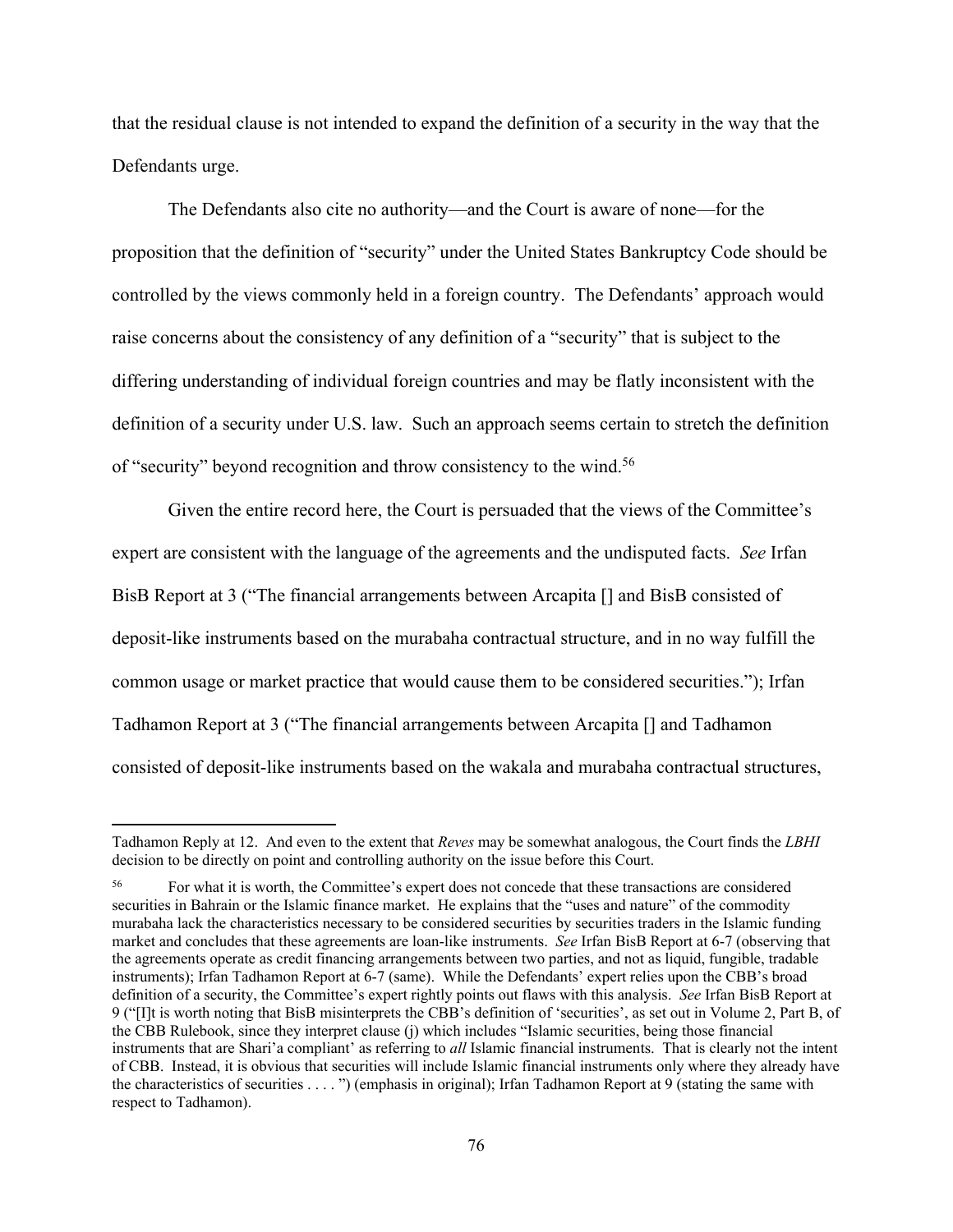and in no way fulfil the common usage or market practice that would cause them to be considered securities.").57

#### 2. The Safe Harbor for Forward Contracts

The Defendants also argue that the murabaha agreements at issue are protected as forward contracts under the safe harbor provisions of the Bankruptcy Code. Section 101(25) of the Bankruptcy Code defines a forward contract as "a contract . . . for the purchase, sale, or transfer of a commodity . . . with a maturity date more than two days after the date the contract is entered into . . . ." 11 U.S.C. § 101(25)(A). Courts apply a four-factor test originally set out by *In re National Gas Distributors LLC*, 556 F.3d 247 (4th Cir. 2009) to determine whether a contract is a forward contract. Under the *National Gas* analysis, a contract is considered a forward contract where:

1) substantially all expected costs of performance are attributable to the underlying commodity; 2) the contract has a maturity date of more than two days after the contract was entered into; 3) the price, quantify, and time elements must be fixed at the time of contracting; and 4) the contract has a relationship to the financial markets.

*Conti v. Perdue BioEnergy, LLC (In re Clean Burn Fuels, LLC)*, 540 B.R. 195, 204 (Bankr.

M.D.N.C. 2015) (citing *Hutson v. E.I. du Pont de Nemours & Co. (In re Nat'l Gas Distribs.,* 

*LLC*, 556 F.3d 247, 256-57 (4th. Cir. 2009)). As the agreements at issue fail to meet all of the

*National Gas* requirements, the Court finds that these transactions do not satisfy the safe harbor

<sup>&</sup>lt;sup>57</sup> The parties have each offered experts on the question of whether these agreements constitute securities under Section 101(49). *See generally* Thomas BisB and Tadhamon Reports; Irfan BisB and Tadhamon Reports. Not surprisingly, these experts disagree. Of course, it is the language of the agreements and the import of that language that controls, not the gloss of an expert's opinion. *See In re B.C.I. Fins. Pty Ltd. (In Liquidation)*, 583 B.R. 288, 300 (Bankr. S.D.N.Y. 2018) ("When considering . . . foreign law expert declarations, it 'is not the credibility of the experts that is at issue, it is the persuasive force of the opinions they expressed.'") (quoting *Norwest Fin., Inc. v. Fernandez*, 86 F. Supp. 2d 212, 227 (S.D.N.Y. 2000); *see also Faggionato v. Lerner*, 500 F. Supp. 2d 237, 244-48 (S.D.N.Y. 2007) (adopting conclusions of one of two dueling foreign law experts and stating that it is the "'persuasive force of the opinions' expressed that is conclusive under Rule 44.1").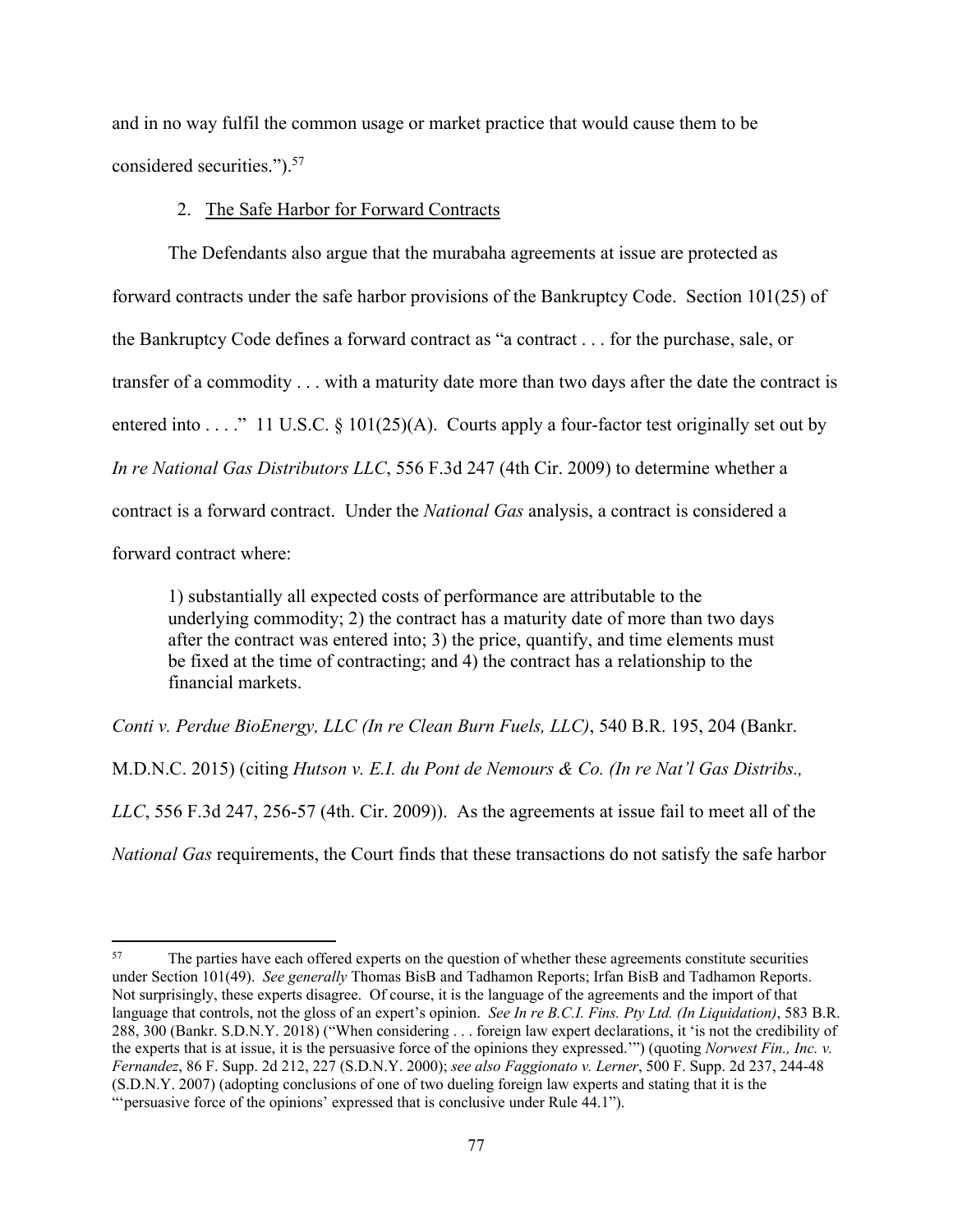for forward contracts.

To begin with, the agreements do not satisfy the fourth factor of the *National Gas* test because there is no "relationship" between the agreements and the broader financial markets. When determining if such a relationship exists, courts examine the "primary purpose" of the agreement at issue. *See, e.g., Clear Peak Energy, Inc. v. Southern Cal. Edison Co. (In re Clear Peak Energy, Inc.)*, 488 B.R. 647, 659-660 (Bankr. D. Ariz. 2013). The fourth factor will be satisfied where the primary purpose of the agreement is "financial and risk-shifting in nature," such as seeking to hedge against fluctuations in the price of a commodity, "as opposed to the primary purpose of an ordinary commodity contract, which is to arrange for the purchase and sale of the commodity." *Id*. (quoting *BCP Liquidating LLC v. Bridgeline Gas Mktg. (In re Borden Chems. & Plastics Operating Ltd.)*, 336 B.R. 214, 220 (Bankr. D. Del. 2006)).

For the same reasons already discussed above, the Court finds that the primary purpose of the murabaha agreements is not risk-shifting in nature. In drafting the safe harbor provisions relating to forward contracts, "Congress intended to reach agreements whose purpose was to protect against the uncertainty of price fluctuations[,]" *In re Borden*, 336 B.R. at 221, as opposed to ordinary commodity contracts. But neither Arcapita nor the Defendants entered into these contracts to hedge against price fluctuations in the underlying commodities. Instead, the contracts at issue provided for the immediate delivery of title in the underlying commodities, with the price of the commodities having been fixed at the time the parties entered the contracts. *See* Irfan BisB Report at 8 ("[T]he commodity murabaha when used as an interbank placement device as in this case ensures immediate[] delivery of title of the underlying commodities, and does not expose either party to price movement in the underlying commodity: in other words, it neither hedges nor speculates on the price of that commodity . . . ."); Irfan Tadhamon Report at 8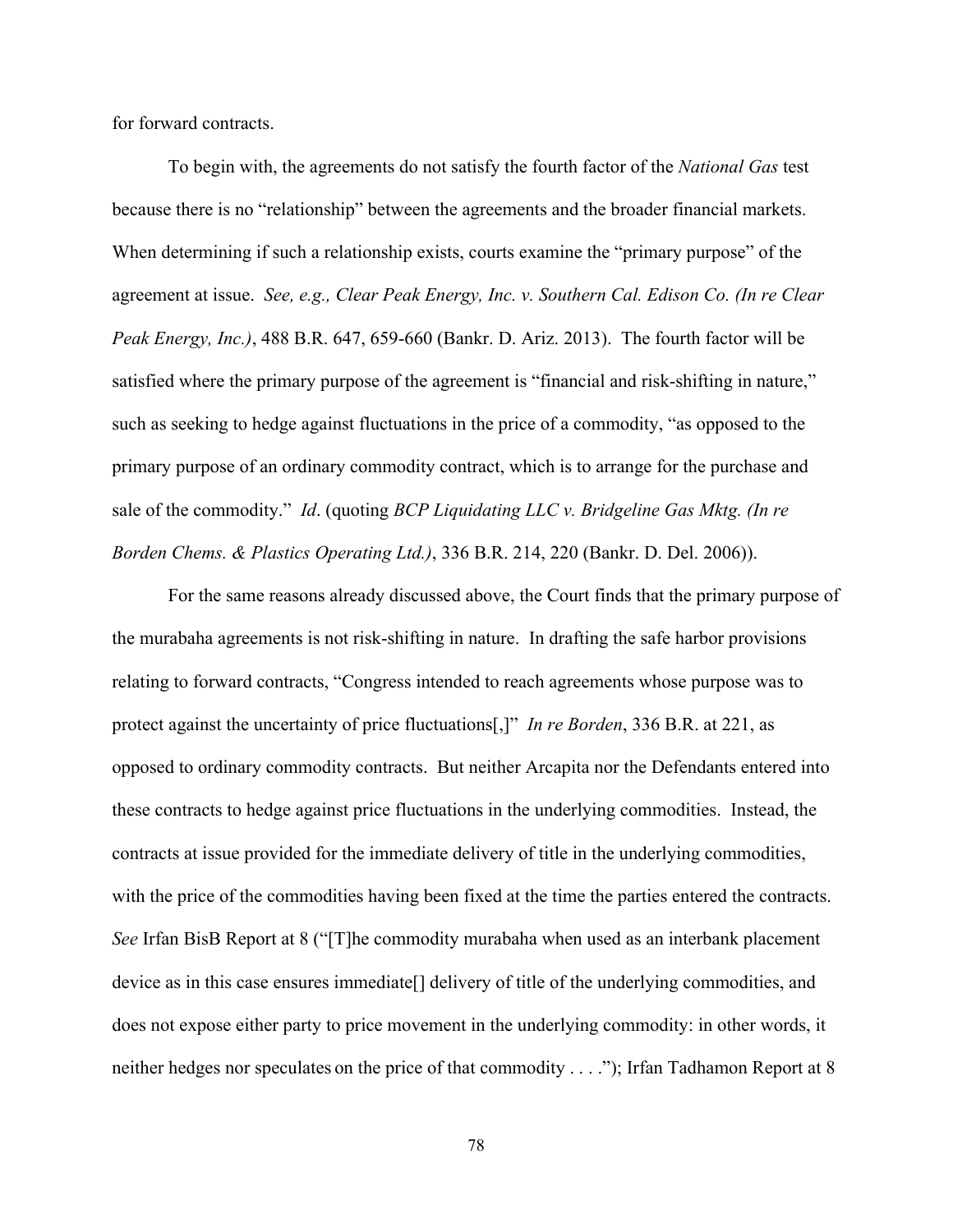(same). The investing party therefore held title to the commodities for a transitory intra-day period at most, with little to no exposure to price fluctuations. Likewise, after receiving immediate delivery of title in the commodities, the agent was free to do what it wished with them. The contracts did not shift any risk of fluctuations in the commodity price from one party to the other, as is seen with commodity forwards. Rather, they operated more like ordinary commodity contracts.

The agreements also fail the second factor of the *National Gas* test because they specify maturity dates that are less than two days after the contracting date. Courts have held the "maturity date" to be the date of delivery of the underlying commodity. *See Buchwald v. Williams Energy Mktg. & Trading Co. (In re Magnesium Corp. of Am.)*, 460 B.R. 360, 373 (Bankr. S.D.N.Y. 2011) (determining the maturity date "necessarily calls for an examination of the time at which the underlying commodity is to be delivered" and where a base contract gave rise to a series of individual future contracts, "it may be better to analyze the issue in terms of [each of the delivery dates] as multiple 'maturity date[s].'"); *see e.g., Williams v. Morgan Stanley Capital Group (In re Olympic Natural Gas Co.)*, 294 F.3d 737, 741 (5th Cir. 2002) (substituting delivery date for maturity date); *In re Borden*, 336 B.R. at 219 (linking the maturity date to the contract delivery date); *Knauer v. Superior Livestock Auction, Inc. (In re E. Livestock Co.*), 2012 WL 4210347, at \*4 (Bankr. S.D. Ind. Apr. 5, 2012) ("The maturity date is the date on which delivery is made, insofar as that date completes the sellers' obligations under the forward contract  $\dots$ .").

The *Buchwald* case involved a contractual arrangement somewhat similar to that between Arcapita and the Defendants, with a base contract "giving rise to many individual contracts, by reason of monthly nominations of desired product, and then with many deliveries—all at the

79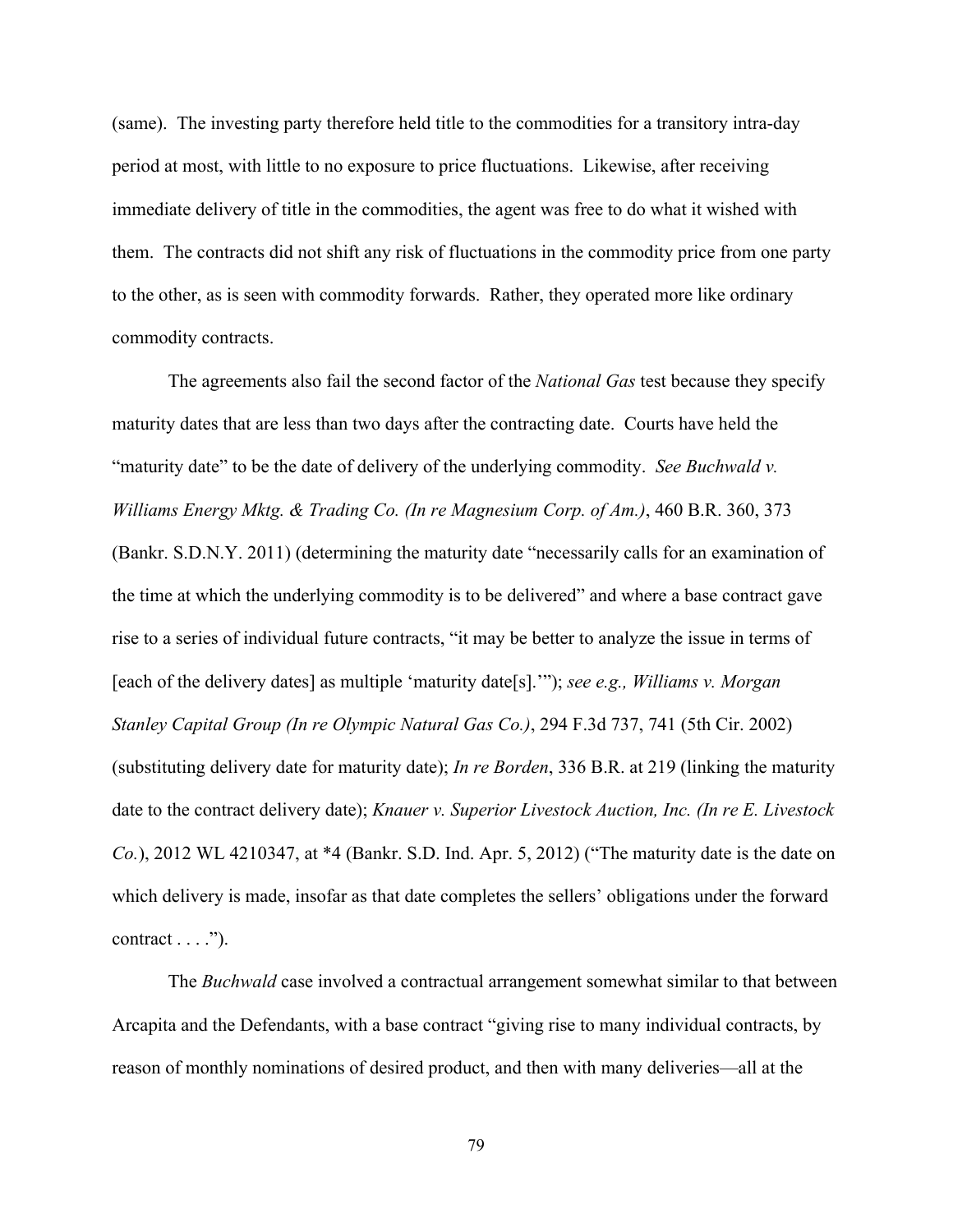price fixed at the outset of each month . . . . " 460 B.R. at 373. The court stated that "[e]ach of those delivery dates would at least seemingly be appropriately regarded as the maturity date" and held that "[w]here a single contract calls for a series of future contracts pursuant to a 'master' agreement . . . it may be better to analyze the issue in terms of multiple 'maturity date[s].'" *Id*. (citing *Mirant Americas Energy Mktg. v. Kern Oil & Refining Co. (In re Mirant Corp)*, 310 B.R. 548, 565 n.26 (Bankr. N.D. Tex. 2004)). The *Buchwald* court further noted that "the time at which the price for future performance is fixed" better determines a forward contract's character than the "time a contract is entered into . . . ." 460 B.R. at 374 n.50 (citing *In re Mirant*, 310 B.R. at 565 n.26).

Similar to the base agreement in *Buchwald*, the BisB Agreement gave rise to investment transactions on March 8 and 9, 2012, and the 2003 Investment Agreement gave rise to a transfer under the March 14, 2012 Placement. *See* Khani BisB Decl., Exs. D-H. The investment transactions of March 8 and 9, 2012 and the March 14 Placement provided for "immediate delivery" as required by the BisB Agreement and 2003 Investment Agreement. *See* Khani BisB Decl., Ex. B at BISB 000002 (BisB Agreement stating that a "Basic Transaction" involves selling commodities to First Islamic Bank, as principal, "with immediate delivery on deferred payment terms"); BISB 000010 (2003 Investment Agreement stating that a "Basic Transaction" involves selling commodities to First Islamic Bank, as principal, "with immediate delivery on deferred payment terms"). Thus, the maturity dates of these transactions are the same day as and not more than two days later than—the dates on which the parties entered into those contracts.

The same analysis applies to the contractual relationship between Arcapita and Tadhamon. The Tadhamon Agreements gave rise to the four relevant investment transactions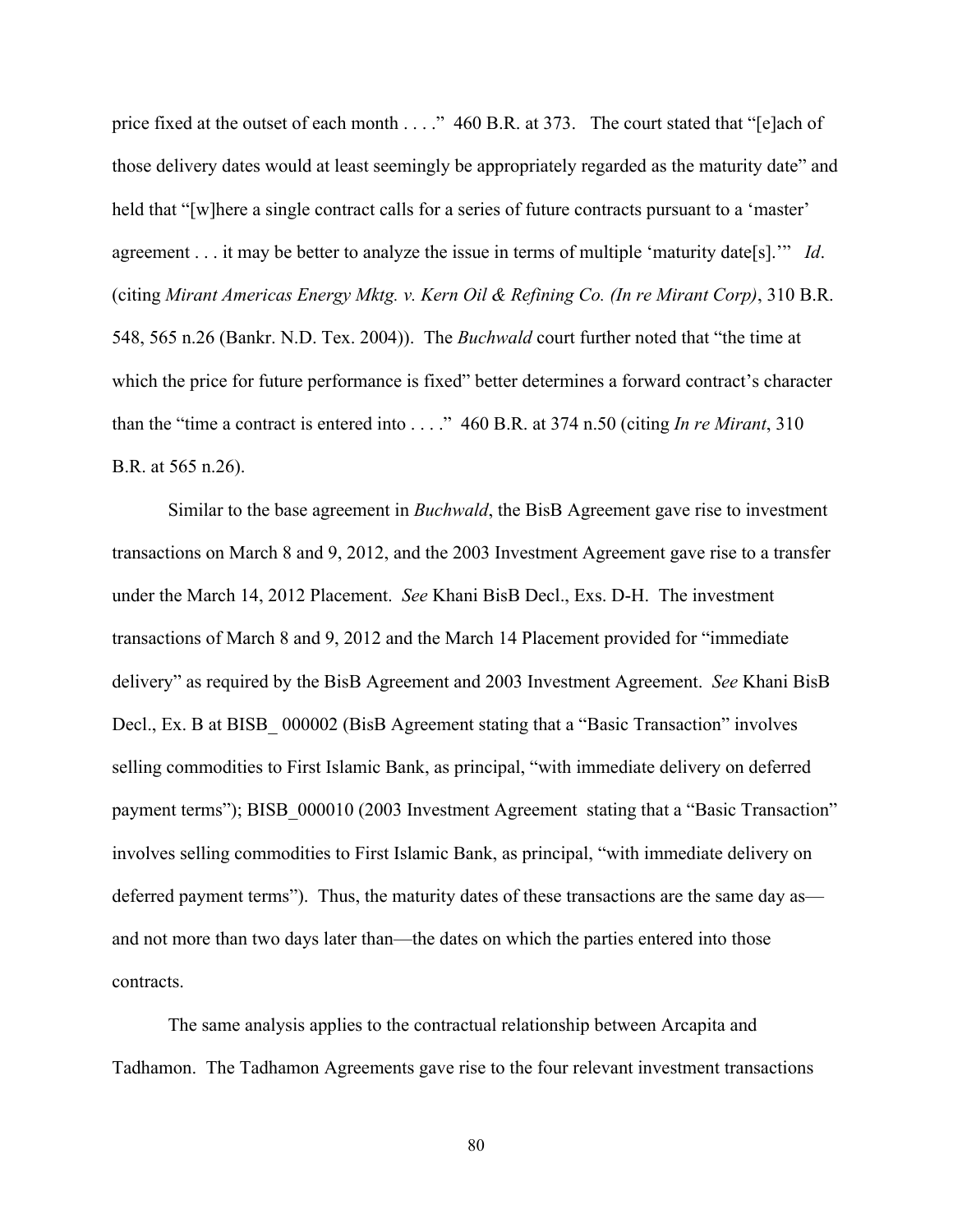dated August 8, 2011, November 17, 2011, January 9, 2012, and January 9, 2012. *See* Khani Tadhamon Decl., Ex. E. Each of these investment transactions provided for "immediate delivery" under the Tadhamon Agreements. *See* Khani Tadhamon Decl., Ex. C at TAD\_000425 (2009 Tadhamon Agreement stating that "[i]mmediately after Arcapita [] concludes the purchase of commodities . . . Arcapita [] . . . will extend an offer to Tadhamon [] to buy the same commodities for its own account for immediate delivery . . . ."); Khani Tadhamon Decl., Ex. D at TAD 001143 (2011 Tadhamon Agreement stating that "Seller shall sell certain Commodities . . . on immediate delivery . . . pursuant to a Purchase Contract"). As with the BisB transactions, the maturity dates of the Tadhamon investment transactions are the same day as—and not more than two days later than—the dates on which the parties entered into those contracts.

Relying on *In re Clean Burn Fuels*, 540 B.R. 195 (Bankr. M.D.N.C. 2015), the Defendants urge that this Court adopt a "flexible definition" of maturity date as "the date on which the buyer's obligation to pay matures, locking in the benefit or detriment of the contract." BisB SJM. at 37-38 (citing *Clean Burn*, 540 B.R. at 207); Tadhamon SJM at 41 (same). But the rationale for the flexible approach in *Clean Burn* does not apply here. In the *Clean Burn* contractual arrangement, the defendant first delivered corn to the debtor's facility where it remained in storage bins that were leased to the defendant. *See Clean Burn*, 540 B.R. at 206. The corn remained in storage until the parties agreed on a futures price, which finalized their contract. *See id.* Thus, delivery took place prior to the parties entering into a contract. Under these unique circumstances, the court in *Clean Burn* rejected the definition of "maturity date" as the date of delivery because it would lead to the "perplexing result" that the contracts "would necessarily have a maturity date before the contract was finalized." *Id*. By contrast, the agreements between Arcapita and the Defendants were entered into before the commodities were

81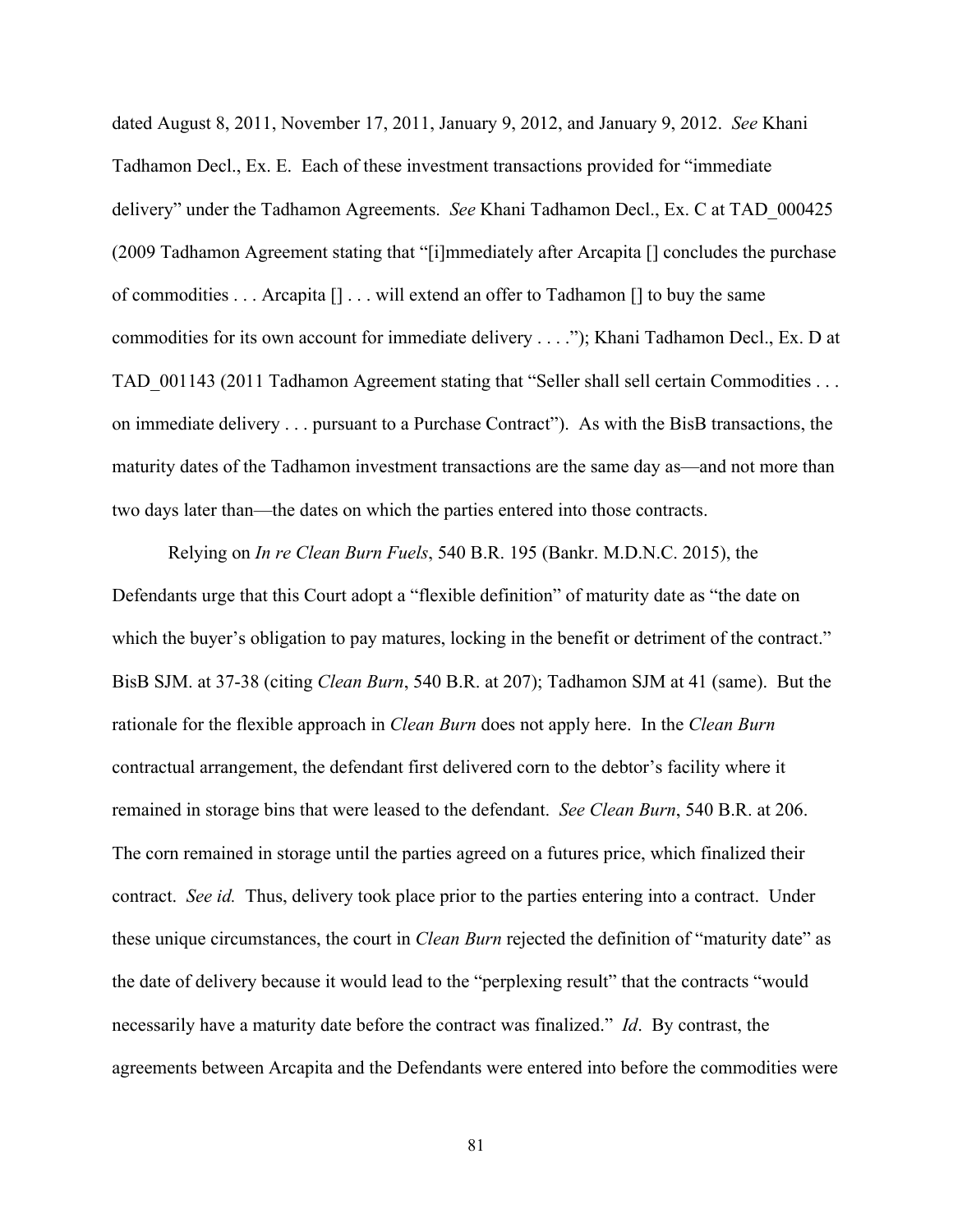exchanged: the BisB Investment Agreements expressly provide for "immediate delivery" of underlying commodities after the parties contract to fix the price of sale. *See* BisB Resp. to Comm. SMF ¶¶ 29-30; Khani BisB Decl., Ex. C at BISB\_000002, BISB\_000010. Similarly, the Tadhamon Agreements expressly provide for "immediate delivery" of certain commodities *after* the parties enter into a contract fixing the price of sale. *See* Tadhamon Resp. to Comm. SMF ¶¶ 5-6; Khani Tadhamon Decl., Ex. C at TAD\_000425 (2009 Tadhamon Agreement stating that "[i]mmediately after Arcapita  $[]$  concludes the purchase of commodities . . . . Arcapita  $[] \dots$  will extend an offer to Tadhamon [] to buy the same commodities for its own account for immediate delivery . . . ."). Thus, there is no such risk here of the result that troubled the *Clean Burn* court.

Second, even if this Court adopts the Defendants' proposed definition of maturity date as "the date on which the buyer's obligation to pay matures, locking in the benefit or detriment of the contract," BisB SJM at 37-38; Tadhamon SJM at 41, the maturity date that would make sense here would be the date of delivery. Under the BisB Investment Agreements, Arcapita and BisB, respectively, were to buy the commodities "for immediate delivery on a deferred payment basis." BisB Resp. to Comm. SMF at  $\P$  29-30; Khani BisB Decl. Ex. C at BISB 000002, BISB\_000010.Similarly, under the Tadhamon Agreements, Arcapita is to buy the commodities "for its own account for immediate delivery on a deferred payment basis." Tadhamon Resp. to Comm. SMF ¶¶ 5-6; Khani Tadhamon Decl., Ex. C at TAD\_000425 (2009 Tadhamon Agreement stating that "[i]mmediately after Arcapita [] concludes the purchase of commodities . ... Arcapita  $[] \ldots$  will extend an offer to Tadhamon  $[]$  to buy the same commodities for its own account for immediate delivery . . . ."). Upon the immediate delivery of the commodities, the buyer's obligation to pay matures and the "benefit or detriment of the contract" is locked in. Delivery triggers the agent's obligation to pay the principal and all other obligations are satisfied.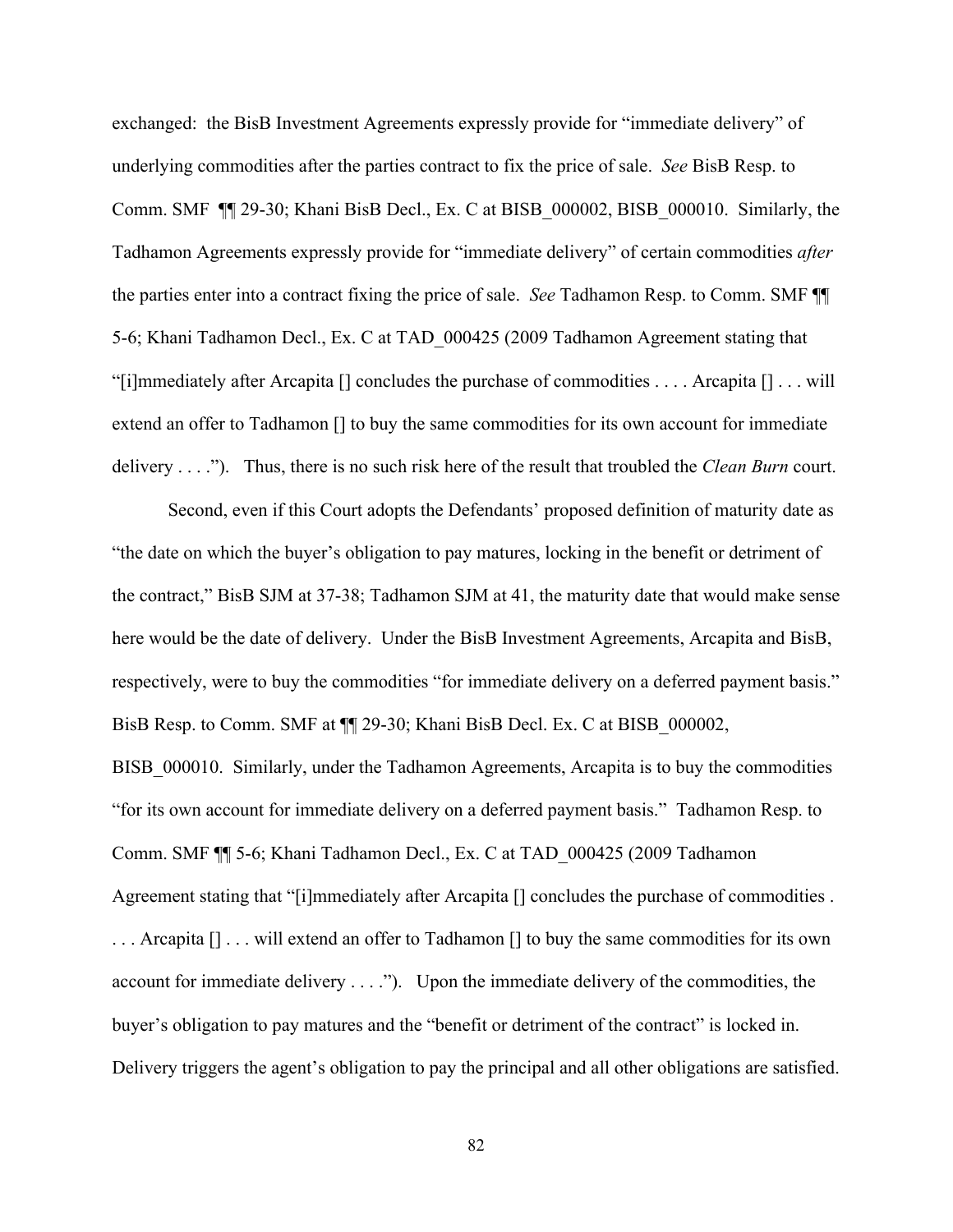*See McKittrick v. Gavilon, LLC (In re Cascade Grain Products)*, 465 B.R. 570, 576 (Bankr. D. Or. 2011) (analyzing forward contract using maturity dates that were "the dates on which debtor received the corn, giving rise to its obligation to pay"); *U.S. Bank v. Plains Mktg. Can. L.P. (In re Renew Energy LLC)*, 463 B.R. 475, 481 (Bankr. W.D. Wis. 2011) (holding contract was not a forward contract because by the date of delivery, "all obligations . . . were satisfied, except issuing the invoice and collecting the payment.").

#### 3. The Safe Harbor for Swap Agreements

Defendants contend that the murabaha agreements with Arcapita are entitled to safe harbor protection as "swap agreements" under Sections  $101(53B)(A)(i)(VII)$  and 101(53B)(A)(ii) of the Bankruptcy Code. *See* BisB SJM 38-40; Tadhamon SJM at 42-44. Section 101(53B)(A)(i)(VII) defines "swap agreements" to include "commodity . . . forward agreements." 11 U.S.C.  $\S$  101(53B)(A)(i)(VII). The Defendants argue that the agreements qualify as commodity forward agreements based on the four factor *Natural Gas* test. *See* BisB SJM at 38; Tadhamon SJM at 42.But for the reasons previously discussed, the transactions here do not satisfy factors (ii) and (iv) of the *Natural Gas* test, since they do not have maturity dates more than two days after the contracting date and they lack the necessary relationship with the broader financial markets.

The transactions also do not constitute "swap agreements" under Section 101(53B)(A)(ii), which provides the following catch-all definition:

any agreement or transaction that is similar to any other agreement or transaction referred to in this paragraph and that (I) is of a type that has been, is presently, or in the future becomes, the subject of recurrent dealings in the swap or other derivatives markets . . . ; and (II) is a forward . . . on one or more . . . commodities . . . .

11 U.S.C. § 101(53B)(A)(ii). The Defendants cannot establish that these agreements are similar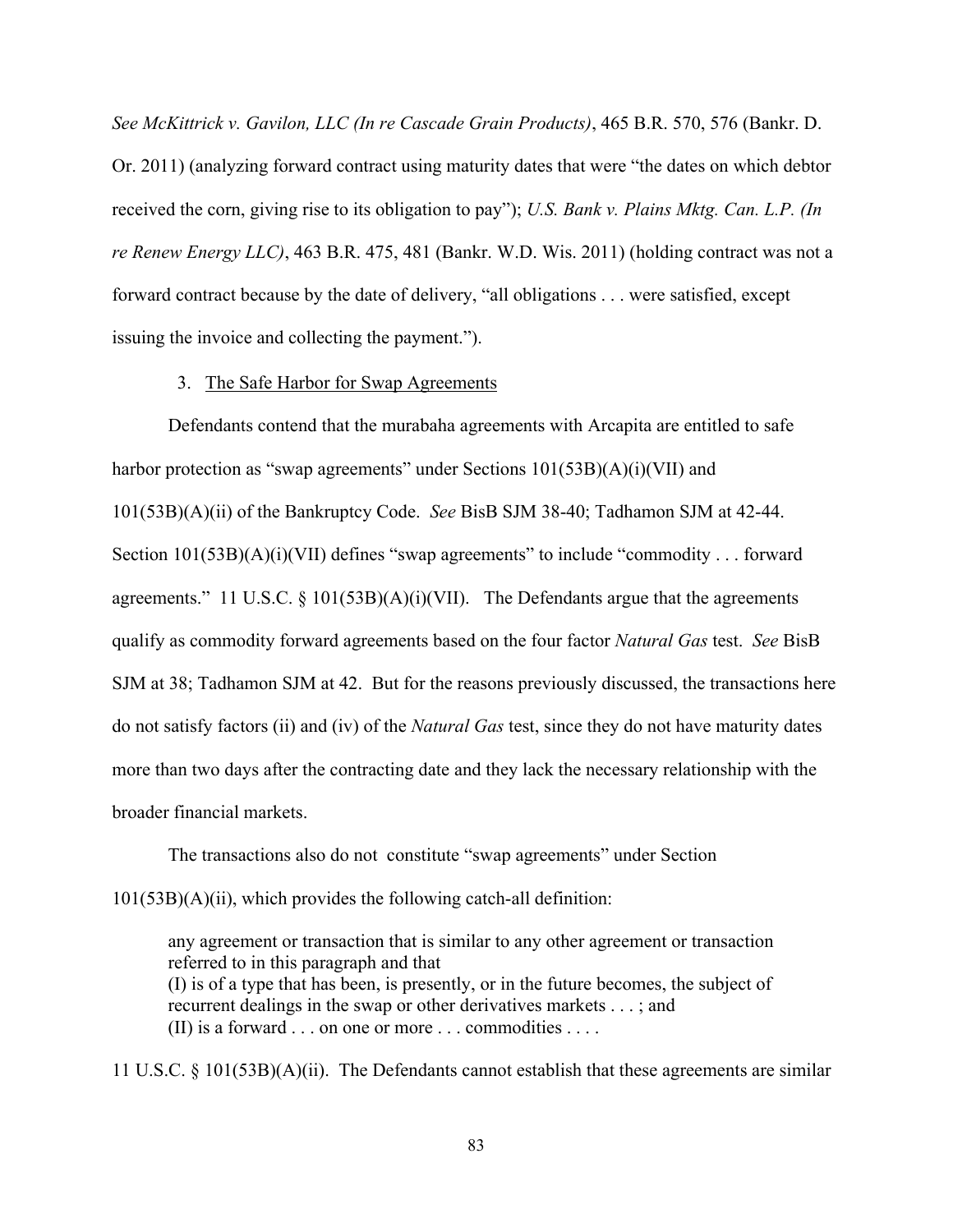to any type of swap agreement identified in Section 101(53B). The transactions do not provide for the "swap" of financial instruments and are therefore not similar to any of the examples specified in Section 101(53B). *See* Irfan BisB Report at 8 ("Clearly, a murabaha-based interbank deposit instrument does not cause the swapping of cash flows . . . ."); Irfan Tadhamon Report at 8 (same). Nor does anything in the record demonstrate that the transactions have been, are presently or will in the future become "the subject of recurrent dealings in the swap or other derivatives markets." 11 U.S.C. § 101(53B)(A)(ii)(I). While murabaha contracts may be used in combination with other financial instruments to create the effect of a swap agreement, they are not themselves swap agreements given their straight-forward use here. *See* Irfan BisB Report at 6-8; Irfan Tadhamon Report at 6-9. Nor is there any evidence that they were traded on derivatives markets. *Id*. The transactions here also were not "forwards for a commodity" because, as discussed above, they provide for immediate delivery upon contracting and are therefore not forward contracts.<sup>58</sup>

# **E. Law Merchant and Normal Business Practice**

Finally, the Defendants assert that their purported setoffs under Bahraini statute are "contractual rights" protected under the safe harbor provisions of the Bankruptcy Code. *See*  BisB SJM at 3, 42 (citing to 11 U.S.C. §§ 362(b)(6), 362(b)(17), 362(b)(27), 362(o), 555, 556,

<sup>58</sup> While the Defendants do not appear to argue that the agreements are "master netting agreements," the Court also finds that the agreements would not be protected as master netting agreements under the safe harbor provisions in Sections 546(j) or  $362(b)(27)$  of the Bankruptcy Code. The agreements do not meet the definition of a master netting agreement in Section 101(38A)(A) of the Bankruptcy Code, under which a master netting agreement must provide for "the exercise of rights . . . under or in connection with" one or more of the five types of contracts enumerated in Section 561(a) of the Bankruptcy Code, or any security agreement or arrangement or other credit enhancement related to one or more of such contracts. 11 U.S.C. § 101(38A)(A). None of those enumerated contracts are present here. The Defendants also concede that the agreements do not expressly provide any right of setoff as required under Section 101(38A)(A). *See* Tadhamon Resp. to Comm. SMF ¶¶ 27, 36, 86; see also BisB Resp. to Comm. SMF ¶ 87.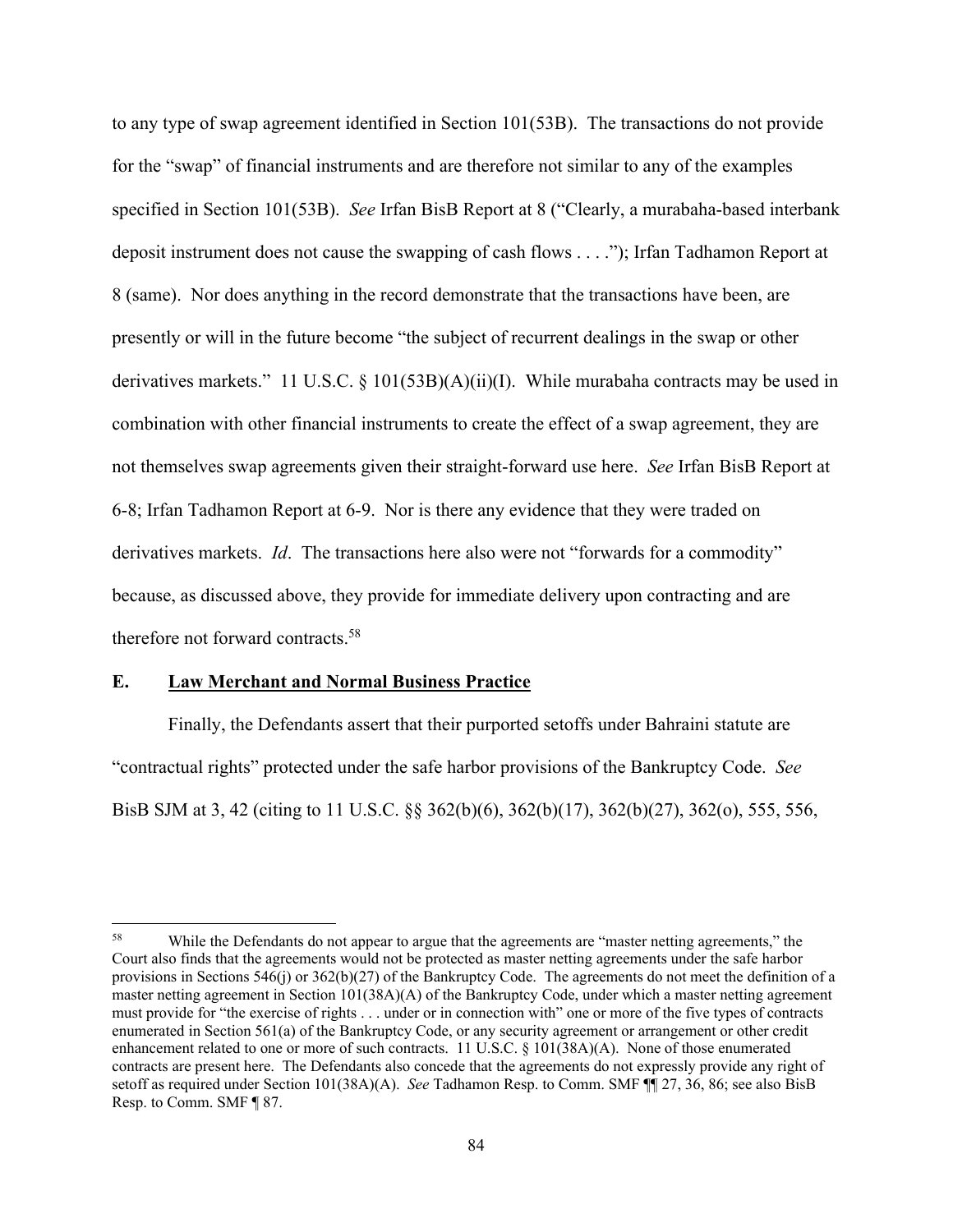560, and 561); Tadhamon SJM at 3, 46 (same).<sup>59</sup> For purposes of these sections, "contractual rights" are defined to include:

a right set forth in a rule or bylaw of a derivatives clearing organization (as defined in the Commodity Exchange Act), a multilateral clearing organization (as defined in the Federal Deposit Insurance Corporation Improvement Act of 1991), a national securities exchange, a national securities association, a securities clearing agency, a contract market designated under the Commodity Exchange Act, a derivatives transaction execution facility registered under the Commodity Exchange Act, or a board of trade (as defined in the Commodity Exchange Act), or in a resolution of the governing board thereof, *and a right, whether or not evidenced in writing, arising under common law, under law merchant, or by reason of normal business practice*.

11 U.S.C. §§ 555, 556, 559, 560 (emphasis added). The Defendants contend that their purported setoffs constitute rights under "law merchant' and "normal business practice" in Bahrain and within Islamic finance generally, and therefore qualify as "contractual rights" under the latter part of these rarely invoked safe harbor provisions. *See* BisB SJM at 3, 42; Tadhamon SJM at 3, 46.

 "The law merchant is a system of law that does not rest exclusively on the institutions and local customs of any particular country, but consists of certain principles of equity and usages of trade which general convenience and a common sense of justice have established to regulate the dealings of merchants and mariners in all the commercial countries of the civilized world." *Bank of Conway v. Stary*, 51 N.D. 399, 408, 200 N.W. 505, 508 (1924) (discussing development of law merchant throughout history) (citing 3 Kent, Com. 2; *Brooklyn City & N.R. Co. v. National Bank*, 102 U.S. 14, 31 (1880)).

<sup>59</sup> Both Sections 555 and 556 exempt the exercise of contractual rights "to cause the liquidation, termination, or acceleration" of a securities contract or commodity or forward contract, respectively. 11 U.S.C. §§ 555, 556. The Defendants do not assert that they have taken such actions, and fail to explain how these sections exempt their setoffs from the various claims asserted against them by the Committee.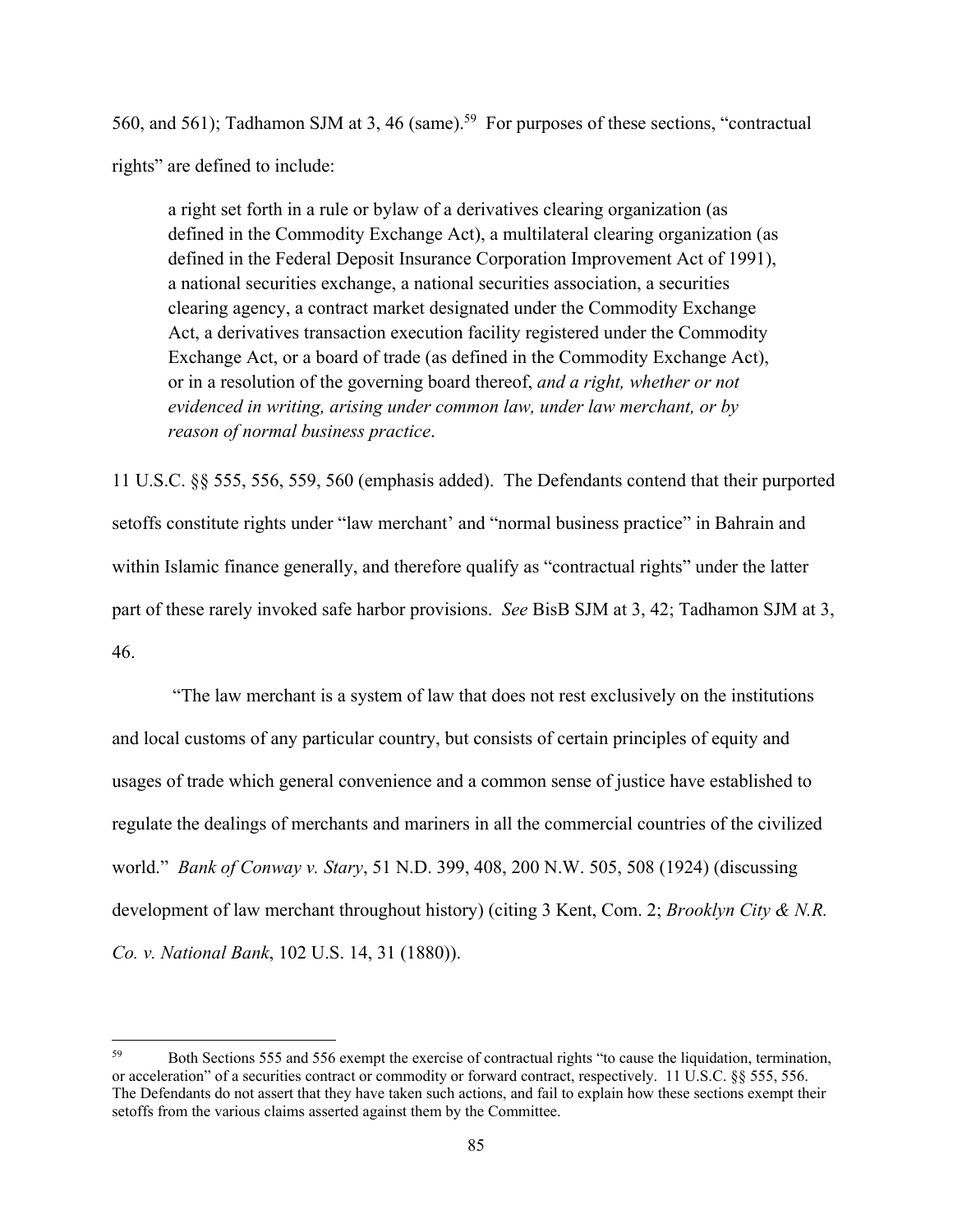Law merchant has been used for centuries as a "source of legal obligation and thereby a means of self-regulation" among traders and was meant to be binding as a "secondary control over commerce." *See* Raj Bhala, *Self-Regulation in Global Electronic Markets Through Reinvigorated Trade Usages*, 31 Idaho L. Rev. 863, 903 (1995). The standard is difficult to analyze because it is not easy to delineate when a "usage of trade become[s] part of the body of the law merchant." *Id.* (discussing law merchant in the context of the Uniform Commercial Code). While no firm rule applies for law merchant, scholars have characterized the law merchant based on a "common origin and a faithful reflection of the customs of merchants . . . ." *See* Ingrid Michelsen Hillinger, *The Article 2 Merchant Rules: Karl Llewellyn's Attempt to Achieve the Good, the True, the Beautiful in Commercial Law*, 73 Geo L.J 1141, 1150 (1985) (citing *Thayer, Comparative Law and the Law Merchant*, 6 Brook. L. Rev. 139, 141 (1963)).

While the Defendants invoke the law merchant as a safe harbor, they do not cite to any case law holding that the setoff here is commonly recognized under law merchant. They do cite to several cases to support the contention that law merchant has been incorporated into U.S. domestic commercial statutes. But none of these cases support the contention that setoff is a recognized practice of law merchant or discuss the understanding of what constitutes law merchant under the safe harbor provisions of the Bankruptcy Code. *See Mirabile v. Udoh*, 399 N.Y.S.2d 869, 870 (N.Y. Civ. Ct., Kings County 1977) (citing UCC § 1-103 and its incorporation of law merchant in the context of a dispute regarding money orders); *Sweetwater Cattle Co. v. Murphy (In re Leonard)*, 565 B.R. 137, 144 (B.A.P. 8th Cir. 2017) (in the context of a dispute regarding livestock bill of sale laws, stating that law merchant is "now embodied in the UCC"); *Cugnini v. Reynolds Cattle Co.*, 648 P.2d 159, 164 (Colo. Ct. App. 1981) (same); *Pribus v. Bush*, 118 Cal. App. 3d 1003, 1010 (Ct. App. 1981) (noting that law merchant rules on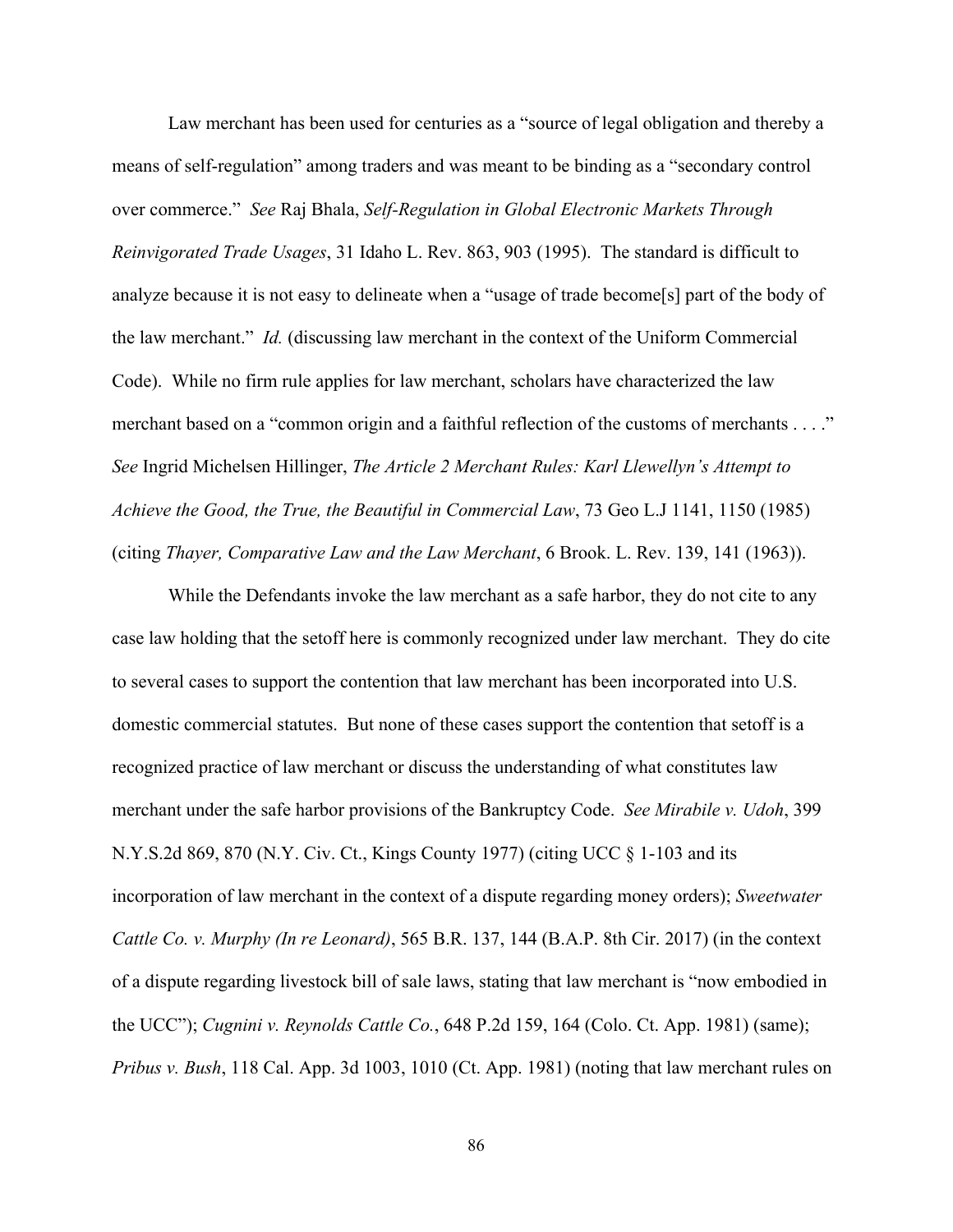allonges were incorporated into California statutes); *Alaska Textile Co. v. Chase Manhattan Bank*, 982 F.2d 813, 816 (2d Cir. 1992) (noting that law merchant rules on letters of credit are embodied in the Uniform Customs and Practices for Documentary Credits).

The Defendants instead cite an article that does not discuss or apply law merchant in the context of the U.S. bankruptcy code, but instead examines the concept of law merchant and proposes attributes of a modernized law merchant system. *See* BisB SJM at 42; Tadhamon SJM at 46 (citing Leon E. Trakman, *The Twenty-First-Century Law Merchant*, 48 Am. Bus. L.J. 775 (Winter 2011)). The Defendants note that the Trakman article describes law merchant as "nationalized within domestic legal systems, such as the civil law system, the English common law, and the UCC in the United States." Trakman, 48 Am. Bus. L.J. at 799. In their briefing, the Defendants equate law merchant with the "commercial law" of a given country, but again cite no legal authority for such a position. *See* BisB SJM at 3; Tadhamon SJM at 3. There is no reason why a practice established under the commercial law of Bahrain would automatically constitute "law merchant." Indeed, the Bankruptcy Code provides that a "contractual right" under the safe harbors includes "a right, whether or not evidenced in writing, arising *under common law*...." 11 U.S.C. §§ 555, 556, 559, 560. But Bahrain is a civil law jurisdiction, not a common law jurisdiction, $60$  and the Defendants themselves acknowledge that the setoffs in question are statutory in nature.<sup>61</sup> If Congress had intended to include all statutory rights under the civil law

<sup>60</sup> *See, e.g., Standard Chartered Bank v. Ahmad Hamad Al Gosaibi & Bros. Co.*, 957 N.Y.S.2d 602, 605 (Sup. Ct., N.Y. County 2012) ("Standard's Bahrain lawyer notes—and defendants do not deny—that the civil justice system in Bahrain is predominantly a civil law system, rather than a common-law system as in England and the United States."); Faisal Kutty, The Shari'a Factor in International Commercial Arbitration, 28 Loy. L.A. Int'l & Comp. L. Rev 565, 595 (Summer 2006) (noting that Bahrain is among a group of Middle Eastern countries that have adopted the civil law tradition).

<sup>61</sup> *See* Mansoori BisB Report ¶¶ 23-24 ("As per the provisions of the Bahraini law, judiciary precedent and legal scholarships there are three types of set-off. They are (i) statutory set-off, which occurs by the power of law if its conditions are fulfilled, (ii) voluntary or contractual set-off, which occurs by the parties' mutual consent to the set-off; and (iii) judiciary set-off. . . . BisB maintains that it has exercised a statutory right of set-off in this [d]ispute, this Report discusses only the provisions under the laws with respect to a statutory set-off and its conditions and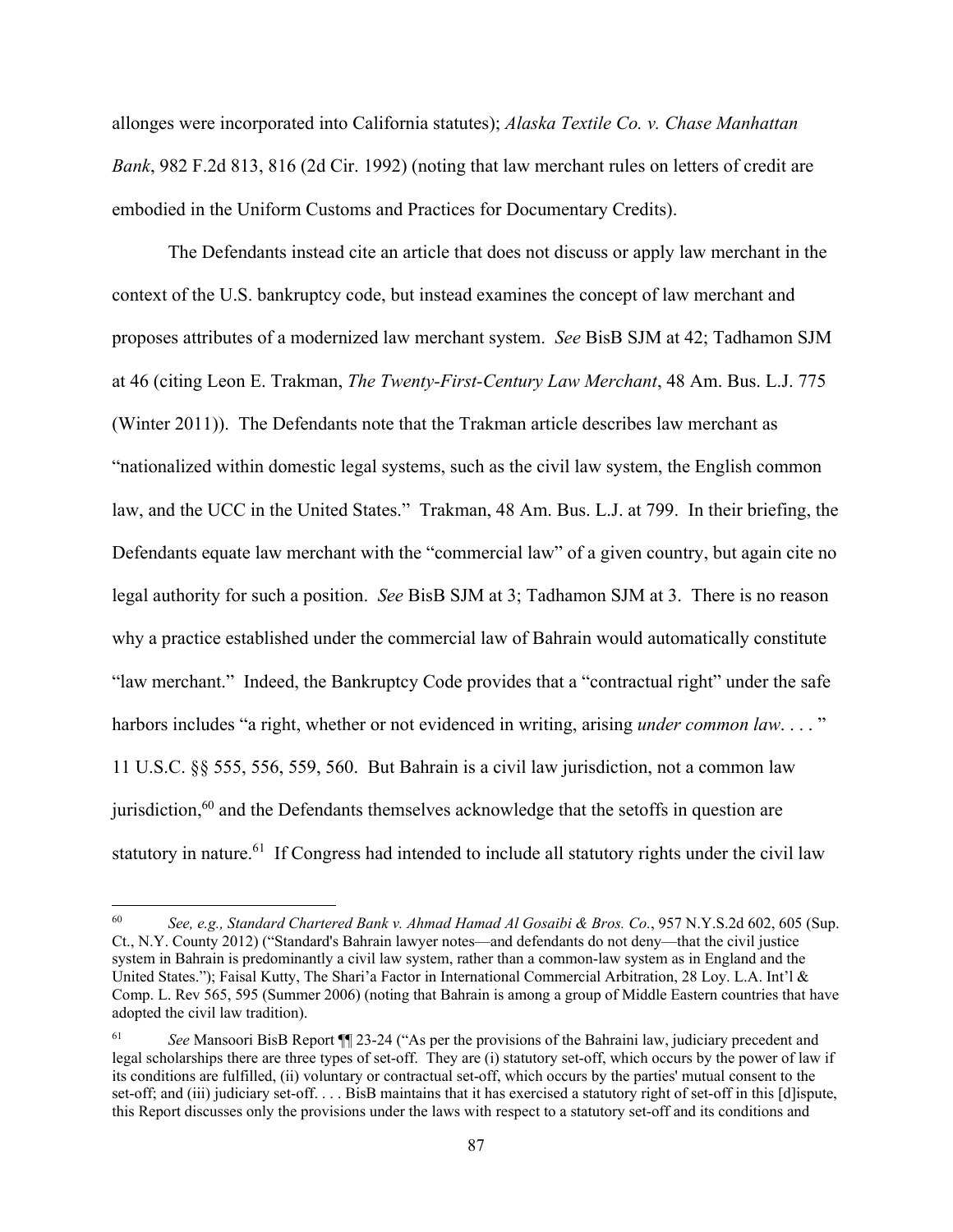of any country within the definition of a safe harbor contractual right, then it would have done so. But it did not. *See Cruz v. TD Bank, N.A.*, 855 F. Supp. 2d 157, 171 (S.D.N.Y. 2012) (the canon of statutory construction *expressio unius est exclusion alterius* means "the mention of one thing implies the exclusion of the other. . . . The maxim cautions a court not [to] add elements to a list of statutory or regulatory requirements.") (citations and quotations omitted). Even assuming that the law merchant covers the civil law of a jurisdiction, the civil law here has specifically disavowed these setoffs through the CBB's issuance of the Formal Directions.

The Defendants also rely on their experts to claim that setoff is a standard component of Shari'a business practice. *See* BisB SJM at 42 (citing Mansoori BisB Report at 17-22; Thomas BisB Report at 20-23); Tadhamon SJM at 46 (citing Mansoori Tadhamon Report at 17-22; Thomas Tadhamon Report at 22-25). The argument appears to be that the domestic codification of setoff in Bahrain and a handful of other countries reflects a long-standing transnational custom of Shari'a compliant financing and, therefore, the Defendants' setoffs fall under the umbrella of law merchant.<sup>62</sup> But the Defendants clearly assert that they executed the setoffs pursuant to Bahraini statute, not according to business practice or market custom. Furthermore, they do not satisfy the standard they put forth from the Trakman article, which explains that there are ten "central attributes" of a modernized law merchant, including that it is "transnational in

requirements prescribed thereunder and makes no discussion of the other types of set-off."); Mansoori Tadhamon Report ¶¶ 24-25 (same); *see also* BisB SJM at 41 ("The murabaha agreements between BisB and Arcapita do not expressly provide for setoff rights. It is an extra-contractual right provided by Bahraini law. . . ."); Tadhamon SJM at 45 (same); Khani BisB Decl., Ex. O ("Under the circumstances, BisB has taken a set-off under Bahraini law relating to the debts owing between the parties."); Khani Tadhamon Decl., Ex. Q at TAD000595 (same).

The Court notes that the Committee's expert, Mr. Irfan, disputes the longstanding acceptance of setoff in Islamic finance, stating that the subject of close-out netting has been "prickly and hotly debated by both the bankers and scholarly community." Irfan BisB Report at 16; Irfan Tadhamon Report at 20. Mr. Irfan cites to his experience participating in the industry working group in 2006 to create a Shari'a complaint version of the 2002 ISDA Master Agreement for conventional derivative contracts, though the Defendants challenge the relevance of his observations. *See* Irfan BisB Report at 16; Irfan Tadhamon Report at 20-21; *but see* BisB Reply at 19 n.75; Tadhamon Reply at 18 n.65. In any case, the Court need not resolve this dispute for purposes of its decision on law merchant.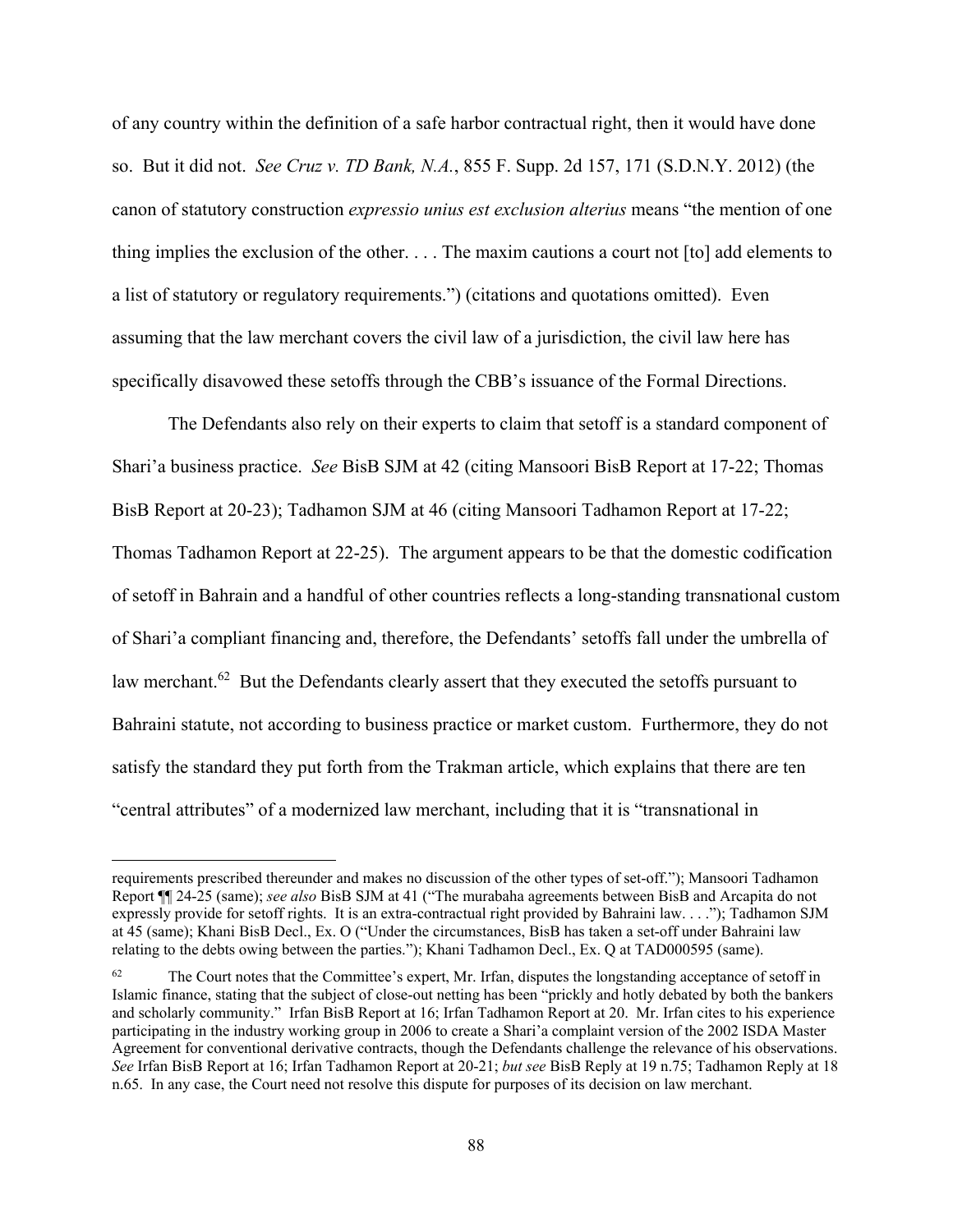character," expressed "through international commercial codes and conventions," or "endorsed by transnational institutions—legal economic, and political institutions—by nation-states and by stratified communities of transnational merchants alike." Trackman*,* 48 Am. Bus. L.J. at 798-99. As a threshold matter, the Defendants cannot establish that the setoffs here constitute a transnational custom when these transactions were viewed as improper by Bahrain's own regulatory authority. Moreover, the Defendants have not provided evidence that would support the conclusion that the setoffs here reflect a longstanding or widely accepted custom that is reflected in international law such that a finder of fact could rule in the Defendants' favor on the issue. They do cite to the setoff statutes of Qatar and the United Arab Emirates. *See* BisB Reply at 19 n.74; Tadhamon Reply at 18 n.64. But these two examples hardly amount to a "transnational body of informal law, created by the industry customs and practices of merchants, which is endorsed and codified in domestic and international law." Comm. BisB Resp. at 28 (citing Trakman*, supra,* at 798-99); Comm. Tadhamon Resp. at 36 (same).

Furthermore, while "Shari'a does allow for set-off of countervailing debts in certain circumstances, it has only been relatively recently that the modern Islamic finance market has applied this broad principle, only in those jurisdictions where set-off is possible, and with particular reference to murabaha contracts." Irfan BisB Report at 16; Irfan Tadhamon Report at 20. The Defendants themselves admit that setoff was only adopted by the Bahraini Civil Code and AAOIFI Shari'a Standards in 2001. *See* BisB Reply at 19 n.75; Tadhamon Reply at 18 n.65. This evidence is scarcely the "longstanding" customs upon which law merchant is based, rather appearing to be a phenomenon that has recently been codified in the commercial laws of certain jurisdictions in the twenty-first century. At best then, the Defendants might demonstrate that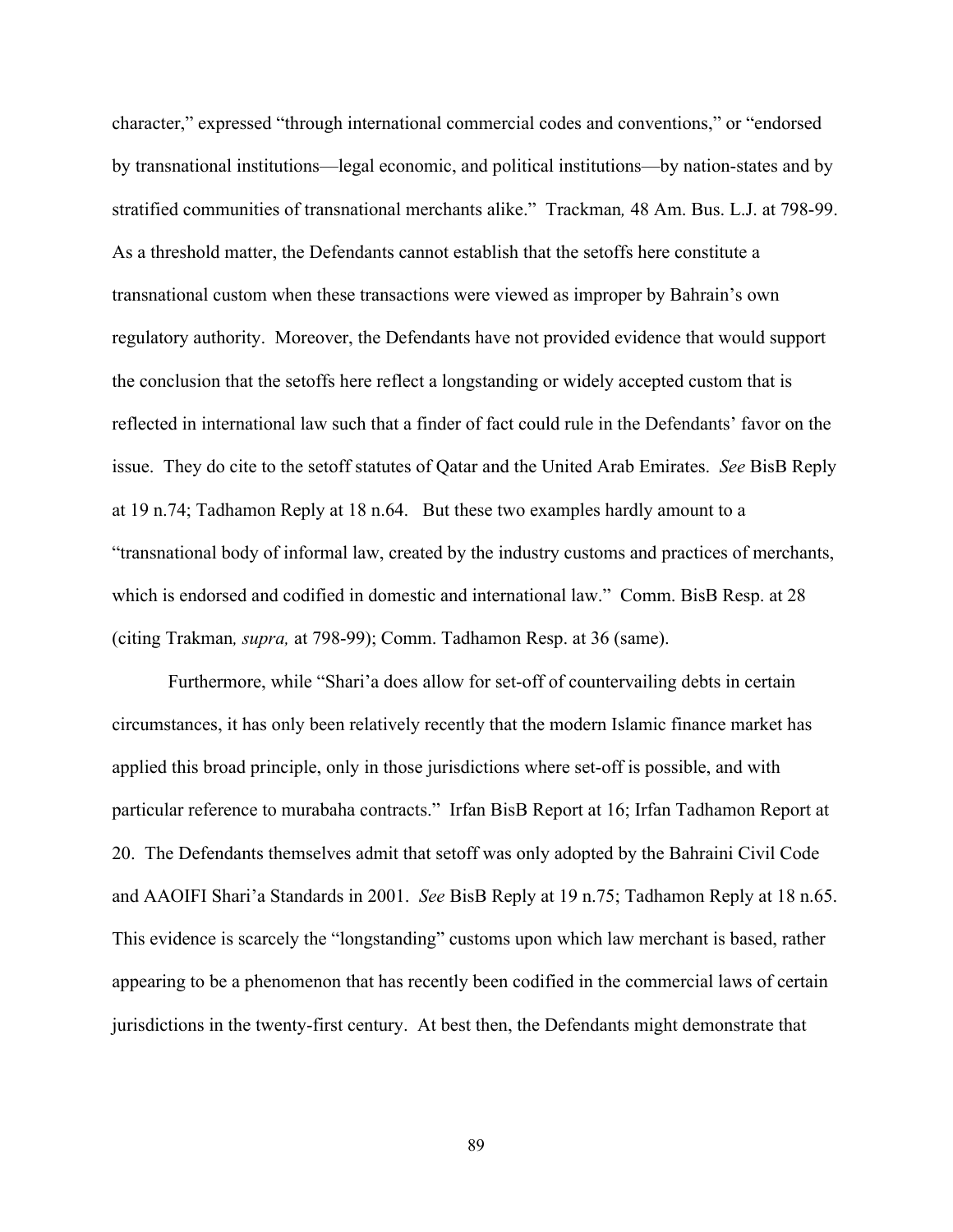setoff is accepted in Islamic finance only under certain circumstances, and in certain countries. And rather than being a long standing custom among merchants, it appears to still be evolving.

Nor do the setoffs taken in these circumstances constitute normal business practice under the "contractual rights" protected by the safe harbor provisions of the Bankruptcy Code, as is argued by the Defendants. That setoff is not the normal course of action in these circumstances is demonstrated by the Formal Directions of the CBB, requiring that the Defendants either: (i) immediately return the Transaction Proceeds to Arcapita, or (ii) seek permission from the Court in accordance with the Bankruptcy Code to withhold the funds, and return the funds if such permission is not granted. Comm. BisB SMF ¶ 92; Comm. Tadhamon SMF ¶ 127. The Defendants did not seek the permission of this Court either prior or subsequent to asserting setoff, a violation of both the Formal Directions and, as further discussed below, the automatic stay under Section 362 of the Bankruptcy Code. Furthermore, the Defendants' expert asserts that the market convention in Bahrain in the event of an insolvency was a negotiated workout, including the rolling over of debts, extension of maturities and avoidance of capital losses. Thomas BisB Report at 32-33; Thomas Tadhamon Report at 36. Under such circumstances, the Court cannot find such setoffs to constitute normal business practice against an insolvent entity such as Arcapita.

# **F. Committee's Causes of Action**

Having rejected the various defenses raised by the Defendants, the Court is left to address the merits of the Committee's claims. While the Defendants did not raise any challenge to the elements of the Committee's claims, it is nonetheless appropriate to briefly review each of the Committee's claims in evaluating the Committee's request for summary judgment.<sup>63</sup>

<sup>&</sup>lt;sup>63</sup> The Committee's statements of fact assert that certain amounts were owed from Arcapita to the Defendants under the Investment Agreements as of the Petition Date and that by exercising setoff, the Defendants recovered in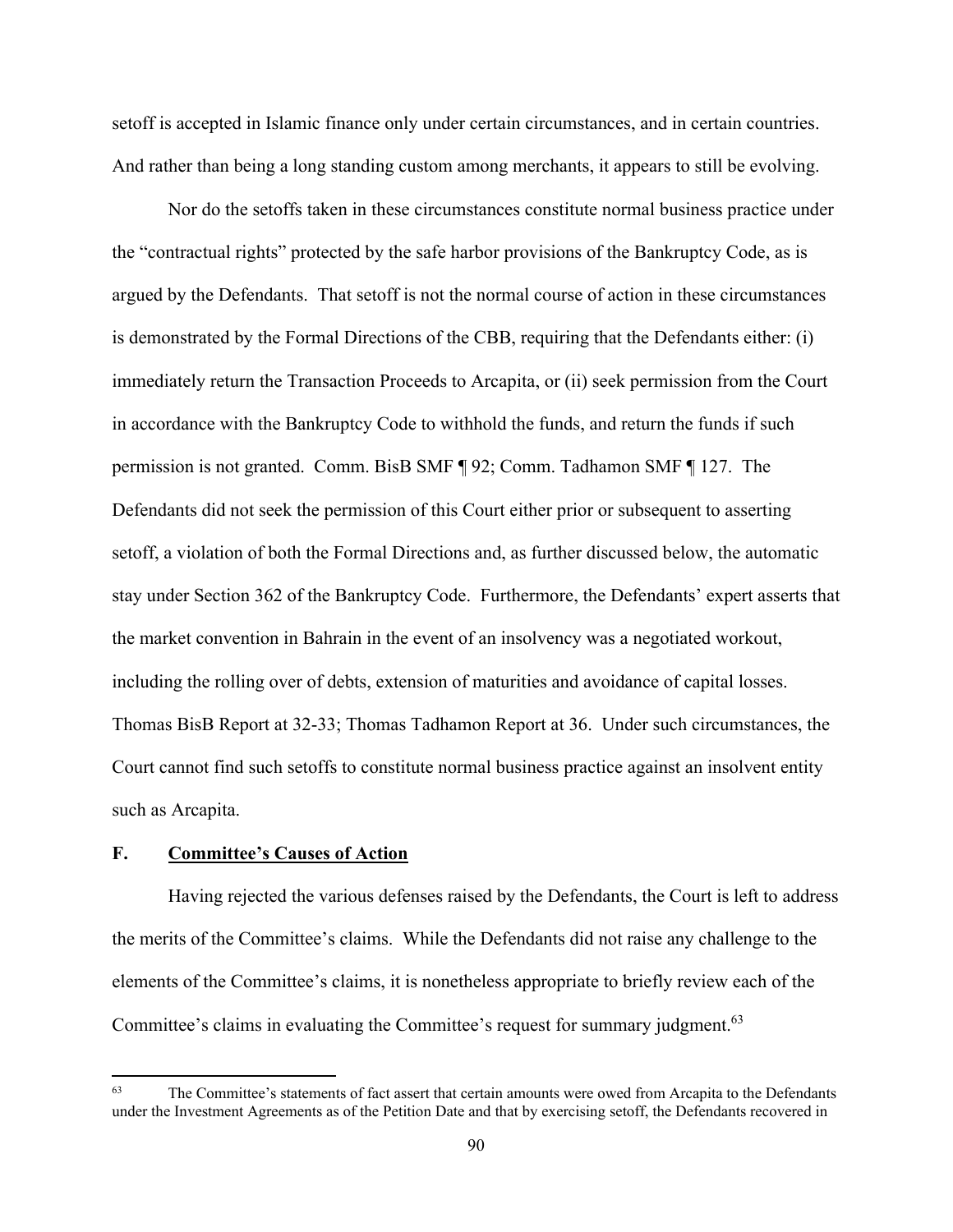# 1. Breach of Contract

The Committee asserts a claim for breach of contract against the Defendants, alleging that they breached the applicable contracts by withholding the Transaction Proceeds owed to Arcapita past the maturity dates set forth in those agreements.<sup>64</sup> The parties agree that the breach of contact claims are governed by Bahraini law. *See* Comm. BisB SJM at 15; Comm. Tadhamon SJM at 15; BisB SJM at 41, 43; Tadhamon SJM at 45-47; BisB Reply at 9; Tadhamon Reply at 7.

 Article 129 of the Bahraini Civil Code provides that "a contract must be performed in accordance with its contents and in compliance with the requirements of good faith and honesty." Raees BisB Report ¶ 4.2.16 (quoting Art. 129 of Bhr. Civil Code); Raees Tadhamon Report ¶ 4.2.16 (same). Article 140(a) states that "[i]n bilateral binding contracts if one of the parties does not perform his obligation, the other party may . . . demand from the judge the performance or dissolution of the contract, with damages, if due, in either case, unless the party demanding dissolution does not also perform his obligation." Khani BisB Report ¶ 4.2.17 (quoting Art. 140(a) of Bhr. Civil Code); Khani Tadhamon Report ¶ 4.2.17 (same).

 The Committee asserts that the Defendants' breached the agreements by failing to transfer the Transaction Proceeds to Arcapita upon maturity of the applicable contracts, thus entitling the Committee to recover the outstanding balance of the Transaction Proceeds and

full on these debts. *See* Comm. BisB SMF ¶¶ 23, 89; Comm. Tadhamon SMF ¶¶ 21, 119. The Defendants' response to those statements of fact disputes the characterization of those amounts as "antecedent debt," but this argument was not raised in the Defendants' briefs. *See* BisB Resp. to Comm SMF ¶¶ 23, 89; Tadhamon Resp. to Comm. SMF ¶ 21. While the issue might be relevant to the Committee's claims regarding a preferential transfer by Arcapita to BisB, the Court does not need to reach that issue today. *See* Comm. BisB SJM at 27 (raising the preference argument as an alternative to claims regarding breach of contract and turnover).

<sup>64</sup> The Committee asserts that BisB breached the March 14, 2012 BisB Placement and 2003 Investment Agreement and that Tadhamon breached the Tadhamon Rollover Contracts and Master Wakala Agreement due to their respective withholding of the Transaction Proceeds past the maturity dates of the March 14, 2012 BisB Placement and the Tadhamon Rollover Contracts.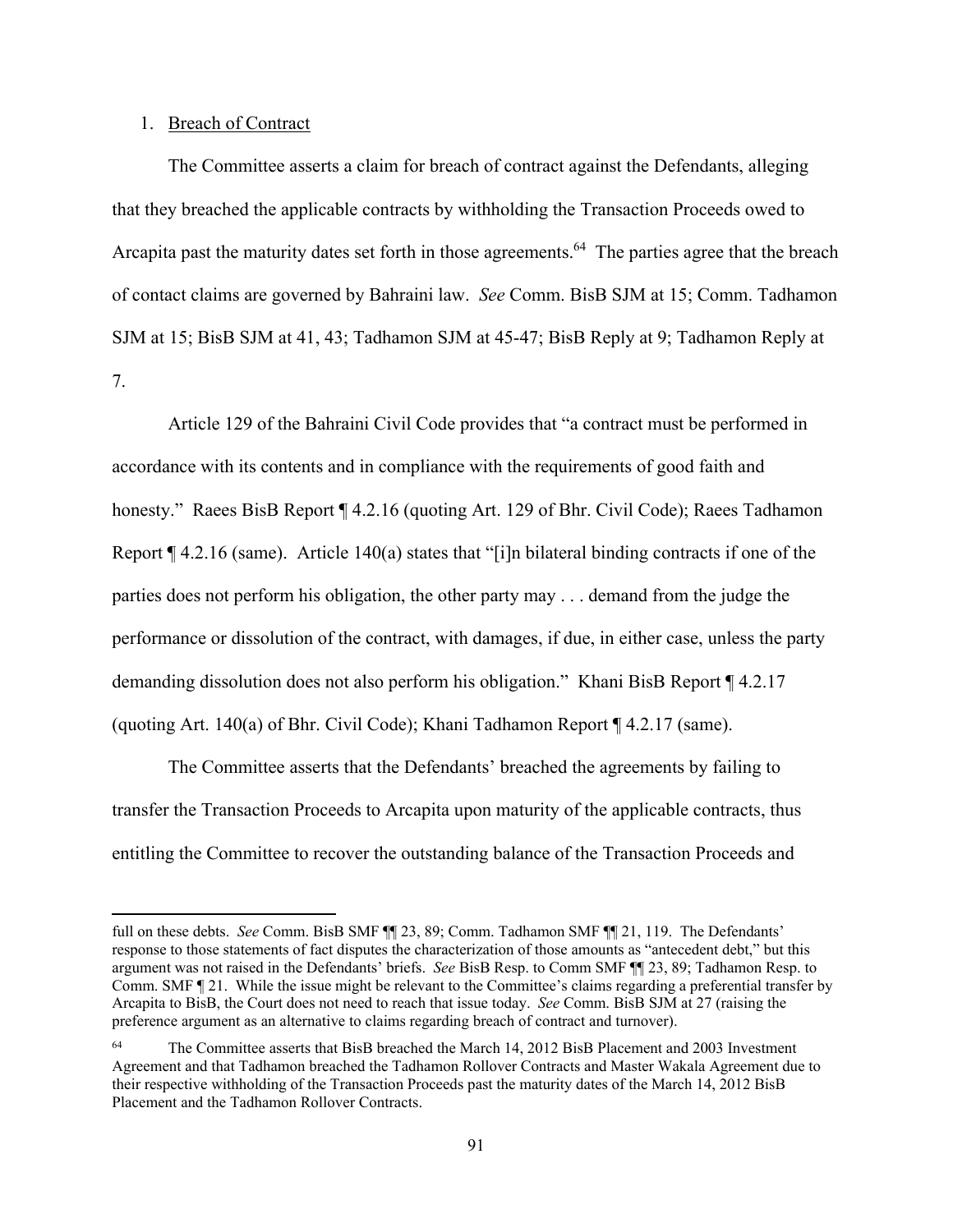associated damages. The contracts required that Arcapita deposit the investment amounts with the Defendants on the specified investment dates, with the Defendants then transferring such proceeds when they were due.<sup>65</sup> Both Defendants admittedly failed to remit the Transaction Proceeds to Arcapita when the respective contracts matured. *See* BisB Answer ¶¶ 34, 36 [Adv. Pro. No. 13-01434, ECF No. 62]; Tadhamon Answer ¶¶ 27, 36, 38 [Adv. Pro. No. 13-01435, ECF No. 58]; Khani Tadhamon Decl., Ex. M at TAD\_000413-14, Ex. N at TAD\_000293-95; Ex. B at 47:2-48:3. Having concluded that the Defendants' purported setoffs are invalid—and having rejected the Defendants' other defenses—the Court finds that the Defendants' failure to remit the Transaction Proceeds constitutes a breach of the applicable agreements.

#### 2. Turnover

The Committee asserts that the Transaction Proceeds are subject to turnover under Section 542(b) of the Bankruptcy Code. Section 542(b) provides, in part, that "an entity that owes a debt that is property of the estate and that is matured, payable on demand, or payable on order, shall pay such debt to, or on the order of, the trustee, except to the extent that such debt may be offset under [S]ection 553 of this title against a claim against the debtor." 11 U.S.C. § 542(b). The Committee asserts that the Defendants' failure to return the Transaction Proceeds to

<sup>65</sup> The Master Wakala Agreement obligated Tadhamon to "transfer the Maturity Proceeds on the Maturity Date to such account" as was designated by Arcapita. *See* Khani Tadhamon Decl., Ex. G at TAD\_000406. Additionally, the March 28, 2012 Rollover Contract required Arcapita to invest \$10 million already on deposit with Tadhamon on March 30, 2012 and Tadhamon to transfer to Arcapita the proceeds of that investment on April 30, 2012. *See* Khani Tadhamon Decl., Ex. F at TAD\_006435; Ex. M at TAD\_000413–14. Similarly, the April 15, 2012 Rollover Contract required Arcapita to invest \$10 million already on deposit with Tadhamon on April 16, 2012, and required Tadhamon to transfer the proceeds of that investment on May 16, 2012. *See id.*

Under the 2003 Investment Agreement, BisB was required to repurchase commodities from Arcapita on the "deferred payment date'—*i.e.*, the maturity date—by sending Arcapita payment for the purchased commodities. *See* Khani BisB Decl., Ex. B at BISB 000010-11, BISB 000013-14; Ex. G at ARCAPITA\_0000024-29. The March 14 Placement required Arcapita to invest \$10,000,000 with BisB on March 14, 2012, and required BisB to transfer the proceeds of that investment on March 29, 2012. *See* Khani BisB Decl., Ex. G at ARCAPITA\_0000024-29.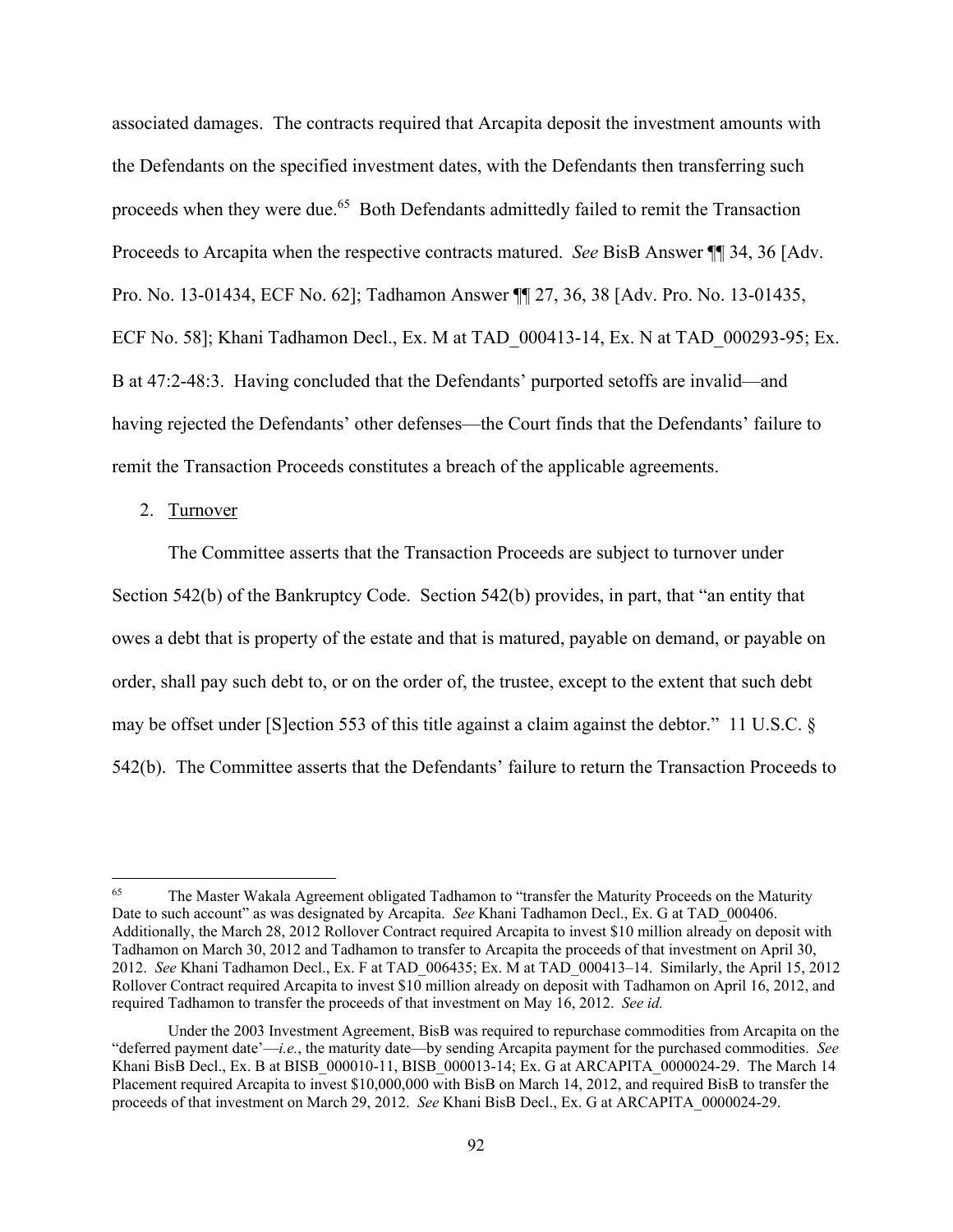Arcapita upon maturity of the March 14, 2012 BisB Placement and the Tadhamon Rollover Contracts created debts that are property of the Debtors' estate and are matured.

Section 542(b) is "a mechanism for monetizing a receivable that is property of the estate." *Ball v. Soundview Composite Ltd. (In re Soundview Elite Ltd*.*)*, 543 B. R. 78, 97 (Bankr. S.D.N.Y. 2016). Debts owing to the debtor under a contract constitute property of the estate for purposes of Section 542(b) where it has been established that the contracting party was "unconditionally liable" under the contract's terms. *In re MF Glob., Inc.*, 531 B.R. 424, 437–38 (Bankr. S.D.N.Y. 2015). As to whether the debts are matured, "'[m]atured' refers to 'debts that are presently payable, as opposed to those that are contingent and become payable only upon the occurrence of a certain act or event.'" *Porter-Hayden Co. v. First State Mgmt. Group, Inc. (In re Porter-Hayden Co.)*, 304 B.R. 725, 732 (Bankr. D. Md. 2004) (quoting 5 Collier on Bankruptcy ¶ 542.03 n.1 (15th ed. rev. 2003)). A court should examine whether the party pursuing turnover "seeks the collection rather than the creation, recognition, or liquidation of a matured debt." *In re Porter-Hayden Co.*, 304 B.R. at 732 (quoting *In re Gulf Apparel Corp.*, 140 B.R. 593, 596 (M.D. Ga. 1992)). The statute "provides for turnover of undisputed debts. . . . 'The terms 'matured, payable on demand, or payable on order' create a strong textual inference that an action should be regarded as a turnover only when there is no legitimate dispute over what is owed to the debtor.'" *Andrew Velez Constr., Inc. v. Consol. Edison Co. of N.Y., Inc. (In re Andrew Velez Constr., Inc.)*, 373 B.R. 262, 273 (Bankr. S.D.N.Y. August 14, 2007) (quoting *In re CIS Corp.,* 172 B.R. 748, 760 (S.D.N.Y. 1994)). But the fact "[t]hat a party owing an account may assert a valid defense to payment of the debt is contemplated in [Section] 542(b) and does not require a holding that the debt is not matured." *Pardo v. Pacificare of Tex., Inc. (In re APF Co.)*, 264 B.R. 344, 356 (Bankr. D. Del. 2001) (noting that defendant did not give a reason why the

93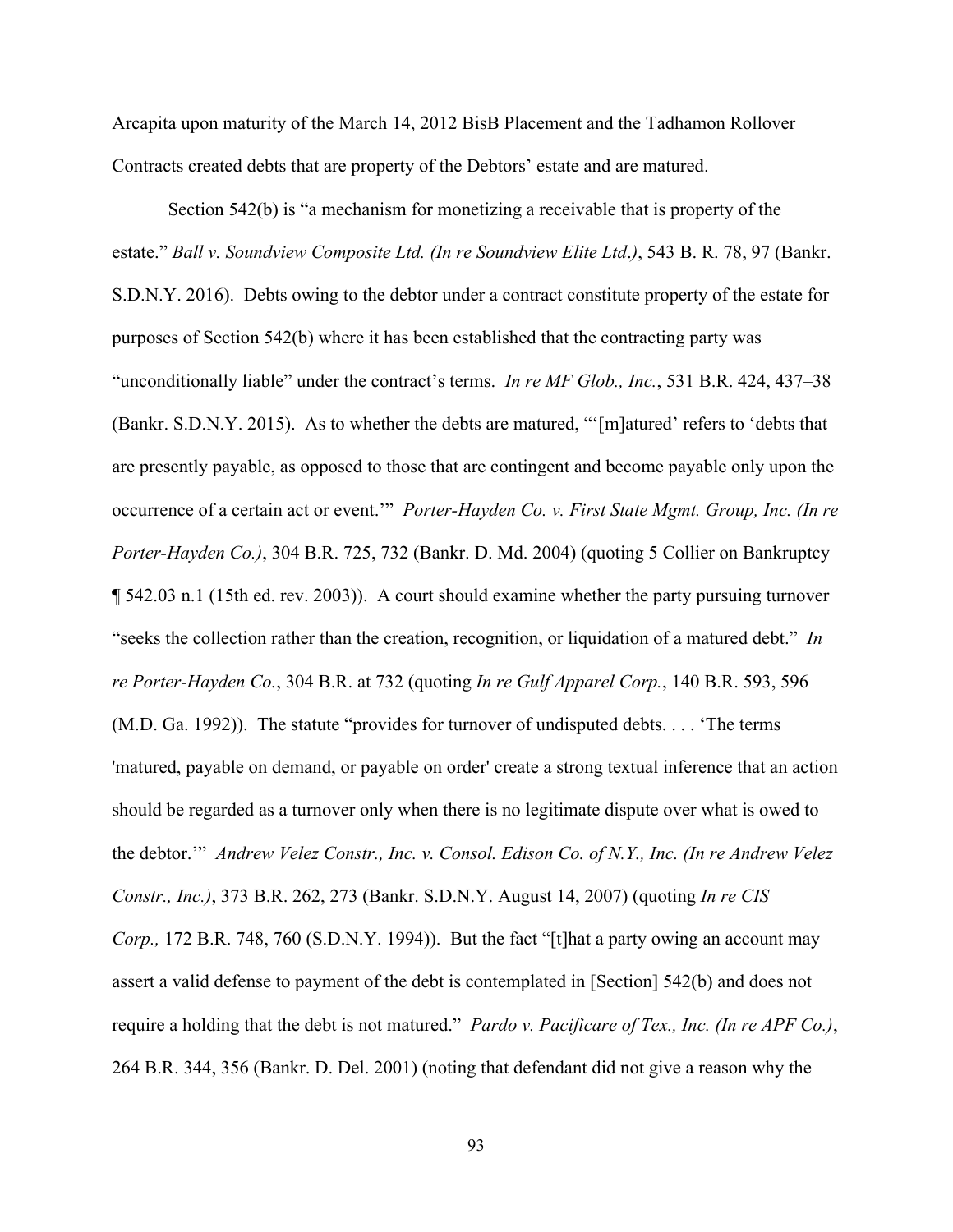debts were not fully matured other than to assert a right to setoff as a defense and did not otherwise dispute its liability under the contracts).

Applying these principles here, the Committee has established that the Defendants are unconditionally liable for the Transaction Proceeds. There is no legitimate dispute with respect to the actual dollar amounts under the various contracts, the dates that such amounts were payable and that these amounts were not directly remitted to Arcapita. *See* Khani BisB Decl., Ex. G at ARCAPITA\_0000024–29 (transaction documents); Khani Tadhamon Decl., Ex. F at TAD\_006435 (worksheet of Tadhamon's calculations for Arcapita's total debt to Tadhamon, Tadhamon's total debt to Arcapita, the amount to be set off, and the net balance owed to Arcapita); *see also* Tadhamon Answer to Complaint ¶ 36 [Adv. Pro. No. 13-01435, ECF No. 58 ("Tadhamon admits that pursuant to the Rollover Schedules, at Arcapita's request Tadhamon invested the Placements in new investments with maturity dates of April 30, 2012 and May 16, 2012 respectively. Tadhamon *also admits that the amounts due under the Rollover Schedules*  were not remitted but were instead set off against amounts owed by Arcapita to Tadhamon under the Tadhamon Agreements.") (emphasis added).<sup>66</sup>

<sup>&</sup>lt;sup>66</sup> Indeed, the Defendants expert maintains that the debts between the Defendants and Arcapita are both matured and undisputed; this would be required for any a statutory setoff under Article 353 of the Bahraini Civil Code, which provides as follows:

<sup>(1)</sup> each party should be a creditor and a debtor simultaneously, (2) both debts should be due for payment (i.e. matured), (3) the debts should be for monies or of equivalent description and type, and (4) the debts must be undisputed.

Mansoori BisB Report ¶ 25; Mansoori Tadhamon Report ¶ 26. The Defendants' expert further maintains that the validity and enforceability of the agreements between the parties, each of Arcapita and the Defendants' right to the payment of the debt owing to it under the agreements and the value of each debt owed to each party are undisputed. Mansoori BisB Report ¶ 26; Mansoori Tadhamon Report ¶ 27. Rather, "[t]he Dispute is limited to [the Defendants'] entitlement to maintain the set-off so exercise by [the Defendants']. . . ." Mansoori BisB Report ¶ 26; Mansoori Tadhamon Report ¶ 28.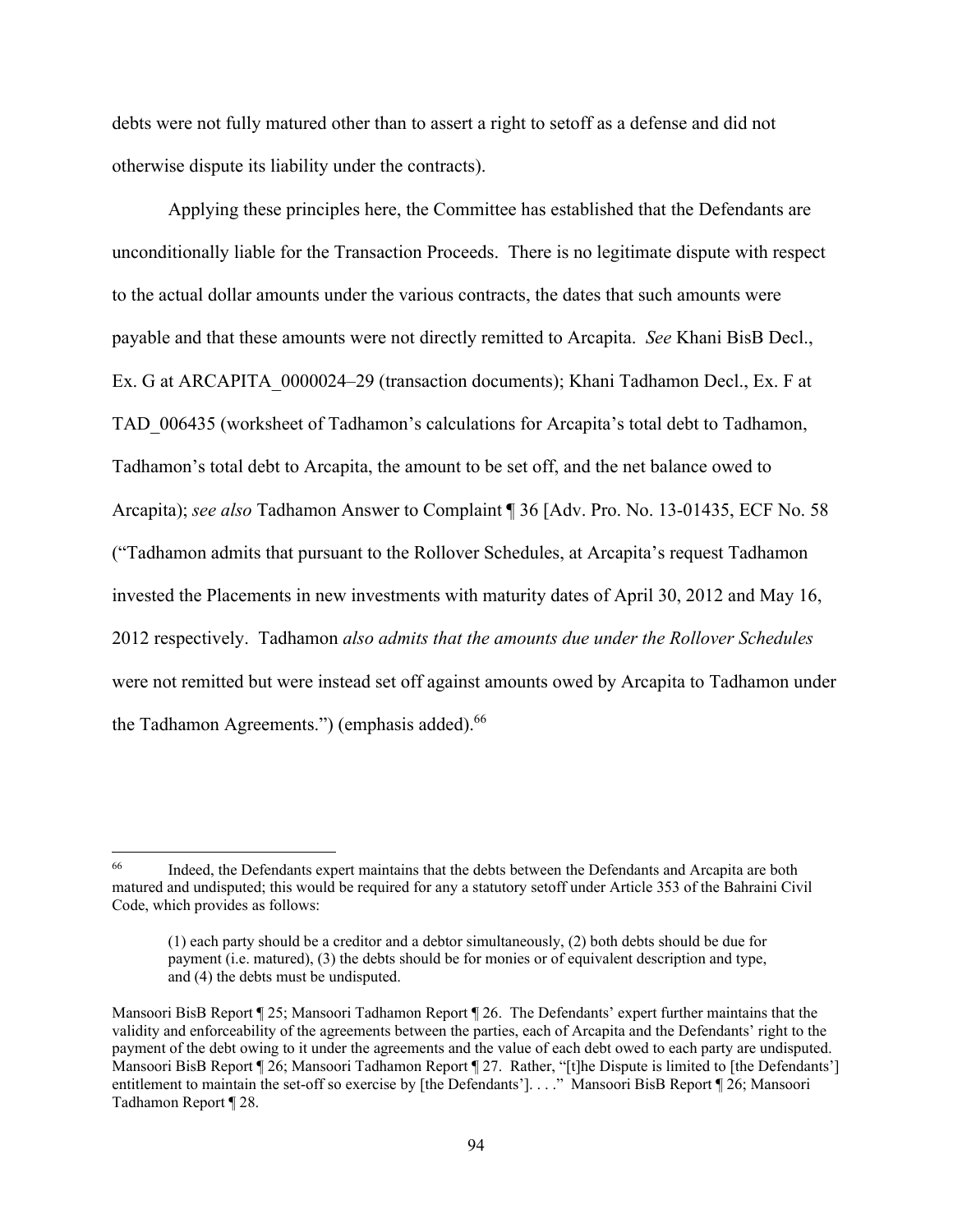The Court also finds that the Defendants are unconditionally obligated to pay the debts under the March 14, 2012 BisB Placement and the Tadhamon Rollover Contracts, and the debts constitute property of the estate. *See In re MF Glob., Inc.*, 531 B.R. at 437-38 ("Because the Trustee has established that Sonson is unconditionally liable to MFGI for the debit balance of his account, this debt constitutes estate property under section 541(a) of the Bankruptcy Code" and noting that "[t]he debit balance of Sonson's customer account with MFGI constitutes a debt owed to MFGI pursuant to a prepetition contract."). Such debts are also matured for purposes of Section 542(b). *See In re MF Glob.*, 531 B.R. at 438 (citing *Tese-Milner v. TPAC, LLC (In re Ticketplanet.com*), 313 B.R. 46, 67 (Bankr. S.D.N.Y. 2004) ("In order for a claim to be considered a matured debt, it must be specific in its terms as to amount due and date payable."); *Kenston Mgmt. Co. v. Lisa Realty Co. (In re Kenston Mgmt. Co.*), 137 B.R. 100, 108 (Bankr. E.D.N.Y. 1992) ("[F]or an action to be a turnover proceeding, it is not relevant that [all] the defendant[s] dispute the existence of the debt by, perhaps, denying the complaint's allegations, as long as these allegations state the existence of a mature debt.")).

Having found that the Defendants' purported setoffs are invalid and having rejected the Defendants' other defenses, the Court finds that the Transaction Proceeds are debts that are property of the estate, are matured, and are subject to turnover under Section 542(b) of the Bankruptcy Code.<sup>67</sup>

#### 3. Violation of the Automatic Stay

The Committee also asserts that the Defendants' setoff violated the automatic stay provisions of Sections  $362(a)(3)$  and  $(a)(7)$  of the Bankruptcy Code. Section  $362$  is meant to

 $67$  In light of turnover being granted, the Court does not address the Committee's request for claims disallowance under Section 502(d) of the Bankruptcy Code. *See* Comm. BisB SJM at 34 (citing 11 U.S.C. § 502(a)); Comm. Tadhamon SJM at 35 (same).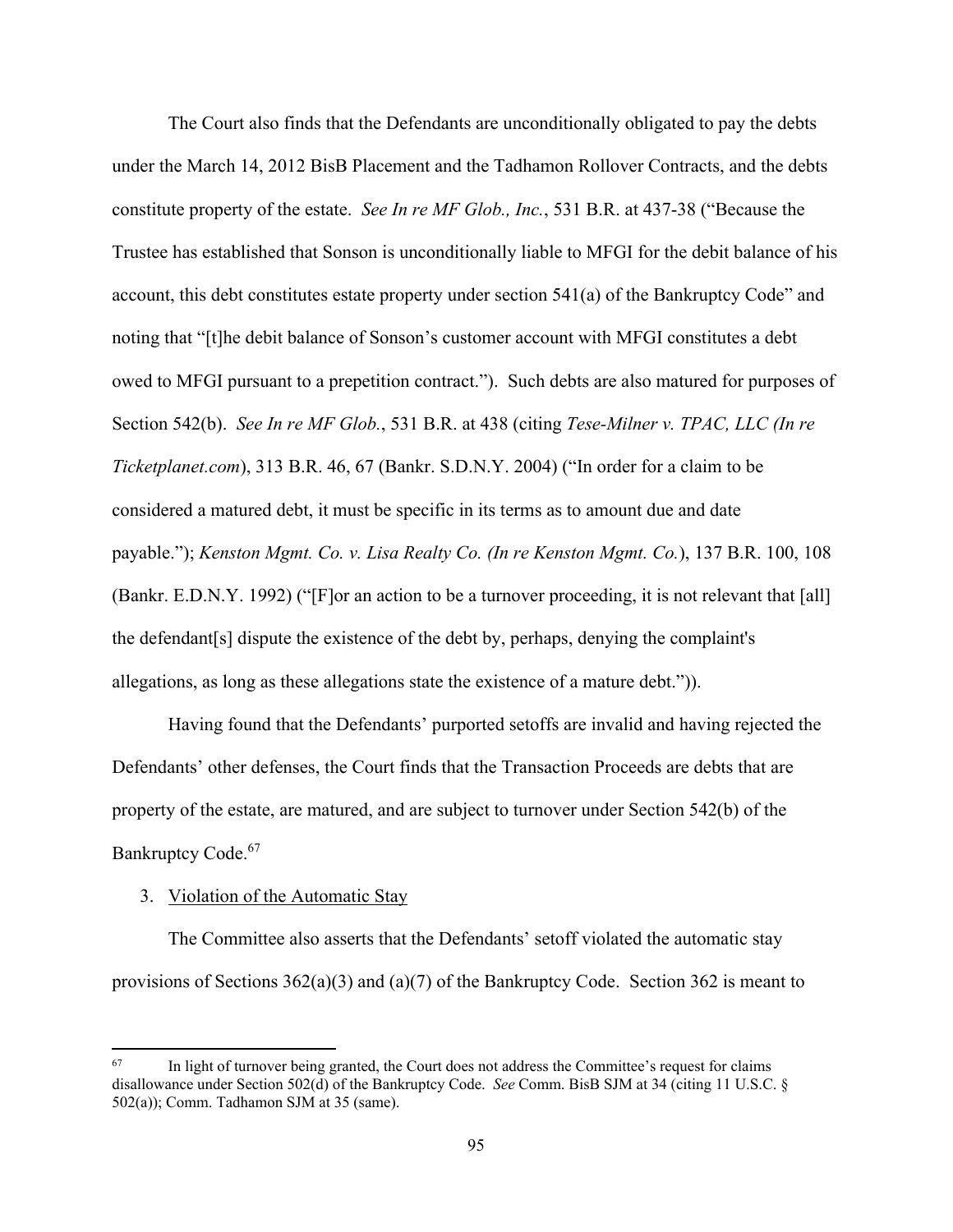provide "complete, immediate, albeit temporary relief to the debtor from creditors, and also to prevent dissipation of the debtor's assets before orderly distribution to creditors can be effected." *SEC v. Brennan*, 230 F.3d 65, 70 (2d Cir. 2000) (quoting *Penn Terra Ltd. v. Department of Envtl. Resources*, 733 F.2d 267, 271 (3d Cir. 1984)). Importantly, the automatic stay allows the bankruptcy court "to centralize all disputes concerning property of the debtor's estate so that reorganization can proceed efficiently, unimpeded by uncoordinated proceedings in other arenas." *Brennan*, 230 F.3d at 70 (quoting *In re United States Lines, Inc.*, 197 F.3d 631, 640 (2d Cir. 1999)). "[S]o central is the [Section] 362 stay to an orderly bankruptcy process that actions taken in violation of the stay are void and without effect." *In re Colonial Realty Co.*, 980 F.2d 125, 137 (2d Cir. 1992) (citations and quotations omitted); *see also Rexnord Holdings, Inc. v. Bidermann,* 21 F.3d 522, 527 (2d Cir. 1994); *In re Signature Apparel Grp.*, 577 B.R. 54, 88 (Bankr. S.D.N.Y. 2017) ("Actions taken in violation of the automatic stay are void.").

The Committee asserts a stay violation under Section  $362(a)(3)$  of the Bankruptcy Code, which provides that the filing of a bankruptcy petition "operates as a stay, applicable to all entities, of . . . any act to obtain possession of property of the estate or of property from the estate or to exercise control over property of the estate. . . ." 11 U.S.C. § 362(a)(3). Property of the estate is broadly defined to include "all legal or equitable interest of the debtor in property as of the commencement of the case," as well as "[p]roceeds product, offspring, rents, or profits of or from property of the estate," and "[a]ny interest in property that the estate acquires after the commencement of the case." 11 U.S.C. §§ 541(a)(1), (6), (7). "Every conceivable interest of the debtor, future, nonpossessory, contingent, speculative, and derivative, is within the reach of [Section] 541." *Chartschlaa v. Nationwide Mut. Ins. Co*., 538 F.3d 116, 122 (2d Cir. 2008); *see also Pereira v. Summit Bank*, 2001 U.S. Dist. LEXIS 1712, at \*35, \*37 (S.D.N.Y. Feb. 21,

96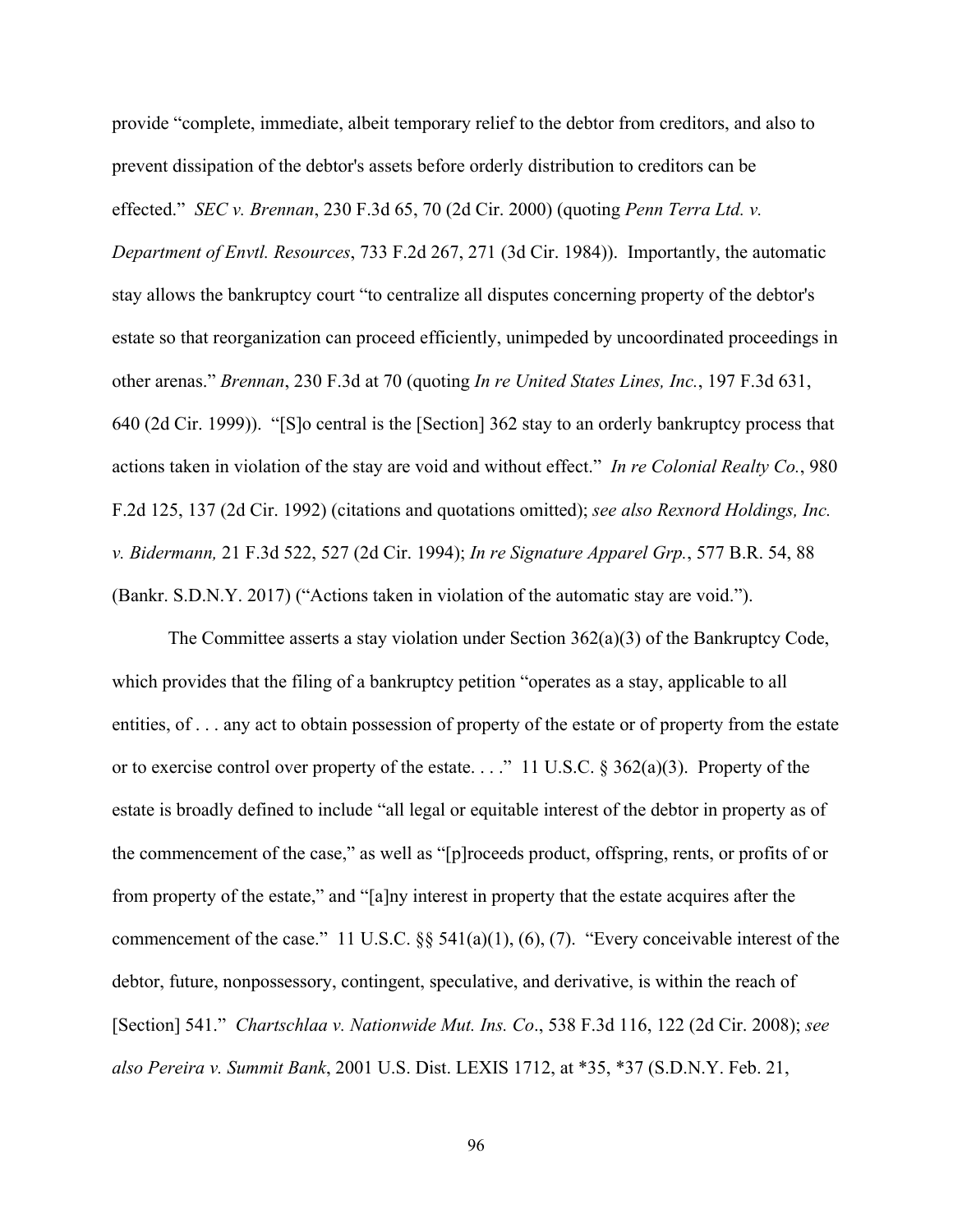2001). The receivables owing to the Arcapita estate upon execution of the March 14, 2012 BisB Placement and the Tadhamon Rollover Contracts constitute "property of the estate" under the Bankruptcy Code. By the time the Defendants exercised their setoffs in June 2012, the Debtors' entitlement to those receivables had matured. *See* Khani BisB Decl., Ex. O at ARCAPITA\_0000032; Khani Tadhamon Decl., Ex. F at TAD\_006435.

Additionally, the Defendants exercised control over that estate property. "To 'exercise control' means 'to exercise restraining or directing influence over' or 'to have power over.'" *In re Weidenbenner*, 521 B.R. 74, 79 (Bankr. S.D.N.Y. 2014) (quoting *Thompson v. GMAC, LLC*, 566 F.3d 699, 702 (7th Cir. 2009) ("Holding onto an asset, refusing to return it, and otherwise prohibiting a debtor's beneficial use of an asset all fit within this definition, as well as within the commonsense meaning of the word."). The Defendants' declaration of a setoff and their refusal to return the receivables to the Debtors upon request was an improper exercise of control over property of the Debtors' estate, and thus a violation of Section  $362(a)(3)$  of the Bankruptcy Code. *See, e.g.*, *In re Metromedia Fiber Network, Inc.*, 290 B.R. 487, 493 (Bankr. S.D.N.Y. 2003).

 At the time the setoffs were taken, the Defendants were well aware of the existence of the automatic stay, having previously received letters from Arcapita's bankruptcy counsel discussing the imposition of the stay by Arcapita's bankruptcy filing and demanding payment of the Transaction Proceeds as property of Arcapita's bankruptcy estate. Comm. BisB SMF ¶ 78; Comm. Tadhamon SMF ¶ 101.<sup>68</sup> Moreover, the Defendants had advice of U.S. bankruptcy

<sup>&</sup>lt;sup>68</sup> Additionally, Section  $362(a)(7)$  of the Bankruptcy Code explicitly prohibits "the setoff of any debt owing to the debtor that arose before the commencement of the case . . . against any claim against the debtor." 11 U.S.C.  $\&$ 362(a)(7). As the Supreme Court has noted, "the proper procedure for a creditor-bank that wishes to exercise a right of setoff against a debtor is to place a temporary administrative hold on the debtor's account while promptly seeking relief from the stay." *Bank of Am., N.A. v. Lehman Bros. Holdings, Inc. (In re Lehman Bros. Holdings, Inc.)*, 439 B.R. 811, 834 (Bankr. S.D.N.Y. 2010) (citing *Citizens Bank v. Strumpf*, 516 U.S. 16, 19-20 (1995)); *see also In re Lehman Bros. Holdings, Inc.*, 433 B.R. 101, 112 (Bankr. S.D.N.Y. 2010) ("[E]ven where a valid right of setoff may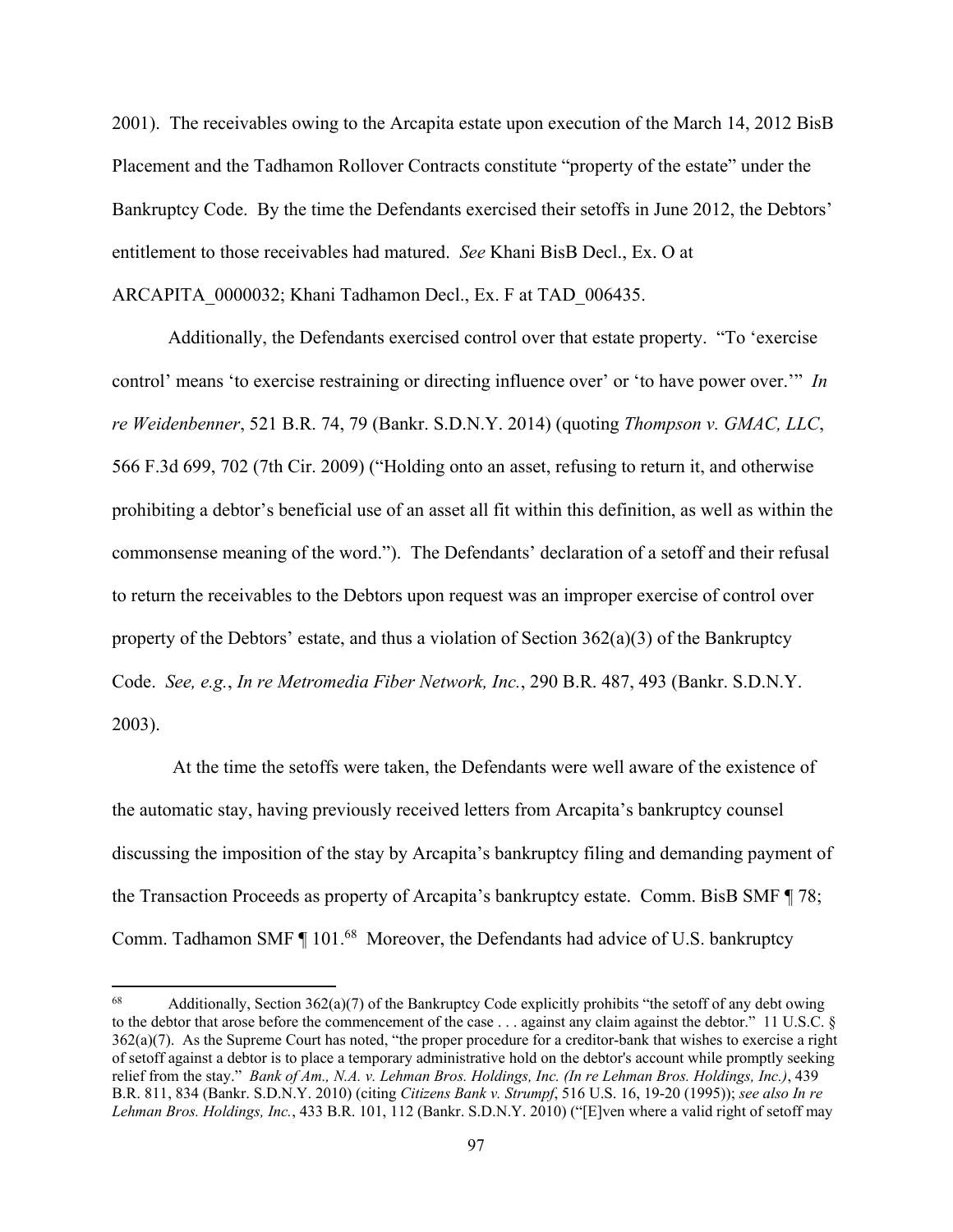counsel at the time they asserted the setoffs. Comm. BisB SMF ¶¶ 80, 81, 84; Comm.

Tadhamon SMF ¶¶ 104, 107. It is undisputed that the Defendants exercised their setoffs without first seeking this Court's approval. BisB Resp to Comm. SMF ¶ 97; Tadhamon Resp. to Comm. SMF ¶ 135. Furthermore, the Defendants' continued maintenance of the setoffs is in direct contravention of the CBB's Formal Directions that require the Defendants to either return the funds to Arcapita or obtain this Court's approval to retain them. Comm. BisB SMF  $\P$  [ $\qquad$  90, 92; Comm. Tadhamon SMF ¶¶ 126, 127.

 Finally, the Committee requests that this Court grant it damages and attorneys' fees for the Defendants' violation of the automatic stay. Section 362(k) of the Bankruptcy Code provides that "an individual injured by any willful violation of a stay provided by this section shall recover actual damages, including costs and attorneys' fees, and, in appropriate circumstances, may recover punitive damages. 11 U.S.C.  $\S 362(k)(1)$ . Given the facts set forth above, the Court believes that the Defendants' stay violation was willful.<sup>69</sup> But under established Second Circuit law, the requested relief is limited to natural persons and is not available to corporate debtors. *See Maritime Asbestosis Legal Clinic v. LTV Steel Co., Inc. (In re Chateaugay Corp.)*, 920 F.2d 183, 184-87 (2d Cir. 1990) ("We now hold that a bankruptcy court may impose sanctions pursuant to [Section]  $362(h)$  [now Section  $362(k)$ ] . . . only for violating a stay as to debtors who are natural persons. . . . For other debtors, contempt proceedings are the proper means of compensation and punishment for willful violations of the automatic stay."); *Ames* 

exist, a creditor-bank must immediately move for relief from the automatic stay rather than to freeze the account indefinitely.").

<sup>69 &</sup>quot;A creditor willfully violates [S]ection 362 when it knows of the filing of the petition (and hence of the automatic stay) and has the general intent simply to perform the act found to violate [S]ection 362; no specific intent to violate [S]ection 362 is necessary." *Weber v. SEFCU (In re Weber)*, 719 F.3d 72, 83 (2d Cir. 2013). "[A]ny deliberate act taken in violation of a stay, which the violator knows to be in existence, justifies an award of actual damages." *In re Crysen/Montenay Energy Co.*, 902 F.2d 1098, 1105 (2d Cir. 1990).